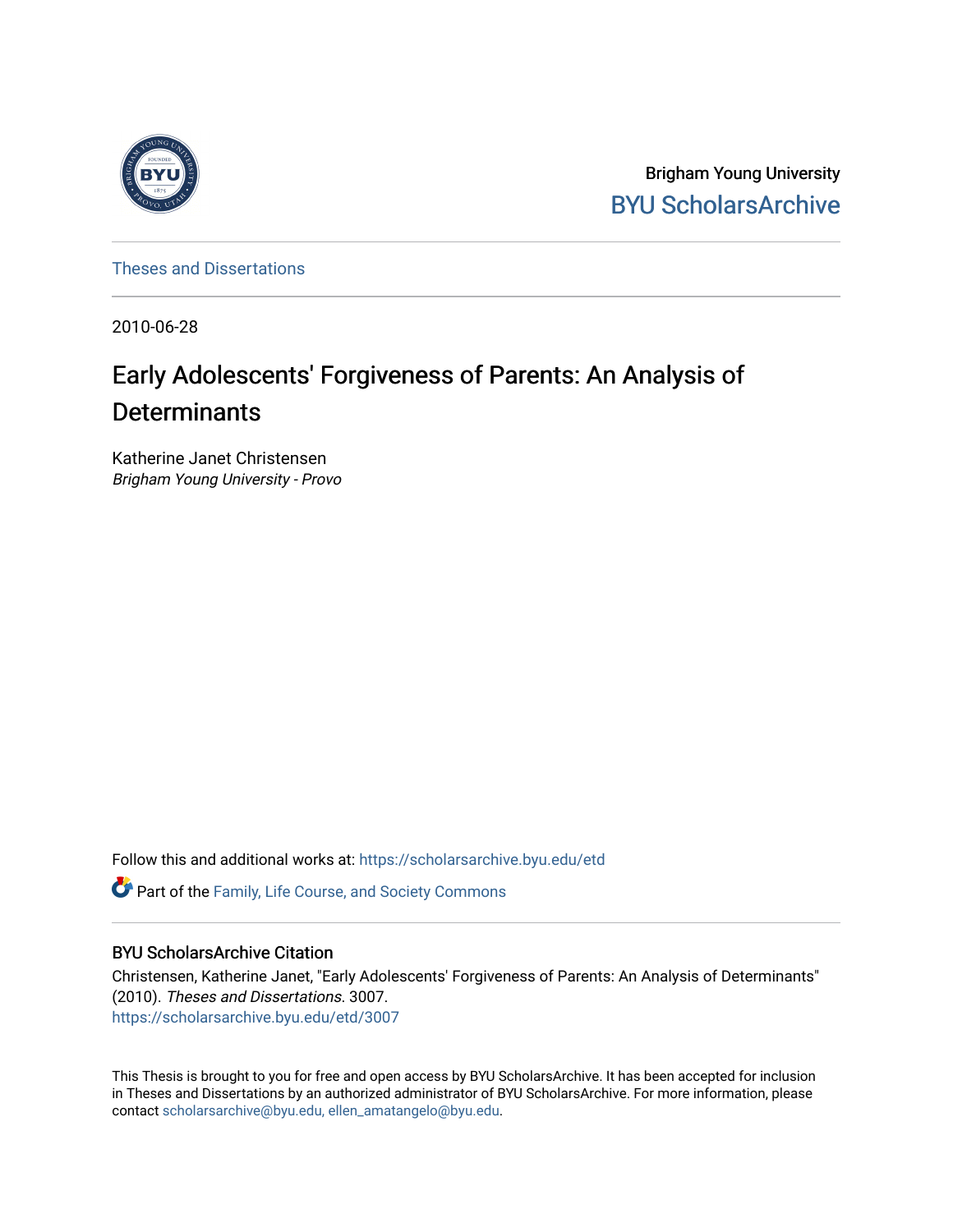Early Adolescents' Forgiveness of Parents:

An Analysis of Determinants

Katherine Ja'net Christensen

# A thesis submitted to the faculty of Brigham Young University in partial fulfillment of the requirements for the degree of

Master of Science

Laura Padilla Walker, Chair Dean M. Busby Sam A. Hardy

School of Family Life

Brigham Young University

August, 2010

Copyright © 2010 Katherine Ja'net Christensen

All Rights Reserved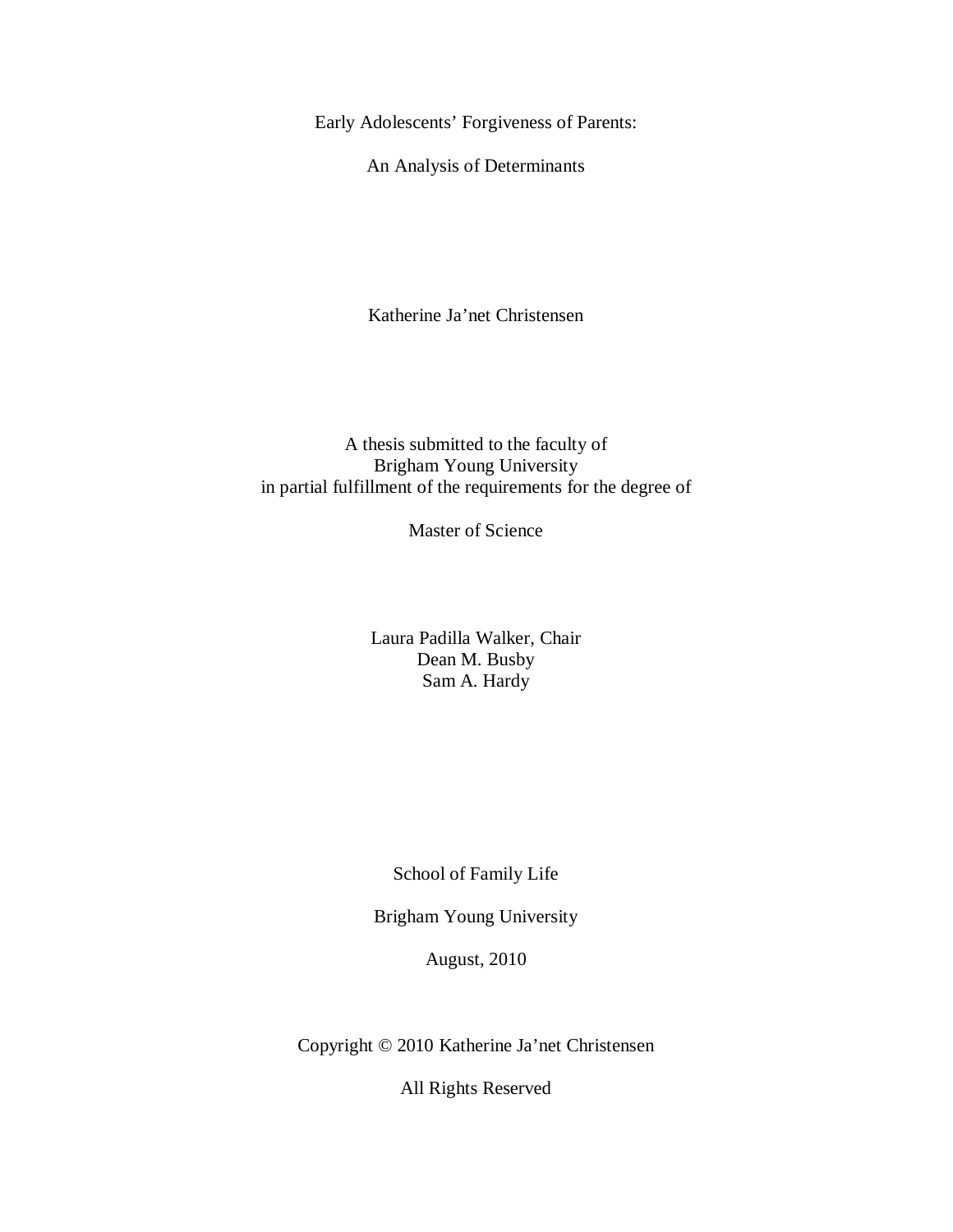#### ABSTRACT

Early Adolescent Forgiveness of Parents:

An Analysis of Determinants

Katherine Ja'net Christensen

School of Family Life

Master of Science

The current study examined forgiveness within the parent-adolescent relationship. Theoretical foundations and definitions of forgiveness were examined, after which a relational approach to forgiveness was explored. The direct influences of the quality of mother- and fatherchild relationships (parent and observed reports) and modeled marital forgiveness on early adolescents' forgiveness toward both mothers and fathers (child report) were examined; the mediating roles of parent forgiveness of child and adolescent social-cognitive skills (empathy and emotional regulation) were also analyzed. Mother, father, and child self-reported questionnaires and in-home observational data were taken from Time 1 and Time 3 (two years later) of the *Flourishing Families Project* and included reports from 334 two-parent families with an early adolescent child ( $M$  age of child at Time  $1 = 11.24$ ). Structural equation modeling was utilized to examine relationships between the variables. Mother- and father-child relational variables (both parent self-reports and observed reports at Time 1) were found to be significantly related to mother and father forgiveness of the adolescent child two years later. Interestingly, only mother forgiveness of the child was significantly related to adolescent forgiveness of the mother. Further, father forgiveness of mother (spouse report at Time 1) was directly related to adolescent forgiveness of the father. In addition, direct significant paths from parent-child relational variables to adolescent forgiveness were from the mother's report of connectedness with the child as well as observed reports of father-child connectedness. Significant indirect paths were also found: Observations of warmth within the mother-child dyad influenced adolescent forgiveness toward parents via empathy, while father's report of connectedness influenced adolescent forgiveness via emotional regulation. Finally, empathy and emotional regulation were the most salient direct precursors of adolescent forgiveness of parents. The relevance of modeling for forgiveness research, unique contributions of mothers and fathers, differences by reporter, developmental aspects of forgiveness in adolescence, and the importance of studying forgiveness within the parent-child relationship were discussed.

Keywords: forgiveness, adolescence, parenting, relationships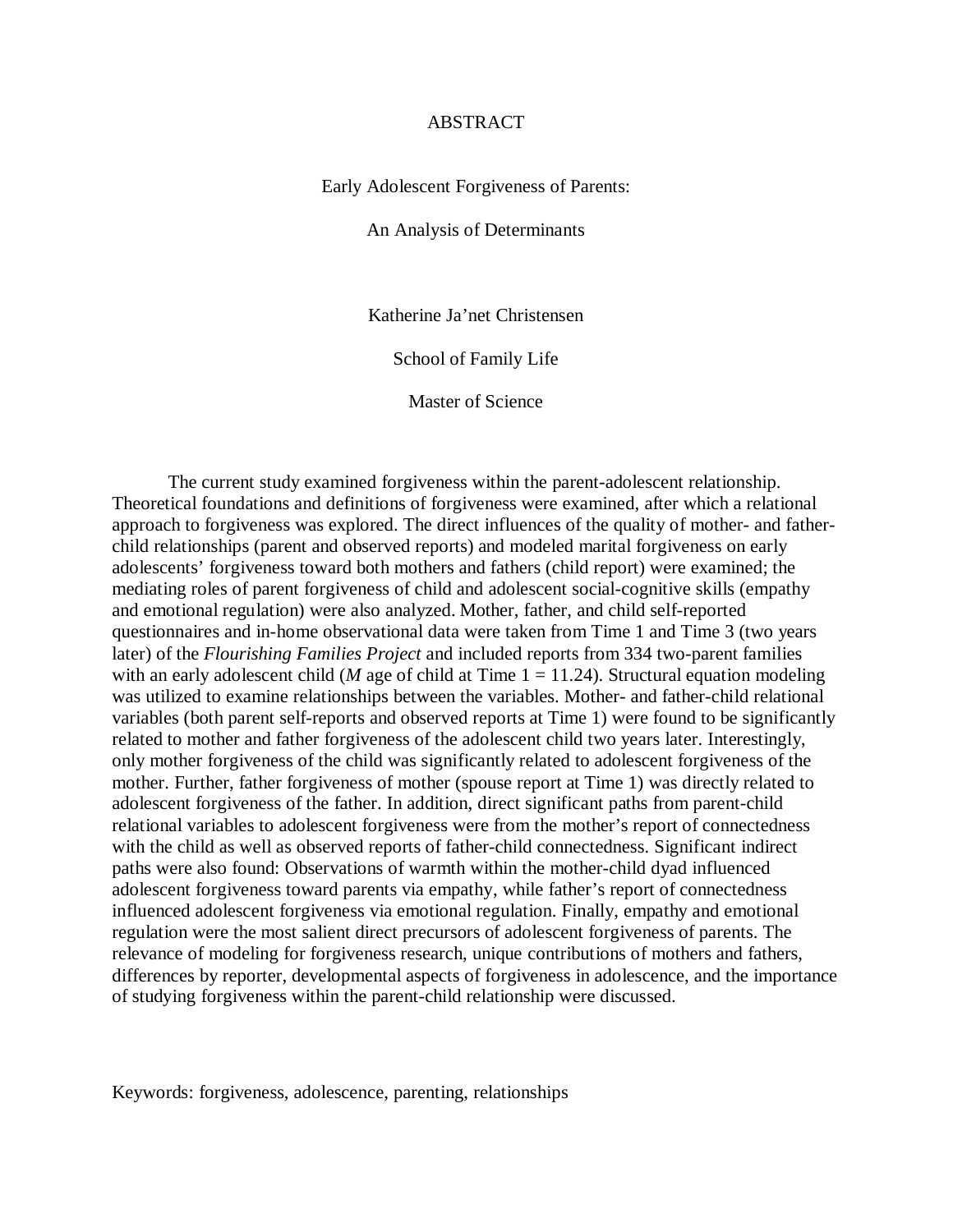#### ACKNOWLEDGEMENTS

Throughout my master's studies at BYU, I have been blessed with wonderful teachers who have encouraged me and helped me improve and learn, for which I am grateful. I would also like to thank the MFHD department and BYU for their support of my education. My committee members, Dean and Sam, have been wonderful to work with and have provided useful assistance in the production of this thesis—thank you. Many thanks to Laura: my advisor, mentor, and friend. Thank you for your constant support and encouragement, your willingness to read and re-read my papers, your honest and helpful feedback, and for pushing me to become better. You are an inspiration and I could not have done it without you. All my love and thanks to my ever-supportive husband, T.J.—your constant encouragement and love have once again helped me achieve my goals. Finally, I would accomplish little without the assistance and direction of a loving God, to whom I give the greatest thanks.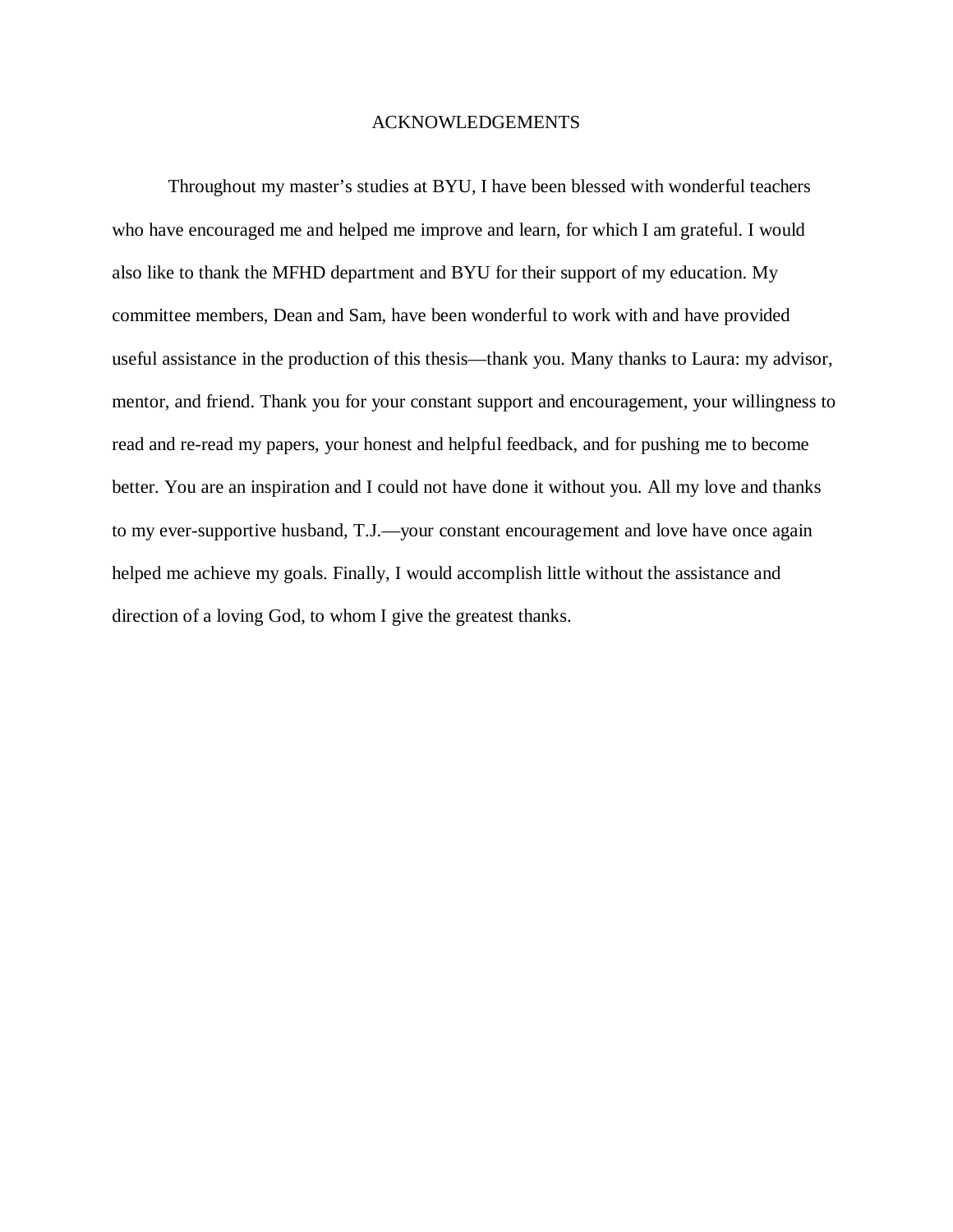# **Table of Contents**

| Parent-Child Relationship Quality As a Predictor of Adolescent Forgiveness11  |  |
|-------------------------------------------------------------------------------|--|
|                                                                               |  |
|                                                                               |  |
|                                                                               |  |
|                                                                               |  |
|                                                                               |  |
|                                                                               |  |
|                                                                               |  |
|                                                                               |  |
|                                                                               |  |
|                                                                               |  |
|                                                                               |  |
|                                                                               |  |
|                                                                               |  |
|                                                                               |  |
|                                                                               |  |
|                                                                               |  |
|                                                                               |  |
|                                                                               |  |
|                                                                               |  |
|                                                                               |  |
| Parent-Child Relationship Quality as a Predictor of Adolescent Forgiveness 30 |  |
|                                                                               |  |
|                                                                               |  |
|                                                                               |  |
|                                                                               |  |
|                                                                               |  |
|                                                                               |  |
|                                                                               |  |
|                                                                               |  |
|                                                                               |  |
|                                                                               |  |
|                                                                               |  |
|                                                                               |  |
|                                                                               |  |
|                                                                               |  |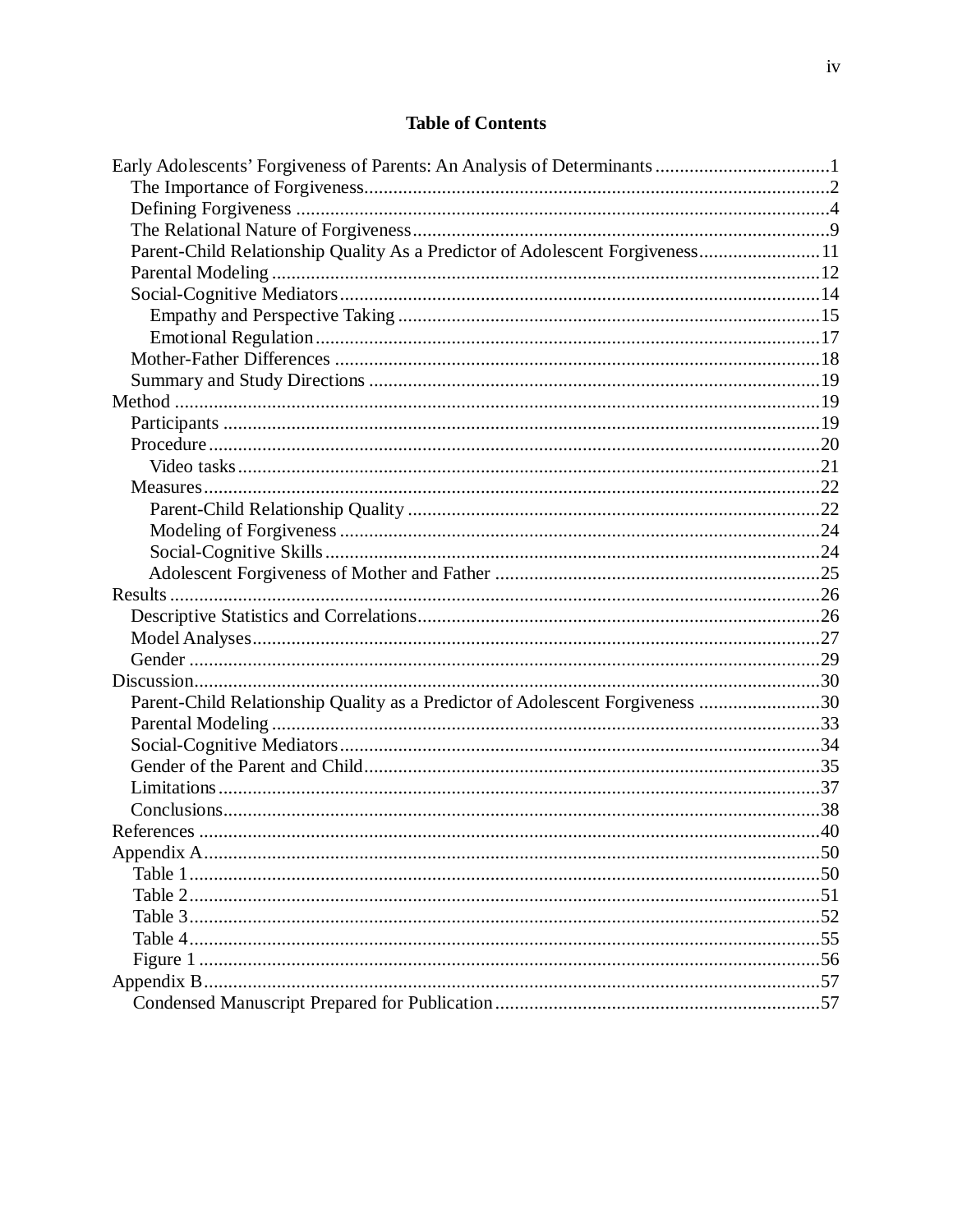#### **Early Adolescents' Forgiveness of Parents:**

#### **An Analysis of Determinants**

The ability to treat an offender with love and beneficence, willfully abandoning the resentment and pain from an offense, has intrigued the writers of philosophy, theology, and history through the ages. This human process, called forgiveness, has been hailed as restorative, humanizing, healthy, and sublime for the lives of those it affects (see Park & Enright, 1997). While the importance of forgiveness has been repeatedly discussed and explained, philosophers, historians, and theologians have debated the meaning and process of forgiveness for some time (see Hope, 1987; McCullough, Sandage, Brown, Rachel, Worthington, & Hight, 1998). However, it was not until recently that these ideas have been translated into theory and empirical research. Clinicians have been employing forgiveness in clinical practice since the middle of the 1900s (see DiBlasio & Benda, 2008), but only the recent decade has seen a burgeoning of empirical research in this area (Fincham, 2000). As noted by Mullet, Girard, and Bakhshi (2004), interpersonal forgiveness has received empirical attention from cognitive, developmental, social, and clinical psychologists. However, while the increase in research on forgiveness has been beneficial to understanding the role and function of forgiveness in individuals, less research has specifically targeted how forgiveness operates within close relationships. Social science research in this area has been growing, but has largely focused on close adult relationships, specifically dating and married couples (e.g. Gordon, Hughes, Tomcik, Dixon, & Litzinger, 2009; Kachadourian, Fincham, & Davila, 2004). In contrast, some researchers have begun to examine forgiveness within other types of family relationships, but only a few studies to date have targeted forgiveness within the parent-child relationship (see Maio, Thomas, Fincham, & Carnelley, 2008; Paleari, Regalia, & Fincham, 2003). Therefore, the purpose of this study was to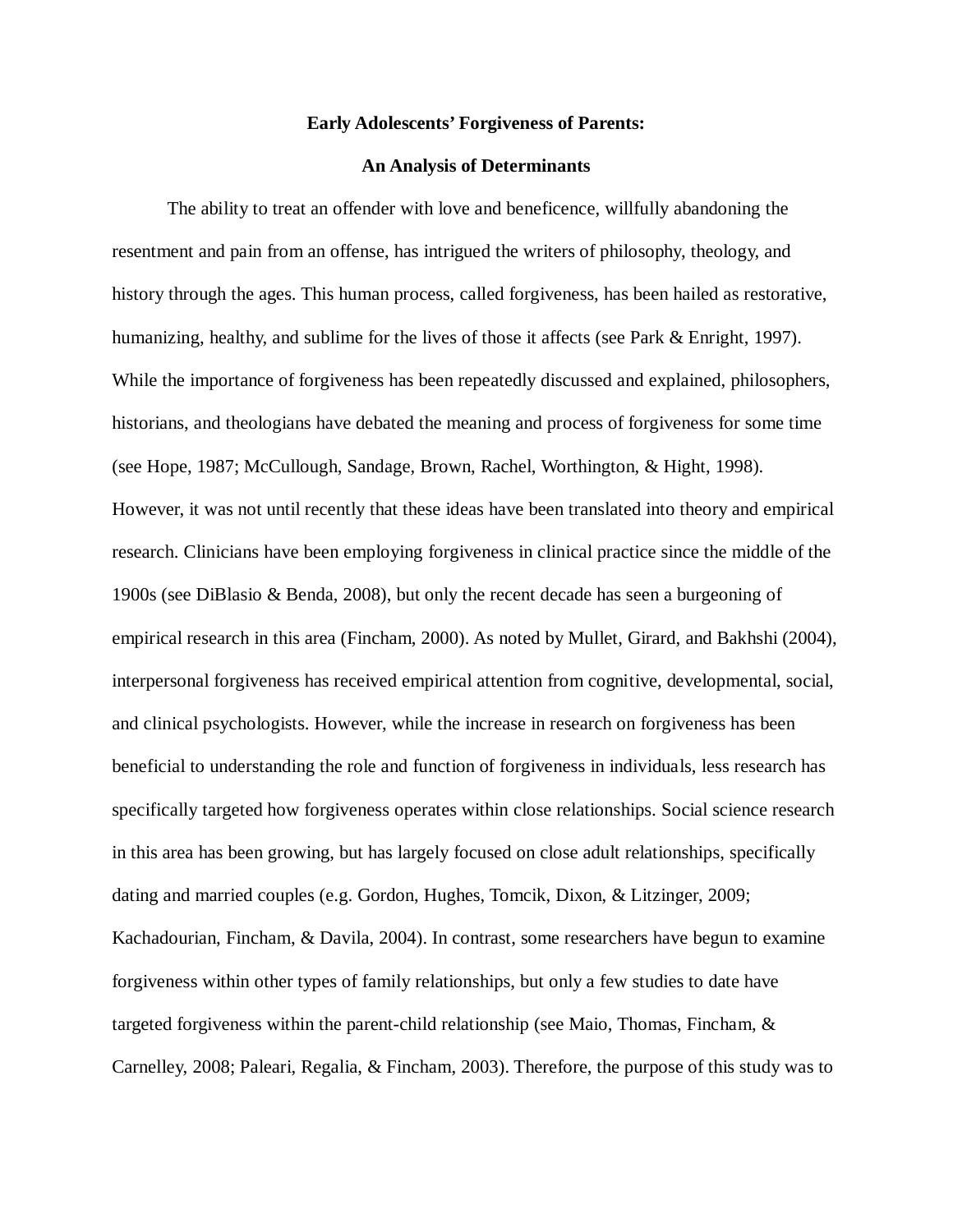examine what factors may influence adolescents' forgiveness within the parent-child relationship.

#### **The Importance of Forgiveness**

As described by Park and Enright (1997, p. 393) above, "The importance of forgiveness in human life is expressed throughout historical, theological, philosophical, and psychotherapeutic literature." People seem to recognize forgiveness as an important and valuable process, describing it as a human strength (Harris & Thoresen, 2003) and worthy of striving for (Enright, 1994). Research has pointed to a multitude of benefits associated with forgiveness in relationships and individually.

The relational benefits of forgiveness have been noted frequently in the literature (see Hope, 1987; Maio et al., 2008; McCullough & Worthington, 1994). For example, forgiveness is considered important in the successful maintenance of relationships (Hodgson & Wertheim, 2007), especially during the ruptures caused by transgressions and hurts (Fincham & Beach, 2002). Indeed, the process of forgiving others has been shown to enhance the relationships of intimate couples, families, communities, and nations (Enright & Fitzgibbons, 2000). Among adults, clinical and empirical studies have begun to demonstrate how forgiveness helps heal damaged relationships by restoring harmony, releasing anger, and healing emotional wounds (DiBlasio & Benda, 2008; McCullough & Worthington, 1994; Paleari et al., 2003). Greater levels of forgiveness have been associated with greater empathy (McCullough, et al., 1998), improved communication and decreased psychological aggression (Fincham & Beach, 2002), and higher levels of relational adjustment (Paleari, Regalia, & Fincham, 2005). Increases in marital satisfaction, including measures of intimacy and closeness, and decreases in marital conflict have been repeatedly linked to the ability to forgive (DiBlasio & Benda, 2008; Fincham & Beach, 2002; Fincham, Beach, & Davila, 2004; Rosen-Grandon, Myers, & Hattie, 2004). In a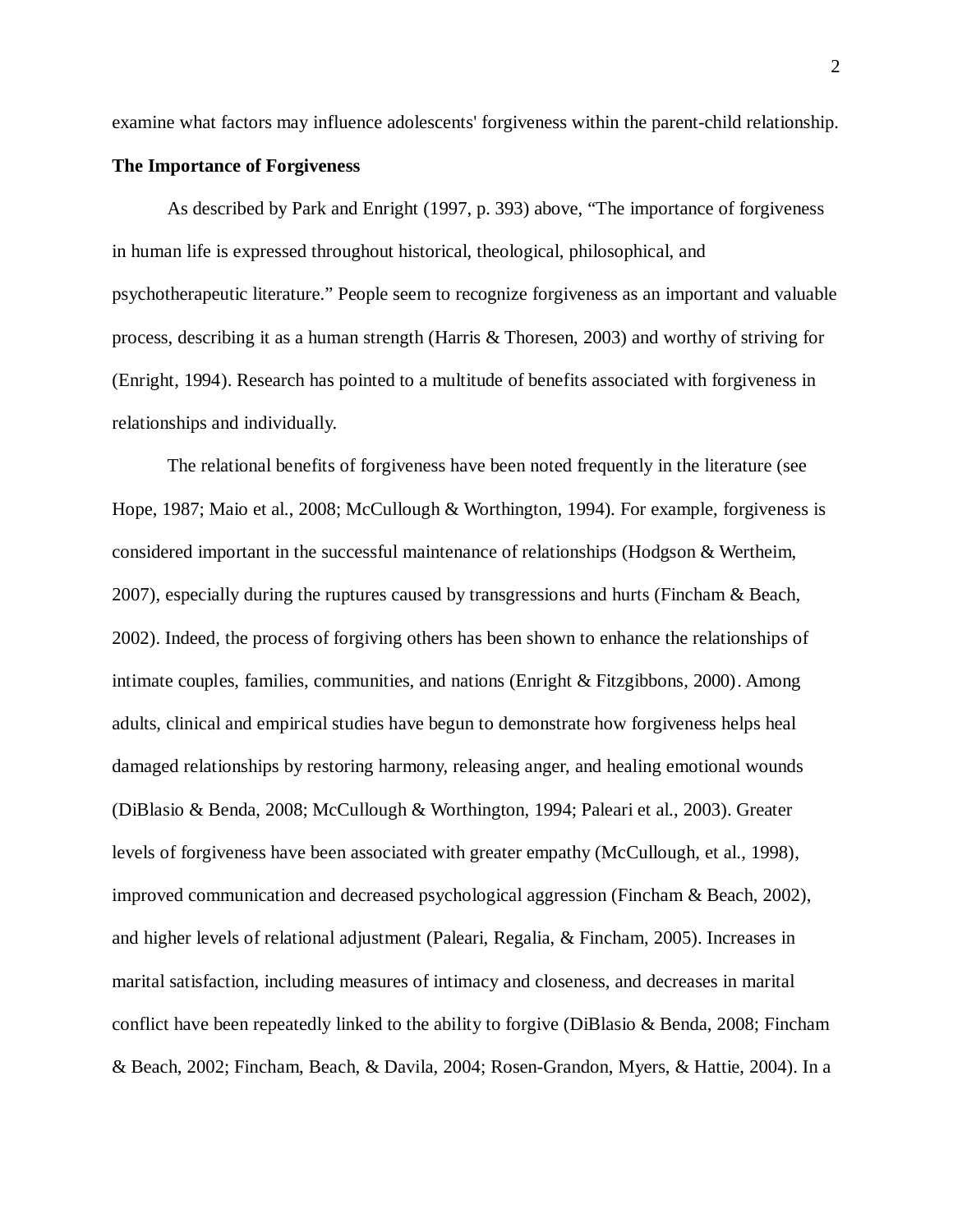recent study by Paleari et al. (2005), spouses learning to forgive one another reported that seeking and granting forgiveness were of primary importance in maintaining a healthy marriage.

In addition, personal benefits experienced by forgiving individuals range from cognitive to emotional to physiological (Witvliet, Ludwig, & Vander Laan, 2001). In a study by Witvliet et al. (2001), responses and thoughts that are forgiving in nature prompted significantly lower levels of physiological stress. In addition, Harris and Thoresen (2003) have suggested that forgiveness can be used effectively by health psychologists to aid in counseling and improving social and physical well-being. For adults, forgiveness interventions have also demonstrated efficacy in dealing with and overcoming family-of-origin issues (Hope, 1987) and past sexual abuse (Freedman & Enright, 1996). In addition, forgiveness of others and forgiveness of self have been associated with less depression (Lawler et al., 2005; Toussaint, Williams, Musick, & Everson-Rose, 2008), stress (Berry & Worthington, 2001), and anxiety (Subkoviak et al., 1995), as well as increased physical health (Lawler-Row, Karremans, Scott, Edlis-Matityahou, & Edwards, 2008), life satisfaction (Karremans, Van Lange, Ouwerkerk, & Kluwer, 2003), and hope (Rye et al., 2001).

While the majority of research highlighting the benefits of forgiveness has employed adult samples, relational and individual benefits have also been noted in the smaller amount of literature on adolescents. Relationally, Paleari et al. (2003) found that adolescents who forgave were more likely to avoid damaging conflict with their parents after parental transgressions. However, little research has examined the relational nature and benefits of forgiveness during the adolescent time period, and some development viewpoints suggest that children at these ages may not engage in forgiveness and experience relational benefits similarly to adults. However, other researchers have noted that even young children recognize and experience the benefits of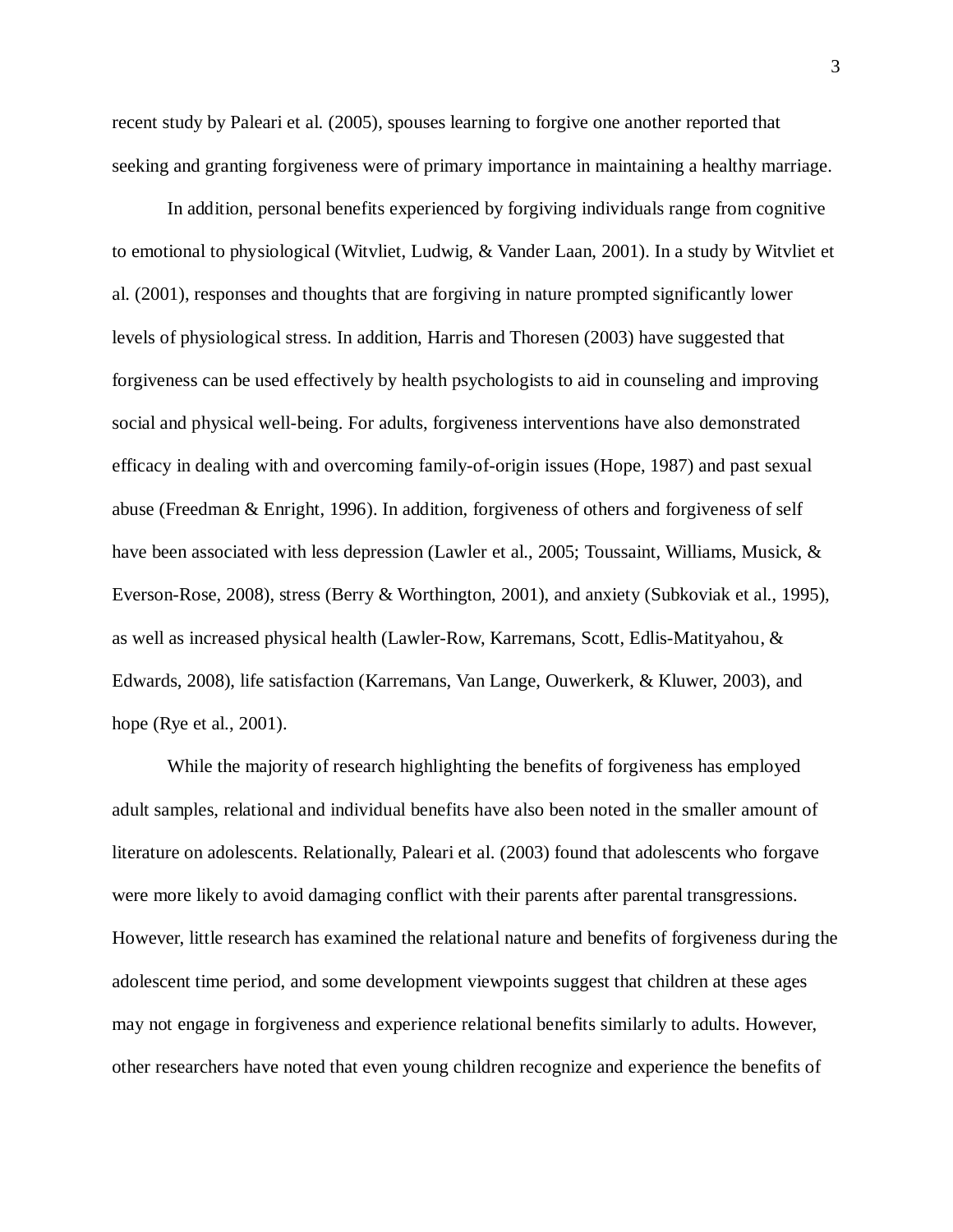forgiveness (Fincham, 2000). Additionally, existing theories on human forgiveness suggest that any individuals experiencing forgiveness in their relationships will experience associated relational benefits such as restored relational harmony and healed emotional wounds (see McCullough & Worthington, 1994; Paleari et al., 2003). In regard to individual benefits, children who have been through clinical forgiveness interventions have less anxiety, depression, anger, and guilt (Al-Mabuk & Downs, 1996; Denham, Neal, & Bassett, 2004; Freedman & Knupp, 2003) than children who were not taught to forgive. In an empirical sample of 615 adolescents from diverse ethnic, religious, and socio-economic backgrounds, forgiveness was associated with fewer depressive symptoms in girls (Desrosiers & Miller, 2007). Forgiveness in adolescence has also been linked with lower rates of delinquency (Benda, 2002; DiBlasio & Benda, 2002) and higher levels of physical health (Baskin & Enright, 2004). In addition, forgiving children tend to have higher levels of hope, self-esteem, and empathy (Al-Mabuk & Downs, 1996; Freedman & Enright, 1996; Freedman & Knupp, 2003). While the literature is still relatively limited, research is consistently showing that adolescents appear to receive the associated benefits of forgiveness within their developmental stage. Although forgiveness may develop and function differently within adolescence, the benefits of forgiving may be received by all who are able to engage in the process, regardless of age. As Klatt and Enright (2009) suggest, discovering the processes of forgiveness in adolescence will help researchers, clinicians, and educators promote healthy adolescent development.

#### **Defining Forgiveness**

Given that forgiveness promotes positive relational and individual benefits, the study of forgiveness within the parent-child relationship is an important endeavor. However, prior to examining the specifics of forgiveness within the parent-child dyad, it is essential to understand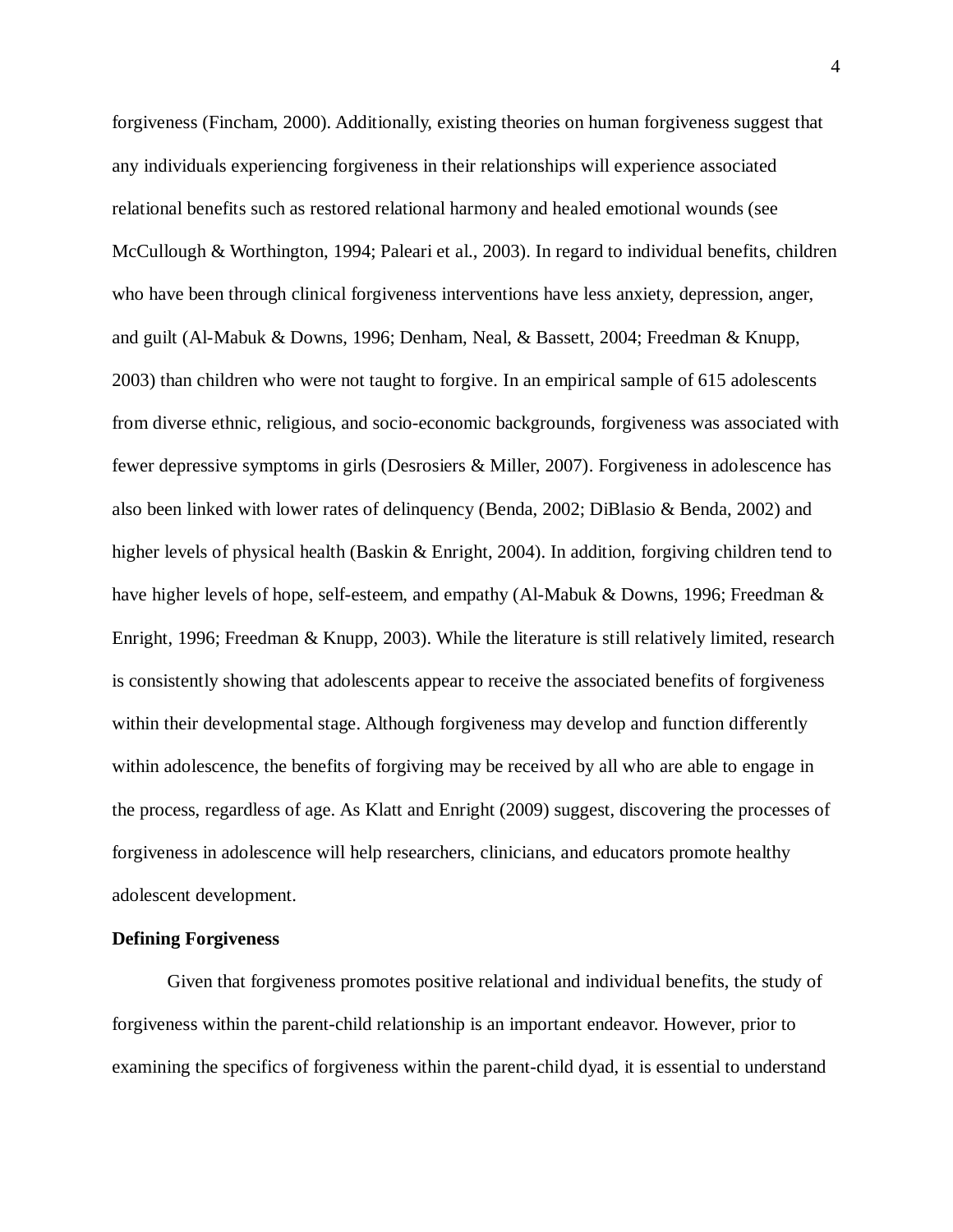the meaning of forgiveness in general. Four broad facets will be discussed in examining the definition of forgiveness: cognitive versus affective processes, active nature, distinguishing from other constructs, and state versus trait forgiveness.

Defining forgiveness has been an ongoing and collaborative effort across multiple disciplines (North, 1987; Subkoviak et al., 1995). Nevertheless, despite the multiplicity of definitions, there is a consensus that, at a basic level, forgiveness involves a movement from negative to positive thoughts, emotions, and behaviors (McCullough & Witvliet, 2002). The process of how this movement occurs, and what factors are responsible for making this shift, continue to be debated and hypothesized. A central issue of this theoretical debate is whether determinants of forgiveness primarily stem from cognitive or affective processes. Work utilizing the early theoretical perspective of Enright and associates (Enright, Santos, & Al-Mabuk, 1989) seems to focus on cognition and marginalizes the role of affect. For example, according to Enright and Fitzgibbons, "People, upon rationally determining that they have been unfairly treated, forgive when they wishfully abandon resentment and related responses (to which they have a right), and endeavor to respond to the wrongdoer based on the moral principle of beneficence, which may include compassion, unconditional worth, generosity, and moral love (to which the wrongdoer, by nature of the hurtful act or acts, has no right)" (2000, p. 24). While this definition certainly includes emotion in the process of forgiveness, the fundamental actor in the process is cognition as the individual makes a rational decision according to moral principles (Enright et al., 1989).

In opposition to this fundamentally cognitive approach, others have defined forgiveness in primarily affective ways. Rusbult, Verrette, Whitney, Slovik, and Lipkus (1991), for example, describe important changes that occur during the process of forgiving, including a reduction in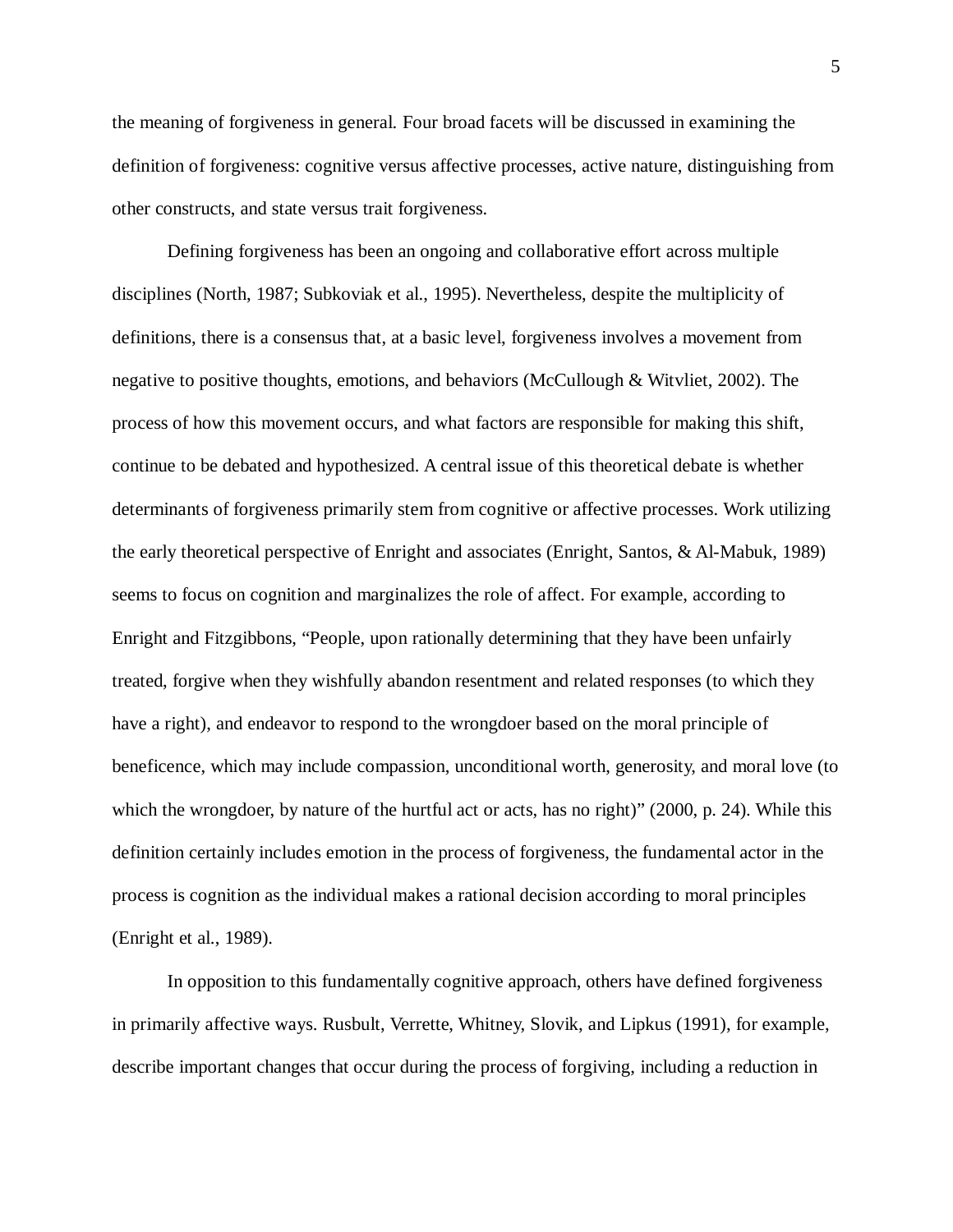negative affect (including anger and resentment) and an increase in positive affect such as sympathy, compassion, and love. These emotional changes are still accompanied by cognitive changes, but the focus here is on the critical changes in affect that bring about forgiving behaviors. Similarly, in the theoretical model of McCullough et al. (1998), affective socialcognitive variables, such as empathy, are posited as the most proximal determinants to forgiveness, with other cognitive variables, such as general styles of responding and personality traits, being the most causally distal. Thus, cognition and affect are both considered influential in the forgiveness process, but affect is purposefully emphasized.

However, despite definitions hailing either cognition or affect as the primary proximal determinants, many definitions include both cognition and affect as equally critical precursors to forgiveness. Such definitions support the predominant theoretical standpoints that include both cognition and affect, though perhaps in varying relevance, in the development and enactment of forgiveness. For example, Hodgson and Wertheim (2007) describe forgiveness as releasing negative emotions, thoughts, and behaviors toward the transgressor and transforming them into more positive emotions, thoughts, and behaviors. Work by Subkoviak and colleagues (1995) indicates that while cognition and affect are both central to the forgiveness process, individuals change their cognitions more readily and easily than they change their affect toward the offender. Thus, despite the inclusion of both cognition and affect in defining forgiveness, many other situational factors may be constantly influencing not only the understanding of forgiveness, but the actual carried-out act of forgiving as well.

In addition to understanding important cognitive and affective determinants, many theorists have worked to clarify additional factors that define forgiveness. A recent development in this area is a push to recognize the active nature of forgiveness. Enright (2001), for example,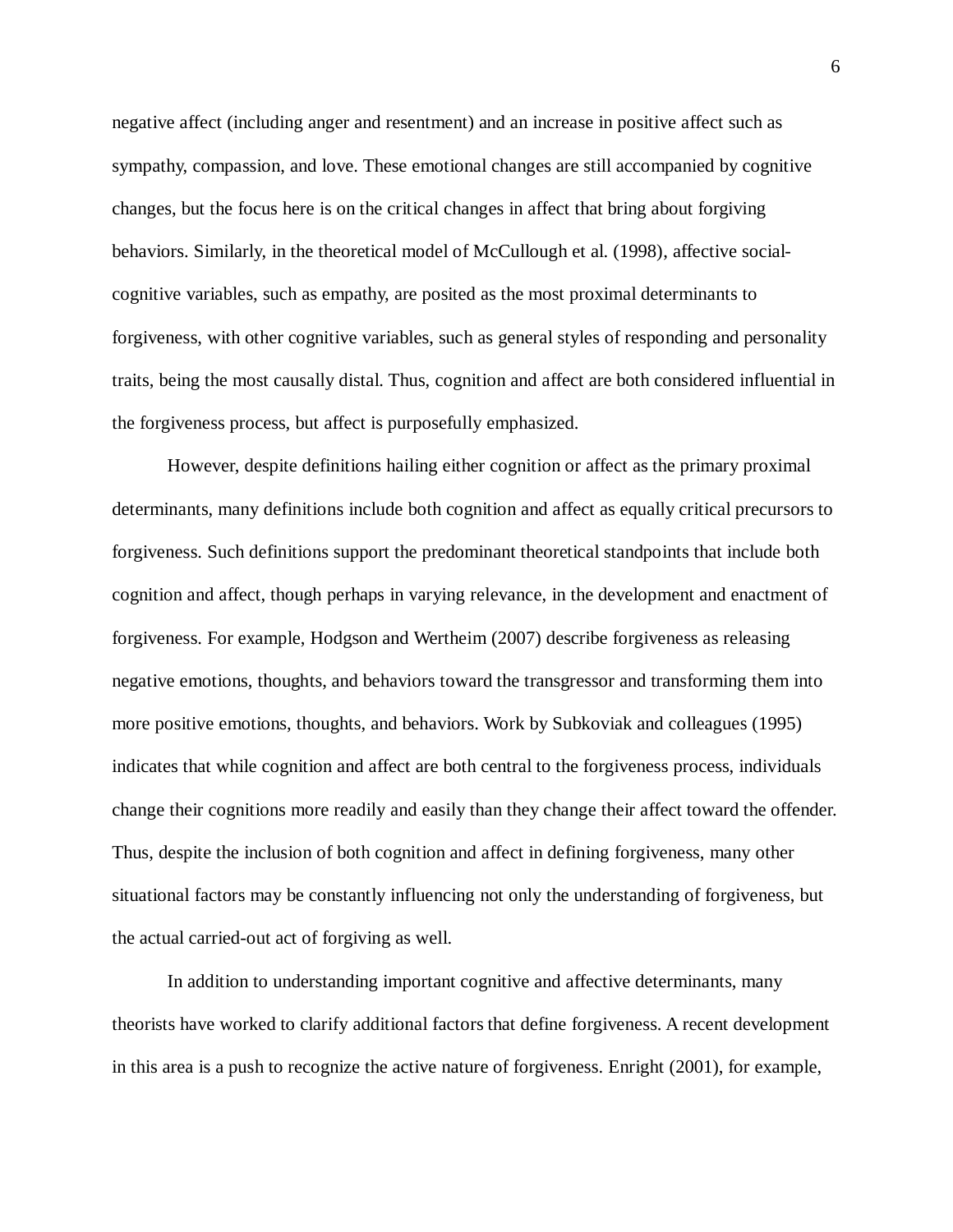has asserted that forgiveness is a choice involving intentional effort. Likewise, Klatt and Enright suggest that "forgiveness is neither the result of a passive actor nor an environmental support; it is an active chosen course of behavior" (2009, p. 45). Likewise, Fow (1996) has explained that for forgiveness to take place, a person needs to have a transformation of feeling and understanding that offers a change in perspective. Thus, forgiveness is more than simply ridding oneself of anger; it is an active and voluntary change of attitude, requiring effort and control (Fredericks, 2004; Hope, 1987). This focus on individual choice highlights another important aspect of forgiveness as a process rather than a solitary act (Enright et al., 1989; Fincham, 2000; McCullough, Worthington, & Rachal, 1997; McCullough et al., 1998; Takaku, 2001).

In addition to determining what influences forgiveness and what forgiveness means, recent research has also offered further clarification by distinguishing forgiveness from similar constructs. For example, forgiveness has been differentiated from the similar construct of acceptance, often used in interventions. Fincham (2000) has argued that acceptance is closer to condoning or excusing the offense of the offender by placing the offense in a new context. However, forgiveness requires a culpable offense for the forgiver to forgive. Acceptance of the offense as understandable or tolerable would remove the need for forgiveness.

Accommodation is another construct similar to forgiveness that has been addressed in close relationship literature. Defined as the willingness to respond to an offense constructively rather than destructively, accommodation stresses that partners discern the reasons for the event (Rusbult, Yovetich, & Verette, 1996). However, like acceptance, often accommodation leads people to overlook or ignore the destructive nature of the offense, again nullifying the need for forgiveness (Fincham, 2000). Other researchers have demonstrated that forgiveness can also be distinguished from denial (being unwilling to perceive the offense), forgetting (removing the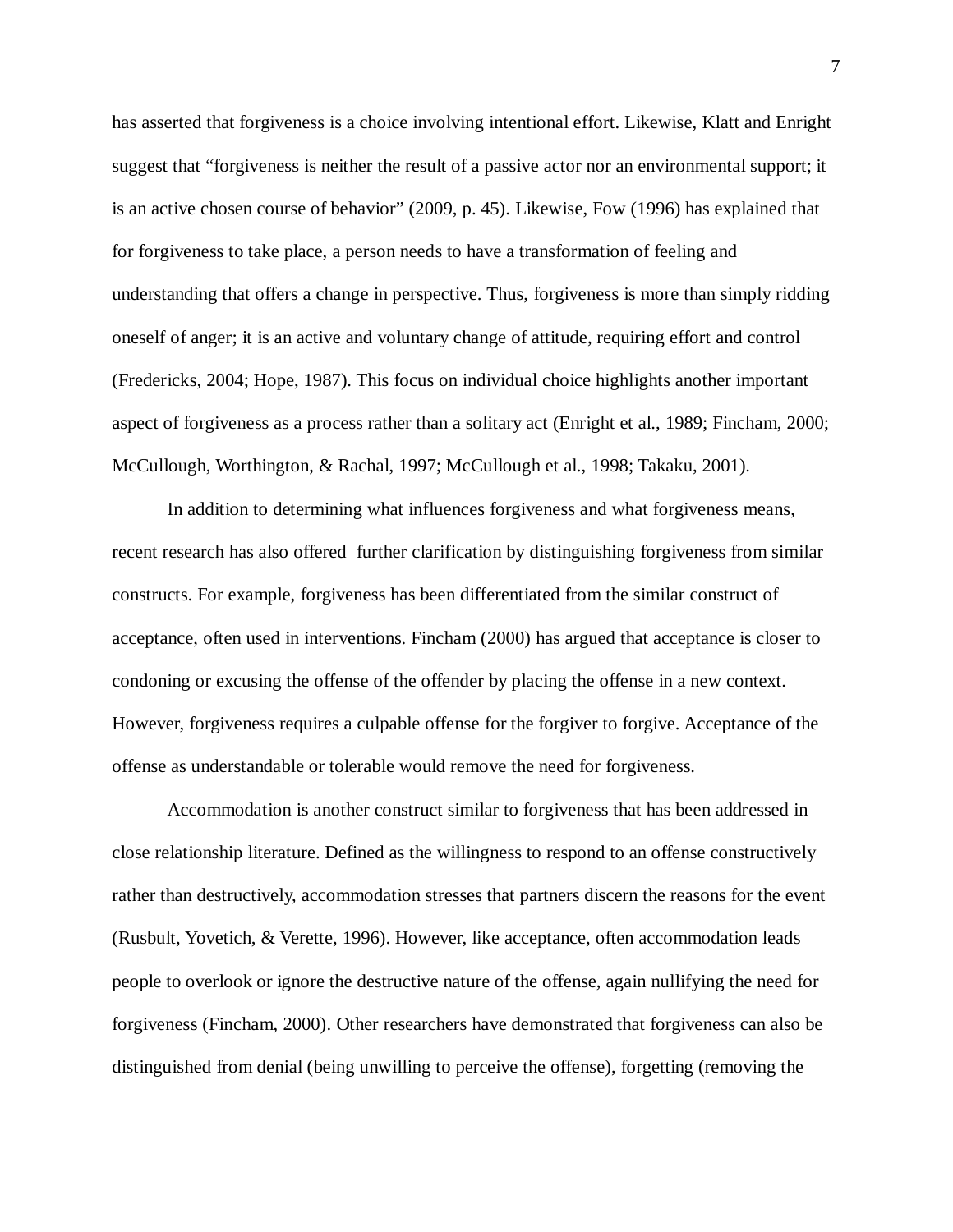awareness of the offense), and condoning (removing the offense and the need for forgiveness; Enright, 1991; Enright, Freedman, & Rique, 1998; Kachadourian et al., 2004). In addition, researchers have argued that forgiveness of others is distinct from reconciliation (Fow, 1996; Sastre, Vinsonneau, Neto, Girard, & Mullet, 2003). While forgiveness may not necessarily lead to a resuming or healing of the relationship, it certainly can be argued that forgiveness lays the groundwork for reconciliation to occur (Hodgson & Wertheim, 2007). This distinction also provides the opportunity to view forgiveness as both an intra-individual process as well as an inter-individual process as the victim seeks to regulate personal emotions and thoughts and respond positively toward the offender (Rye & Pargament, 2002; Sastre et al., 2003).

Additionally, forgiveness may exist on different levels. For example, recent research has pointed to a distinct difference between a general tendency to forgive and forgiveness in specific situations. Berry, Worthington, O'Connor, Parrott, and Wade (2005) discussed how trait forgiveness (a person's disposition to forgive transgressions over time and across situations) and state forgiveness (forgiving a specific transgression) must be analyzed and understood separately. Despite this distinction, most developmental research to date has focused solely on state forgiveness (Klatt & Enright, 2009). Unfortunately, little empirical work has been done to consider the development of trait, or dispositional, forgiveness. However, researchers have called for the furtherance of this work (see Klatt and Enright, 2009). One recent factor analysis, seeking to understand dispositional forgiveness in adolescents, found, from qualitative data, a structure of forgiveness constructs similar to those found in adults (propensity for lasting resentment, sensitivity to circumstances, willingness to forgive, and willingness to avenge; Chiaramello, Mesnil, Sastre, & Mullet, 2008).

Despite the complicated nature of forgiveness, most researchers agree that it is a complex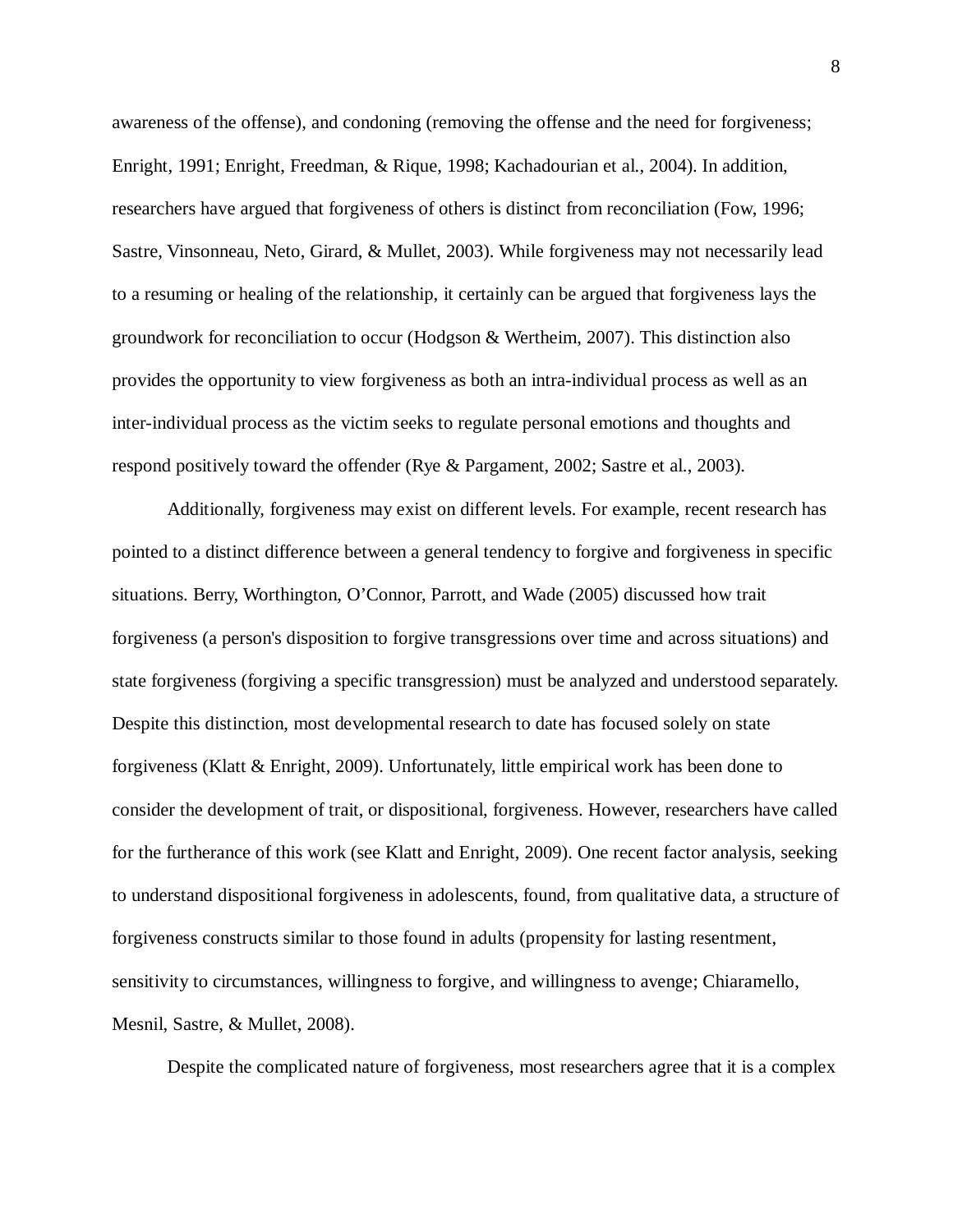process involving cognitive, affective, and situational factors. While research to date has helped explain cognitive and affective processes and the active nature of forgiveness, distinguish forgiveness from similar constructs and explore trait and state forgiveness, there is still much work to be done. As stated previously, a growing area of research has begun to target how forgiveness operates within close relationships. This relational nature of forgiveness has driven the current study.

#### **The Relational Nature of Forgiveness**

From an evolutionary perspective, Gold and Davis (2005) argue that forgiveness is an adaptive human characteristic, proven throughout history to effectively preserve relationships and, by extension, the human race. Affective responses occurring after the transgression, namely remorse and empathy, ensure that the offended forgives the offender and that the relationship continues. Similarly, Fincham (2000), in his study on forgiveness within close relationships, posited two main assumptions about human behavior: humans are social creatures and humans harm one another. Given these assumptions, individuals are faced with the challenge of maintaining relatedness and closeness in relationships despite the inevitable pain associated with those relations. Because of the bonds and attachments formed in these close relationships, people are more likely to experience hurt from the transgressions of relational partners as well as be more motivated to work to maintain the relationship (see Gold & Davis, 2005; McCullough et al., 1998). Thus, the inevitability of hurt within interpersonal relationships requires the invention of some mechanism to overcome the hurt and continue the relationship. Many researchers agree that forgiveness is this mechanism (see Fincham, 2000; Kachadourian et al., 2004; Paleari et al., 2003). Close relationships will inherently include the shared history and emotional bonds of the relationship that influence forgiving above and beyond any tendency to forgive in other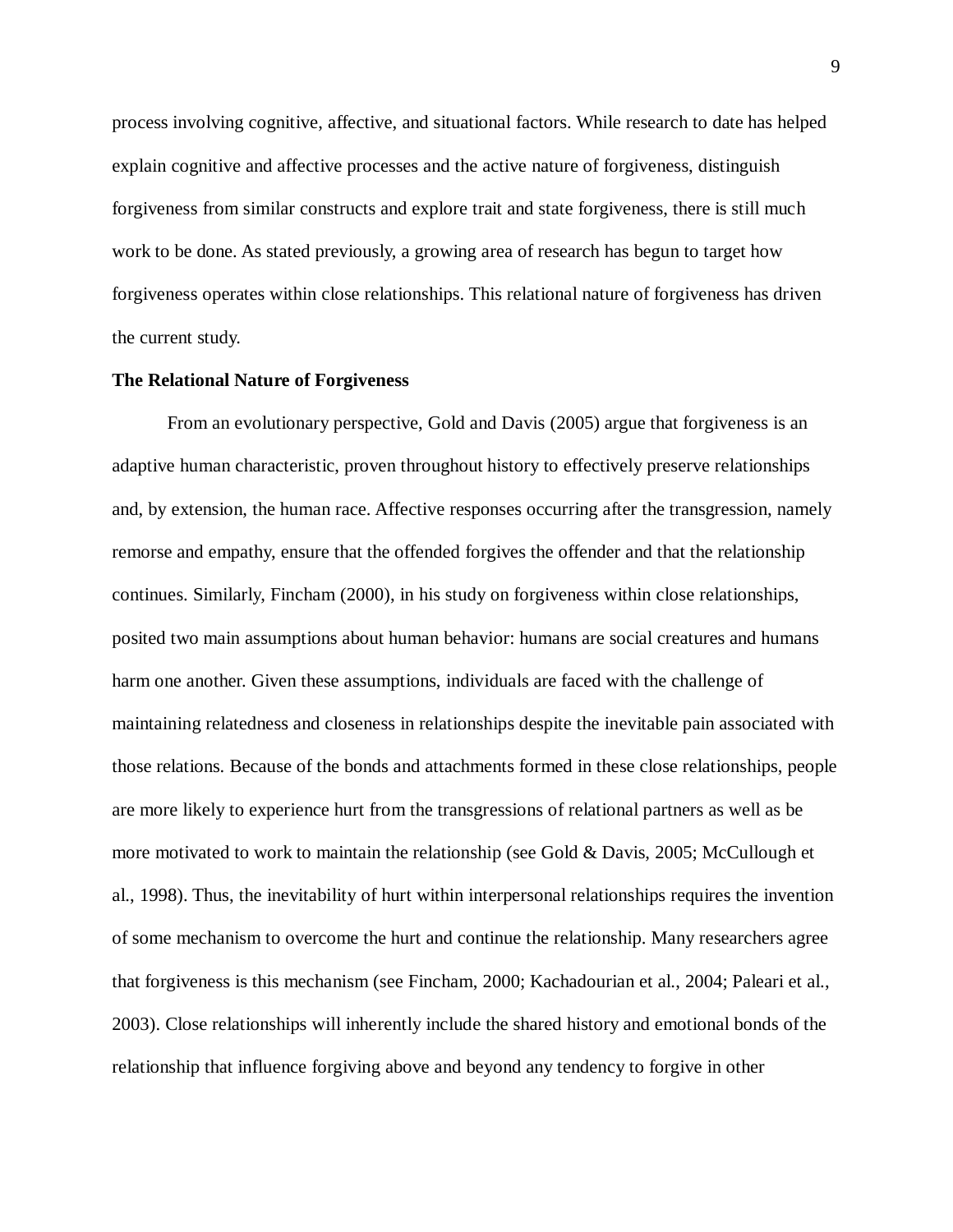situations (Kachadourian et al., 2004). Through forgiveness, people are able to reestablish relatedness and maintain a positive relationship.

The majority of research intended to test theories of interpersonal forgiveness has been done with close adult relationships such as dating and married couples (Gordon et al., 2009; Kachadourian et al., 2004). However, given that all relationships differ in function and type, it has been acknowledged that the process and purpose of forgiveness are dependent upon the relational context in which they occur (Maio et al., 2008). Thus, the extant literature on forgiveness within close adult relationships may not be sufficient in understanding other types of relationships, particularly within families. Indeed, research suggests that forgiveness functions differently in parent-child dyads than in marital dyads (Hoyt, Fincham, McCullough, Maio, & Davila, 2005). To this point, few studies have examined forgiveness within the parent-child relationship specifically. Paleari et al. (2003) were the first to empirically study forgiveness within this relationship, and few studies have approached the task since (see Maio et al., 2008), despite calls for research that more closely examines the process of forgiveness within the parent-child relationship (Mullet, Riviere, & Munoz, 2006). Thus, in order to further understanding on how forgiveness functions within specific family relationships, the current study will examine forgiveness within the parent-child relationship.

Although relatively little is known about how forgiveness operates within the parent-child dyad, research on other types of close relationships, as well as knowledge from related domains of research, suggests that the quality of the parent-child bond may influence adolescent forgiveness directly as well as indirectly through modeling or the promotion of social-cognitive skills. A discussion of how relationship quality and modeled marital forgiveness may directly influence adolescent forgiveness will be given, followed by an examination of indirect influences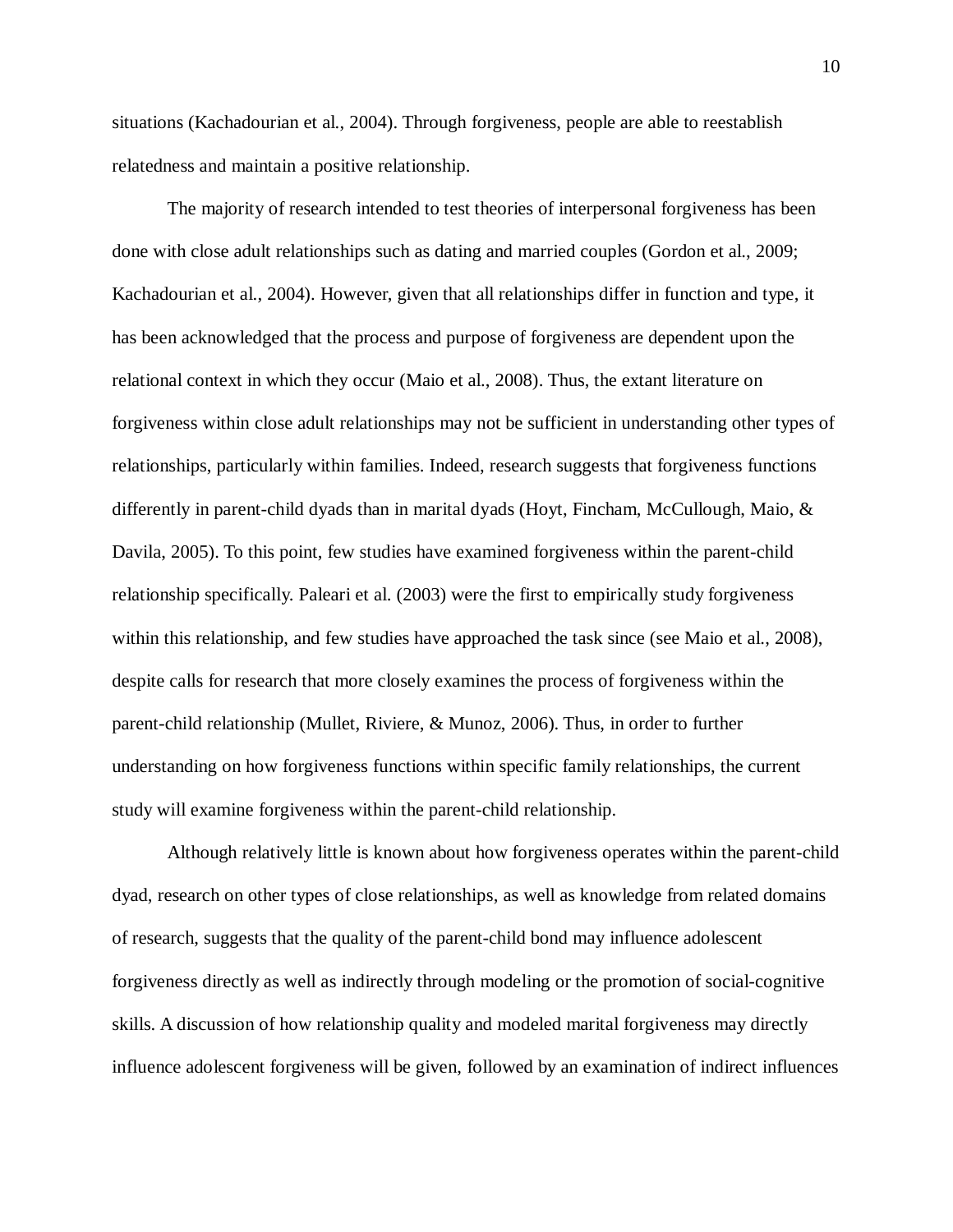through modeled parent forgiveness of the child and social-cognitive mediators (e.g., empathy).

## **Parent-Child Relationship Quality As a Predictor of Adolescent Forgiveness**

Studies on forgiveness in close adult relationships have indicated that the quality of the relationship is integral in determining forgiveness. For example, Kachadourian et al. (2004), in a study examining forgiveness in dating and marriage relationships, found that individuals who were securely attached to their partners were more likely to forgive their partner's transgressions. Additionally, Finkel, Rusbult, Kumashiro, and Hannon (2002) found commitment to be the most salient predictor of forgiveness in dating relationships. In discussion of forgiveness within close interpersonal adult relationships, McCullough and associates (McCullough et al., 1997; McCullough et al., 1998) posited that, building upon interdependence theory, closeness would be positively linked to level of forgiving, and that forgiveness would occur more readily in satisfactory, committed relationships. These hypotheses were confirmed and pre-offense relational closeness was found to facilitate forgiveness.

While closeness within relationships is certainly salient to the development and enactment of forgiveness in adult romantic relationships, only one study has explored the link between closeness and forgiveness in parent-child dyads (Paleari et al., 2003), despite the call for researchers to examine findings from the adult relationship literature with children (Denham, Neal, Wilson, Pickering, & Boyatsis, 2005). While a small direct effect from parent-child relationship quality to child forgiveness was acknowledged in this study, results clearly pointed to a significant indirect effect of relational closeness through other social-cognitive variables. In order to better understand how parent-child relationship quality influences adolescent forgiveness, the current study will examine the direct effects of relationship quality on adolescent forgiveness as well as indirect paths through modeling and social-cognitive mediators.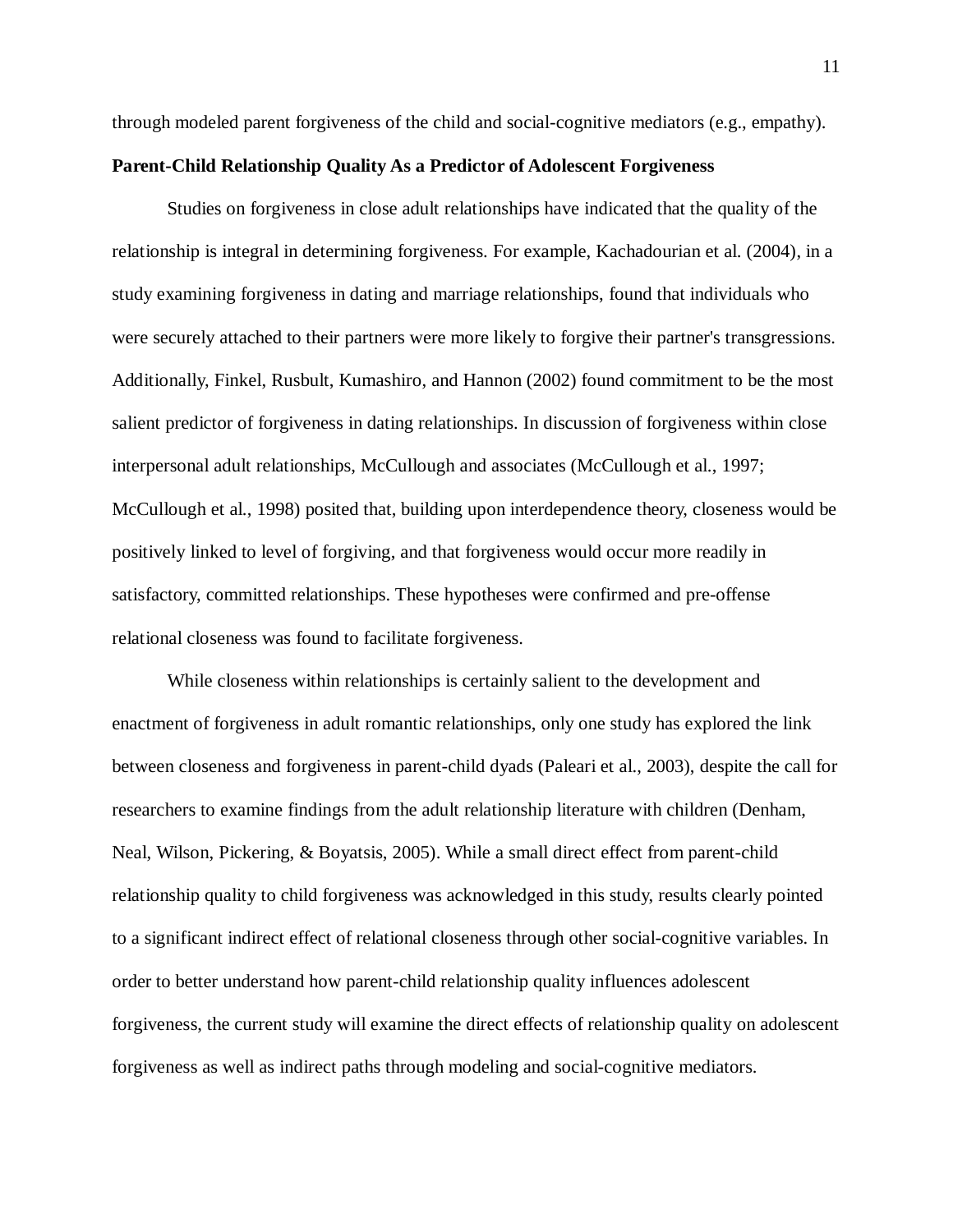#### **Parental Modeling**

Relationally, parents and children are interacting continuously, and children are learning from these interactions in various ways. One form of interaction that may influence how well the child forgives the parent is the parents' modeled forgiveness in their marital and parenting relationships. For example, Mullet et al. (2004) reported that parent and child scores on conceptualizations of forgiveness were positively correlated, supporting the idea that conceptualizations of forgiveness are "partly transmitted through family education and family forgiveness practices" (p. 85). Indeed, researchers have noted that the family can be considered a "privileged theater" for forgiveness where forgiveness is experienced, learned, and practiced (Mullet et al., 2006). In attempting to examine parental effects on forgiveness, Subkoviak et al. (1995) found that parents and children were found to forgive to similar degrees in a subsample of parents and children experiencing similar levels of hurt—purportedly due to parental modeling of forgiveness. In addition, Maio and colleagues (2008) demonstrated how parents' forgiveness of their children and of each other led to parents' greater perceptions of being forgiven by the child one year later. Likewise, adolescents' levels of forgiveness in particular situations has been linked to the levels of forgiveness present in their mothers and fathers. This intergenerational transmission of forgiveness supports the modeling hypothesis that parents who model forgiving behavior are likely to pass on this value to their children. Research on modeling suggests that people, including children, tend to imitate behavior they observe in others (see Eisenberg & Valiente, 2002). Thus, children who observe their parents forgiving one another, and experience forgiveness from their parents, may be more likely to forgive others as well. In sum, parentmodeled forgiveness of spouse and child may directly influence adolescents' development of forgiveness.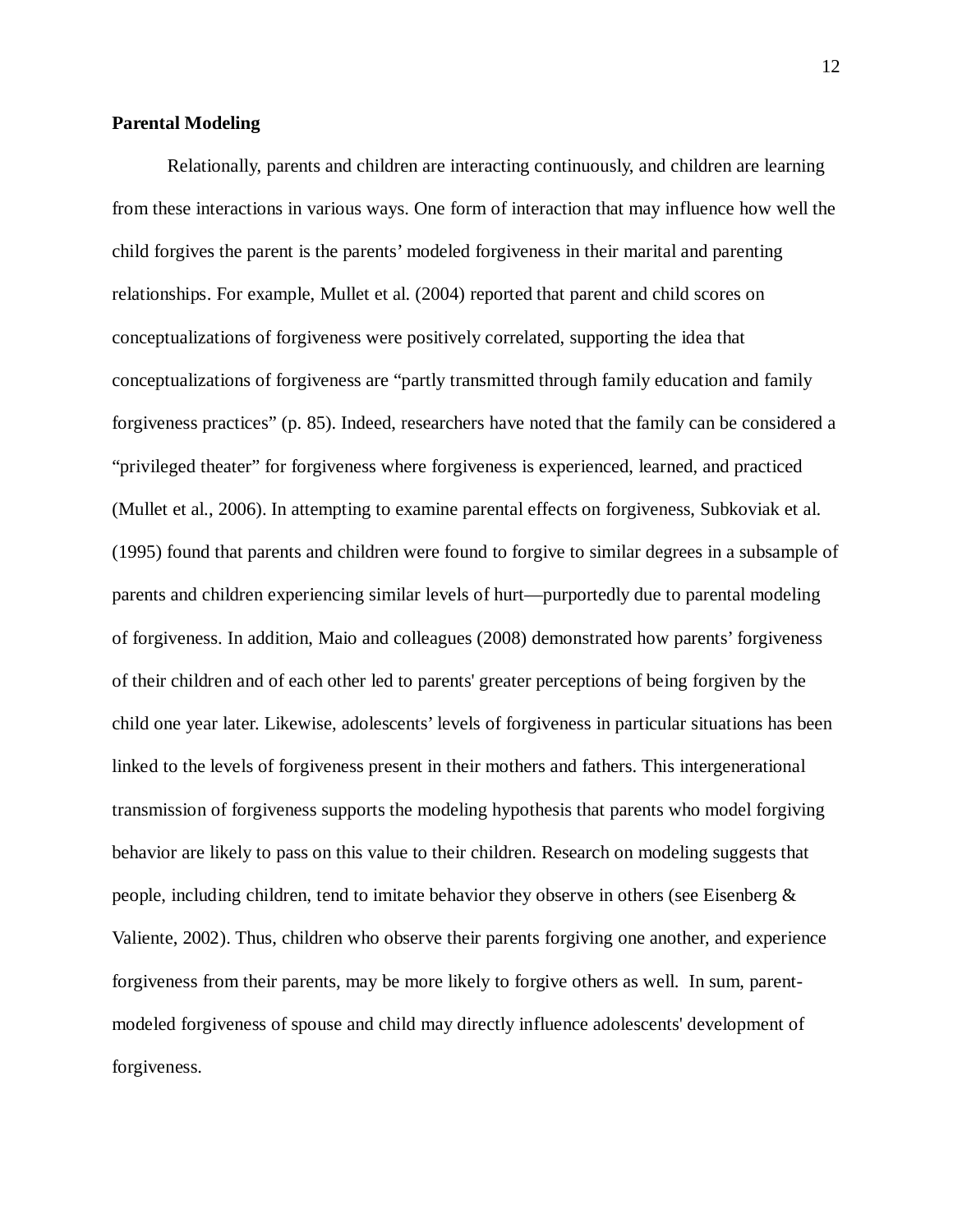While current research has supported the idea that forgiveness in parents is passed on to children through modeling, little research has focused on forgiveness within the parent-child dyad specifically or examined both parent forgiveness of spouse and child as indicators of childreported forgiveness. This study will look at both types of modeled forgiveness as direct predictors of child forgiveness.

Forgiveness within the marital dyad is certainly salient to child forgiveness of the parents, but exists outside of the parent-child dyad specifically. Thus, parent forgiveness of the spouse at Time 1 will be examined on the same level as the quality of the parent-child relationship with indirect paths through adolescents' social-cognitive skills and parent-forgiveness of the child. Given research suggesting that modeling is critical for helping children learn proper expression of anger and emotion in order to forgive (Murray, 2002), marital forgiveness is expected to influence the development of adolescent social-cognitive skills, which in turn will be positively related to adolescent forgiveness of parents. Also, given research indicating that stable personal characteristics account for a significant percent of variance in people's willingness to forgive others (McCullough and Hoyt, 2002) and that positive family functioning in one dyad tends to resonate into positive functioning in other family dyads (Bowen, 1978), those who are more forgiving of their spouse are expected to be more forgiving of their children as well.

While parental forgiveness appears to influence the adolescent child's development of forgiveness through modeling, current research has yet to consider how the quality of the parentchild relationship influences these processes. Within the parent-child dyad, closeness may facilitate a greater willingness of parents to forgive their child of transgressions. The child, after seeing and experiencing this forgiveness, may reciprocate by forgiving the parents.

In addition to research on forgiveness, other related domains of research provide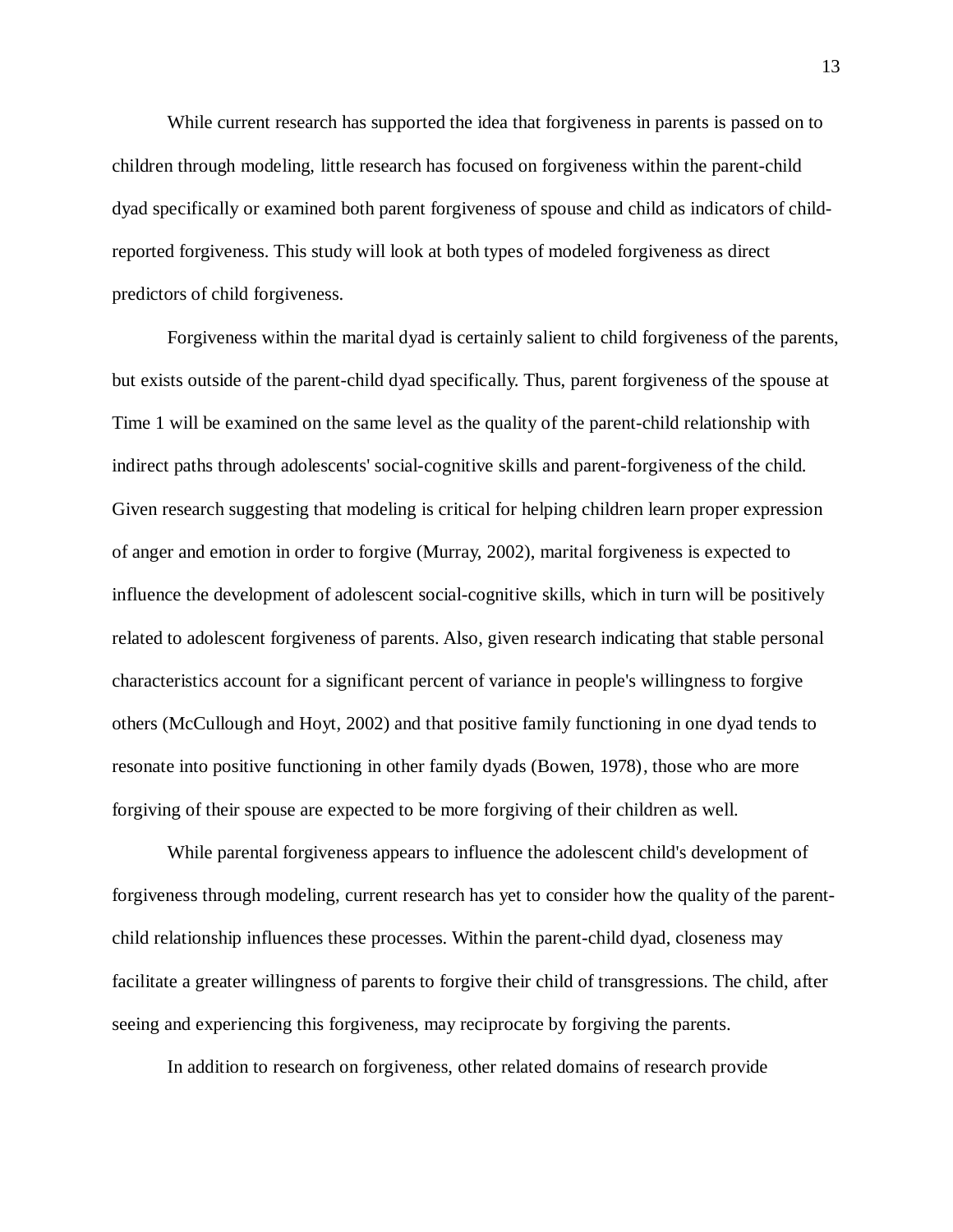additional theoretical insight into how the relationship-forgiveness link may function for parentchild dyads. Many researchers have referred to forgiveness as a prosocial behavior (see McCullough et al., 1997; Mullet et al., 2006). Research on socialization has asserted that prosocial behavior relates positively to parental warmth and is enhanced by parental modeling of helping behavior (Eisenberg & Fabes, 1998), suggesting modeling as a mediator between closeness in the parent-child relationship and prosocial behaviors. Similarly, Bandura (1986) posited that children who are exposed to models of prosocial behavior will be more likely to emulate those behaviors, especially if the model has a close relationship with the child or is highly admired. Therefore, parental modeling of forgiveness may increase forgiveness in children if the parent-child relationship is positive. In accordance with the supporting evidence from previous research, the current study will examine modeled forgiveness on two levels, with parent forgiveness of the spouse hypothesized to influence adolescent forgiveness directly, as well as indirectly, through parent forgiveness of the child, and social-cognitive mediators.

#### **Social-Cognitive Mediators**

In addition to modeling behaviors, parents may help promote forgiveness in their children by fostering, through a positive and close relationship, the acquisition of social-cognitive skills required to forgive. According to the social-psychological framework presented by McCullough and colleagues (McCullough et al., 1998), relational variables (e.g., closeness) indirectly influence forgiveness in close relationships through social-cognitive forces (attributions, ruminations, and empathic emotions). Results from their 1998 study indicated that individuals experiencing higher levels of relational closeness were more likely to apologize and feel empathy for their partner, leading to greater forgiveness. Paleari et al. (2003) utilized and validated this framework in their empirical study on forgiveness within parent-adolescent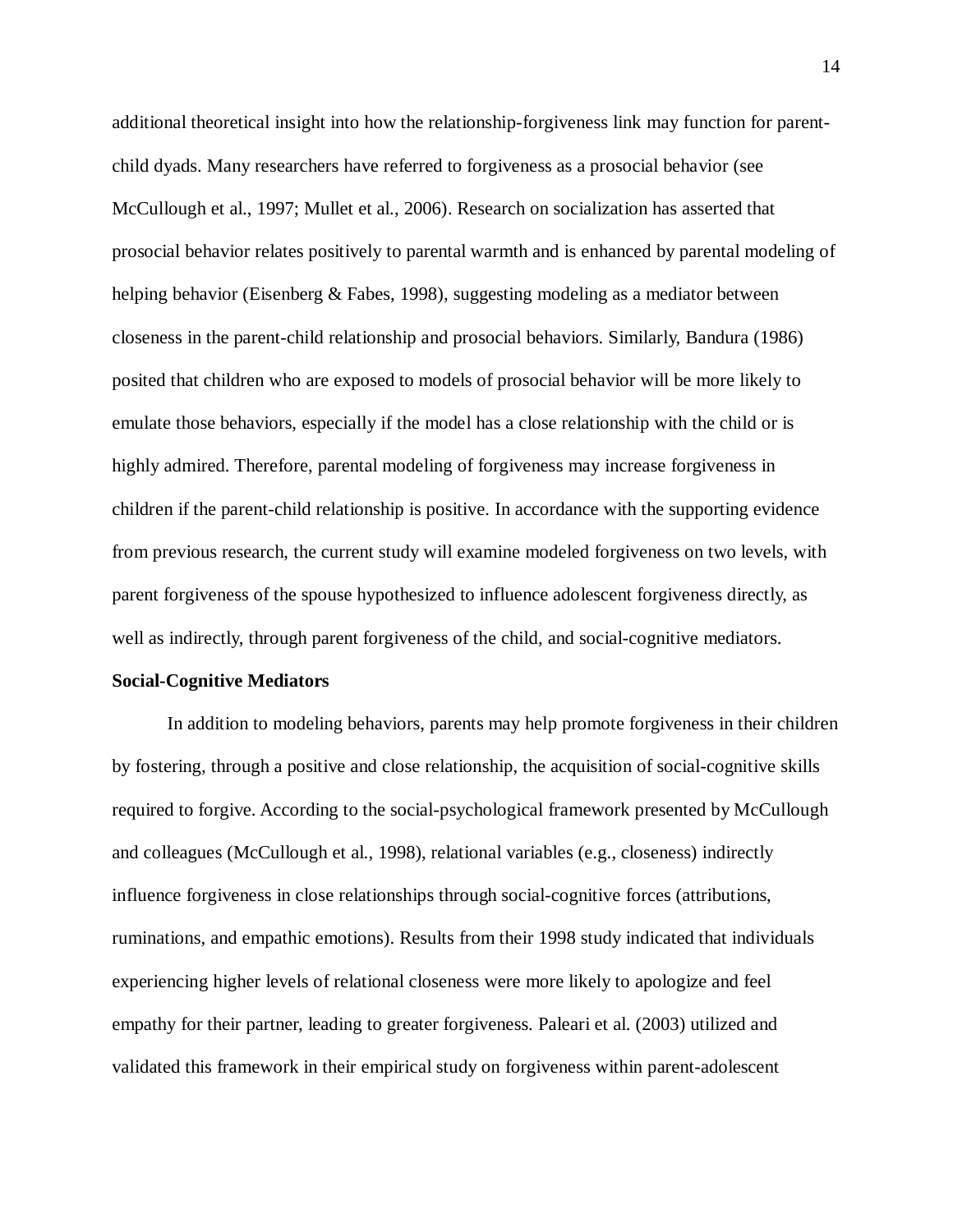relationships. General relationship quality was found to only indirectly influence forgiveness within the adolescent child via attributions, affective reactions, and emotional empathy. Despite the limited research base on forgiveness within the parent-child relationship specifically, an understanding of what factors may act as mediators between the quality of the relationship and forgiveness may be taken from theoretical examination of the predictors of forgiveness, studies examining other close relationships, as well as research on the socialization of prosocial behaviors in adolescence. These three sources of information have indicated that empathy, perspective taking, and emotional regulation may be salient mediators in the relationshipforgiveness link.

**Empathy and perspective taking.** Empathy and perspective taking are related constructs that allow a person to understand the situation of others. Hodgson and Wertheim (2007) have explained that perspective taking and empathy are essentially two forms of empathy: the cognitive and the affective. Cognitively, the individual is able to take the perspective of others, and affectively, is able to experience the emotions or feelings of the other person. Thus, the cognitive ability of perspective taking is intimately tied to the affective components of empathy, but is a distinct social-cognitive process.

Based on previous research and theory, both empathy and perspective taking appear to be salient for forgiveness (Batson, Early, & Salvarani, 1997; Enright & Fitzgibbons, 2000; Malcolm & Greenburg, 2000; McCullough et al., 1998; Takaku, 2001). Previous research examining dating and marriage relationships suggests that closeness in the relationship operates as a facilitating construct allowing other important and more proximal determinants of forgiveness (e.g., empathy) to develop, which in turn lead to forgiveness (see McCullough et al., 1998). Empathy has been cited as the most salient mediator operating between close adult relationship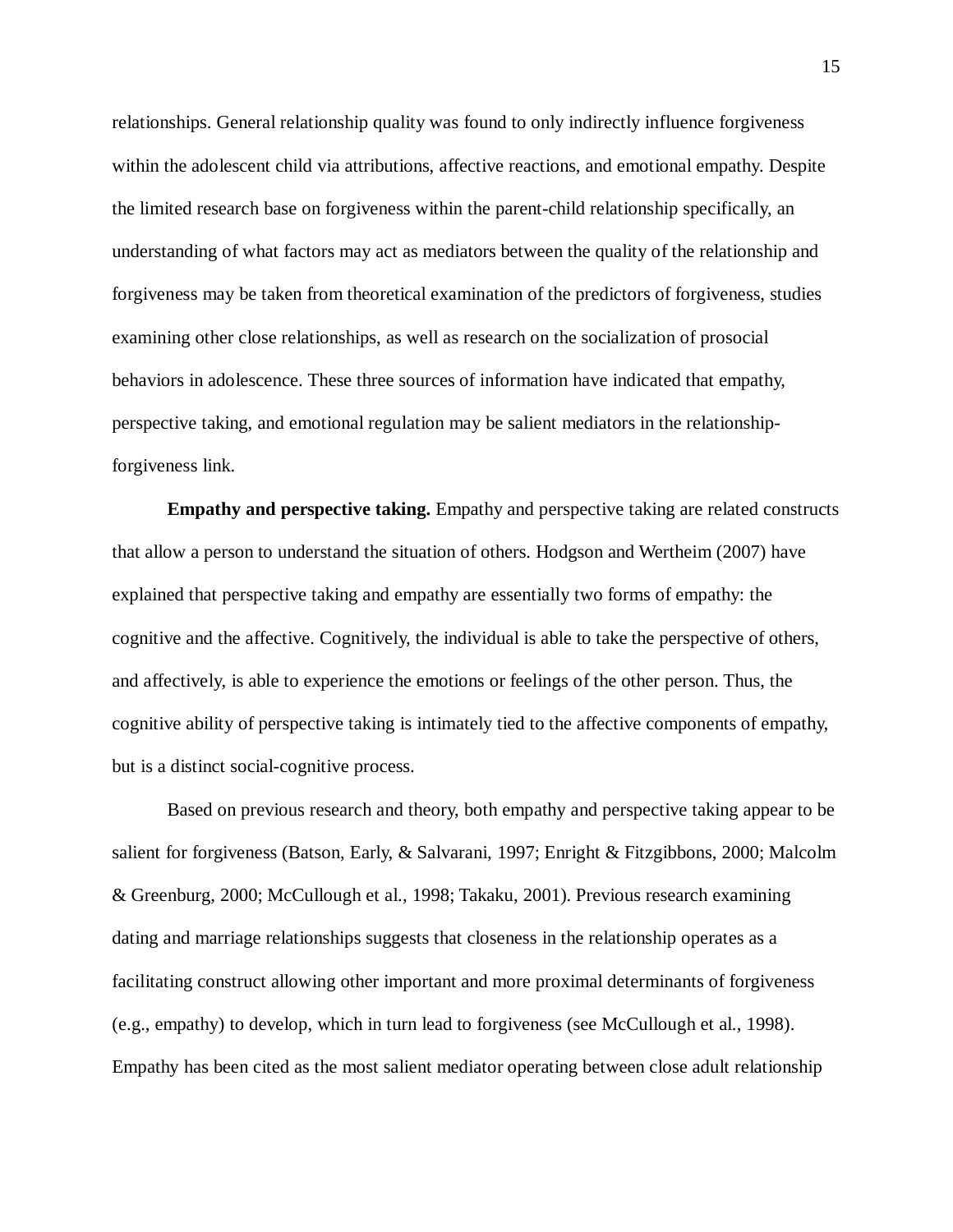quality and forgiveness. However, studies trumpeting the importance of empathy often fail to distinguish between cognitive and affective empathy. However, some studies have specifically cited perspective taking, or the cognitive form of empathy, as an influential mediator (Gold  $\&$ Davis, 2005; Takaku, 2001).

However, while the need for perspective taking fits well within the paradigms presented for adolescent development of forgiveness (Park & Enright, 1997), researchers have failed to test these ideas empirically. Research indicates that perspective taking abilities develop throughout childhood (see Smith & Hart, 2002), so, provided adolescents have developed this empathic tool, they ought to experience the process in similar ways as young adults and adults. The current study will be the first to examine this hypothesis by examining adolescent perspective taking abilities as both a predictor of and mediator to adolescent forgiveness.

In addition to forgiveness research, research on prosocial behaviors again offers insight into how forgiveness, as a prosocial construct, may operate for adolescents specifically. Prosocial behavior research supports the findings from the forgiveness literature that the parent-child bond may be mediated by forms of empathy. For example, research has indicated that parents indirectly influence the development of prosocial behaviors through sympathy and empathy (see Eisenberg, Fabes, & Spinrad, 2006; Hoffman, 2001). Carlo, McGinley, Hayes, Batenhorst, and Wilkinson (2007) also reported that responsiveness, indicative of a close emotional parent-child relationship, facilitated parent-adolescent interactions, which then led to greater sympathy and, finally, to prosocial behaviors in adolescent children. If forgiveness functions similarly to other prosocial behaviors, a close parent-child relationship may indirectly lead to forgiveness in the child through the promotion of social-cognitive skills such as empathy. Given the research on the predictors of forgiveness in other close relationships and the research on prosocial behaviors, the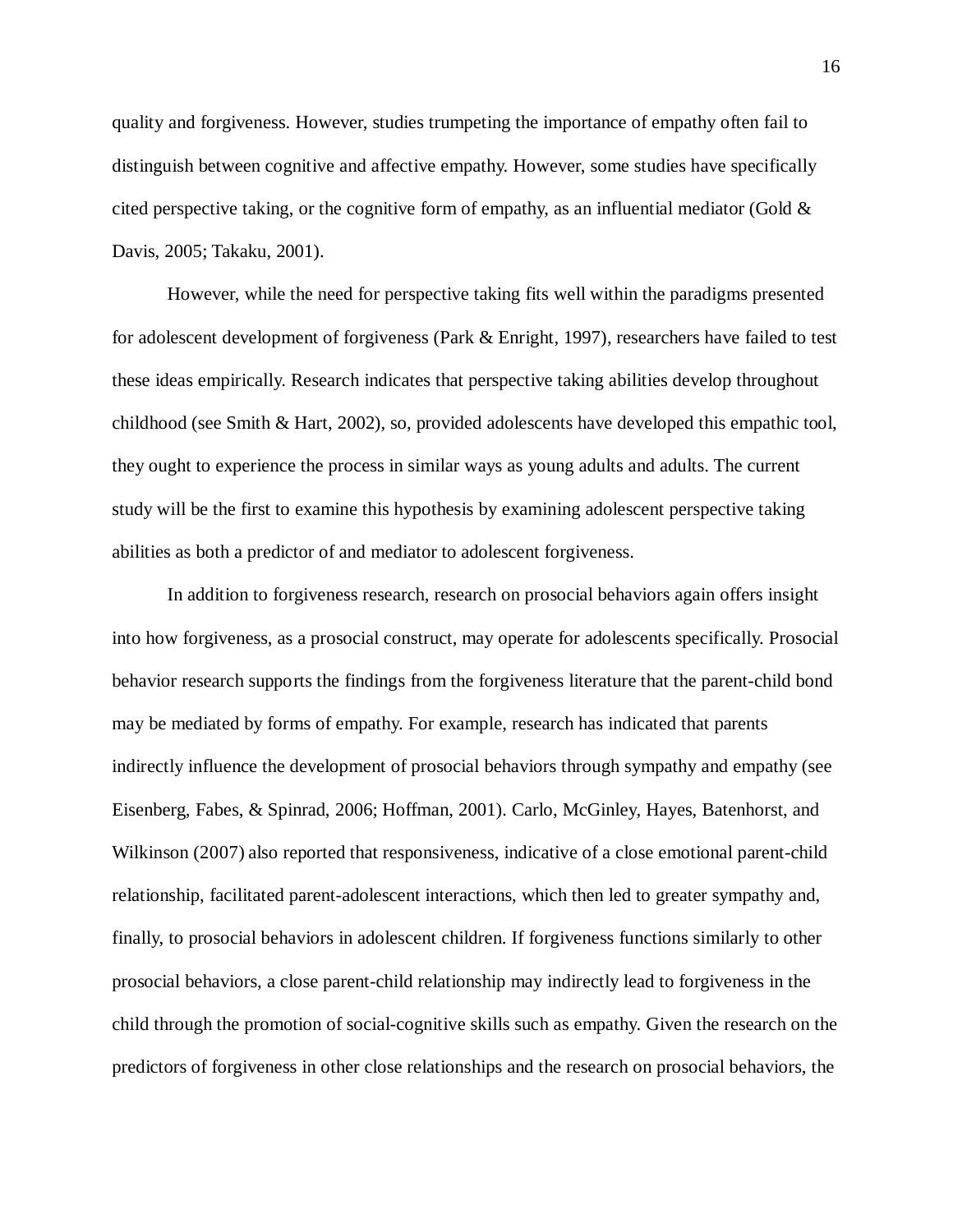current study will examine the indirect influence of parents' closeness with the child through the child's empathy and perspective taking abilities.

**Emotional regulation.** In addition to empathy and perspective taking, the adolescent's ability to regulate emotions may also lead to forgiveness. As explained previously, emotions play an important role in the development of forgiveness in conjunction with cognitions. According to Rizkalla, Wertheim, and Hodgson (2008), forgiveness requires the ability to, first, be aware of personal emotions (e.g. emotional intelligence, see Mayer & Salovey, 1997), and then to regulate, manage, and repair those emotions. Independent studies of emotional intelligence and the ability to manage and repair emotions is associated with greater disposition to forgive in college samples (Emmons, 2000; Hodgson & Wertheim, 2007). Thus, emotional awareness and management appear to be relevant to the development of forgiveness.

From an emotional regulation standpoint, ''emotion regulation consists of the extrinsic and intrinsic processes responsible for monitoring, evaluating, and modifying emotional reactions, especially their intensive and temporal features, to accomplish one's goals" (Thompson, 1994, p. 27). Many of the hormonal, neural, and cognitive systems believed to underlie and influence the development of emotional regulation are maturing during the adolescent period (Silk, Steinberg, & Morris, 2003; Spear, 2000). Thus, due to the intense emotional experiences characteristic of adolescence and adolescents' newly emerging emotional management skills, adolescents are likely just beginning to learn forgiveness through empathic and affective avenues. During this developmental period, adolescents are likely learning how to handle transgressions against them emotionally and how to develop positive emotions toward their offenders.

In addition, research has indicated the importance of a close parent-child bond in the

17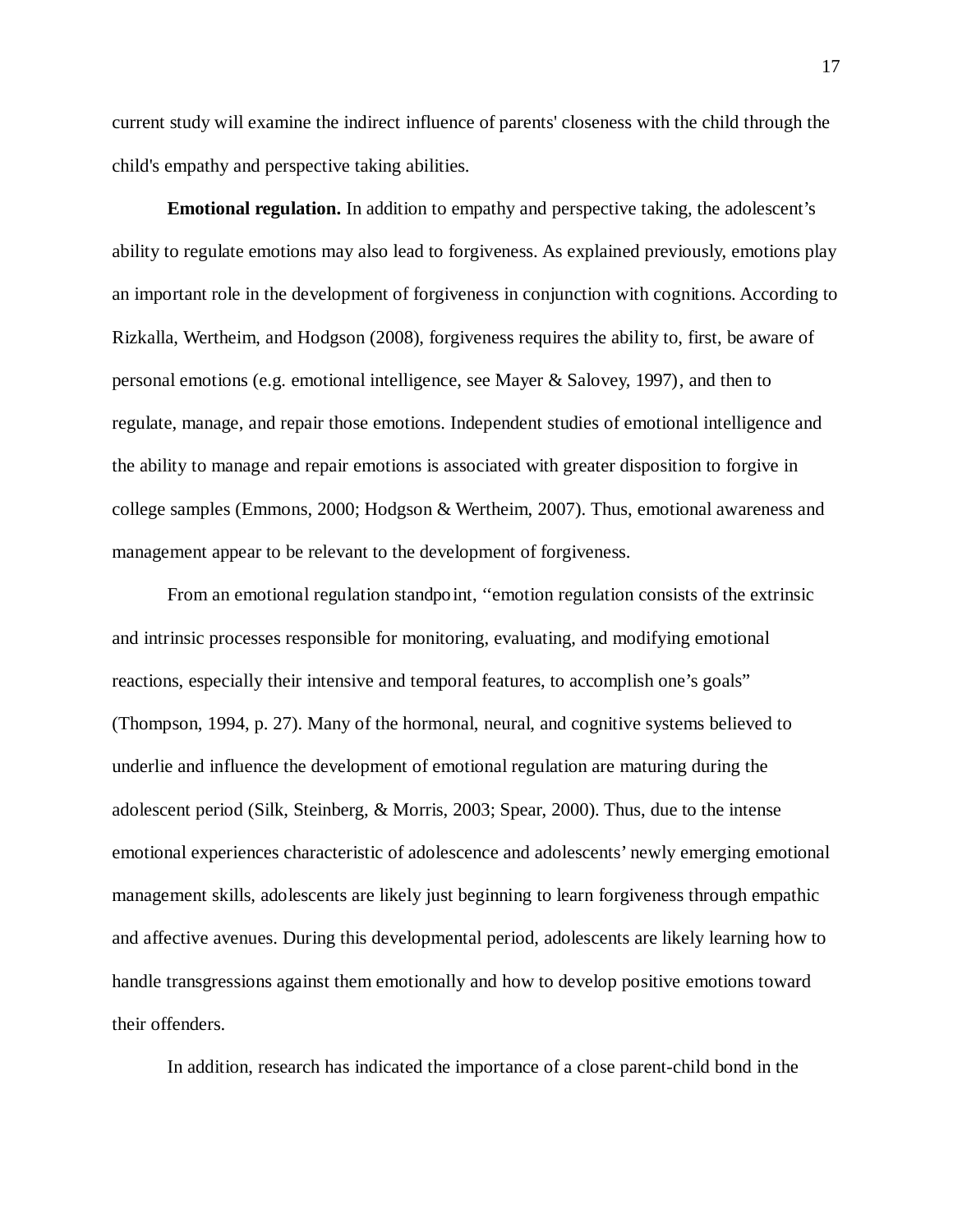development of adolescents' emotional regulation abilities (Morris, Silk, Steinberg, Myers, & Robinson, 2007). Thus, as children learn to regulate their emotions, they may also be more likely to forgive. The current study will be the first to include adolescent emotional regulation as a direct predictor and mediator of adolescent forgiveness.

#### **Mother-Father Differences**

The focus of the current study on forgiveness within the parent-child relationships is an important contribution to a small body of literature. However, in addition to examining parentchild effects, it may be important to analyze differences in how forgiveness operates within the mother-child and father-child dyads. Current research presents inconsistent evidence for differences in these dyads. Maio et al. (2008), for example, reported differences in the forgiveness relationships with each parent, which they claimed was influenced by evolutionary forces pushing the father to detach from the relationship with his child. However, two studies by Hoyt et al. (2005) revealed mixed results for adolescent differentiation between forgiveness in the father-child versus mother-child relationship. One study, comprised of eighth-grade adolescent boys and girls, suggested that adolescents had different forgiveness motivations and perceptions for the father versus the mother. However, in a second study with 12- to 14-yearolds, the adolescent children did not indicate differences in forgiveness motivations toward father and mother. Possible reasons for these contradictory findings are that the samples were from two different cultures (United States vs. Great Britain) and involved different genders (all girls vs. boys and girls). Despite the inconsistencies in forgiveness research, previous reviews of parenting in adolescence have indicated that adolescents report different perceptions of their relationships with mothers and fathers (Steinberg & Silk, 2002). This study will illuminate this issue by addressing forgiveness both within the mother- and father-child relationships.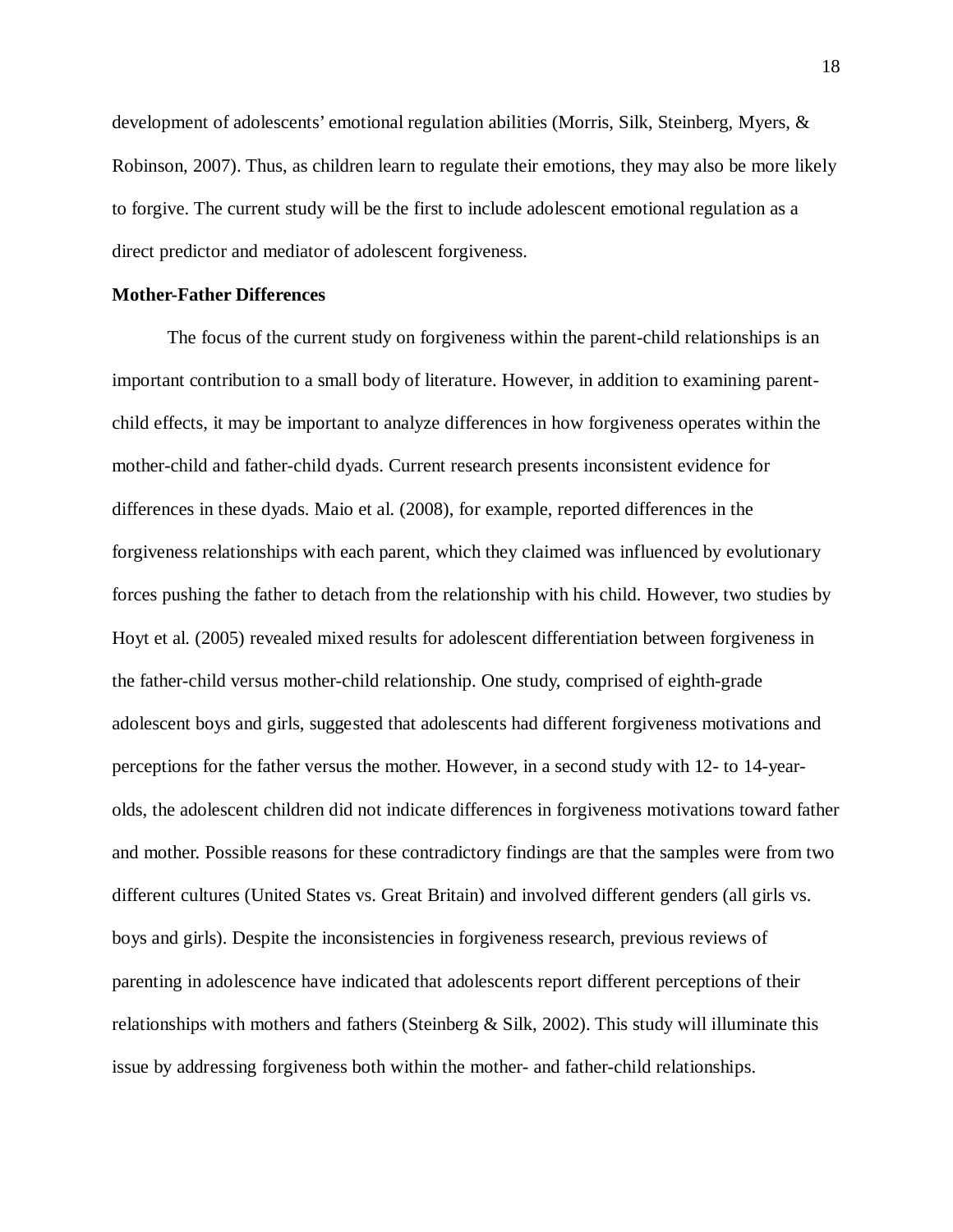#### **Summary and Study Directions**

The understanding of how forgiveness operates within the parent-adolescent relationship is limited and inconsistent. However, research based on other close relationships provides a basis for hypotheses within this particular relationship type. This study will examine the direct and indirect influences of parent-child relationship quality and modeled forgiveness within the marital relationship on the adolescent's subsequent forgiveness of the parent. It is expected that these variables will positively influence mediating variables of modeling (parent forgiveness of the child) as well as the social-cognitive skills of empathy, perspective taking, and emotional regulation in their children, measured two years later (Maio et al., 2008; Paleari et al., 2003). Parent forgiveness of the child and the adolescents' social-cognitive skills are then expected to be associated with adolescent forgiveness of each parent. Direct effects of the parent-child relationship will be tested, but it is difficult to hypothesize whether they will be salient or not given the small research base (Paleari et al., 2003). A path model will help elucidate differences within mother-child and father-child dyads as well as which types of mediators may be most salient to adolescent forgiveness. Differences may be evident between the mother-child and father-child relationships given the current research (Hoyt et al., 2005).

#### **Method**

#### **Participants**

The participants for this study were taken from the *Flourishing Families Project* (FFP)*.*  The FFP is an ongoing, longitudinal study of inner family life involving families with a child between the ages of 10 and 14 at Time 1. Families were interviewed in their homes, with each interview consisting of a one-hour video and a one-and-one-half hour self-administered questionnaire at Time 1 and two years later at Time 2. For this study, both observational data and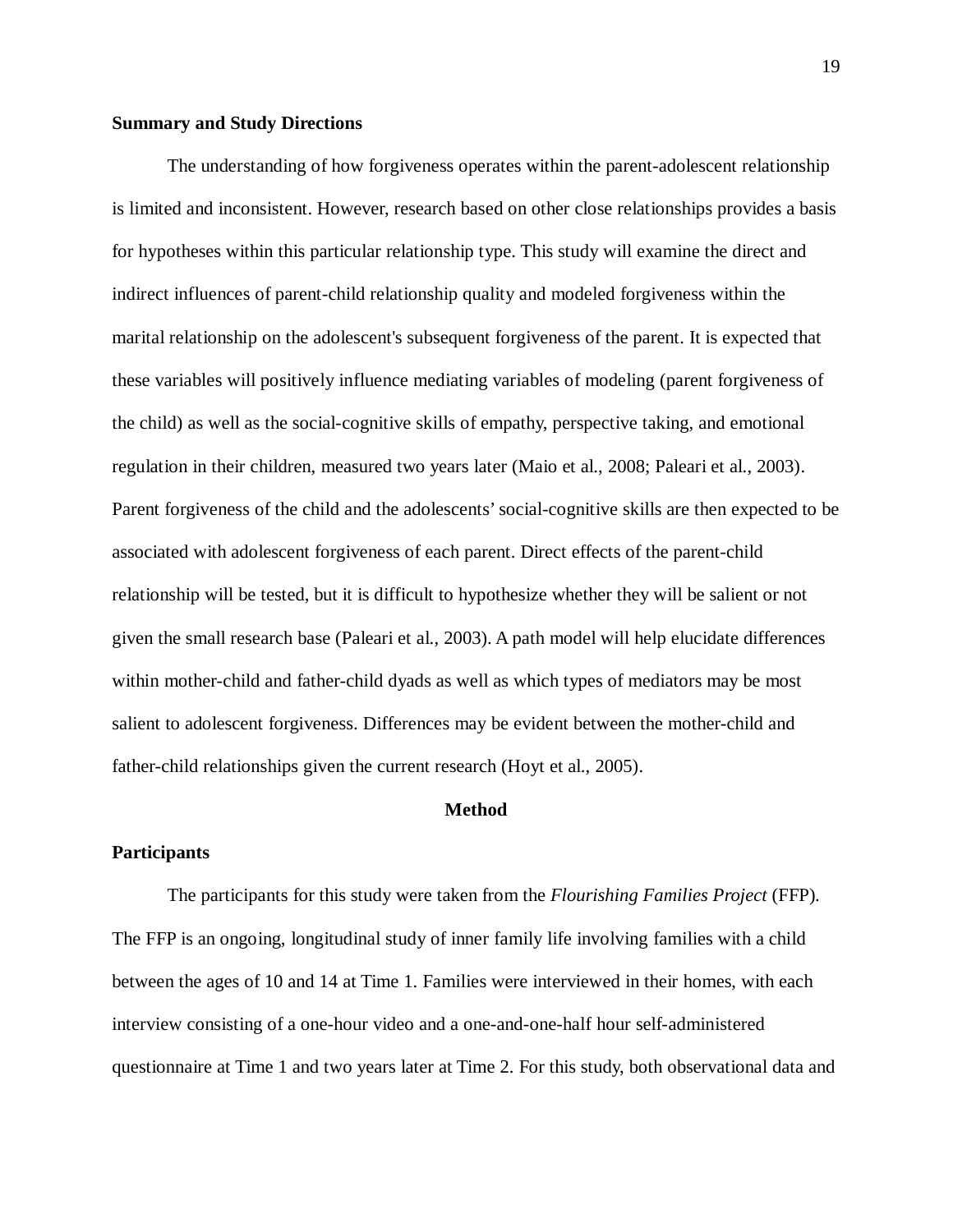questionnaire data were used for analysis.

This study consisted of a subset of 334 two-parent (mother and father) families from the original 500 family FFP sample. At Time 1, these families had a child between the ages of 11 and 14 (*M* age of child = 11.24). Roughly half of the adolescents sampled were male ( $N = 168$  males, 166 females). Ninety-five percent of mothers and 93% of fathers reported being biological parents, 3% of mothers and 4% of fathers reported being adoptive parents, and 1% of mothers and 3% of fathers reported being step-parents. Seventy-six percent of families reported that all members of the family were European-American, 4% were all African American, 1% all Asian, and 19% of families reported that family members were multi-ethnic. Four percent of families reported an income less than \$25,000 per year, 20% between \$25,000 and \$50,000 per year, and 76% more than \$50,000 per year. In terms of education, 68% of mothers and 70% of fathers reported having a bachelor's degree or higher.

#### **Procedure**

Participant families for the FFP were selected from a large northwestern city and were interviewed during the first eight months of 2007 for Time 1 and during the summer months of 2009 for Time 2. Longitudinal retention of participating families was high (92%), with only 40 of 500 families not participating at Time 2. The most common reasons for non-participation at Time 2 included time concerns and the family having moved from the area. Families were primarily recruited using a purchased national telephone survey database (Polk Directories/ InfoUSA). This database claimed to contain 82 million households across the United States and had detailed information about each household, including presence and age of children. Families identified using the Polk Directory were randomly selected from targeted census tracts that mirrored the socio-economic and racial stratification of reports of local school districts. All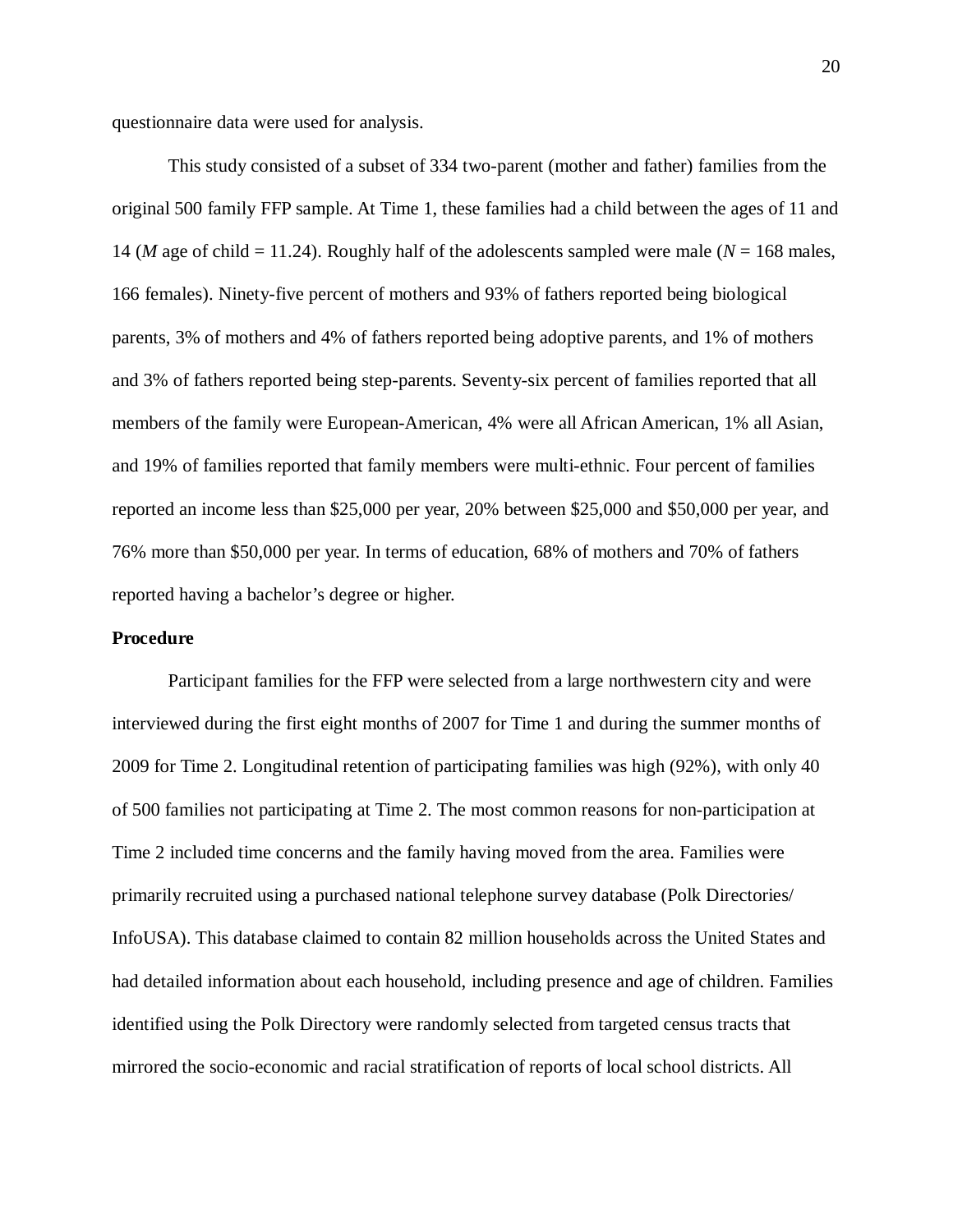families with a child between the ages of 10 and 14 living within target census tracts were deemed eligible to participate in the FFP. However, the Polk Directory national database was generated using telephone, magazine, and internet subscription reports; so families of lower socio-economic status were under-represented. Therefore, in an attempt to more closely mirror the demographics of the local area, a limited number of families were recruited into the study through other means (e.g., referrals, fliers; *n* = 77, 15%). By broadening our approach, we were able to significantly increase the social-economic and ethnic diversity of the sample (although this is not reflected in the sample used in the current study, due to the focus on two-parent families). Preliminary analyses indicated that recruitment method and ethnicity were not significantly correlated with study variables. Families were interviewed in their homes, with each interview consisting of video tasks and questionnaires completed by the child, mother, and father. It is important to note that there were very little missing data. As interviewers collected each segment of the in-home interview, questionnaires were screened for missing answers and double marking.

**Video tasks.** Observations of the mother-child and father-child relationship were videotaped during in-home interviews at Time 1. The interaction tasks were timed for 25 minutes each following the protocol established by the Iowa State Coding Lab that developed the Iowa Family Interaction Rating Scales. Each dyad was given a stack of cards with discussion questions and were instructed to discuss the questions one at a time until the timer went off and the interviewer returned. The cards were in the same order for each dyad. During a dyadic interaction the other parent was completing questionnaires, thus allowing for complete confidentiality and non-collaboration between dyads.

After the interview, trained coders watched video tapes of each parent and child dyad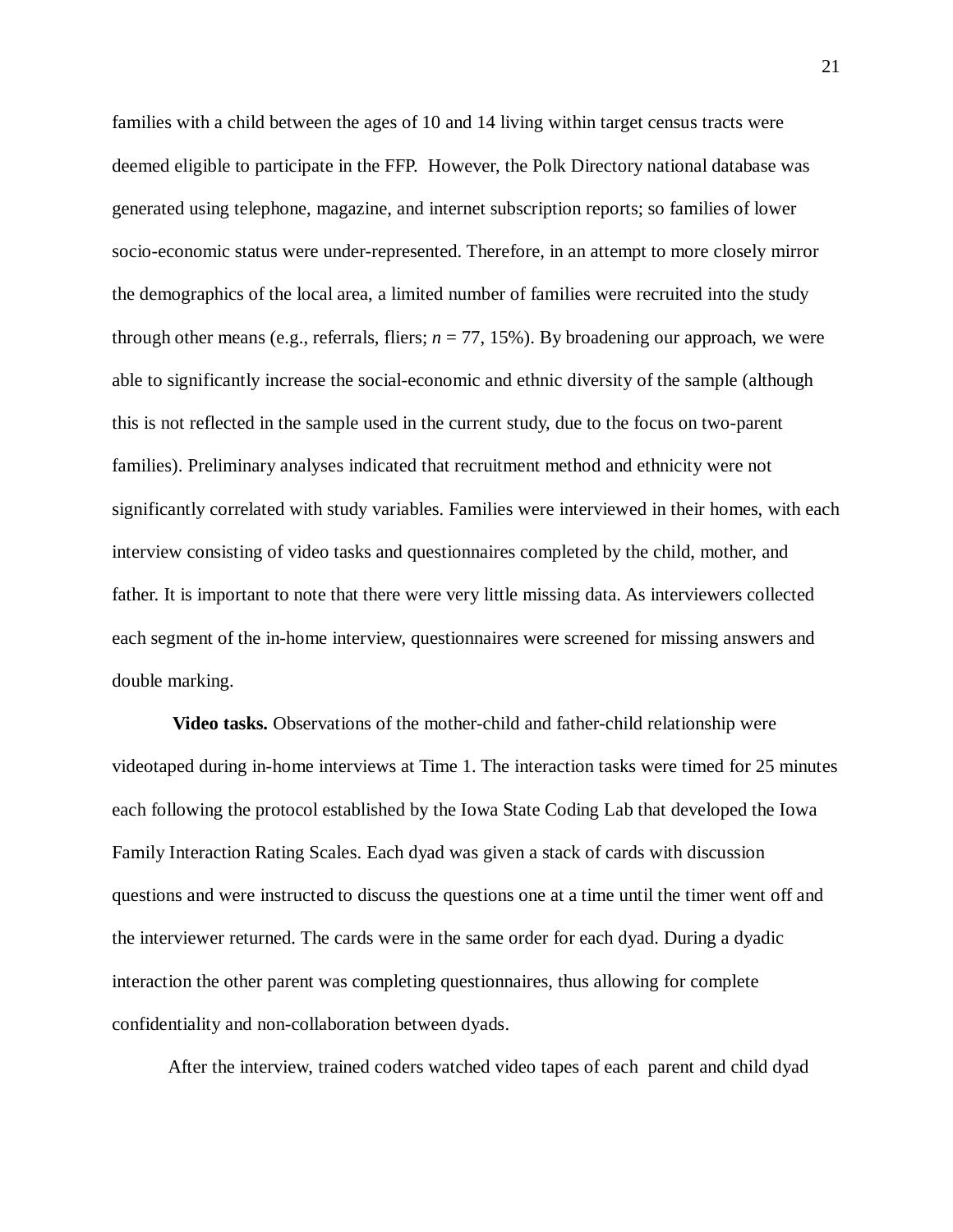and coded interactions using The Iowa Family Interaction Rating Scales (Melby et al., 1998), which have been shown to be reliable and valid as assessed in several studies (see Melby, Conger & Puspitawaiti, 1999). The coding manual provided extensive descriptions of each scale as well as examples and non-examples of the codes. Prior to being able to code data for this project, coders participated in 90 hours of training, including tests over content of scales and practice coding with feedback from certified coders. Additionally, coders were required to code a criterion couple task that had also been coded by certified coders at the Iowa Behavioral and Social Science Research Institute and reach a minimum of 80% inter-rater agreement. Once a coder became certified, 25% of their coded tasks were also blindly assigned to a second coder. **Measures**

**Parent-child relationship quality.** The quality of the parent-child relationship was assessed from two different perspectives at Time 1, including in-home video observations and parent-reported questionnaires. For this study, four dyadic interaction scales were used from inhome observations and combined into one composite scale: the levels of warmth/support expressed in both the parent and the child during interaction and the levels of reciprocated warmth/support in both parent and child.

On a scale ranging from 1 (*not at all characteristic*) to 9 (*mainly characteristic*) the warmth/support observation scale measured the degree to which the focal (mother, father, or child) expressed care and support for the other in the interaction. Coders took into account three types of behavior to score the interaction: nonverbal communication, including loving smiles and affectionate touching; supportiveness, such as showing concern, encouraging, or praising the other; and content, such as statements of liking, appreciation, care, affirmation, and empathy. In scoring for warmth/support coders were instructed to look for combinations of behaviors and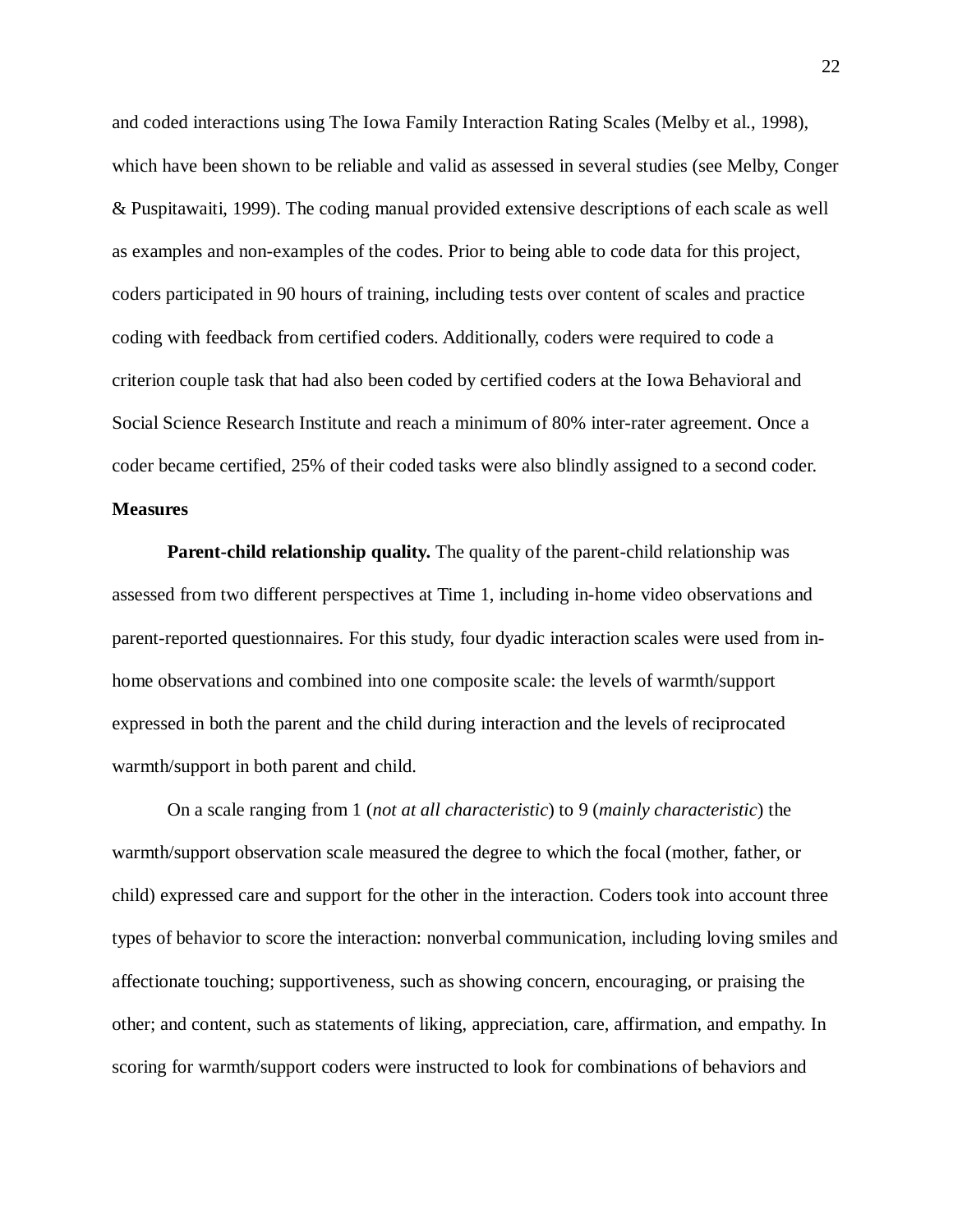weigh affect and nonverbal behaviors more heavily than the content of statements.

The reciprocate warmth/support observation scale measured the degree to which the focal responded in like manner to the other's warm and supportive behaviors. On a scale ranging from 1 (*not at all characteristic*) to 9 (*mainly characteristic*), the coders indicated how the focal added to the warmth and support in the interaction and reciprocated (verbally and nonverbally) warm and supportive behavior occurring within the dyad. The scale assessed the focal's reciprocation of these behaviors, not the focal's initiated behaviors. The four interaction scales for each dyad were combined into one composite scale indicative of the warmth in each relationship. Reliability (Cronbach's α) for these scales were .71 for the mother-child dyad and .60 for the father-child dyad.

Mother and father reports of the quality of the parent-child relationship at Time 1 were also used as indicators in model analyses. The degree to which parents felt connected to the target child was assessed using nine items from the Social Connectedness Scale (Lee, Draper, & Lee, 2001). Items were re-worded to focus on the parent-child relationship and parents responded on a Likert scale from 1 (*disagree*) to 6 (*agree*). While the original questionnaire in the FFP contained nine items, a factor analysis on these sample data indicated two distinct factors. One factor included negative parental perceptions of the parent-child relationship such as "I feel like an outsider with my child." Another factor included four items and expressed positive parental sentiment and connection to the child with items such as "I am able to relate to my child" and "I feel understood by my child." The four items from this positive parental connection to child were used in this study. Higher scores represented greater perceived levels of connection between the parent and their son/daughter. For the entire scale, reliability (Cronbach's  $\alpha$ ) was found to be .94 (Lee et al., 2001), and for this sample and this version of the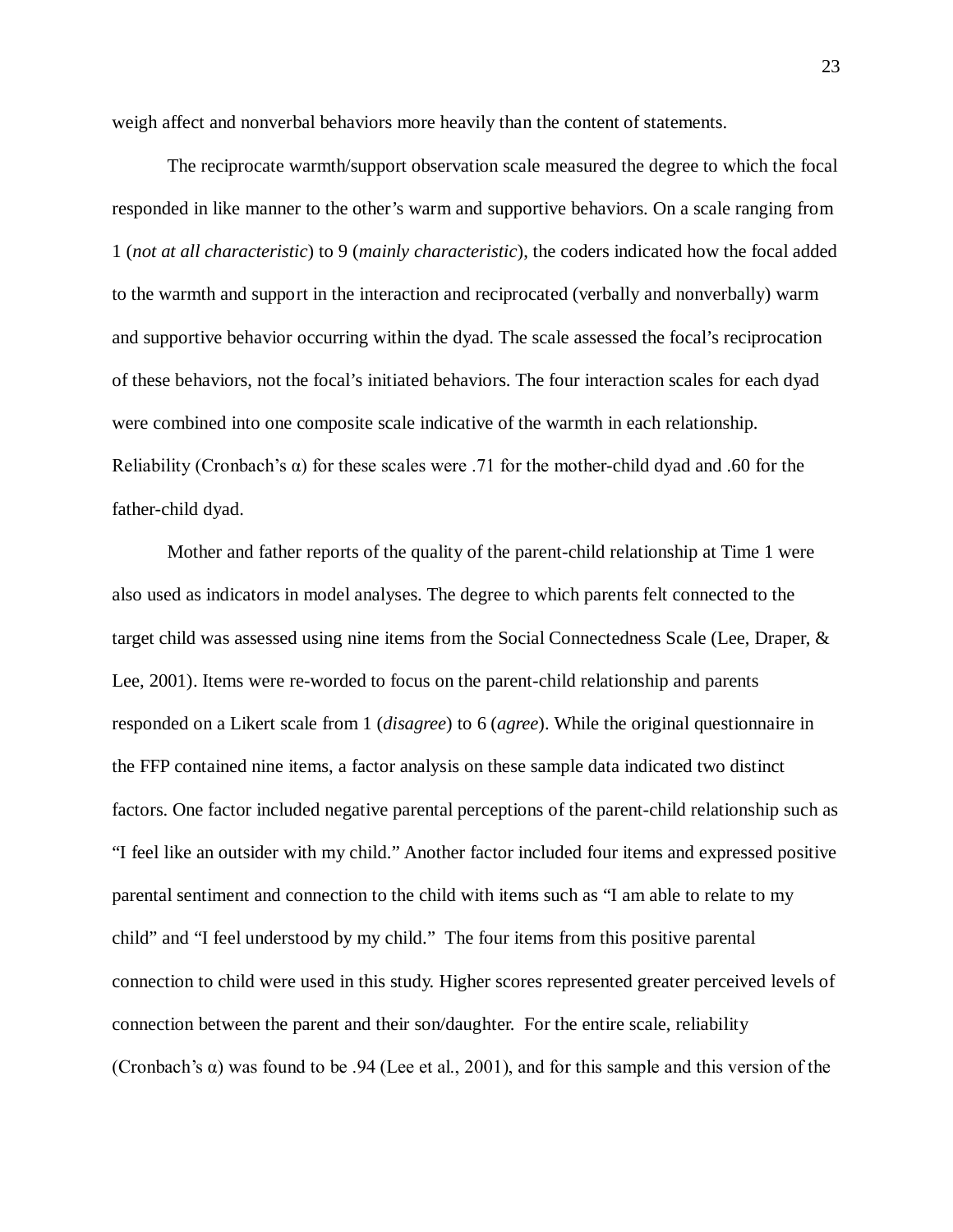measure it was found to be .78 (mothers) and .83 (fathers).

**Modeling of forgiveness.** To measure parent-modeled forgiveness, parents responded to 12 questions proposed by McCullough et al. (1998). The 7-point Likert response categories ranged from 1 (*not at all true*) to 7 (*very true*). Subscales were used to determine forgiveness within the marital dyad as well as forgiveness from parent to child. At Time 1, each parent responded to questions about their spouse such as "He/she can forgive me pretty easily" and "He/she can give up the hurt and resentment toward me." Higher scores were indicative of greater perceived forgiveness from the spouse to the respondent. At Time 2, parents responded to questions about their child such as "I can forgive him/her pretty easily." Higher scores indicated greater forgiveness from parent to child. Previously, the reliability coefficient was found to be .88 (McCullough, et al, 1998). Reliability tests for this sample indicated a Cronbach's  $\alpha$  of .92 (mother perception of forgiveness from spouse at Time 1), .89 (father perception of forgiveness from spouse at Time 1), .82 (mother-reported forgiveness of child at Time 2), and .83 (fatherreported forgiveness of child at Time 2).

**Social-cognitive skills.** Three measures of social-cognitive and emotional functioning were examined at Time 2 as mediators between the quality of the parent-child relationship and adolescent forgiveness. Given the internal nature of such variables, the adolescents were chosen as the most accurate respondents for these processes. The child's abilities to be empathic and aware of others' perspectives were assessed via self-reports using a 14-item measure with two subscales: Empathy and Perspective Taking (Davis, 1983). Respondents answered how much they agreed or disagreed with statements, such as "When I see someone being taken advantage of, I feel kind of protective toward them" (empathy) and "I believe that there are two sides to every question and try to look at them both" (perspective taking). Based on a 5-point Likert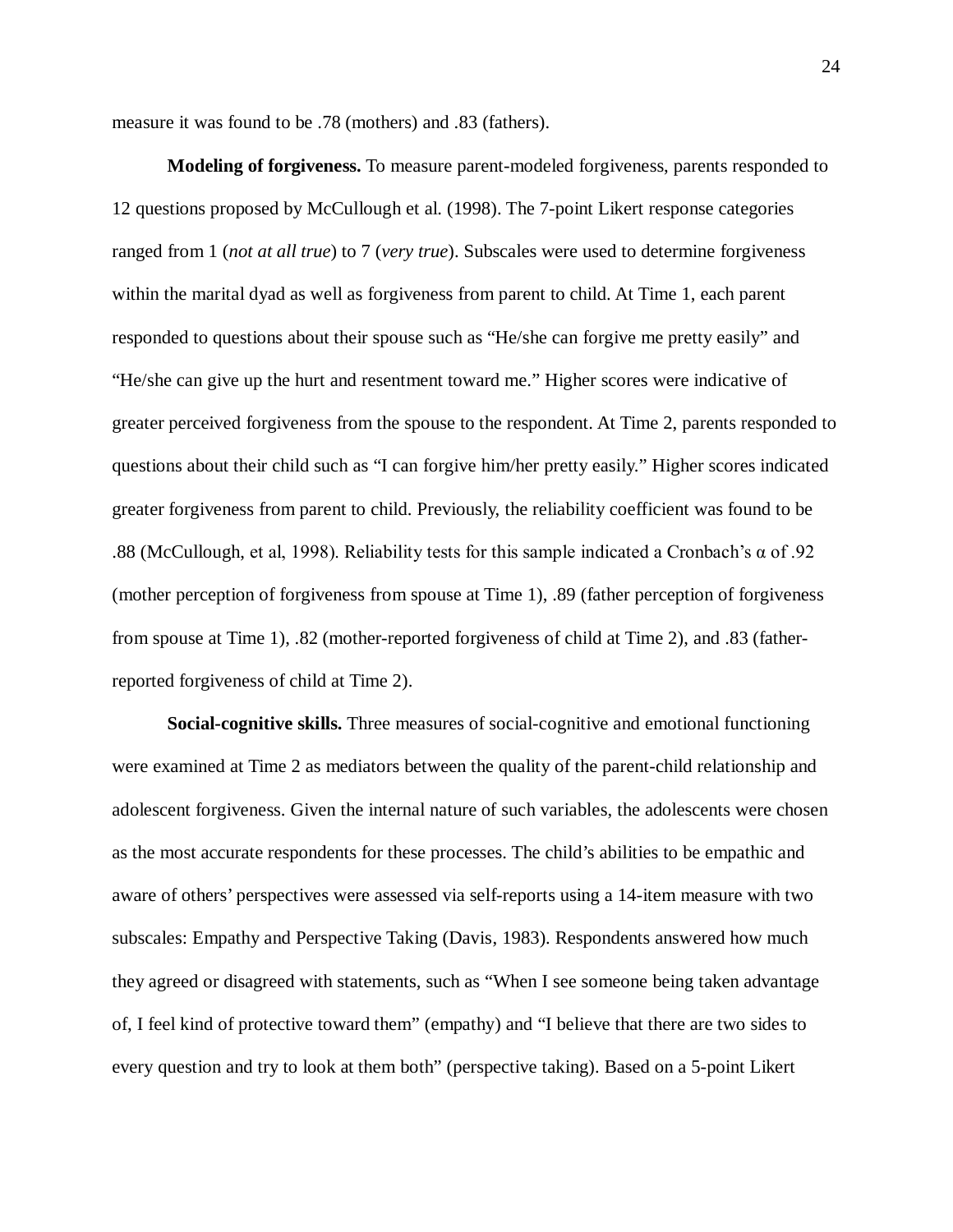scale, responses ranged from 1 (*strongly disagree*) to 5 (*strongly agree*). After reverse coding negatively worded items, higher scores indicated greater empathy and greater perspective taking ability. Previous reliability for this measure was found to be.72 for Empathy (Davis, 1983) and .85 for Perspective Taking. The Cronbach's alpha was found to be .85 (overall), .80 (empathy), and .77 (perspective taking) for this research sample. However, preliminary model analyses indicated that relationships between the variables were better represented by the model when only empathy was used. Given the moderately high correlation of the two constructs (.53), it is possible that the variance was being split between the two in the model. Thus, in order to best represent relationships between all study variables, perspective taking was removed from further analyses. This decision is supported by the more solid research base identifying emotional empathy as a particularly salient predictor of forgiveness (McCullough et al., 1997; Paleari et al., 2003). In addition, evidence that individuals change their cognitions more readily than their emotions regarding an offender (Subkoviak et al., 1995) suggests that empathy may be considered one step closer to forgiveness, and therefore a more salient precursor.

The adolescent's ability to regulate emotions was also gathered from self reports at Time 2 using a revised 5-item version of the Novak and Clayton (2001) self-regulation measure. Adolescents responded to how much they agreed or disagreed with statements such as "I have a hard time controlling my temper" and "I get so frustrated I feel ready to explode." Responses ranged from 1 (*never true*) to 5 (*always true*) on a 5-point Likert scale. After reverse coding all five items, higher scores represented the child's ability to better regulate emotions. Cronbach's alpha for this sample was found to be .82.

**Adolescent forgiveness of mothers and fathers.** The adolescent's forgiveness of each parent was assessed at Time 2 using the same scale used to assess parental forgiveness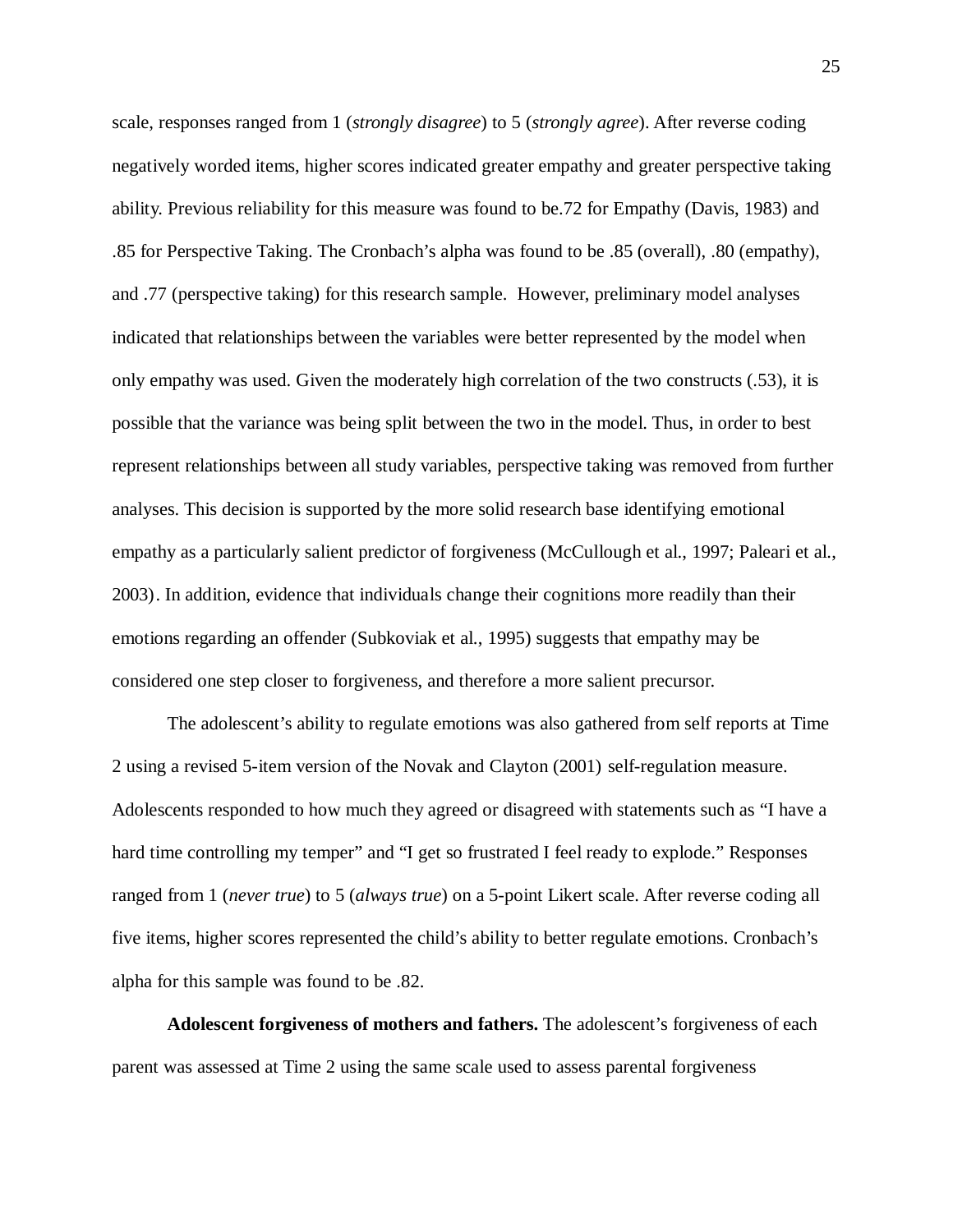(McCullough et al., 1998). The adolescent responded to questions for mother and father separately including, "I can forgive him/her pretty easily" and "I can give up the hurt and resentment toward him/her." The 7-point Likert response categories ranged from 1 (*not at all true*) to 7 (*very true*). Previously, the reliability coefficient was found to be .88 (McCullough, et al, 1998) and, for this sample, the Cronbach's alpha was found to be .88 for mothers and .87 for fathers. As expected with an adolescent reporting on the same construct for mother and father, forgiveness toward mother and father were highly correlated (.71). Means and standard deviations for all variables are reported in Table 1.

#### **Results**

#### **Descriptive Statistics and Correlations**

To determine if mean scores in the model were significantly different by ethnicity, a multivariate analysis of variance (MANOVA) was conducted but was not significant, indicating no significant differences by ethnicity. A MANOVA was also conducted to determine if study variables differed as a function of gender of the child. The MANOVA was significant, Wilk's *Λ* = .84;  $F(12, 252) = 4.14$ ,  $p = .000$ . As follow-up tests to the MANOVA, univariate analyses of variance (ANOVAs) were conducted (see Table 1). Girls reported higher levels of empathy, *F*(1,  $252$ ) = 34.95,  $p = .000$ , whereas boys reported higher levels of emotional regulation,  $F(1, 252)$  = 4.68, *p* = .031. Compared to boys, girls also reported more forgiveness toward their fathers, *F*(1,  $252$ ) = 5.20,  $p = .023$ , and higher mean scores of observed warmth in the mother-child relationship,  $F(1, 252) = 5.79$ ,  $p = .017$ . Differences by child gender in all other study variables were not significant. T-tests revealed that mothers reported higher levels of connectedness,  $M =$ 5.33 vs. 5.11,  $t = 3.70$ ,  $p = .000$ , and greater levels of observed warmth with the adolescent child at Time 1,  $M = 3.02$  vs. 2.85,  $t = 3.05$ ,  $p = .002$ , as well as higher levels of forgiveness toward the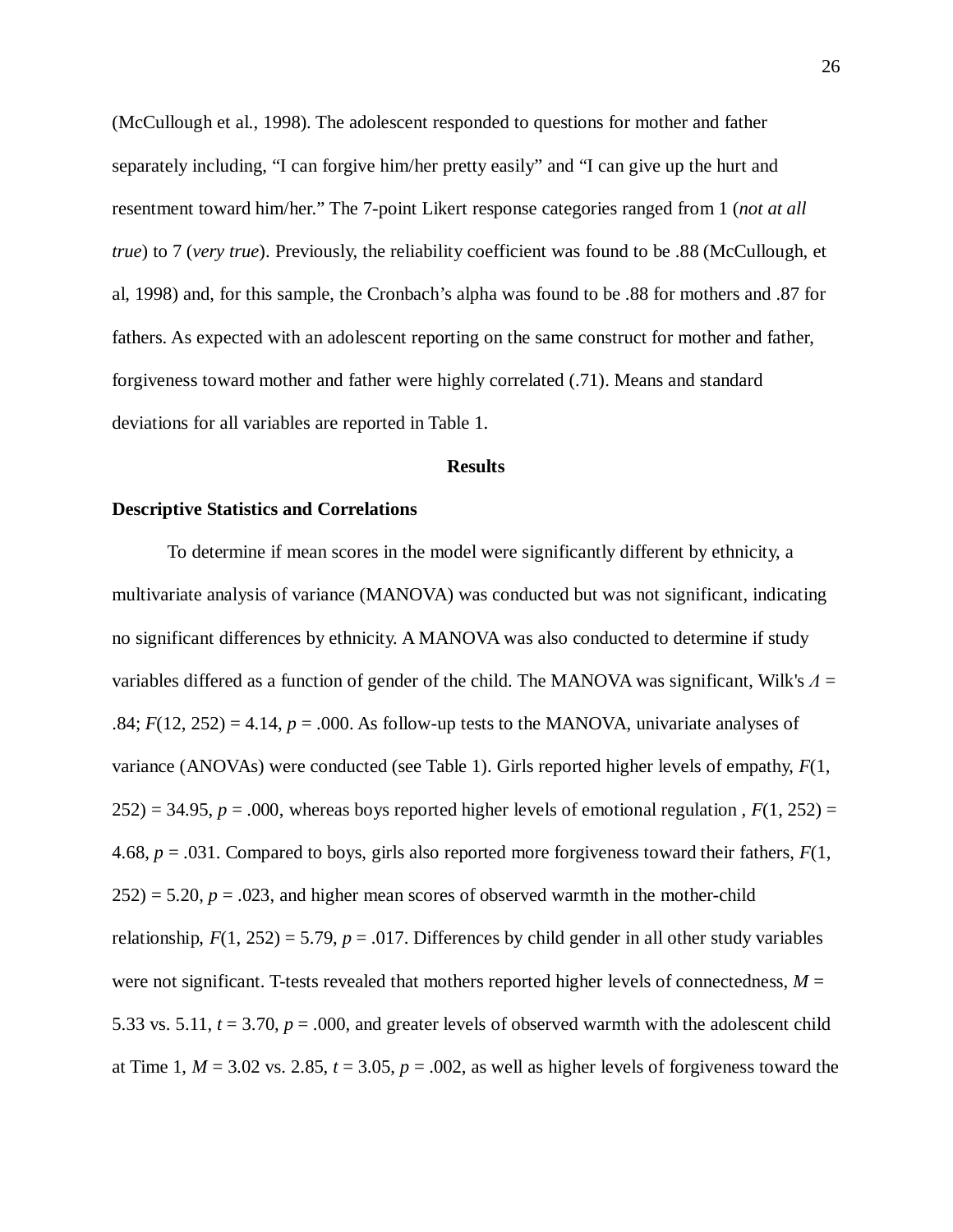child at Time 2,  $M = 6.33$  vs. 6.10,  $t = 3.58$ ,  $p = .000$ , than did fathers. Fathers were perceived by mothers as having higher levels of forgiveness within the marital relationship, *M* = 5.52 vs. 5.24,  $t = 3.09, p = .002.$ 

Bivariate correlations were conducted to determine the bivariate relations between all variables in the model (see Table 2). Indicators of the parent-child relationship were significantly correlated with one another, with the highest correlation being between the observations of each parent-child dyad,  $r = .39$ ,  $p < .01$ . Perceptions of parental forgiveness within the marital dyad were also expectedly related,  $r = 25$ ,  $p < 0.01$ , as well as mother and father self-reports of connectedness to the child and forgiveness toward the child,  $r = .25$ ,  $p < .01$ ;  $r = .38$ ,  $p < .01$ . Nearly all study variables were significantly correlated with the outcome variables of adolescent forgiveness toward mother and father.

#### **Model Analyses**

Evaluation of the path model was conducted in AMOS 17.0 (Arbuckle, 2008). The initial evaluation began with a saturated model linking the six predictor variables (parent and observational reports of the quality of the relationship for each dyad and mother and father perceptions of spousal forgiveness at Time 1), to the four mediators (parent-reported forgiveness of the child and child-reported empathy and emotional regulation at Time 2), and finally to the two outcome variables (adolescent forgiveness toward mother and father at Time 2). Parent forgiveness of the child and social-cognitive mediators were then linked to adolescent forgiveness. Theoretically relevant error terms were allowed to correlate, indicating that these variables were influenced by similar outside sources not accounted for within the model. Although error and latent variable covariances are not shown in Figure 1 for parsimony, parent reports of connectedness and observational reports of warmth in the mother-child relationship, *r*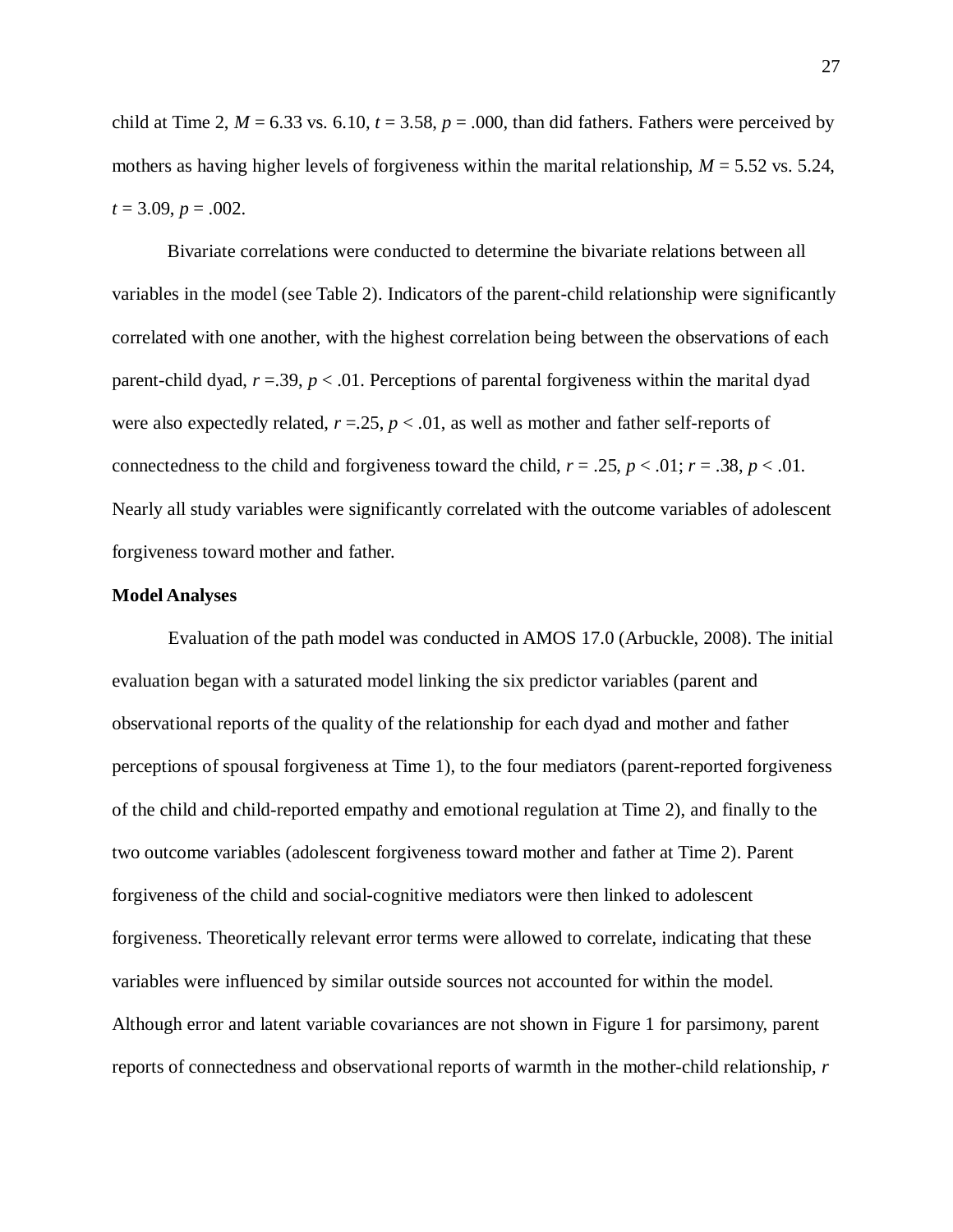$= .13, p = .012$ , and father-child relationship,  $r = .12, p = .019$ , were correlated with one another. Additionally, mother and father reports of connectedness,  $r = .17$ ,  $p = .002$ , observational reports of warmth in each parent-child dyad,  $r = .37$ ,  $p = .000$ , spouse reports of perceived forgiveness within the marital dyad,  $r = .25$ ,  $p = .000$ , empathy and emotional regulation,  $r = .05$ , n.s., and adolescent forgiveness of mother and father,  $r = .65$ ,  $p = .000$ , were correlated. The model was an acceptable fit for the data, with a comparative fit index (CFI) of .96 and a root mean square error of approximation (RMSEA) of .07 ( $\chi^2$  = 34.90,  $p < .01$ ,  $df = 14$ ). The model accounted for 21% of the variance in adolescent forgiveness toward mothers and 24% toward fathers. Figure 1 presents standardized coefficients and significance levels for all significant paths, and Table 3 presents all direct, indirect, and total effects.

As seen in Figure 1, direct significant paths were as follows. Mother-reported connectedness to her adolescent child at Time 1 was directly related to her self-reported forgiveness of the child, *β* = .20, and the adolescent's self-reported forgiveness of the mother at Time 2,  $\beta$  = .12. Father-reported connectedness to his adolescent child at Time 1 was directly related to his forgiveness of the child, *β* = .34, and adolescents' emotional regulation at Time 2, *β* = .16. Observed warmth in each parent-child dyad was directly related to that same parent's forgiveness of the child at Time 2 (mother,  $\beta = .13$ ; father,  $\beta = .12$ ). Observed warmth in the mother-child dyad was also directly related to adolescent empathy at Time 2,  $\beta$  = .15, while observed warmth of father and child was related to adolescent forgiveness of mother at Time 2, *β* = .14. Perceptions of marital forgiveness at Time 1 were both related to father-reported forgiveness of the child at Time 2 (mother forgive father,  $\beta = .18$ ; father forgive mother,  $\beta = .17$ ). The father's forgiveness of mother (as perceived by mother) was also directly related to the adolescent child's forgiveness of the father at Time 2, *β* = .14. Mother forgiveness of the child, *β*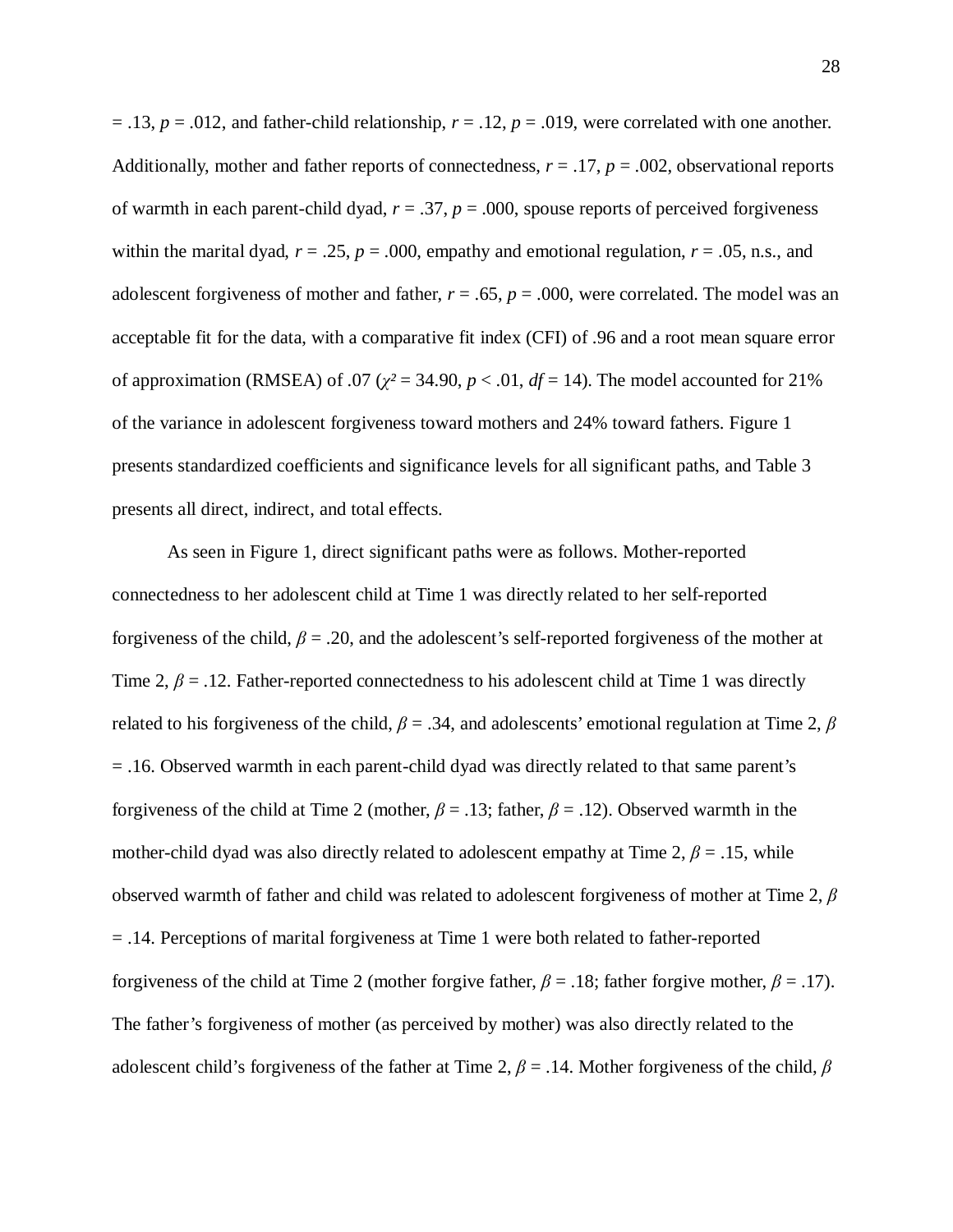$=$ .12, adolescent empathy,  $\beta = .27$ , and adolescent emotional regulation,  $\beta = .16$ , were also related to adolescent forgiveness of mother, while empathy,  $\beta$  = .32, and emotional regulation,  $\beta$ = .24, were related to forgiveness of father.

As seen in Table 3 (representing direct, indirect, and total effects for each variable in the analyses), empathy appears to have the largest total effect upon forgiveness toward mother,  $\beta$  = .27, and father,  $\beta$  = .32. For adolescent forgiveness toward mother, the quality of the motherchild relationship appears to have the next largest total effect,  $\beta$  = .16, followed closely by emotional regulation,  $\beta$  = .16. Emotional regulation, however, appears to be the second largest total effect,  $\beta$  = .24, for forgiveness toward father, followed by the quality of the mother-child relationship,  $\beta = .10$ .

In order to assess indirect or mediation effects, Sobel tests were conducted, which provided a direct test of simple mediation by comparing the strength of the indirect effect to the null hypothesis (Preacher & Hayes, 2004). These tests indicated that observed warmth in the mother-child relationship at Time 1 had a significant indirect link to adolescent forgiveness of both parents at Time 2 via empathy (child forgive mother, *β* = .04, Sobel = 2.18, *p* = .029; child forgive father,  $\beta = .05$ , Sobel = 2.24,  $p = .025$ ; and that father-reported connectedness to the child at Time 1 had a significant indirect link to adolescent forgiveness of both parents via emotional regulation (child forgive mother, *β* = .03, Sobel = 2.04, *p =* .041; child forgive father,  $\beta$  = .04, Sobel = 2.41,  $p$  = .016). The indirect paths from Time 1 mother-child relational predictors (connectedness,  $\beta$  = .02, Sobel = 1.83, n.s.; observed warmth,  $\beta$  = .02, Sobel = 1.53, n.s.) to adolescent forgiveness of the mother at Time 2 were insignificant.

#### **Gender**

After the initial model was tested, a multi-group analysis was conducted to examine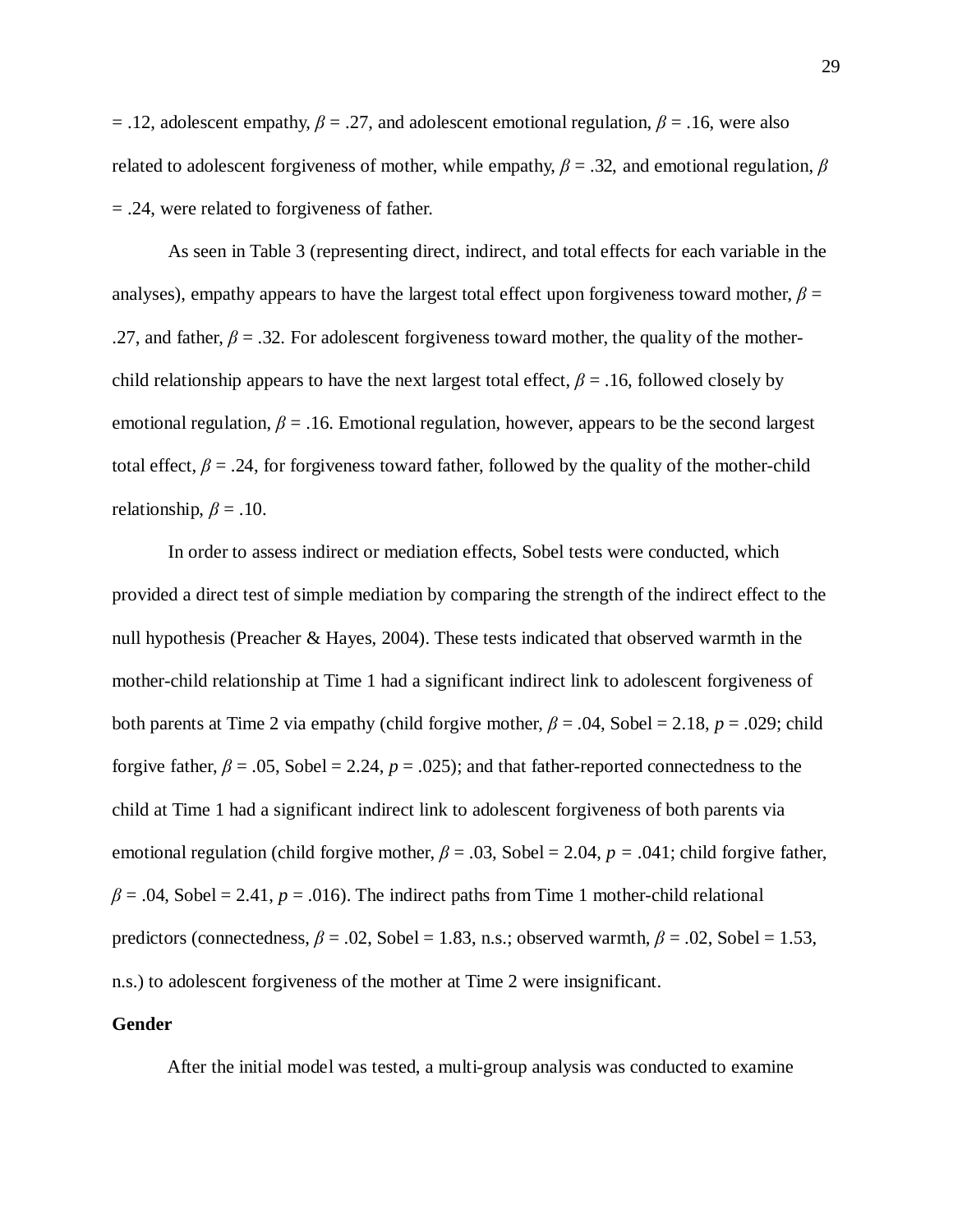gender differences in adolescents. The default model (wherein factor loadings were constrained to be equal for boys and girls) was compared to a model where all structural paths were freely estimated across groups. In order to have a clear understanding of all the pathways in these analyses, all pathways were left in the model, even though most of them were non-significant. A comparison of the two models indicated that the change in the  $\chi^2$  statistic was not significant,  $\Delta \chi^2$ (44) = 48.108, *p* = .310, indicating that the initial model did not function differently for boys and girls.

#### **Discussion**

This study provides important insight into what factors influence adolescents' forgiveness of their mothers and fathers over time. Results from multiple reporters (father, mother, child, and observational reports) indicated that the quality of the mother-child relationship influenced adolescents' level of forgiveness toward mother and father directly, as well as indirectly through the child's own social-cognitive skills (i.e., empathy and emotional regulation). Further, modeling hypotheses were partially supported and interesting differences in mother- and fatherchild relationships were noted.

#### **Parent-Child Relationship Quality as a Predictor of Adolescent Forgiveness**

Current researchers agree that the process and purpose of forgiveness are dependent upon the relational context in which they occur (see Maio et al., 2008; McCullough et al., 1997), although little work has examined the parent-child relationship as it relates to forgiveness. The current study adds to the existing literature by suggesting that forgiveness within the parent-child dyad may operate similarly to other dyadic relationships in that forgiveness is directly related to the quality of the relationship (see Kachadourian et al., 2004). However, the direct links from relationship variables to adolescent forgiveness that were found were in contrast to the limited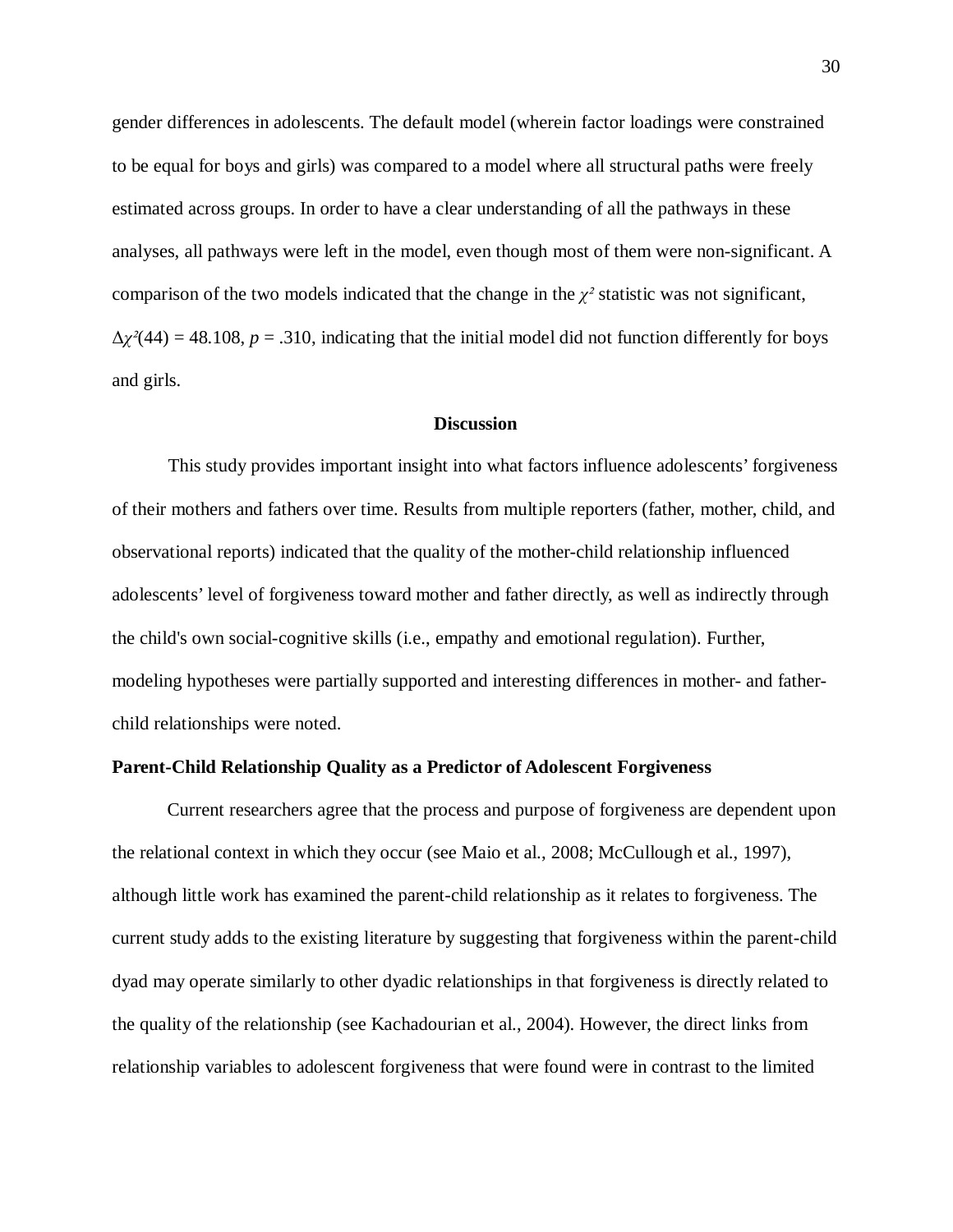previous research examining forgiveness in the parent-child dyad, which found relatively few direct links (e.g. Paleari et al., 2003). The direct influence of the relationship on forgiveness may be due to the particular aspects of the parent-child relationship that were tapped in the current study. Indeed, Fincham (2000) theorized that it is not empirically justified to assume relationship quality functions the same in all relationships, and that more specific aspects of each relationship type ought to be examined. Thus, connectedness to the child and observed warmth in dyadic interactions may be more strongly related to adolescent forgiveness than variables assessed in previous work, such as commitment, intimacy, trust, and positive relational affect (see Maio et al., 2008; Paleari et al., 2003). Future work should also strive to disentangle the particular aspects of the parent-adolescent relationship that may facilitate greater forgiveness. Given the changing dynamics in the parent-child relationship during adolescence (Steinberg & Silk, 2002), warmth, autonomy granting, and communication may be particularly salient.

While the quality of the parent-child relationship appears to have some (albeit relatively small) direct relevance to adolescent forgiveness, the current study supported previous work indicating that relational variables are often manifest indirectly through more proximal socialcognitive traits (McCullough et al., 1998). As forgiveness is an internal process (Klatt & Enright, 2009), it is sensible that a close parent-child bond may be necessary, but not sufficient to lead adolescents to forgive their parents. Rather, the current study suggests that the critical and proximal skills of empathy and emotional regulation must be present, and research has indicated that these are certainly fostered by a close parent-child relationship (Carlo, McGinley, Hayes, Batenhorst, & Wilkinson 2007; Morris et al., 2007). Indeed, the primary difference in the findings from the current study and work on other close relationships lies in the hierarchical nature of the parent-child relationship. As opposed to adult relationships where social-cognitive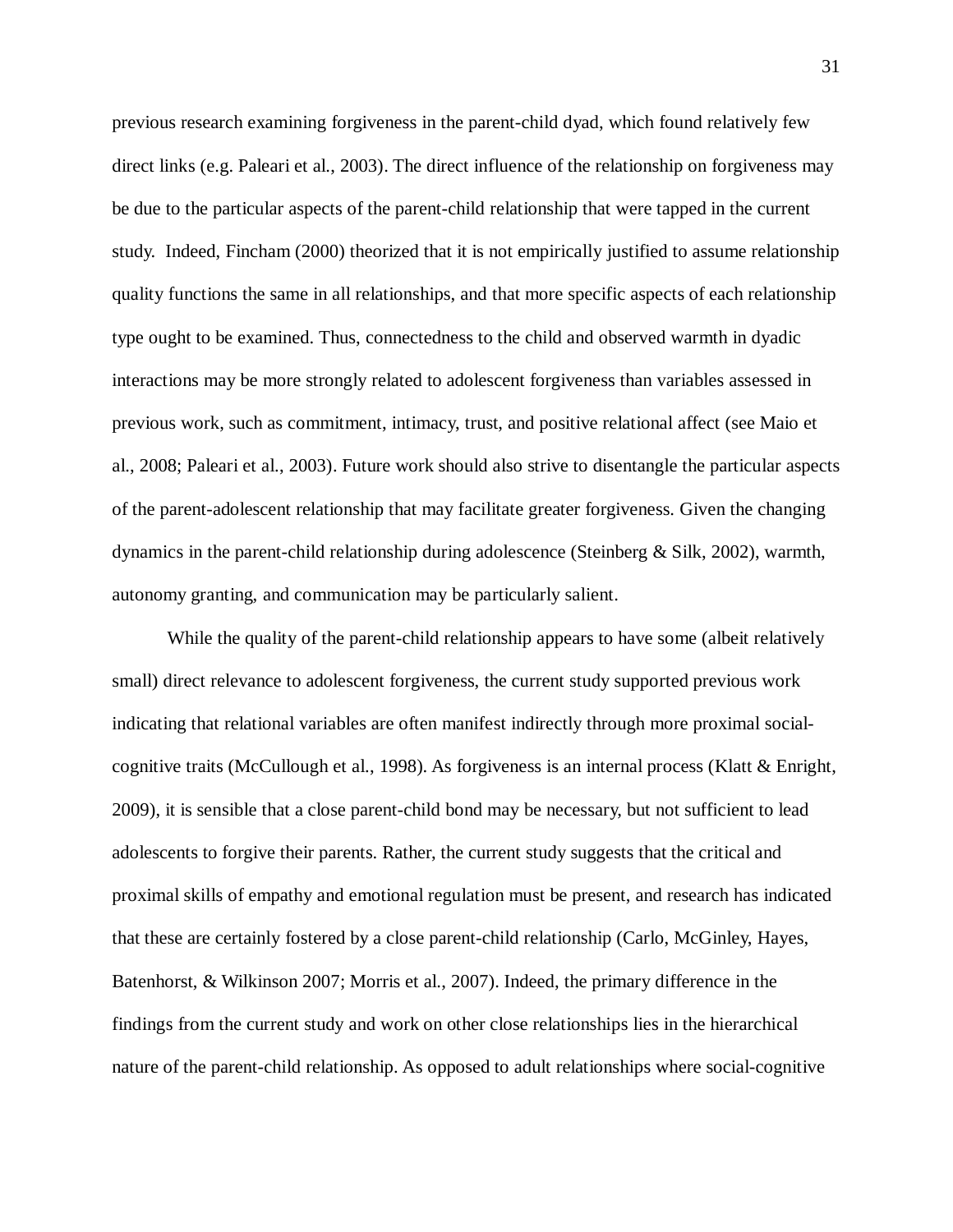skills are developed previous to the relationship, these skills are fostered in children, at least in part, within the context of the parent-child relationship (Bugental & Goodnow, 1998). Thus, a positive parent-child relationship may lead not only to increased forgiveness within that particular relationship, but also extend to the child's future relationships because they have acquired the necessary social-cognitive skills in the home. This may be particularly important during adolescence as children seek greater autonomy from parents and more companionship with peers (Buhrmester, 1996; Steinberg & Silk, 2002).

The current study also provided added insight from observed reports of the quality of the parent-child relationship, whereas previous studies examining forgiveness within the parentadolescent relationship only employed questionnaire data (Maio et al., 2008; Paleari et al., 2003). Both parent-reported questionnaires and observational data were significantly associated with parent forgiveness of the child two years later, dispeling the idea that these variables may only be related due to shared method variance. In addition, the observational perspective of the parentchild relationship in this study offers a more complete picture of reality by demonstrating multiple perspectives (Cook & Goldstein, 1993), and it captures important paths to child forgiveness of the parents that may have been overlooked in previous studies. For example, observed warmth in the mother-child dyad at Time 1 was significantly related to adolescent empathy at Time 2, which in turn was a salient predictor of child forgiveness toward both mother and father. Additionally, observed warmth in the father-child dyad was directly related to child forgiveness of the mother two years later. Clearly, while questionnaire data offers a helpful starting point, future work needs to continue to employ observational methods to capture different aspects of the mother-child and father-child relationships and forgiveness.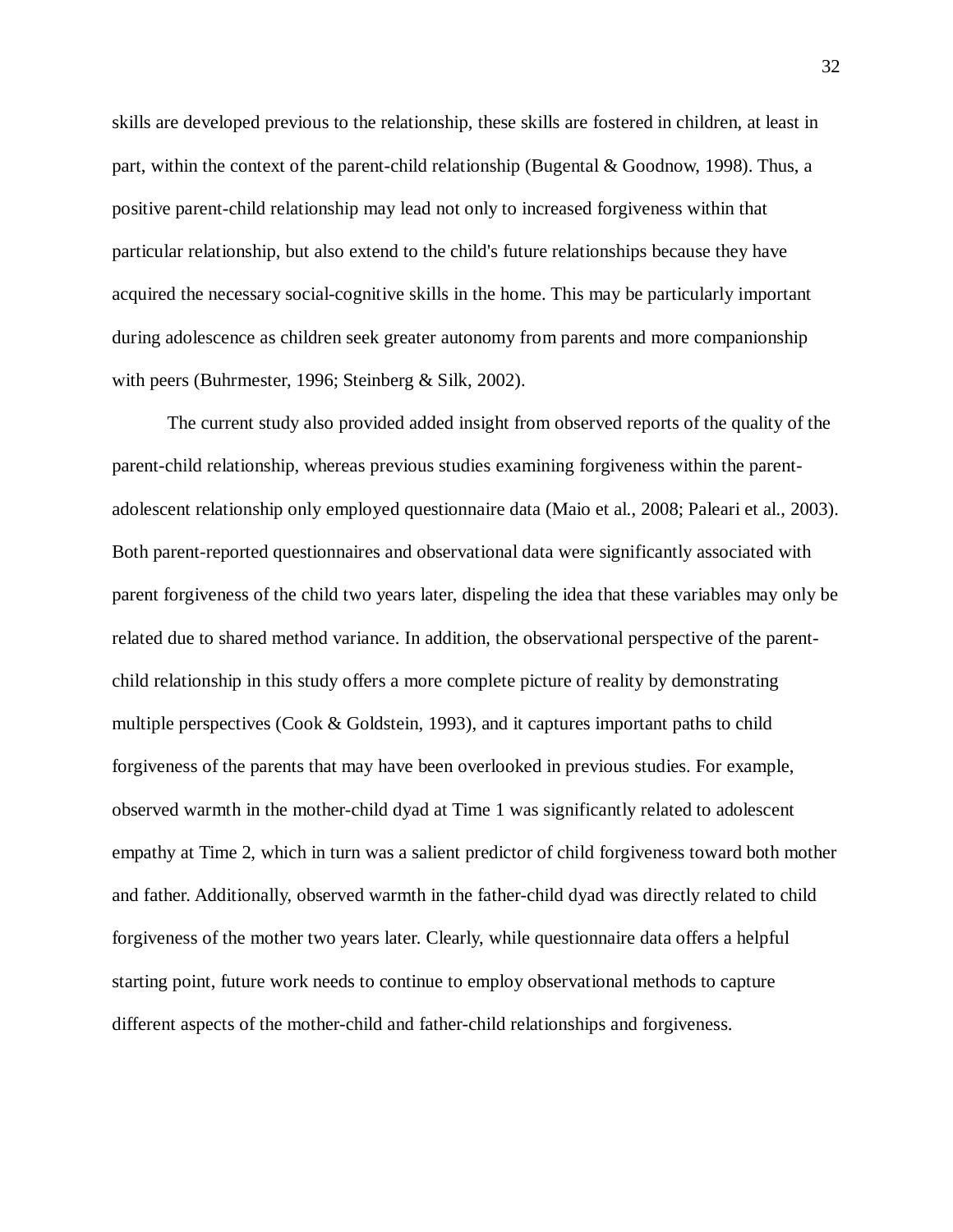## **Parental Modeling**

The current study found partial support for the modeling hypotheses. Firstly, consistent with family systems theory (Bowen, 1978), marital forgiveness, by both mother and father, was related to father forgiveness of the child two years later. In this way, positive functioning in the marital dyad was found to resonate, perhaps influencing positive functioning within the fatherchild dyad. Fathers' marital forgiveness was also was directly related to child forgiveness of the father, suggesting that fathers play a unique role in modeling forgiveness for their children. Further, parental modeling within the parent-child relationship indicated that mothers' forgiveness of the child was significantly related to adolescents' returned forgiveness. These findings indicate that both levels of modeling (marital and parent-to-child) may be salient to adolescent forgiveness of parents. Children may benefit from seeing parents forgive one another as well as from personally experiencing forgiveness from their parents.

However, despite these findings, modeling variables were not as strongly related to adolescent forgiveness as hypothesized, thus raising the question of whether modeling is truly the operative function, as others have hypothesized (Maio et al., 2008; Murray, 2002). Most of the work suggesting modeling as a determinant of forgiveness has not empirically tested the salience of modeling variables on subsequent child forgiveness or included relationship and social-cognitive indicators in the analysis. By examining modeled forgiveness with relationship and social-cognitive variables, the current study suggests that perhaps modeling is not as significant a determinant as previously thought and that other relationship and personal variables may be more relevant. Furthermore, modeling, as described in the literature, occurs when children model behaviors they see others do (Eisenberg & Valiente, 2002), yet forgiveness has been described as a slow process, which is difficult to observe in others (Mullet et al., 2004).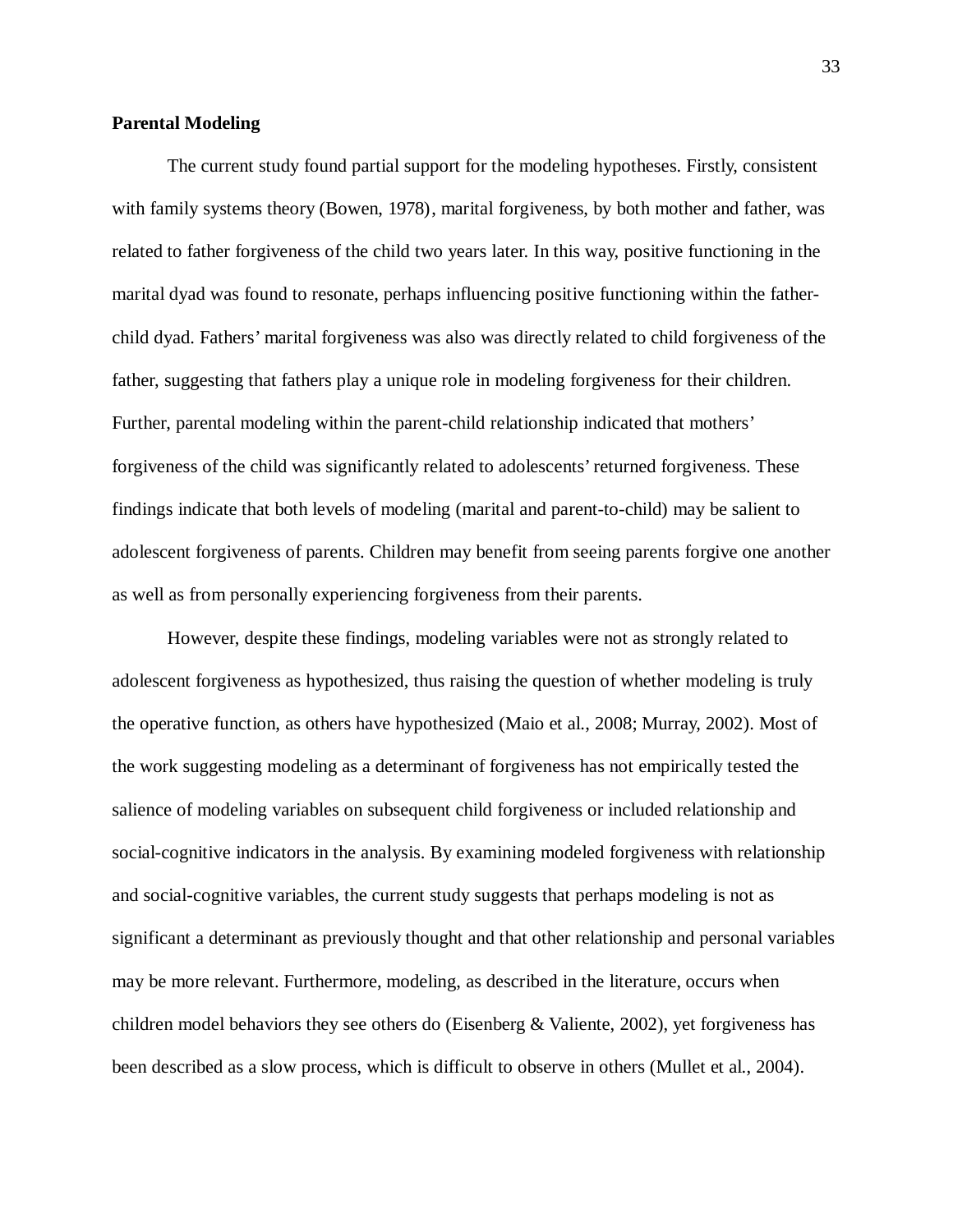Perhaps adolescents do not specifically recognize forgiveness in their parents' relationship, just the general positive quality of their relationship promoted by such forgiveness. Future work should examine the influence of the quality of the marital relationship on adolescent forgiveness to determine if children are positively affected by a general positive atmosphere, and if these effects nullify modeling effects. Also, Murray (2002) posited that modeled forgiveness taught the skills necessary to forgive, but the current model indicated no significant paths from parent modeled forgiveness of each other and adolescent social-cognitive skills two years later. This may be a function of a two-year longitudinal design, but future work does need to address the mechanisms of the modeling influences.

Additionally, only mother forgiveness of the child and mother relationship variables (vs. father) significantly influenced adolescent forgiveness of mother, suggesting that the influence of modeled forgiveness from the mother may be more a function of the positive relationship rather than modeling. Interestingly, father forgiveness of the mother was related to adolescent forgiveness of the father. This may also be an indication of the close bond between mother and child. Perhaps adolescents, who feel closely bonded to their mothers, are more willing to forgive those who forgive their mothers. This may demonstrate a more indirect influence of the motherchild relationship on adolescent forgiveness. Future work needs to carefully examine relationship and modeling variables together to help determine if and how modeling makes a unique contribution to adolescent forgiveness of parents.

## **Social-Cognitive Mediators**

Social-cognitive skills were found to be particularly salient predictors of forgiveness of both mothers and fathers, supporting previous research highlighting the importance of these skills in interpersonal forgiving (McCullough et al., 1998). As an internal process, it is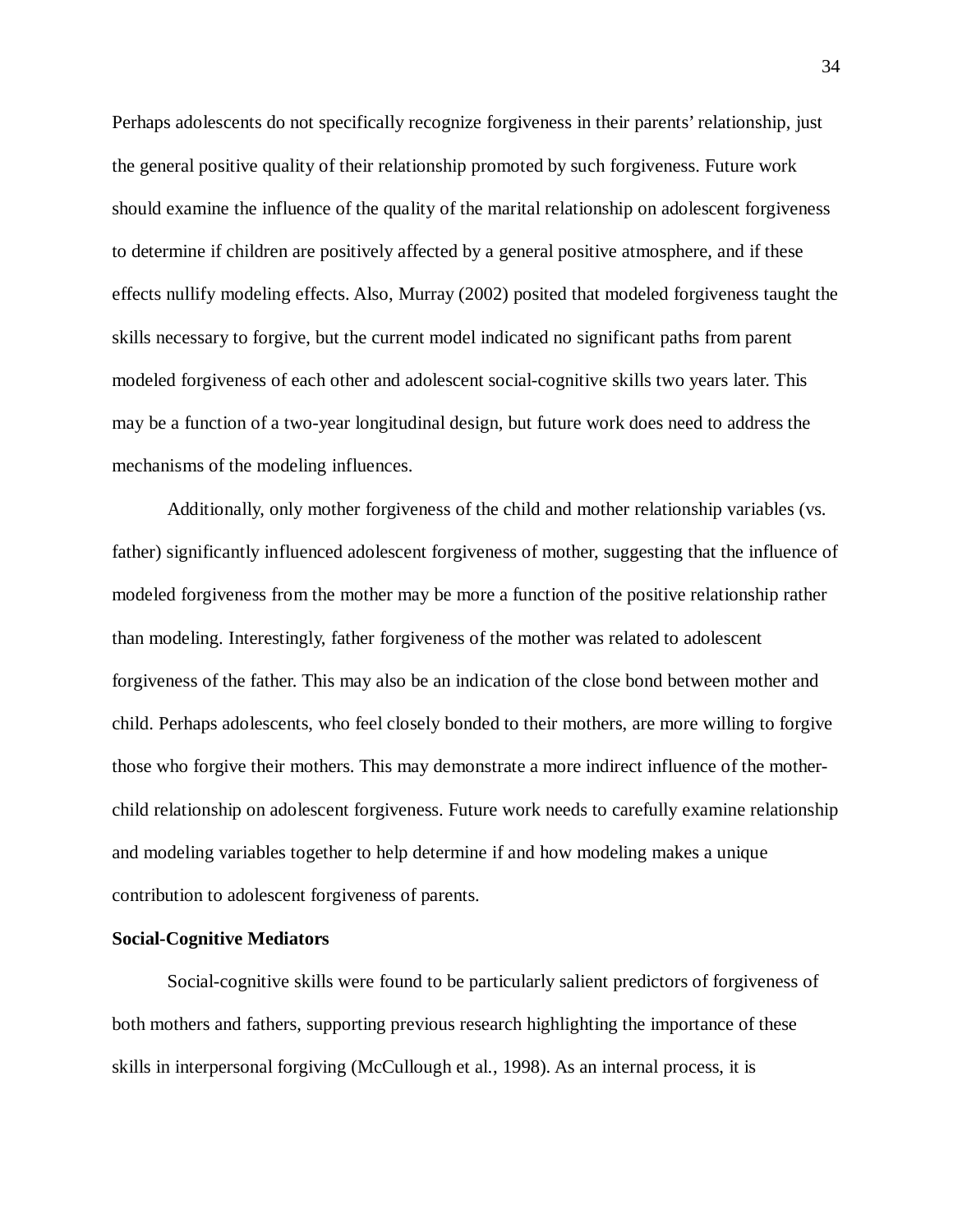reasonable that the most salient precursors to forgiveness would be those that occur more immediately prior to decision and action. If adolescents have learned to have empathy for others and are capable of understanding and regulating personal emotions, they may be more likely to make the decision to forgive and follow through with supporting actions. Other studies have hailed the importance of empathy in forgiveness (see Fincham, 2000; McCullough et al., 1997; Denham et al., 2005), which the current findings support, but as illuminated by the current study, self-regulation plays a critical role as well, particularly for adolescents. Indeed, while the ability to regulate emotions is crucial for positive social competence in general (Eisenberg & Fabes, 1992), theoretically it may also be crucial for forgiveness. As explained by Fincham (2000), forgiveness is intentional. Simply the passage of time is not enough to constitute true forgiveness, but rather the individual must choose to let go of hurt and resentful feelings and let positive emotions toward the offender take center stage. This process will certainly be facilitated by a dispositional ability to control emotions. Additionally, forgiveness is not immediately achieved, but rather comes through a process involving concerted effort on behalf of the forgiver (Enright et al., 1989; Fincham, 2000). The ability to maintain the desire and work required to achieve true forgiveness of others will likewise be aided if the individual is competent at regulating changes in emotions. Future work should include examination of emotional regulation as an important determinant of forgiveness.

## **Gender of the Parent and Child**

Within the current model, empathy and self-regulation were influenced by the quality of the relationship in the mother-adolescent and father-adolescent dyads, respectively. In line with current research, these findings suggest that mothering may be more salient for the development of prosocial behaviors and empathy, while fathering may be uniquely important for adolescent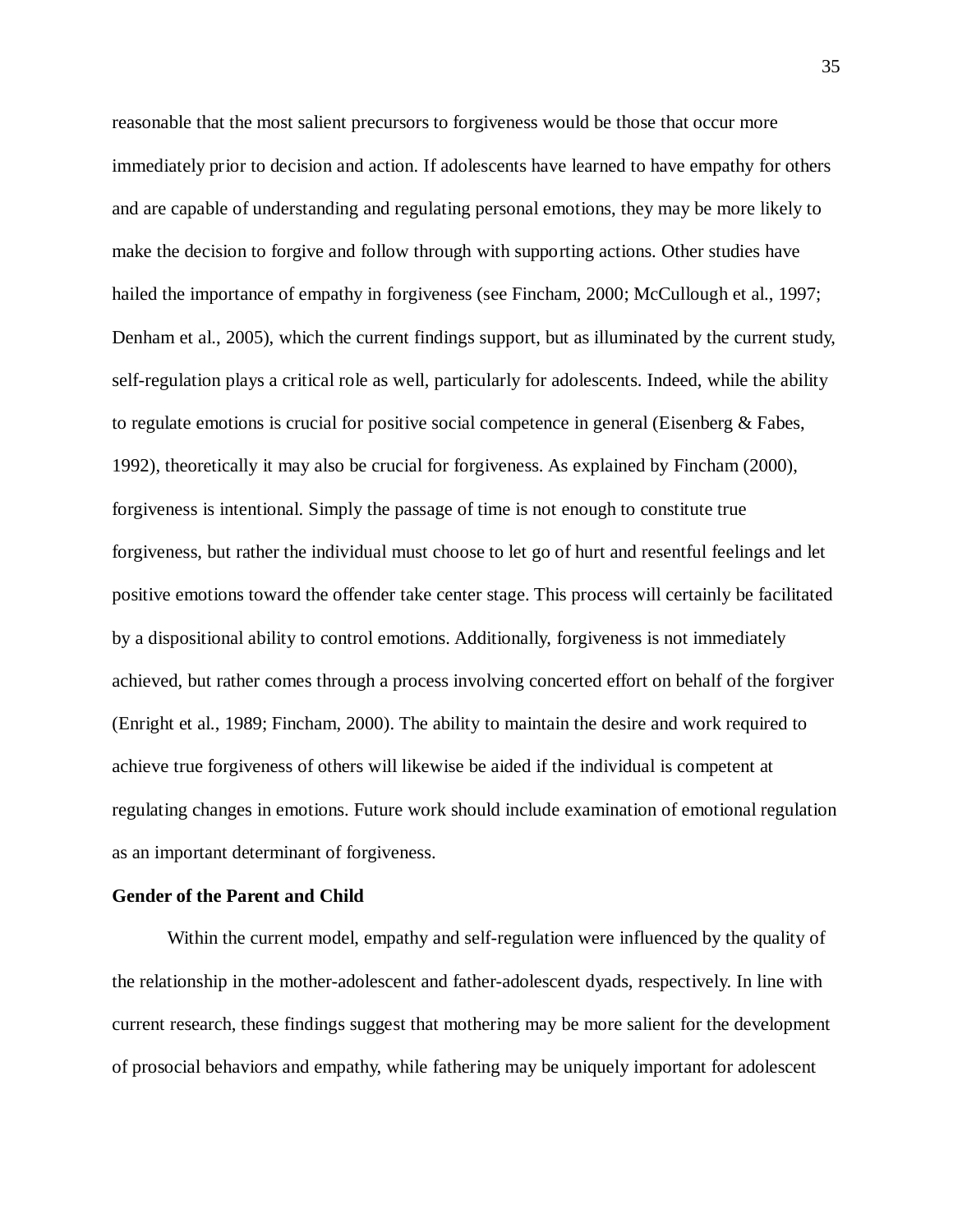development of self-regulation (Day & Padilla-Walker, 2009; Padilla-Walker & Christensen, in press). Given the relative dearth of research on forgiveness within the parent-child relationship, this study benefitted from the inclusion of both mothers and fathers. The findings illustrate that, even in early adolescence, relational and dispositional factors are already functioning to influence the development of forgiveness toward mother and father, and that these influences persist over a two year span. Thus, it appears that mothers and fathers are differentially influencing social-cognitive development in their adolescent children, and mothers and fathers both play important and unique roles in fostering forgiveness within the adolescent relationship.

While both mothers and fathers are important for the development of forgiveness, the current model suggests that the mother-child relationship plays a central role in the adolescent forgiving both mother and father. As seen in Figure 1, social-cognitive skills are importantly related to adolescent forgiveness toward both parents, but all other paths related to adolescent forgiveness encompass some aspect of the mother-child relationship. Previous work has indicated that adolescent motivations for forgiving each parent differ (Hoyt et al., 2005). This study suggests that the personal relationship with the mother may be most critical for forgiveness of the mother, while social-cognitive skills and the fathers' forgiveness of mother may be most salient for forgiving the father. More research is needed examining both mother- and fatheradolescent relationships to determine how mothers and fathers matter differently for the development of forgiveness as well as if adolescents truly forgive each parent differently and why.

The current study found mean differences favoring girls in terms of adolescents' empathy, which is consistent with existing research (e.g., Eisenberg & Fabes, 1998), while boys had higher mean levels of emotional regulation than did girls. Divergent from previous work on forgiveness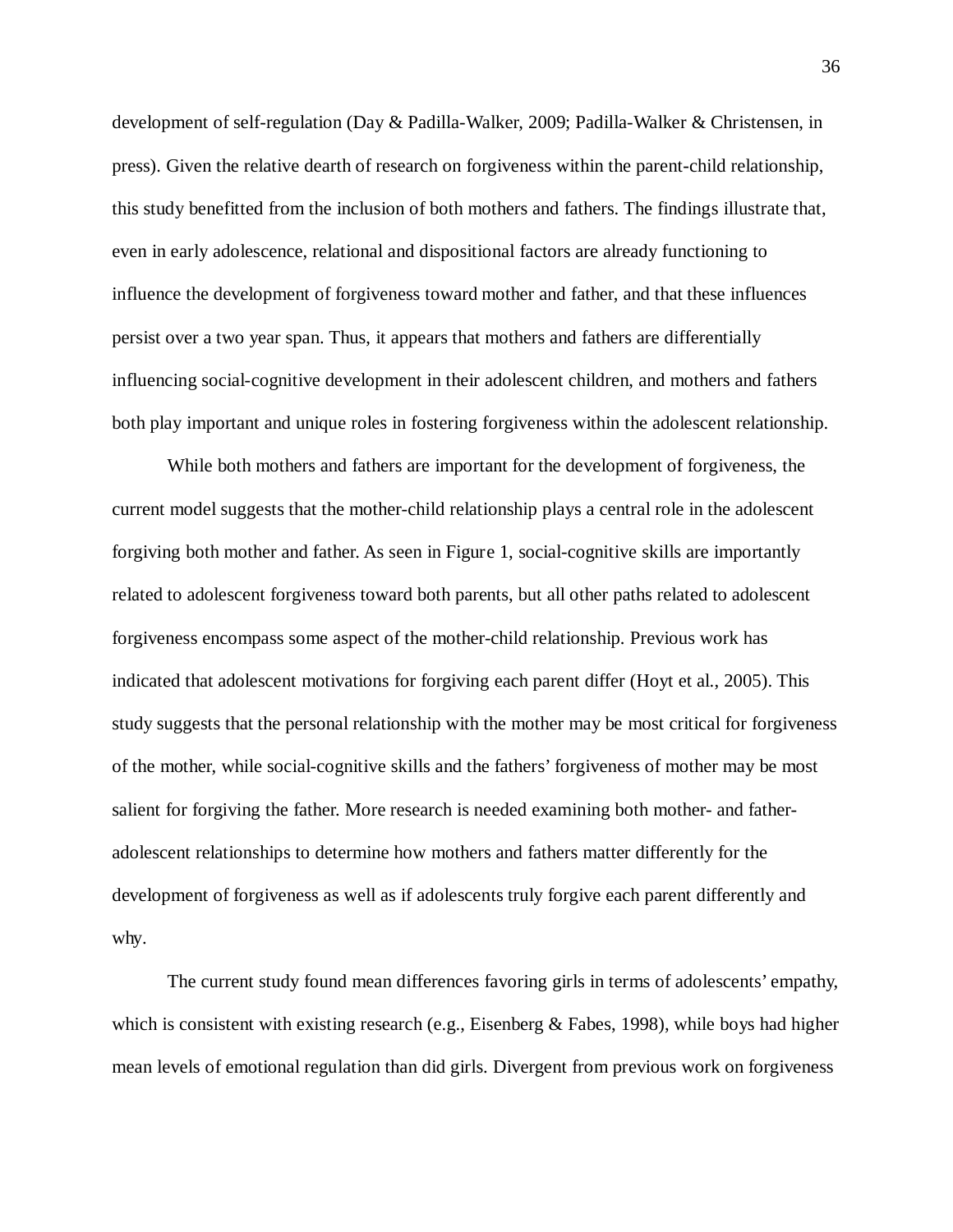in adolescence (Enright et al., 1989; Subkoviak et al., 1995), mean differences were found in adolescent forgiveness, favoring girls. Given the significantly higher levels of empathy of girls in this study, and the importance of empathy in promoting forgiveness within the current model, it may be that young adolescent girls are more sensitive to the feelings of others and thus more capable of making personal emotional and cognitive changes to forgive in response to these empathic cues. Early adolescent boys, on the other hand, may have greater abilities to regulate emotions but, without prevalent feelings of empathy for others, may not feel as motivated to make necessary changes to forgive. Future work should continue to examine these differences in early adolescence, as well as whether these mean differences exist in forgiveness toward strangers and within other types of relationships. Despite the few mean gender differences, there were no differences in how the parent-adolescent relationships and modeling influenced mediators and adolescent forgiveness in the overall model, consistent with previous work on forgiveness in the parent-adolescent relationship (Paleari et al., 2003). Future work should assess these issues through adolescence as parent-child communication and interactions change (Sartor & Youniss, 2002), and as strain and conflict in the parent-child relationship intensify (Steinberg, 2001).

#### **Limitations**

Although the current study benefitted from the strength of a longitudinal design, as well as the inclusion of multiple reporters, including observational methods, this study was not without limitations. Primarily, the current sample is not representative of all families in the United States, but rather, is representative of a non-clinical sample of families living in an urban setting. Also, this study only examined two-parent families, but adolescent forgiveness may develop and function differently in single-parent households. In addition, the current study was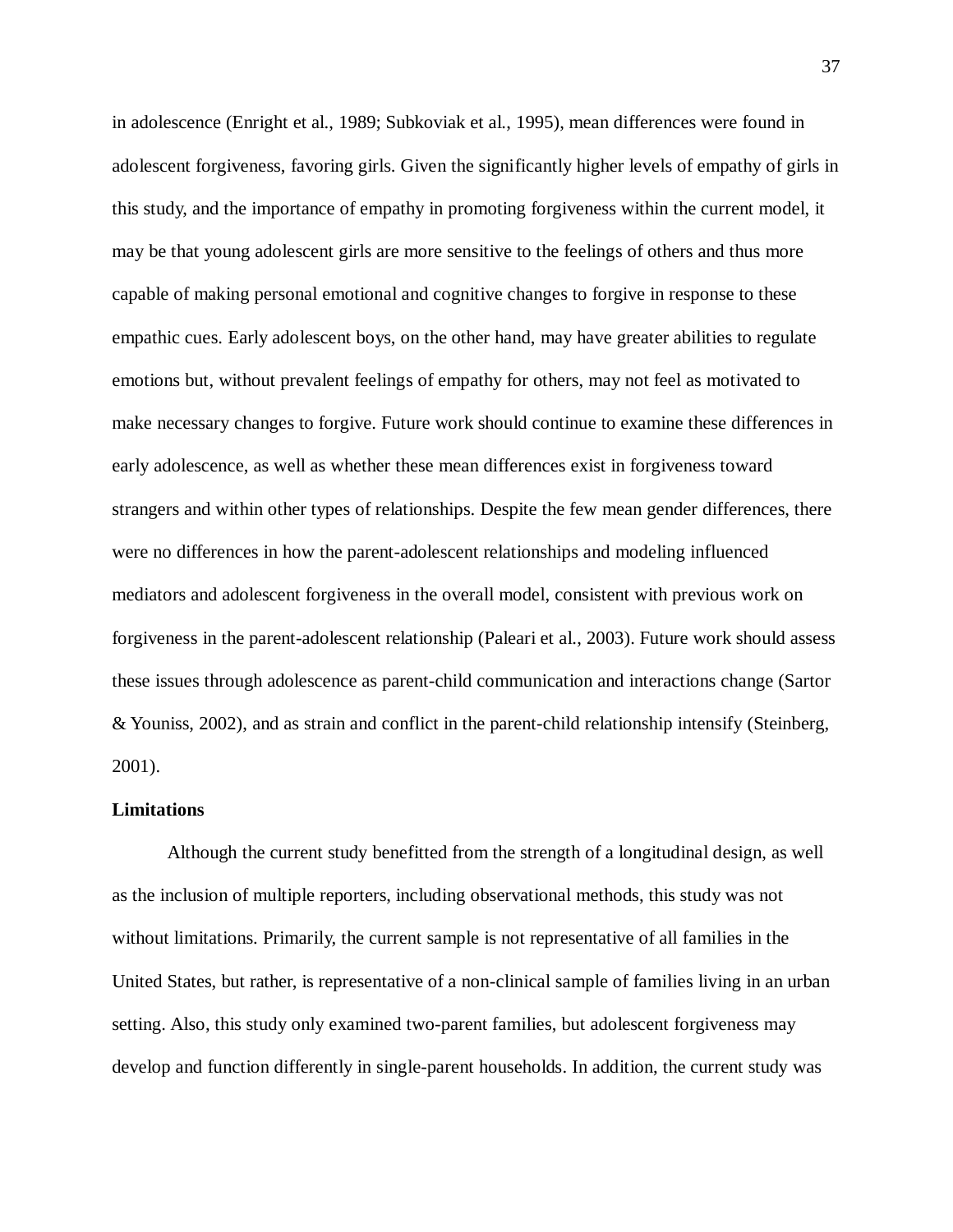unable to account for perspective taking due to measurement issues. Further, research on multiple reporters suggests that a latent model including perceptions of all family members and observed reports may be the most accurate method of determining the influence of family relationships (Cook & Goldstein, 1993). The current study was unable to use such models due to poor factor loadings between scales and gave a more fitting portrayal of each reporter's responses using individual scales. However, future work should attempt to use such latent models to improve modeling the true influence of family relationships on forgiveness. Finally, this study employed a short and general assessment of forgiveness that may not accurately capture the complexity of forgiveness within these relationships. However, one-item forgiveness measures have previously been highly correlated with more lengthy and complex forgiveness measures (Subkoviak et al., 1995), and responses to the single item, "I forgive my partner," have been closely aligned with behavioral tendencies (Finkel et al., 2002). While it is true that many other factors, such as motivations, degree of offense, time since offense, frequency of offense, and cognitive understanding of "forgiveness" may provide invaluable information on how forgiveness operates within the parent-adolescent relationship, the simple three-item measure employed in the current study provides a useful start to understanding forgiveness.

#### **Conclusions**

Despite these limitations, the two-year longitudinal design of the current study offers important insight into which relational and dispositional factors influence adolescent forgiveness of their mothers and fathers over time. Similar to work on adult relationships, this study highlights the importance of social-cognitive skills in forgiveness within the parent-child dyad (McCullough et al., 1998), but is the first to demonstrate the salience of emotional regulation for adolescent forgiveness. In addition, the current study emphasizes the direct, as well as indirect,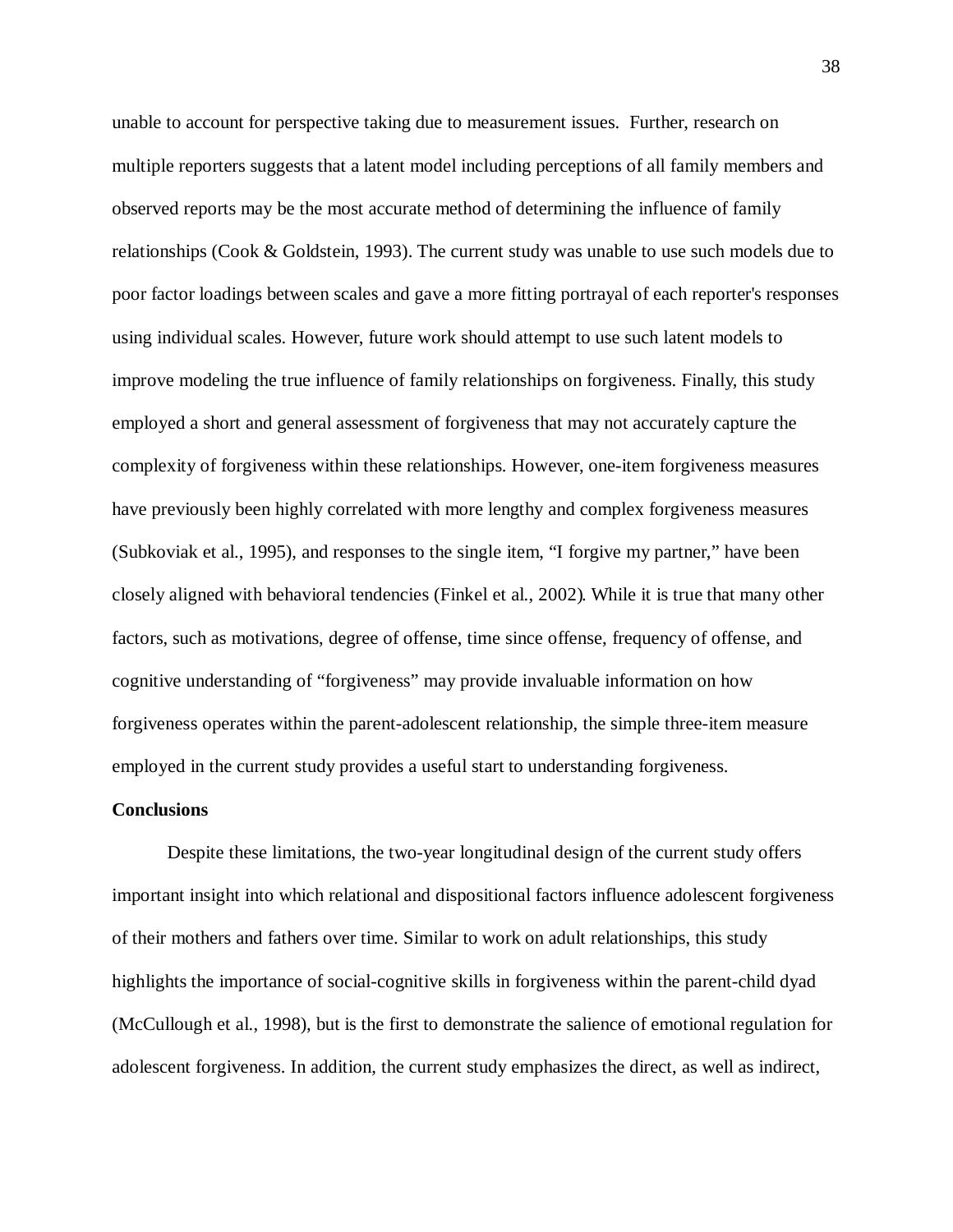influence of the parent-child relationship, as assessed by multiple reporters. Further, results highlight the unique roles of mothers and fathers in socializing adolescent forgiveness and suggest that adolescents may be motivated to forgive each parent for different reasons. These findings are particularly salient in consideration of the sensitive developmental time-frame of early adolescence. Indeed, researchers have suggested that forgiveness is developmental (Subkoviak et al., 1995) and that the ability to forgive increases over the lifespan (Enright et al., 1989; Girard and Mullet, 1997). Thus, due to the relatively young age of the current sample, early adolescents may still be learning and conceptualizing this process. Researchers have also noted that during this critical developmental time frame, adolescents need an atmosphere that consistently challenges them to use forgiveness to resolve hurts (Enright et al., 1989). As conflict and change increase in parent-adolescent relationships (Sartor & Youniss, 2002; Steinberg, 2001), these parent-child relationships may be the optimal place for adolescents to learn what forgiveness means and how to use the skills needed to forgive. Thus, it is critical to continue to examine how parents socialize and influence the development of forgiveness for their adolescent children.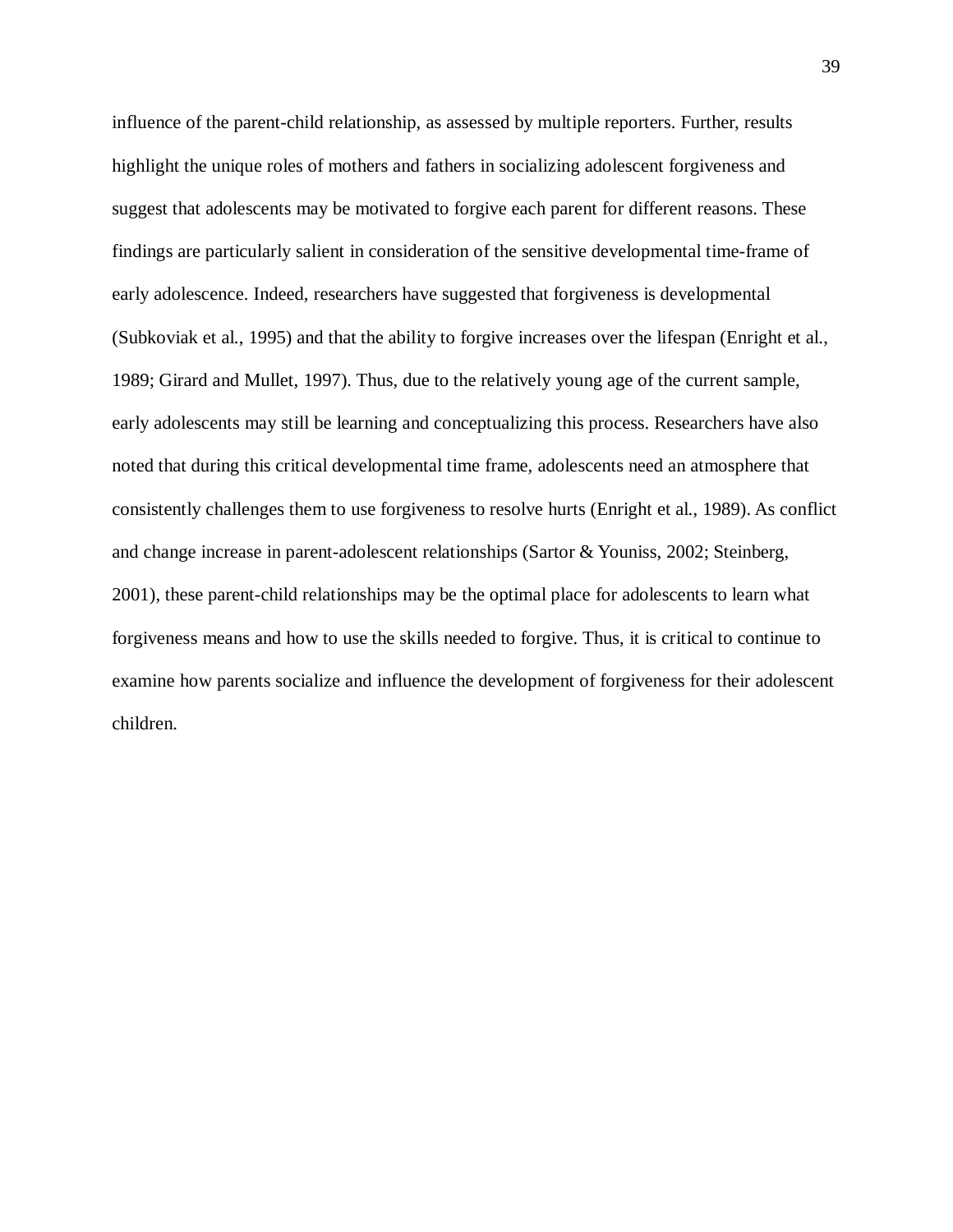#### **References**

- Al-Mabuk, R., & Downs, W. (1996). Forgiveness therapy with parents of adolescent suicide victims. *Journal of Family Psychotherapy, 7*, 21-39.
- Arbuckle, J.L. (2008). *AMOS 17.0 user's guide.* Chicago: SPSS Inc.
- Bandura, A. (1986). *Social foundations of thought and action: A social cognitive theory.*  Englewood Cliffs, NJ: Prentice-Hall.
- Baskin, T., & Enright, R. (2004). Intervention studies on forgiveness: A meta-analysis. *Journal of Counseling & Development, 82*, 79-90.
- Batson, C., Early, S., & Salvarani, G. (1997). Perspective taking: Imagining how another feels versus imagining how you would feel. *Personality and Social Psychology Bulletin, 23*, 751-758.
- Benda, B. (2002). The effects of various aspects of religion and the family on adolescent sexual behavior. *Marriage & Family: A Christian Journal, 5*, 373-390.
- Berry, J., & Worthington, E. (2001). Forgiveness, relationship quality, stress while imagining relationship events, and physical and mental health. *Journal of Counseling Psychology, 48,* 447–455.
- Berry, J.W., Worthington, E., O'Connor, L., Parrott, L., & Wade, N. (2005). Forgiveness, vengeful rumination and affective traits. *Journal of Personality, 73*, 183–225.

Bowen, M. (1978). *Family therapy in clinical practice*. New York: Jason Aronson.

Bugental, D. B., & Goodnow, J. J. (1998). Socialization processes. In N. Eisenberg (Series Ed.), *Handbook of Child Psychology: Vol. 3. Social, emotional, and personality development* (3rd ed., pp. 389-462). Hoboken, NJ: John Wiley  $&$  Sons Inc.

Buhrmester, D. (1996). Need fulfillment, interpersonal competence, and the developmental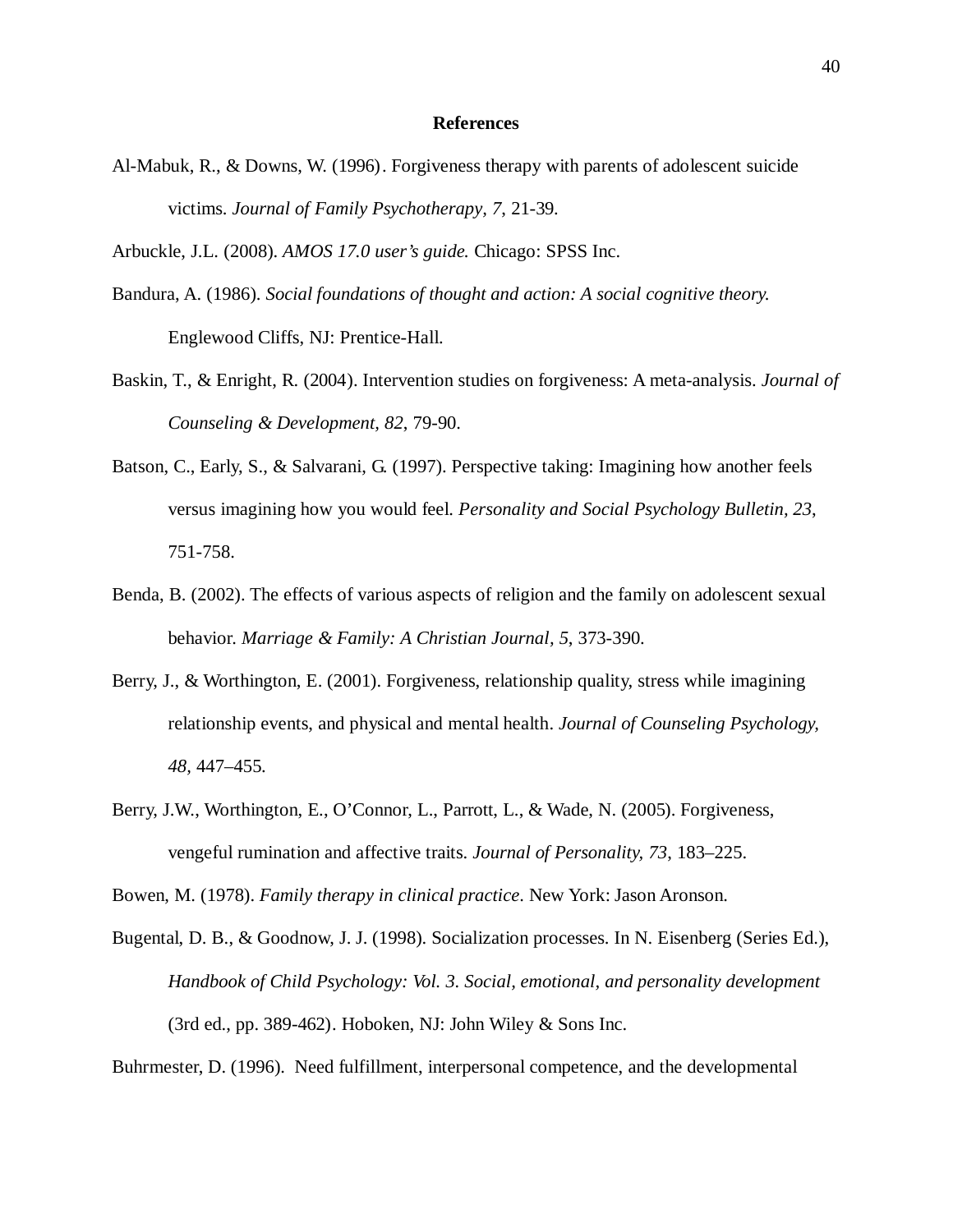contexts of early adolescent friendship. In W. Bukowski, A. Newcomb, and W. Hartup (Eds.), *The company they keep* (pp. 158-185). New York: Cambridge University Press.

- Carlo, G., McGinley, M., Hayes, R., Batenhorst, C., & Wilkinson, J. (2007). Parenting styles or practices? Parenting, sympathy, and prosocial behaviors among adolescents. *Journal of Genetic Psychology, 168*, 147-176.
- Chiaramello, S., Mesnil, M., Sastre, M., & Mullet, E. (2008). Dispositional forgiveness among adolescents. *European Journal of Developmental Psychology, 5*, 326-337.
- Cook, W. L., & Goldstein, M. J. (1993). Multiple perspectives of family relationships: A latent variables model. *Child Development, 64*, 1377-1388.
- Davis, M. H. (1983). The effects of dispositional empathy on emotional reactions and helping: A multidimensional approach. *Journal of Personality, 51*, 167-184.
- Denham, S.A., Neal, K., & Bassett, H.H. (2004). *"You hurt my feelings pretty bad": Parents' and children's emotions as contributors to the development of forgiveness.* Paper presented at the biennial Conference on Human Development, Washington D.C.
- Denham, S. A., Neal, K., Wilson, B. J., Pickering, S., and Boyatsis, C. J. (2005). Emotional development and forgiveness in children. In E. L. Worthington (ed.), *Handbook of Forgiveness* (pp. 127-142). New York: Routledge.
- Desrosiers, A., & Miller, L. (2007). Relational spirituality and depression in adolescent girls. *Journal of Clinical Psychology, 63*, 1021-1037.
- DiBlasio, F., & Benda, B. (2008). Forgiveness intervention with married couples: Two empirical analyses. *Journal of Psychology and Christianity, 27*, 150-158.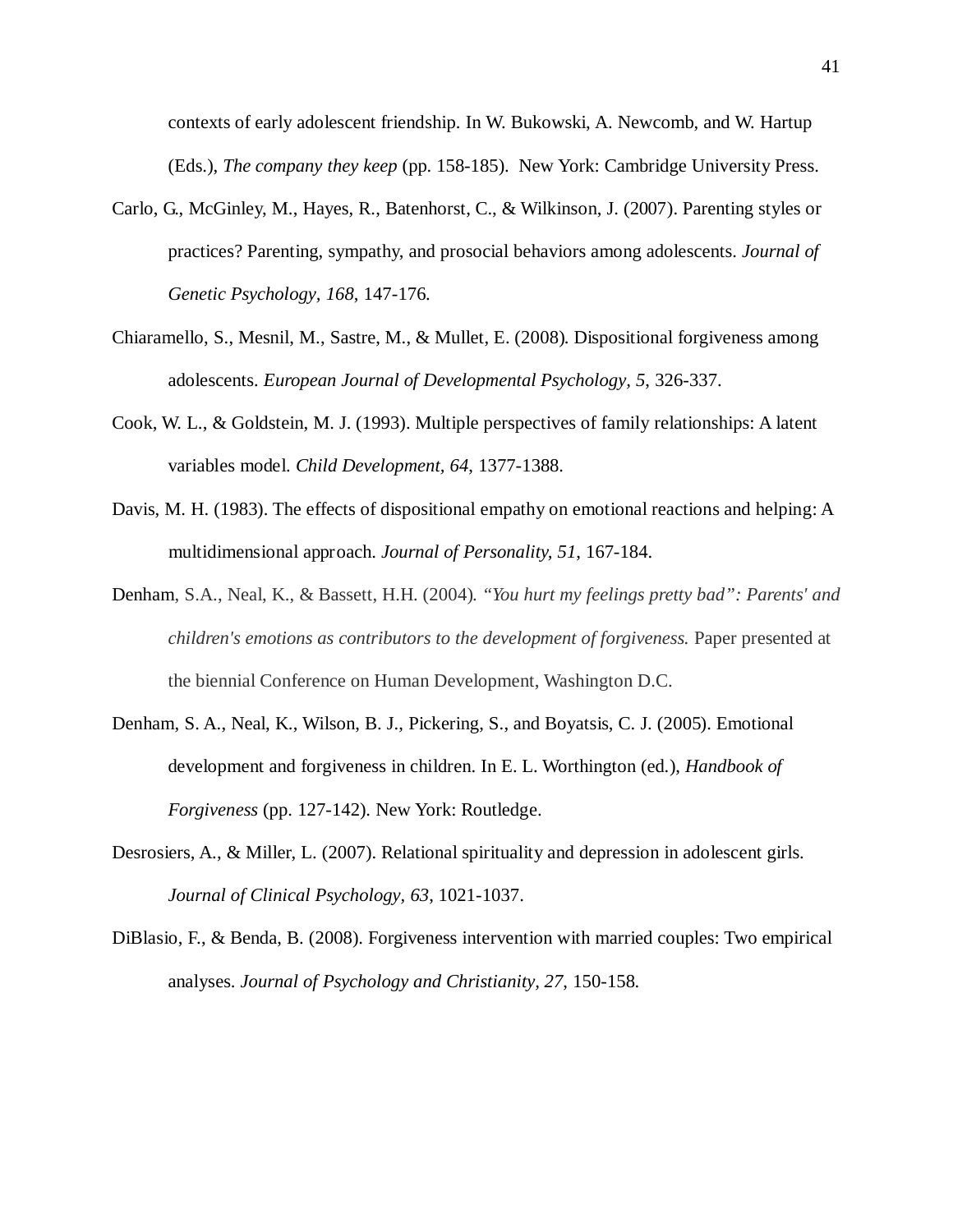- Eisenberg, N., & Fabes, R. (1998). Prosocial development. *Handbook of Child Psychology: Vol. 3. Social, emotional, and personality development* (5th ed., pp. 701-778). Hoboken, NJ: John Wiley & Sons Inc.
- Eisenberg, N., Fabes, R. A., & Spinrad, T. L. (2006). Prosocial development. In W. Damon & R. M. Lerner (Series Eds.), *Handbook of Child Psychology: Vol. 3. Social, emotional, and personality development* (6th ed., pp. 646–718). New York: Wiley.
- Eisenberg, N., & Valiente, C. (2002). Parenting and children's prosocial and moral development. In M. H. Bornstein (Ed.), *Handbook of Parenting: Vol. 5. Practical issues in parenting*  (2nd ed., pp. 111-142). Mahwah, NJ: Lawrence Erlbaum.
- Emmons, R. A. (2000). Personality and forgiveness. In M. E. McCullough, K. I. Pargament, & C. E. Thoresen (Eds.), *Forgiveness theory, research and practice* (pp. 156–179). New York: Guilford Press.
- Enright, R. (1994). Piaget on the moral development of forgiveness: Identity or reciprocity? *Human Development, 37*, 63-80.
- Enright, R. D. (2001). *Forgiveness is a choice: A step-by-step process for resolving anger and restoring hope.* Washington, D.C.: American Psychological Association.
- Enright, R., & Fitzgibbons, R. (2000). *Helping clients forgive: An empirical guide for resolving anger and restoring hope*. Washington, D.C.: American Psychological Association.
- Enright, R., Freedman, S., & Rique, J. (1998). The psychology of interpersonal forgiveness. In R. D. Enright & J. North (Eds.), *Exploring forgiveness* (pp. 46-62). Madison, WI: University of Wisconsin Press.
- Enright, R., Santos, M., & Al-Mabuk, R. (1989). The adolescent as forgiver. *Journal of Adolescence, 12*, 95-110.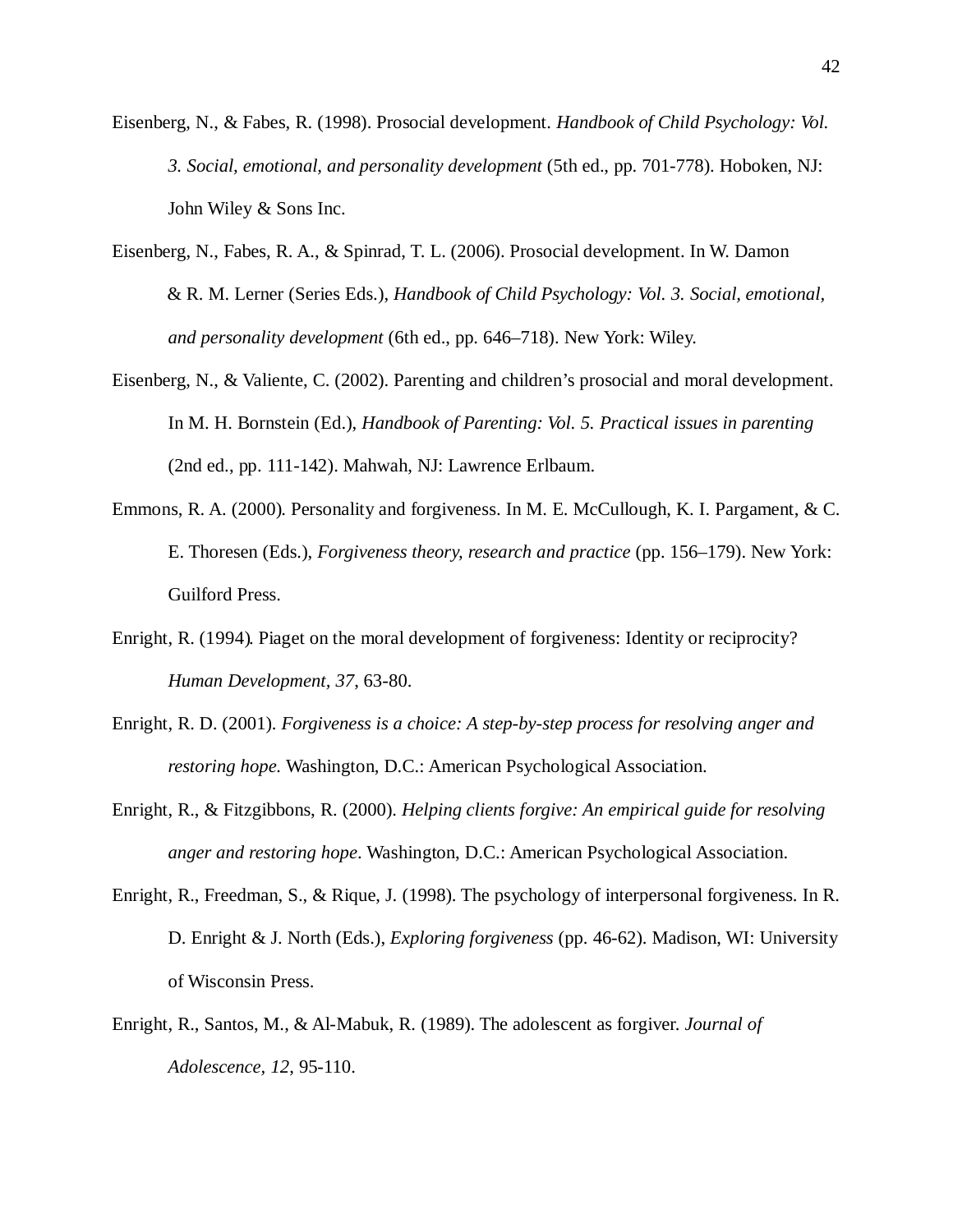- Fincham, F. D. (2000). The kiss of the porcupines: From attributing responsibility to forgiving. *Personal Relationships, 7*, 1-23.
- Fincham, F. D. & Beach, S. R. (2002). Forgiveness: Toward a public health approach to intervention. In J. H. Harvey & A. Wenzel (Eds.), *A clinician's guide to maintaining and enhancing close relationships* (pp. 277-300). Mahwah, NJ: Lawrence Erlbaum.
- Fincham, F. D., Beach, S. R. H., & Davila, J. (2004). Forgiveness and conflict resolution in marriage. *Journal of Family Psychology, 18*, 72-81.
- Finkel, E., Rusbult, C., Kumashiro, M., & Hannon, P. (2002). Dealing with betrayal in close relationships: Does commitment promote forgiveness? *Journal of Personality and Social Psychology, 82*, 956-974.
- Fow, N. (1996). The phenomenology of forgiveness and reconciliation. *Journal of Phenomenological Psychology, 27*, 219-233.
- Fredericks, L. (2004). *A gathering on social and emotional learning, love, and forgiveness.*  Summary of proceedings at the conference of the Fetzer Institute, Kalamazoo, MI.
- Freedman, S. R. & Enright, R. D. (1996). Forgiveness as an intervention goal with incest survivors. *Journal of Consulting and Clinical Psychology, 64*, 983-992.
- Freedman, S., & Knupp, A. (2003). The impact of forgiveness on adolescent adjustment to parental divorce. *Journal of Divorce & Remarriage, 39*, 135-164.
- Gold, G., & Davis, J. (2005). Psychological determinants of forgiveness: An evolutionary perspective. *Humboldt Journal of Social Relations, 29*, 111-134.
- Gordon, K., Hughes, F., Tomcik, N., Dixon, L., & Litzinger, S. (2009). Widening spheres of impact: The role of forgiveness in marital and family functioning. *Journal of Family Psychology, 23*, 1-13.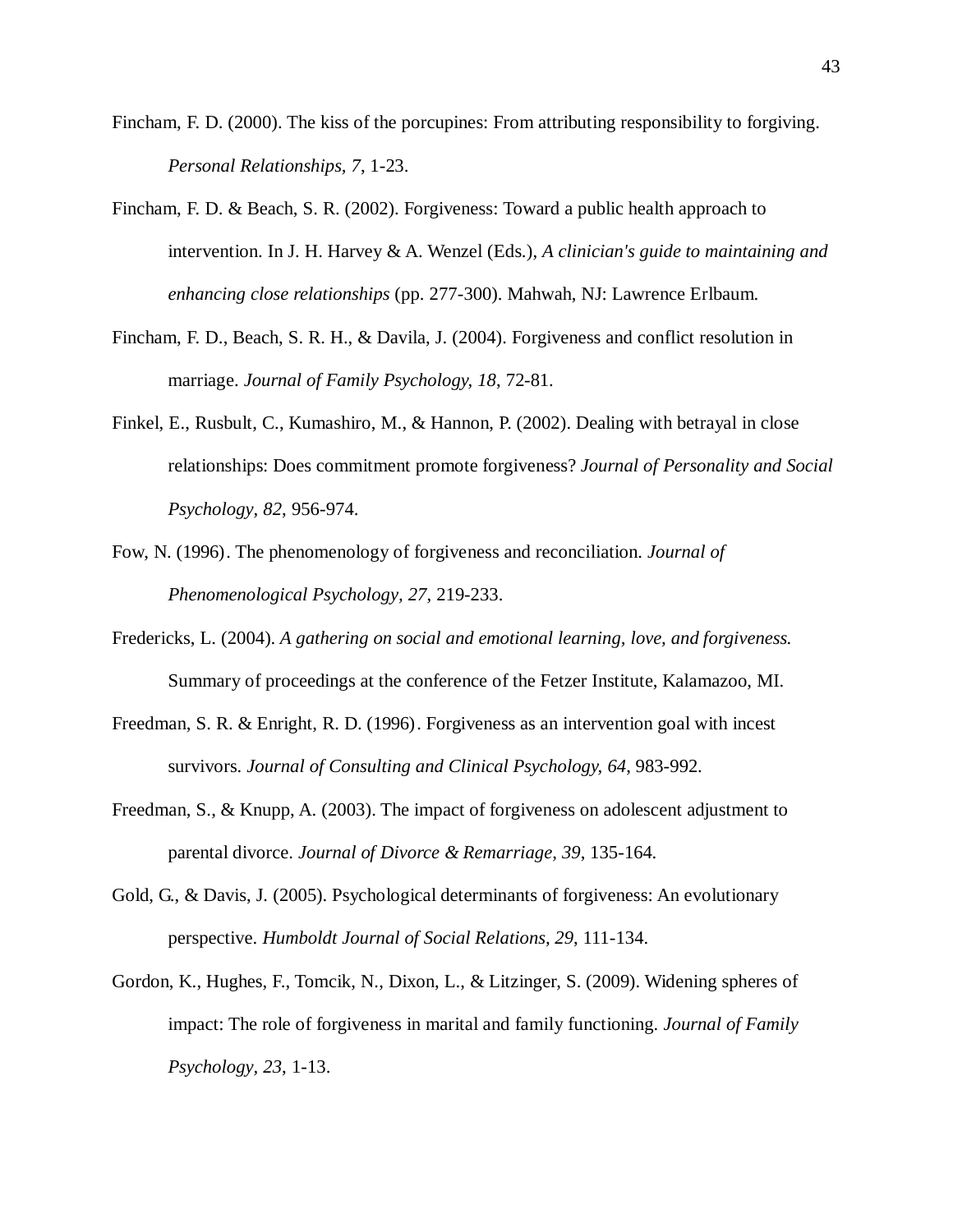- Harris, A., & Thoresen, C. (2003). Strength-based health psychology: Counseling for total human health. In W. B. Walsh (Ed.), *Counseling psychology and optimal human functioning* (pp. 199-227). Mahwah, NJ: Lawrence Erlbaum.
- Hodgson, L., & Wertheim, E. (2007). Does good emotion management aid forgiving? Multiple dimensions of empathy, emotion management and forgiveness of self and others. *Journal of Social and Personal Relationships, 24*, 931-949.
- Hoffman, M. L. (2001). Toward a comprehensive empathy-based theory of prosocial moral development. In A. C. Bohart & D. J. Stipek (Eds.), *Constructive and destructive behavior: Implications for family, school, and society* (pp.61-86). Washington, DC: American Psychological Association.
- Hope, D. (1987). The healing paradox of forgiveness. *Psychotherapy, 24*, 240-244.
- Hoyt, W., Fincham, F., McCullough, M., Maio, G., & Davila, J. (2005). Responses to interpersonal transgressions in families: Forgivingness, forgivability, and relationshipspecific effects. *Journal of Personality and Social Psychology, 89*, 375-394.
- Kachadourian, L., Fincham, F., & Davila, J. (2004). The tendency to forgive in dating and married couples: The role of attachment and relationship satisfaction. *Personal Relationships, 11*, 373-393.
- Karremans, J., Van Lange, P., Ouwerkerk, J., & Kluwer, E. (2003). When forgiving enhances psychological well-being: The role of interpersonal commitment. *Journal of Personality and Social Psychology, 84*, 1011–1026.
- Klatt, J., & Enright, R. (2009). Investigating the place of forgiveness within the Positive Youth Development paradigm. *Journal of Moral Education, 38*, 35-52.

Lawler, K. A., Younger, J. W., Piferi, R. L., Jobe, R. L., Edmondson, K. A., & Jones, W. H.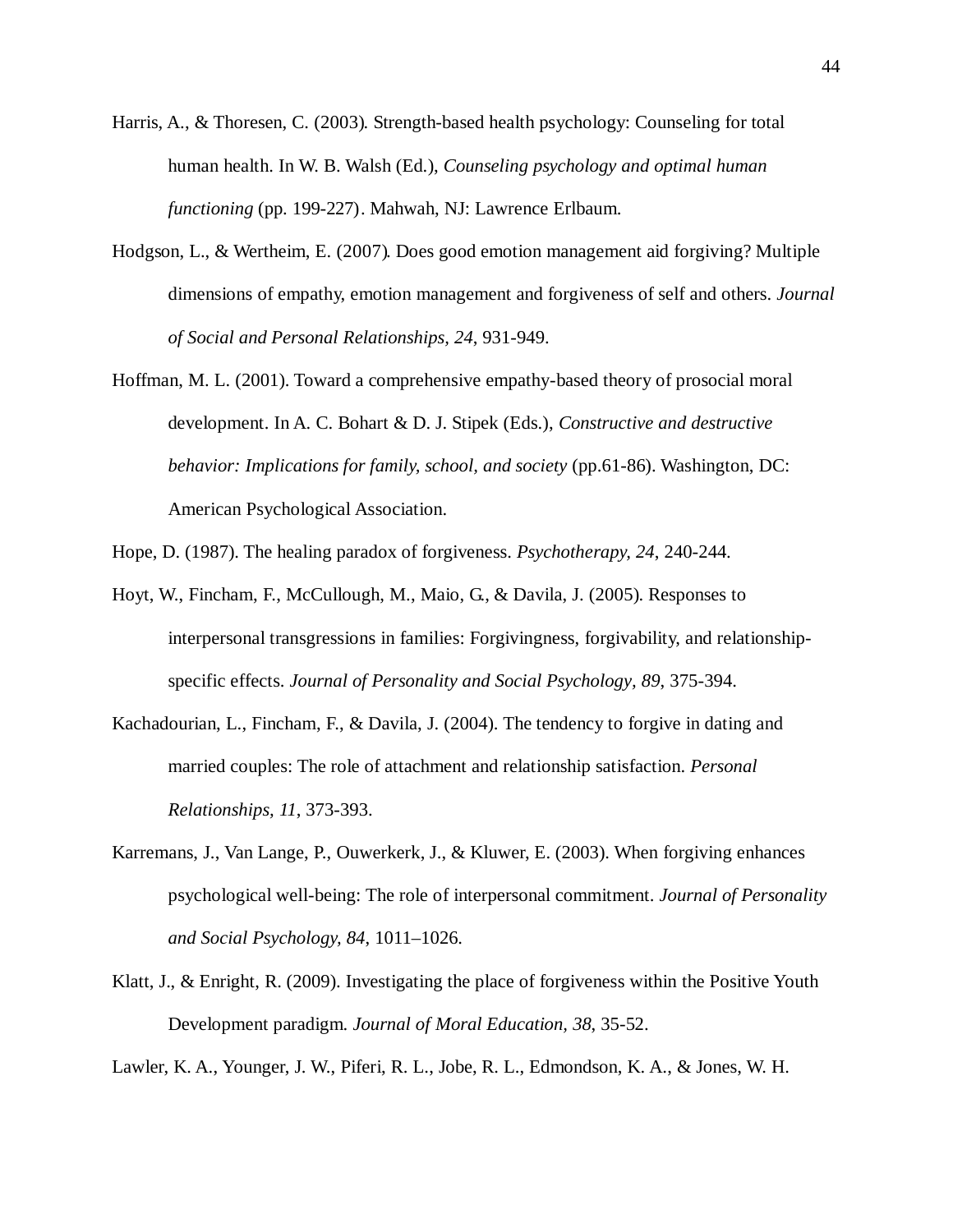(2005). The unique effects of forgiveness on health: An exploration of pathways. *Journal of Behavioral Medicine, 28*, 157-167.

- Lawler-Row, K., Karremans, J., Scott, C., Edlis-Matityahou, M., & Edwards, L. (2008). Forgiveness, physiological reactivity and health: The role of anger. *International Journal of Psychophysiology, 68*, 51-58.
- Lee, R. M., Draper, M., & Lee, S. (2001). Social connectedness, dysfunctional interpersonal behaviors, and psychological distress: Testing a mediator model. *Journal of Counseling Psychology, 48*, 310-318.
- Maccoby, E. J., & Martin, J. A. (1983). Socialization in the context of the family: Parent-child interaction. In P. H. Mussen (Series Ed.), *Handbook of Child Psychology: Vol. 4. Socialization, personality, and social development* (pp. 1-101). New York: Wiley.
- Maio, G., Thomas, G., Fincham, F., & Carnelley, K. (2008). Unraveling the role of forgiveness in family relationships. *Journal of Personality and Social Psychology, 94*, 307-319.
- Malcolm, W. & Greenberg, L. (2000) Forgiveness as a process of change in individual psychotherapy. In: M.E. McCullough, K.I. Pargament, & C.E. Thoresen, (Eds.), *Forgiveness: Theory, research, and practice* (pp. 179–202). New York: Guilford.
- Mayer, J., & Salovey, P. (1997). What is emotional intelligence? In P. Salovey & D. J. Sluyter (Eds.), *Emotional development and emotional intelligence: Educational implications* (pp. 3-34). New York: Basic Books.
- Melby, J., Conger, R., Book, R., Rueter, M., Lucy, L., Repinski, D., Rogers, S., Rogers, B., & Scaramella, L. (1998). The Iowa family interaction rating scales. In P. Kerig  $\& K$ . Lindahl (Eds.), *Family observational coding systems: Resources for systematic research*   $(5<sup>th</sup>$  ed., pp. 1-351). Mahwah, NJ: Lawrence Erlbaum.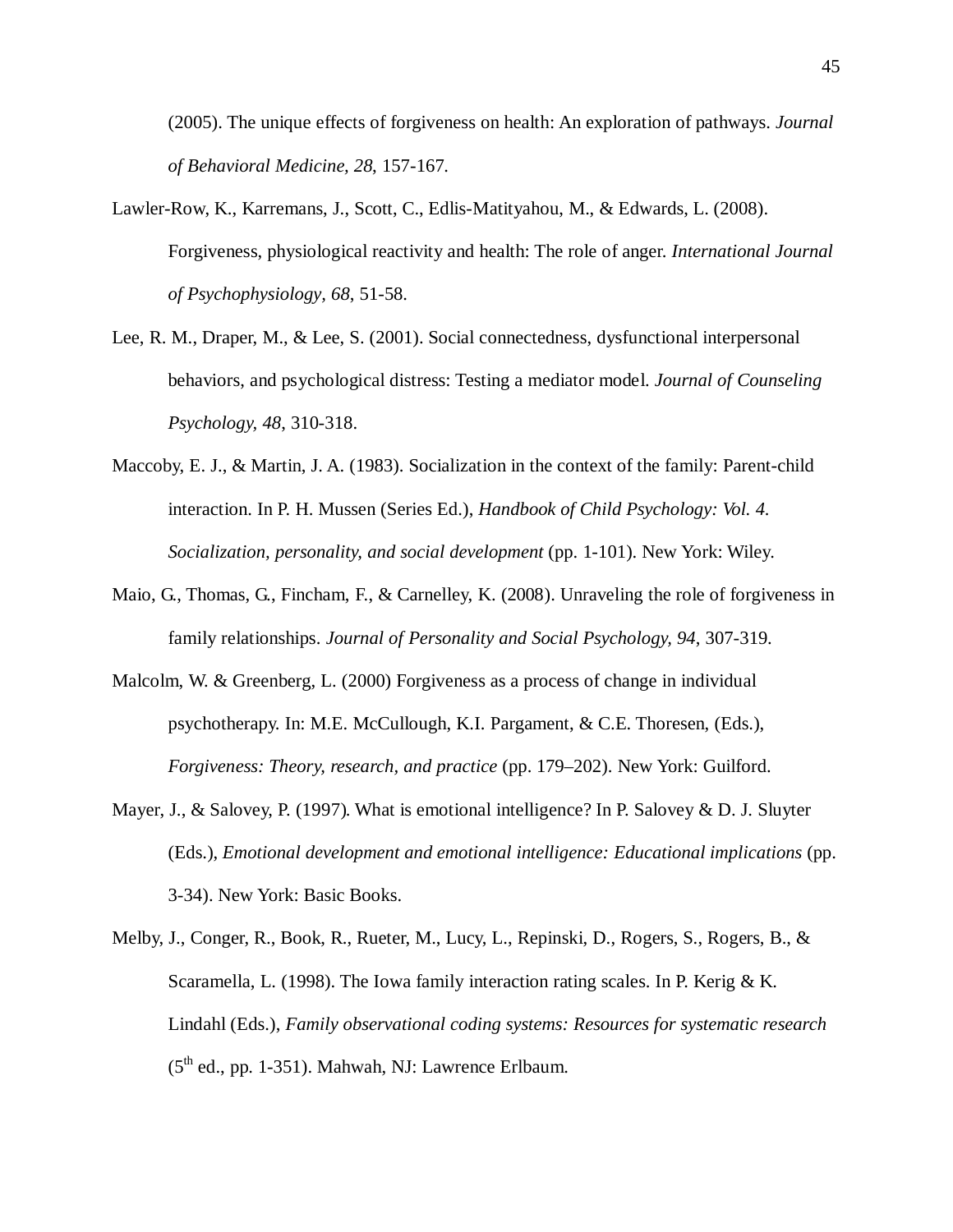- Melby, J. N., Conger, K. J., & Puspitawati, H. (1999). Insider, participant observer, and outsider perspectives on adolescent sibling relationships. In F. M. Berardo (Series Ed.), *Contemporary perspectives on family research: Vol. 1. Through the eyes of the child: Revisioning children as active agents in family life* (pp. 329-351)*.* Stanford, CT: JAI Press.
- McCullough, M. E., & Hoyt, W. T. (2002). Transgression-related motivational dispositions: Personality substrates of forgiveness and their links to the big five. *Personality and Social Psychology Bulletin, 28*, 1556-1573.
- McCullough, M. E., Sandage, S. J., Brown, S. W., Rachel, K. C., Worthington, E. L., & Hight, T. L. (1998). Interpersonal forgiving in close relationships II: Theoretical elaboration and measurement. *Journal of Personality and Social Psychology, 75*, 1586-1603.
- McCullough, M., & Witvliet, C. (2002). The psychology of forgiveness. In C. R. Snyder & S. J. Lopez (Eds.), *Handbook of positive psychology* (pp. 446-458). New York: Oxford University Press.
- McCullough, M., & Worthington, E. (1994). Models of interpersonal forgiveness and their applications to counseling: Review and critique. *Counseling and Values, 39*, 2-14.
- McCullough, M., Worthington, E., & Rachal, K. (1997). Interpersonal forgiving in close relationships. *Journal of Personality and Social Psychology, 73*, 321-336.
- Morris, A., Silk, J., Steinberg, L., Myers, S., & Robinson, L. (2007). The role of the family context in the development of emotion regulation. *Social Development, 16*, 361-388.
- Mullet, E., Girard, M., & Bakhshi, P. (2004). Conceptualizations of forgiveness. *European Psychologist, 9*, 78-86.
- Mullet, E., Riviere, S., & Munoz, M. (2006). Relationships between young adults' forgiveness culture and their parents' forgiveness culture. *Journal of Cultural and Evolutionary*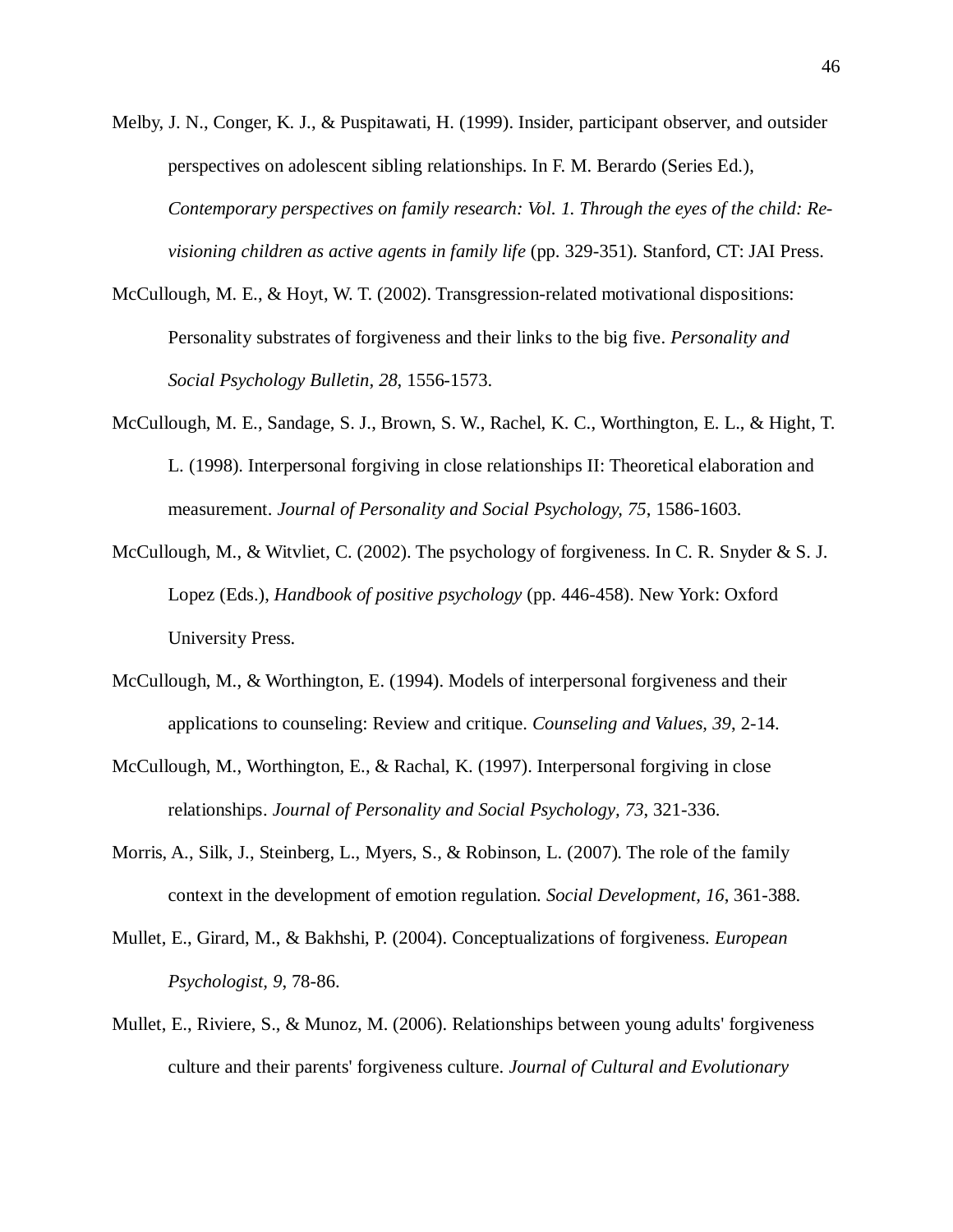*Psychology, 4*, 159-172.

Murray, R. (2002). The therapeutic use of forgiveness in healing intergenerational pain. *Counseling and Values, 46*, 188-198.

North, J. (1987). Wrongdoing and forgiveness. *Philosophy, 62*, 499-508.

- Novak, S. P., & Clayton, R. R. (2001). The influence of school environment and self-regulation on transitions between stages of cigarette smoking: A multilevel analysis. *Health Psychology, 20*, 196-207.
- Padilla-Walker, L. M**.,** & Christensen, K. J. (in press). Empathy and self-regulation as mediators between parenting and adolescents' prosocial behaviors toward strangers, friends, and family. *Journal of Research on Adolescence.*
- Paleari, F., Regalia, C., & Fincham, F. (2003). Adolescents' willingness to forgive their parents: An empirical model. *Parenting: Science and Practice, 3*, 155-174.
- Paleari, F. G., Regalia, C, & Fincham, F. (2005). Marital quality, forgiveness, empathy, and rumination: A longitudinal analysis. *Personality and Social Psychology Bulletin, 31*, 368- 378.
- Park, Y. O. & Enright, R. D. (1997). The development of forgiveness in the context of adolescent friendship conflict in Korea. *Journal of Adolescence, 20*, 393-402.
- Preacher, K. J., & Hayes, A. F. (2004). SPSS and SAS procedures for estimating indirect effects in simple mediation models. *Behavior Research Methods, Instruments, & Computers*, *36*, 717-731.
- Rizkalla, L., Wertheim, E., & Hodgson, L. (2008). The roles of emotion management and perspective taking in individuals' conflict management styles and disposition to forgive. *Journal of Research in Personality, 42*, 1594-1601.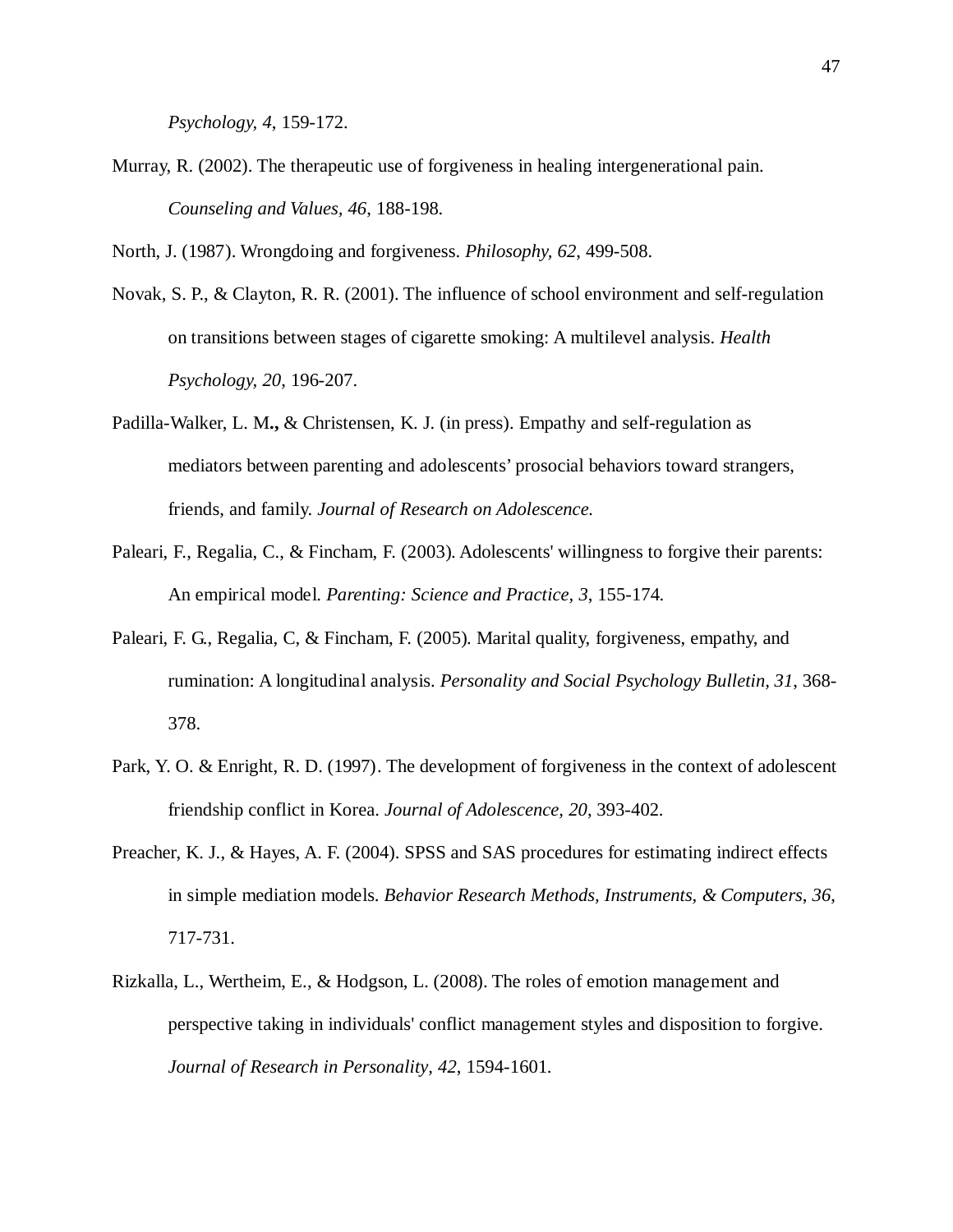- Rosen-Grandon, J. R., Myers, J. E., & Hattie, J. A. (2004). The relationship between marital characteristics, marital interaction processes, and marital satisfaction. *Journal of Counseling and Development, 82*, 56-68.
- Rusbult, C., Verette, J., Whitney, G., Slovik, L., & Lipkus, I. (1991). Accommodation processes in close relationships: Theory and preliminary empirical evidence. *Journal of Personality and Social Psychology, 60*, 53-78.
- Rusbult, C., Yovetich, N., & Verette, J. (1996). An interdependence analysis of accommodation processes. In G.. J. O. Fletcher & J. Fitness (Eds.), *Knowledge structures in close relationships: A social psychological approach* (pp. 63-90). Hillsdale, NJ: Lawrence Erlbaum.
- Rye, M., & Pargament, K. (2002). Forgiveness and romantic relationships in college: Can it heal the wounded heart? *Journal of Clinical Psychology, 58*, 419-441.
- Sartor, C. E., & Youniss, J. (2002). The relationship between positive parental involvement and identity achievement during adolescence. *Adolescence, 37*, 221-234.
- Sastre, M., Vinsonneau, G., Neto, F., Girard, M., & Mullet, E. (2003). Forgivingness and satisfaction with life. *Journal of Happiness Studies, 4*, 323-335.
- Silk, J. S., Steinberg, L., & Morris, A. S. (2003). Adolescents' emotion regulation in daily life: Links to depressive symptoms and problem behavior. *Child Development, 74*, 1869-1880.
- Smith, P. K., & Hart, C. H. (2002). *Blackwell handbook of childhood social development*. Malden, MA: Blackwell Publishing.
- Spear, L. P. (2000). The adolescent brain and age-related behavioral manifestations. *Neuroscience and Biobehavioral Reviews, 24*, 417-463.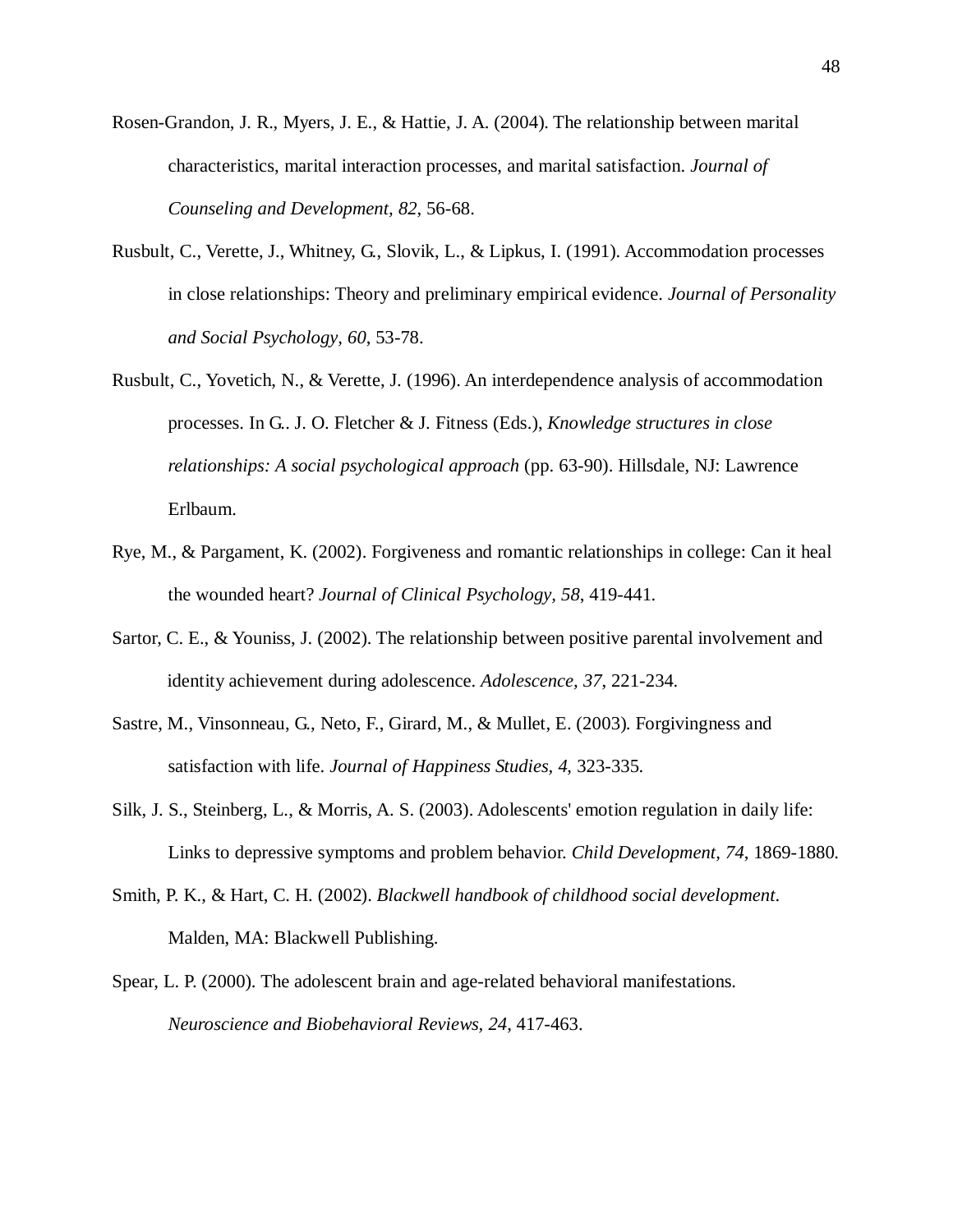- Steinberg, L. (2001). We know some things: Parent-adolescent relationships in retrospect and prospect. *Journal of Research on Adolescence, 11*, 1-19.
- Steinberg, L., & Silk, J. (2002). Parenting adolescents. In M. H. Bornstein (Ed.), *Handbook of Parenting: Vol. 1. Children and parenting* (2nd ed., pp. 103-133). Mahwah, NJ: Lawrence Erlbaum.
- Subkoviak, M., Enright, R., Wu, C-R., Gassin, E., Freedman, S., Olson, L., et al. (1995). Measuring interpersonal forgiveness in late adolescence and middle adulthood. *Journal of Adolescence, 18*, 641–655.
- Takaku, S. (2001). The effects of apology and perspective taking on interpersonal forgiveness: A dissonance-attribution model of interpersonal forgiveness. *Journal of Social Psychology, 141*, 494-508.
- Thompson, R. A. (1994) . Emotion regulation: A theme in search of definition. *Monographs of the Society for Research in Child Development, 59*, 25-52.
- Toussaint, L., Williams, D., Musick, M., & Everson-Rose, S. (2008). The association of forgiveness and 12-month prevalence of major depressive episode: Gender differences in a probability sample of U.S. adults. *Mental Health, Religion & Culture, 11*, 485-500.
- Witvliet, C., Ludwig, T., & Vander Laan, K. (2001). Granting forgiveness or harboring grudges: Implications for emotion, physiology, and health. *Psychological Science, 12*, 117-123.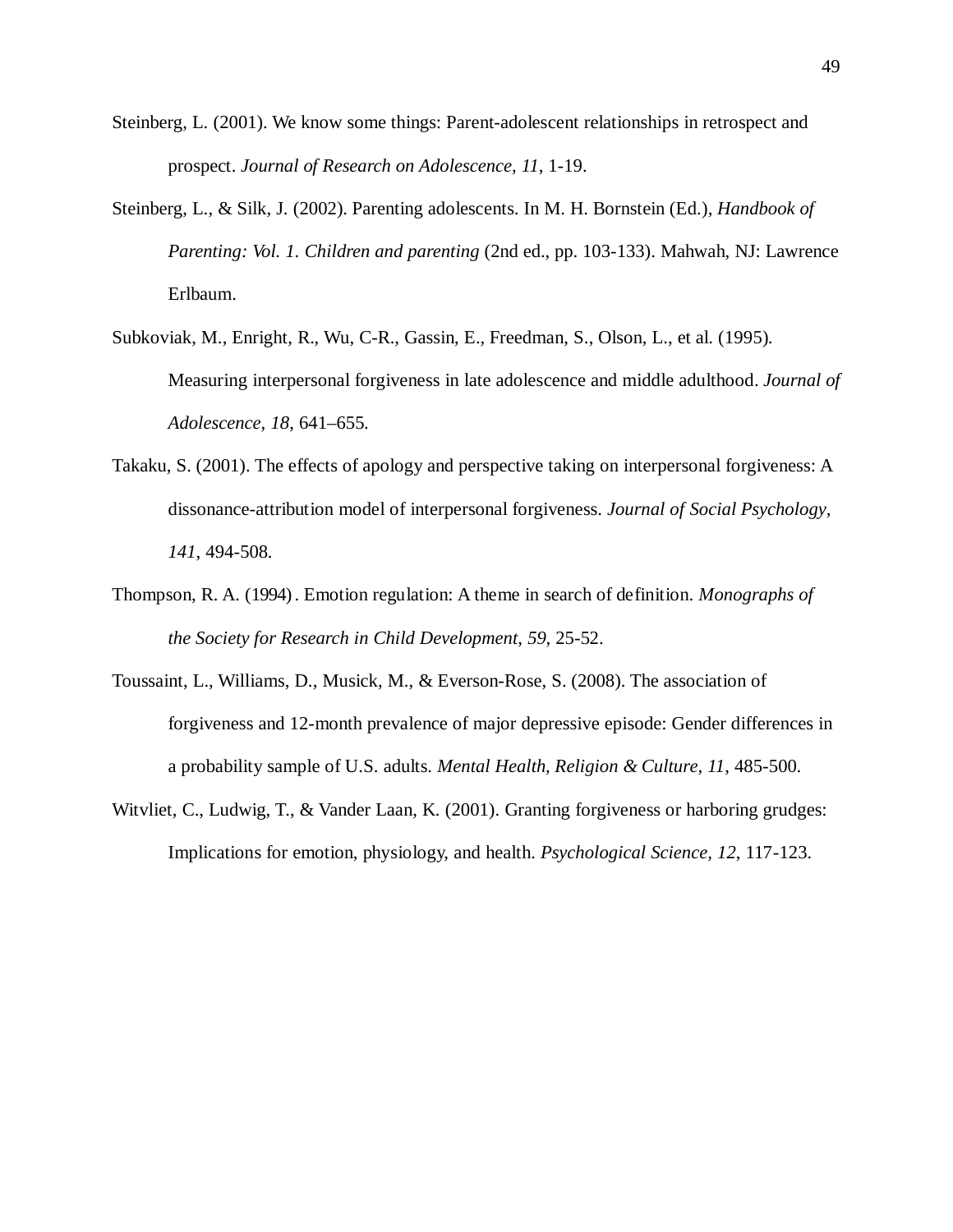# **Appendix A**

Table 1

*Mean Differences in Study Variables as a Function of Gender of Child (N = 334)*

|                                  | <b>Total Sample</b> | Males      | Females    |          |
|----------------------------------|---------------------|------------|------------|----------|
| Variable:                        | M(SD)               | M(SD)      | M(SD)      | F-value  |
| M-C Connectedness (MR)           | 5.33(.78)           | 5.30(.71)  | 5.36(.85)  | .380     |
| F-C Connectedness (FR)           | 5.11 (.89)          | 5.05(.89)  | 5.18(.88)  | 1.54     |
| M-C Warmth (OR)                  | 3.03(.86)           | 2.90(.71)  | 3.15(.98)  | $5.79*$  |
| F-C Warmth (OR)                  | 2.85(.79)           | 2.76(.72)  | 2.94(.85)  | 3.79     |
| M Forgiveness of $F$ (FR)        | 5.28(1.30)          | 5.23(1.30) | 5.32(1.31) | .316     |
| F Forgiveness of M (MR)          | 5.51(1.36)          | 5.42(1.38) | 5.60(1.33) | 1.27     |
| M Forgiveness of $C(MR)$         | 6.33(.76)           | 6.30(.79)  | 6.37(0.73) | .694     |
| F Forgiveness of C (FR)          | 6.09(.91)           | 6.01(.93)  | 6.18(.90)  | 2.28     |
| Empathy (CR)                     | 3.71(.63)           | 3.50(.60)  | 3.93(.57)  | 34.95*** |
| <b>Emotional Regulation (CR)</b> | 3.97(0.67)          | 4.06(.63)  | 3.88(.70)  | $4.68*$  |
| C Forgiveness of M (CR)          | 5.43(1.31)          | 5.28(1.30) | 5.57(1.32) | 3.25     |
| C Forgiveness of $F(CR)$         | 5.49(1.23)          | 5.32(1.17) | 5.66(1.26) | $5.20*$  |

*Note*. MR = mother report, FR = father report, OR= observational report, CR = child-report. \**p* < .05, \*\**p* < .01, \*\*\**p* < .001.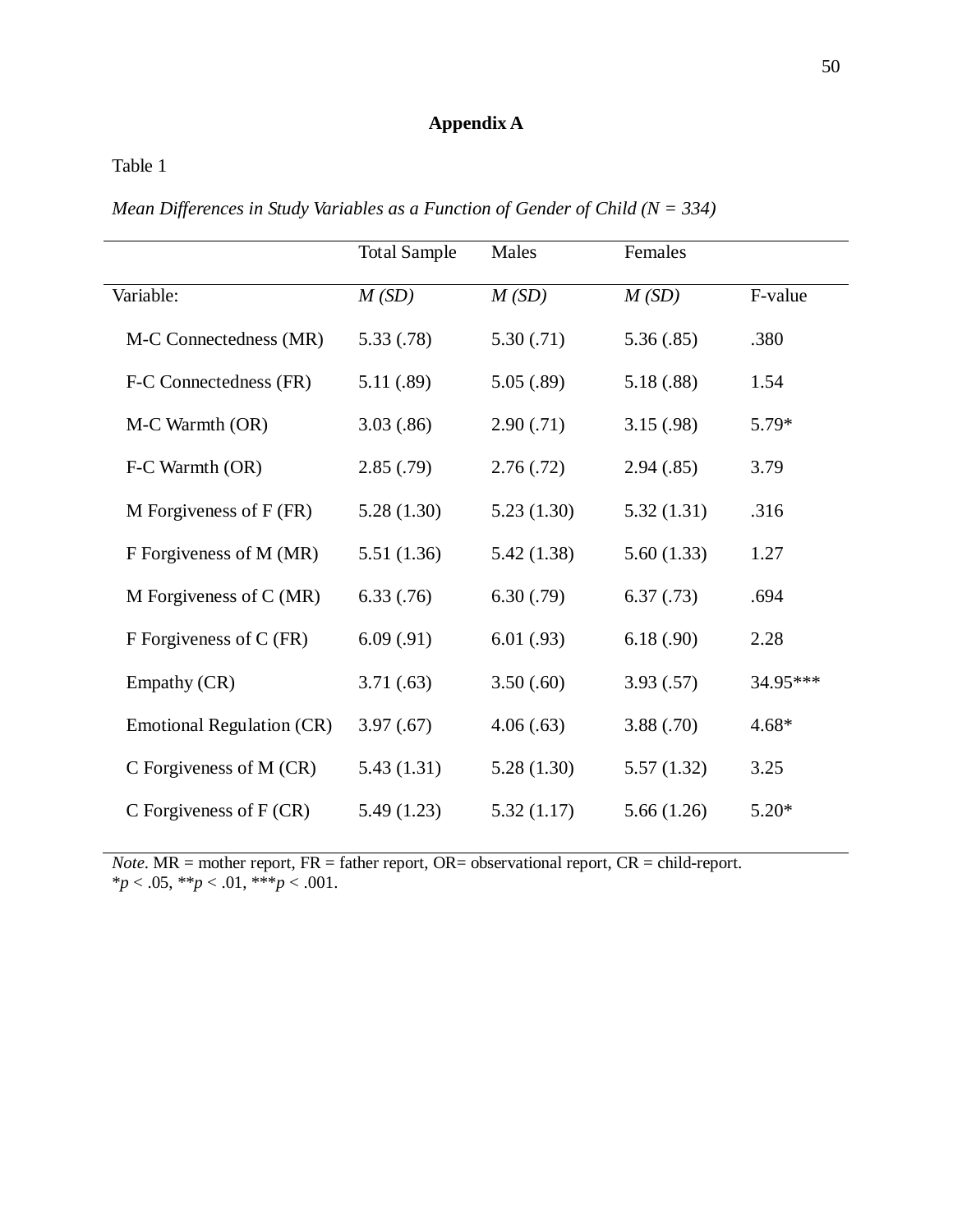# Table 2

# *Correlations Between all Study Variables (N = 334)*

|                               |                | $\overline{2}$           | 3                        | $\overline{4}$       | 5                        | 6              | 7                        | 8                        | 9              | 10             | 11                       | 12 |
|-------------------------------|----------------|--------------------------|--------------------------|----------------------|--------------------------|----------------|--------------------------|--------------------------|----------------|----------------|--------------------------|----|
| 1. M-C Connectedness (MR)     | $\blacksquare$ |                          |                          |                      |                          |                |                          |                          |                |                |                          |    |
| 2. F-C Connectedness (FR)     | .198**         | $\overline{\phantom{a}}$ |                          |                      |                          |                |                          |                          |                |                |                          |    |
| 3. M-C Warmth (OR)            | .194**         | $.169**$                 | $\overline{\phantom{a}}$ |                      |                          |                |                          |                          |                |                |                          |    |
| 4. F-C Warmth (OR)            | $.113*$        | .191**                   | .388**                   | $\ddot{\phantom{1}}$ |                          |                |                          |                          |                |                |                          |    |
| 5. M Forgiveness of F (FR)    | .096           | $.185**$                 | .012                     | .021                 | $\overline{\phantom{0}}$ |                |                          |                          |                |                |                          |    |
| 6. F Forgiveness of M (MR)    | .104           | .057                     | $-.013$                  | $-.085$              | $.245**$                 | $\blacksquare$ |                          |                          |                |                |                          |    |
| 7. M Forgiveness of C (MR)    | .253**         | $.181**$                 | $.157**$                 | .024                 | $.156**$                 | $.137*$        | $\overline{\phantom{a}}$ |                          |                |                |                          |    |
| 8. F Forgiveness of C (FR)    | .097           | .382**                   | .053                     | $.152*$              | $.282**$                 | $.220**$       | $.180**$                 | $\overline{\phantom{a}}$ |                |                |                          |    |
| 9. Empathy (CR)               | .111           | .029                     | $.161**$                 | .067                 | $.118*$                  | .091           | $.142*$                  | .079                     | $\blacksquare$ |                |                          |    |
| 10. Emotional regulation (CR) | .029           | $.171**$                 | .021                     | .001                 | .086                     | .064           | .053                     | .096                     | .059           | $\blacksquare$ |                          |    |
| 11. C Forgiveness of M (CR)   | $.226**$       | $.177**$                 | $.167**$                 | $.183**$             | $.175**$                 | $.142*$        | $.224**$                 | .111                     | .335**         | $.201**$       | $\overline{\phantom{a}}$ |    |
| 12. C Forgiveness of F (CR)   | $.153**$       | $.143*$                  | .139*                    | $.125*$              | .094                     | .195**         | $.142*$                  | $.132*$                  | .377**         | .279**         | $.713**$                 |    |

*Note*. MR = mother report, FR = father report, OR = observational report, CR = child-report.  $**p* < .05, ***p* < .01, ***p* < .001.$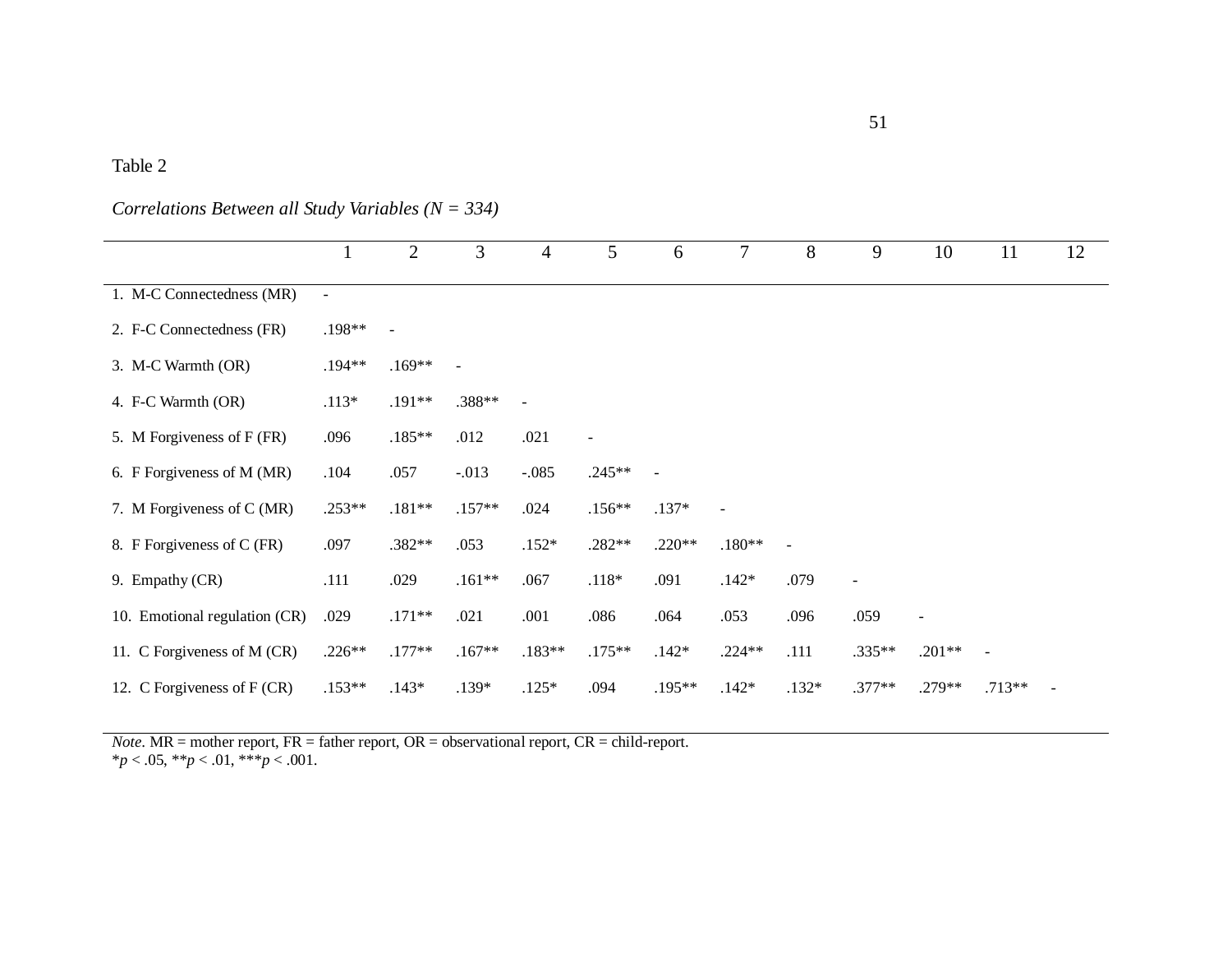*Unstandardized Coefficients, Standard Errors, Standardized Coefficients, and Significance Levels for Model in Figure 1 (N = 334)* 

| <b>Parameter Estimate</b>                              | Unstandardized | $\cal SE$ | Standardized |
|--------------------------------------------------------|----------------|-----------|--------------|
| $M-C$ Connectedness $\rightarrow$ M Forgiveness of C   | .197           | .055      | $.202***$    |
| M-C Connectedness $\rightarrow$ F Forgiveness of C     | $-.005$        | .063      | $-.004$      |
| $M-C$ Connectedness $\rightarrow$ Empathy              | .059           | .046      | .073         |
| $M-C$ Connectedness $\rightarrow$ Emotional Regulation | $-.010$        | .050      | $-.011$      |
| M-C Connectedness $\rightarrow$ C Forgiveness of M     | .210           | .093      | $.121*$      |
| M-C Connectedness $\rightarrow$ C Forgiveness of F     | .118           | .088      | .071         |
| F-C Connectedness $\rightarrow$ M Forgiveness of C     | .096           | .049      | .110         |
| F-C Connectedness $\rightarrow$ F Forgiveness of C     | .346           | .056      | .335***      |
| $F-C$ Connectedness $\rightarrow$ Empathy              | $-.023$        | .042      | $-.033$      |
| $F-C$ Connectedness $\rightarrow$ Emotional Regulation | .126           | .045      | $.164**$     |
| F-C Connectedness $\rightarrow$ C Forgiveness of M     | .120           | .089      | .077         |
| F-C Connectedness $\rightarrow$ C Forgiveness of F     | .064           | .084      | .043         |
| M-C Warmth $\rightarrow$ M Forgiveness of C            | .166           | .053      | $.132*$      |
| M-C Warmth $\rightarrow$ F Forgiveness of C            | $-.050$        | .061      | $-.049$      |
| $M-C$ Warmth $\rightarrow$ Empathy                     | .108           | .045      | .149*        |
| $M-C$ Warmth $\rightarrow$ Emotional Regulation        | .010           | .049      | .012         |
| M-C Warmth $\rightarrow$ C Forgiveness of M            | .026           | .090      | .016         |
| M-C Warmth $\rightarrow$ C Forgiveness of F            | .044           | .085      | .029         |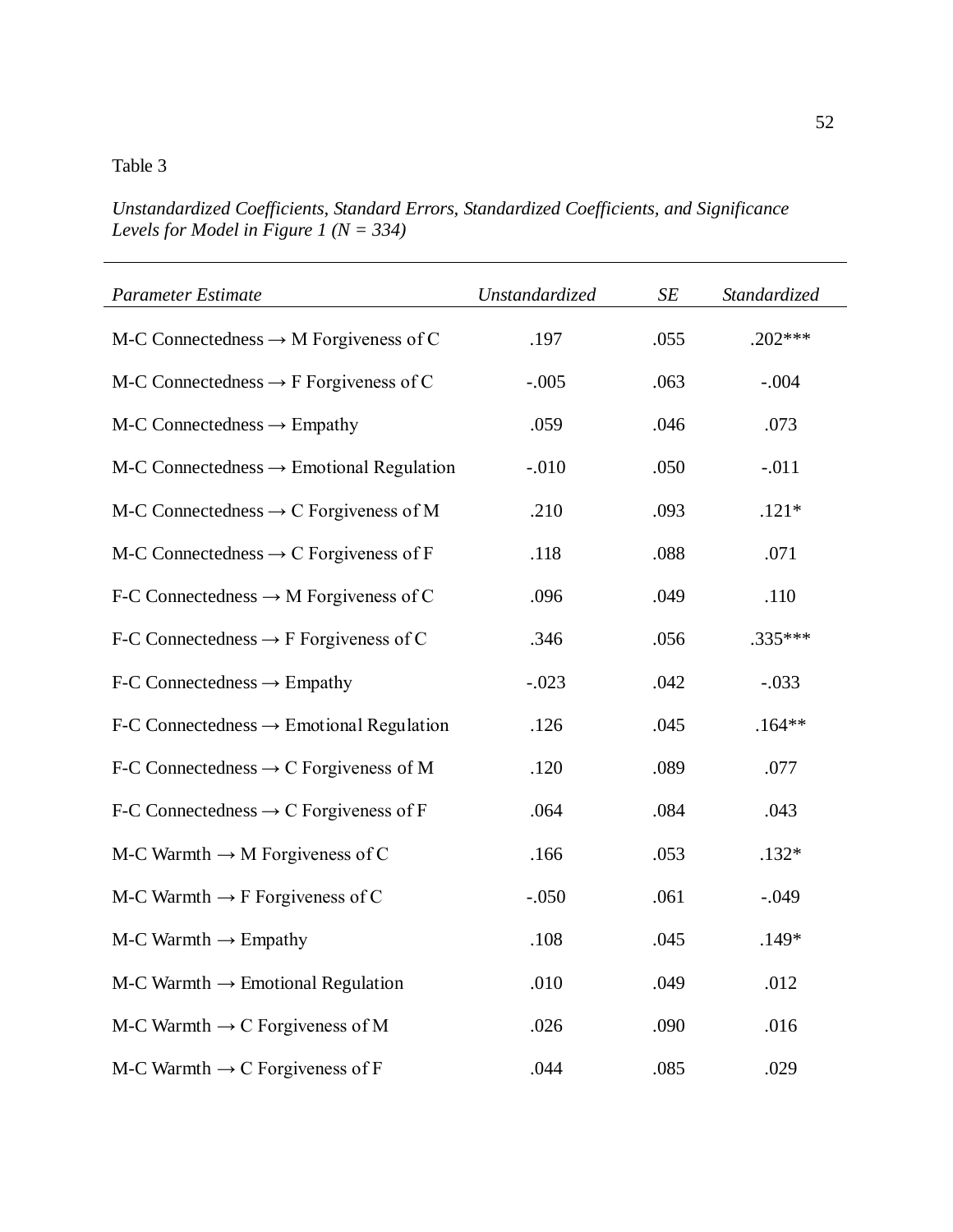| <b>Parameter Estimate</b>                             | <b>Unstandardized</b> | SE   | Standardized |
|-------------------------------------------------------|-----------------------|------|--------------|
| F-C Warmth $\rightarrow$ M Forgiveness of C           | $-.059$               | .060 | $-.061$      |
| F-C Warmth $\rightarrow$ F Forgiveness of C           | .143                  | .068 | $.124*$      |
| $F-C$ Warmth $\rightarrow$ Empathy                    | .011                  | .051 | .014         |
| $F-C$ Warmth $\rightarrow$ Emotional Regulation       | $-.019$               | .055 | $-.022$      |
| F-C Warmth $\rightarrow$ C Forgiveness of M           | .249                  | .100 | $.143*$      |
| F-C Warmth $\rightarrow$ C Forgiveness of F           | .138                  | .095 | .083         |
| M Forgiveness of $F \rightarrow M$ Forgiveness of C   | .050                  | .033 | .087         |
| M Forgiveness of $F \rightarrow F$ Forgiveness of C   | .124                  | .037 | $.181***$    |
| M Forgiveness of $F \rightarrow$ Empathy              | .044                  | .028 | .093         |
| M Forgiveness of $F \rightarrow$ Emotional Regulation | .023                  | .030 | .046         |
| M Forgiveness of $F \to C$ Forgiveness of M           | .082                  | .056 | .079         |
| M Forgiveness of $F \rightarrow C$ Forgiveness of F   | $-.036$               | .053 | $-.036$      |
| F Forgiveness of $M \rightarrow M$ Forgiveness of C   | .046                  | .032 | .082         |
| F Forgiveness of $M \rightarrow F$ Forgiveness of C   | .117                  | .037 | $.174***$    |
| F Forgiveness of $M \rightarrow$ Empathy              | .029                  | .027 | .062         |
| F Forgiveness of $M \rightarrow$ Emotional Regulation | .020                  | .030 | .039         |
| F Forgiveness of $M \rightarrow C$ Forgiveness of M   | .078                  | .055 | .078         |
| F Forgiveness of $M \rightarrow C$ Forgiveness of F   | .140                  | .052 | $.144**$     |
| M Forgiveness of $C \rightarrow C$ Forgiveness of M   | .204                  | .096 | $.115*$      |
| M Forgiveness of $C \rightarrow C$ Forgiveness of F   | .040                  | .091 | .024         |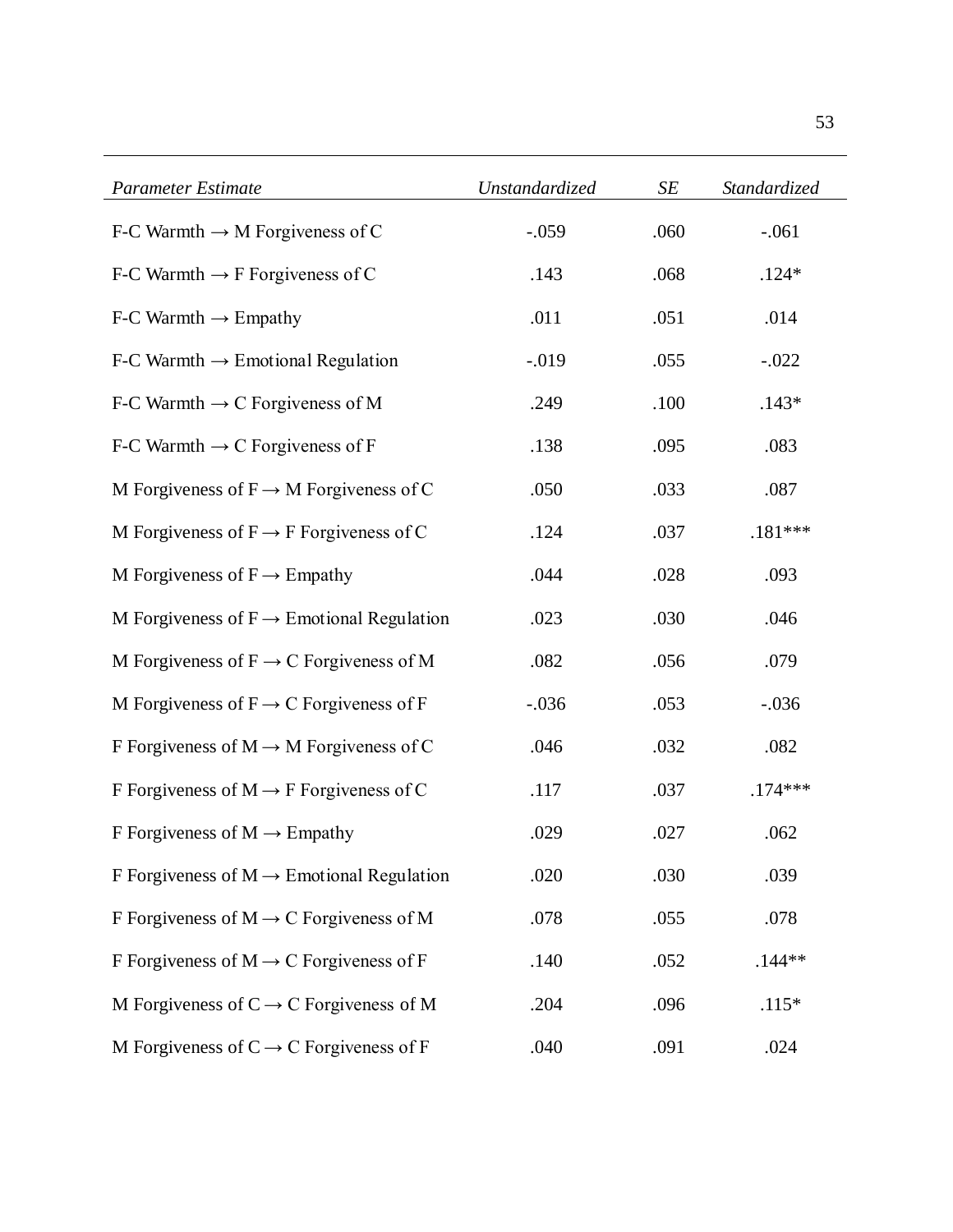| Parameter Estimate                                    | Unstandardized | SE   | <i>Standardized</i> |
|-------------------------------------------------------|----------------|------|---------------------|
| F Forgiveness of $C \rightarrow C$ Forgiveness of M   | $-.086$        | .091 | $-.057$             |
| F Forgiveness of $C \rightarrow C$ Forgiveness of F   | .047           | .086 | .032                |
| Empathy $\rightarrow$ C Forgiveness of M              | .587           | .113 | $272***$            |
| Empathy $\rightarrow$ C Forgiveness of F              | .674           | .107 | $.324***$           |
| Emotional Regulation $\rightarrow$ C Forgiveness of M | .313           | .105 | $.155***$           |
| Emotional Regulation $\rightarrow$ C Forgiveness of F | .471           | .099 | $243***$            |

54

*Note*. *Χ²*(14) = 34.90, *p* < .01, CFI = .96, RMSEA = .07. \**p* < .05, \*\**p* < .01, \*\*\**p* < .001.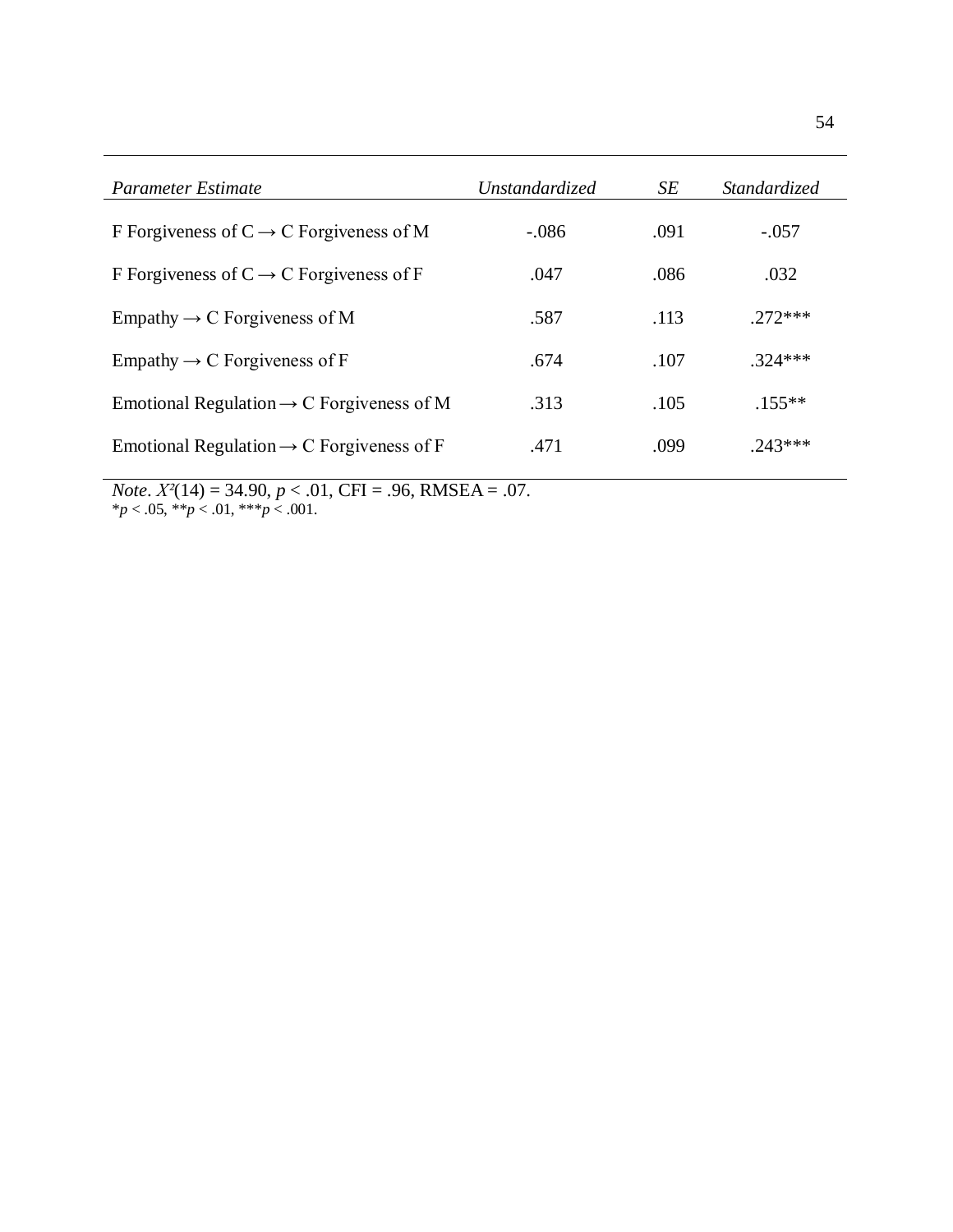# Table 4

*Decomposition of Effects on Adolescent Forgiveness of Mother (and Father) (N = 334)*

| Source                    | Direct        | <i>Indirect</i> | <b>Total</b>  |
|---------------------------|---------------|-----------------|---------------|
| M-C Connectedness (MR)    | .121(.071)    | .042(.026)      | .163(.096)    |
| F-C Connectedness (FR)    | .077(.043)    | .010(.043)      | .087(.085)    |
| M-C Warmth (OR)           | .016(.029)    | .061(.053)      | .077(.082)    |
| F-C Warmth (OR)           | .143(.083)    | $-.014(.001)$   | .129(.084)    |
| M Forgiveness of $F$ (FR) | $.079(-.036)$ | .032(.049)      | .111(.013)    |
| F Forgiveness of M (MR)   | .078(.144)    | .023(.037)      | .100(.181)    |
| M Forgiveness of $C(MR)$  | .115(.024)    |                 | .115(.024)    |
| F Forgiveness of C (FR)   | $-.057(.032)$ |                 | $-.057(.032)$ |
| Empathy (CR)              | .272(.324)    |                 | .272(.324)    |
| Emotional Regulation (CR) | .155(.243)    |                 | .155(.243)    |

*Note*. MR = mother report, FR = father report, OR= observational report, CR = child-report. \**p* < .05, \*\**p* < .01, \*\*\**p* < .001.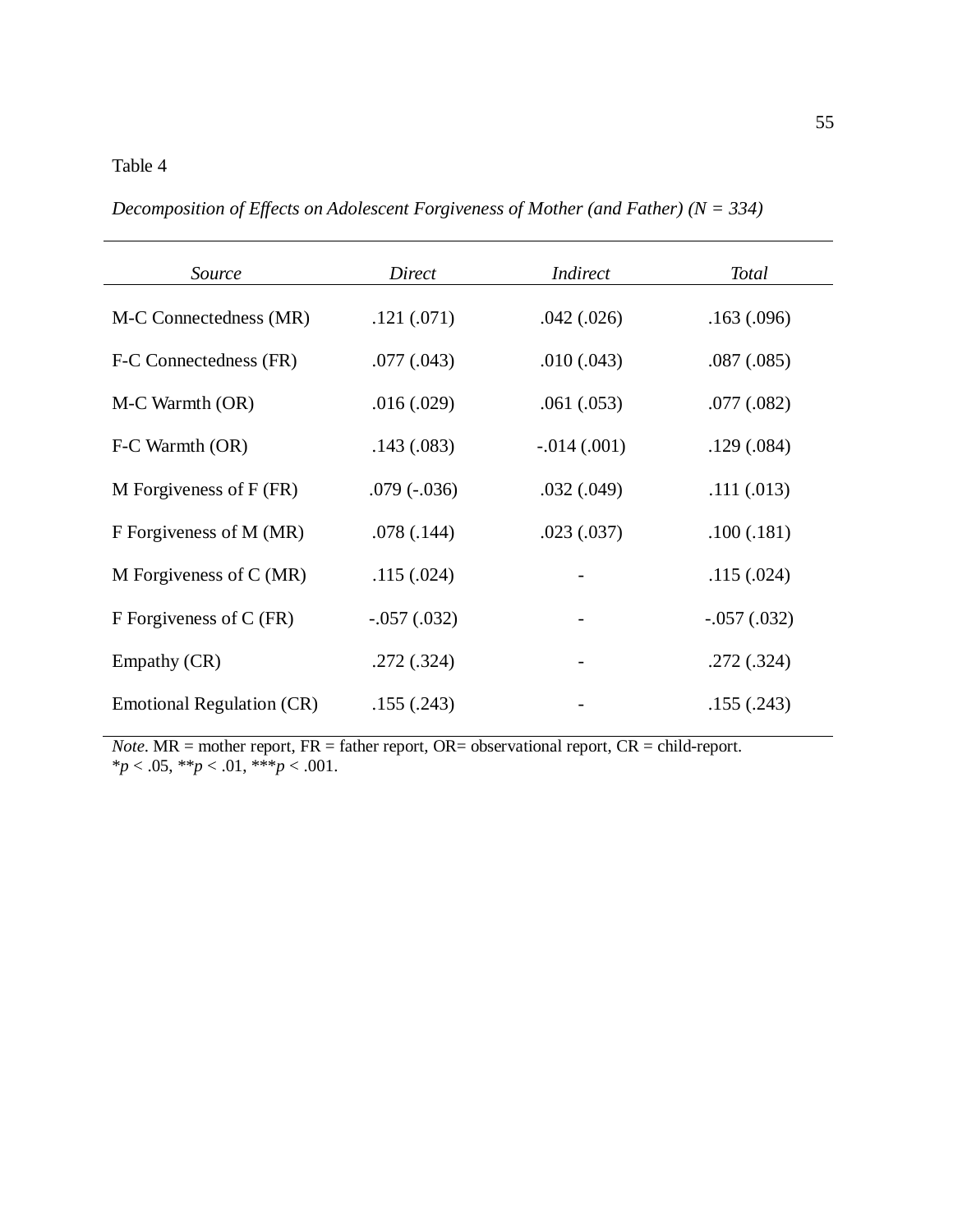

*Figure 1*. Parent Forgiveness of Child, Empathy, and Emotional Regulation as Mediators Between Mother- and Father-Child Relationship Quality and Marital Forgiveness on Adolescent Forgiveness of Mothers and Fathers. (*N* = 334)

Omitted from the figure are non-significant paths and endogenous error correlations.

*Note.* MR = mother report, FR = father report, OR = observational report, CR = child-report;

*Χ²*(14) = 34.90, *p* < .01, CFI = .96, RMSEA = .07;

\**p* < .05, \*\**p* < .01, \*\*\**p* < .001.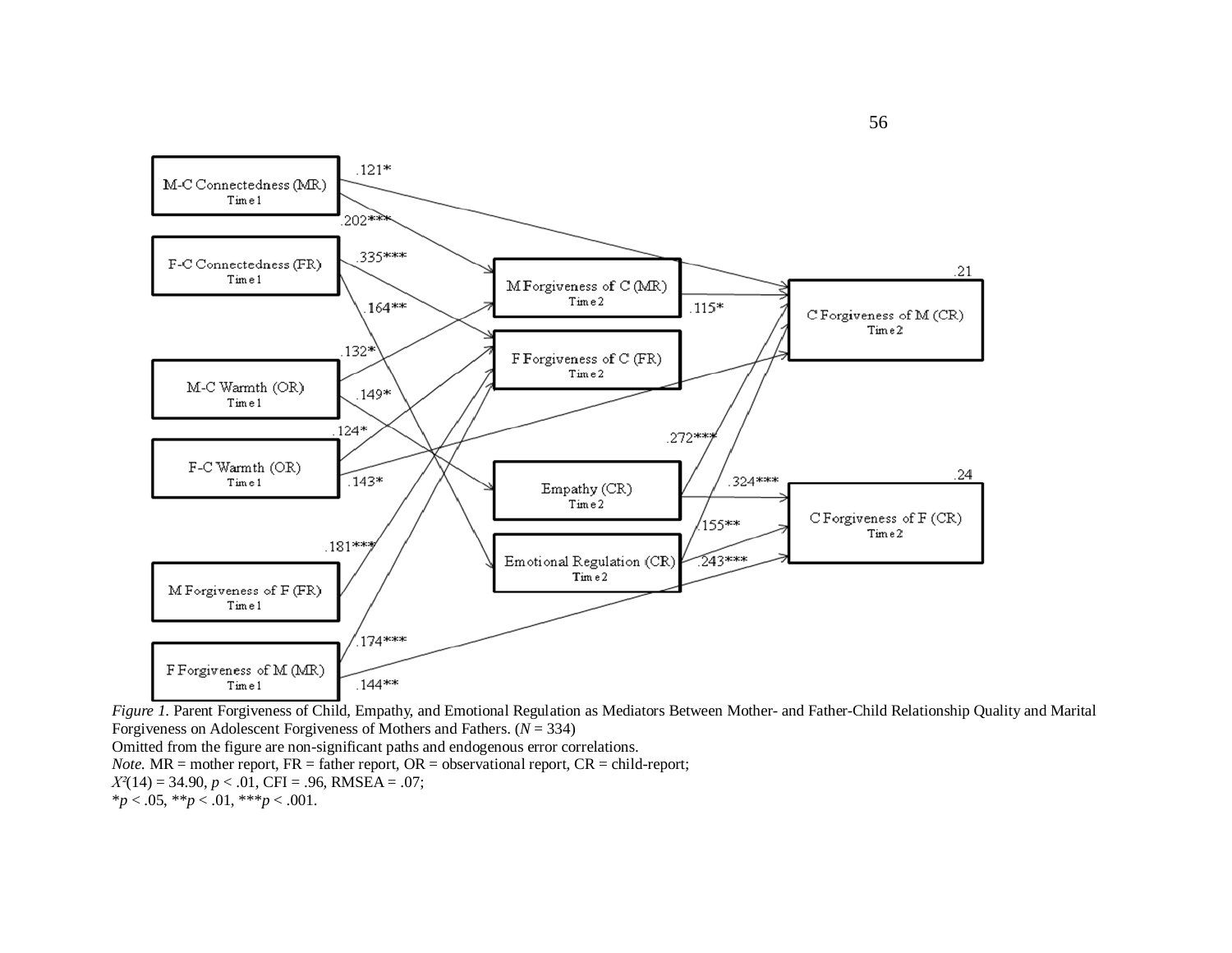# **Appendix B**

Relational and Social-Cognitive Influences on Early Adolescents' Forgiveness of Parents Katherine J. Christensen Laura M. Padilla-Walker Dean M. Busby Sam A. Hardy Randal D. Day

Brigham Young University

Correspondence concerning this article should be addressed to Katherine J. Christensen, 2097 JFSB, School of Family Life, Brigham Young University, Provo, UT 84602. Phone: (702) 358-6305. Email: kathy.j.christensen@gmail.com.

We thank the Family Studies Center at BYU, the School of Family Life, and the College of Family Home and Social Science at BYU, and we recognize the generous support of the many private donors who provided support for this project. We also thank those families who were willing to spend valuable hours with our team in interviews, and the many students who assisted in conducting the interviews.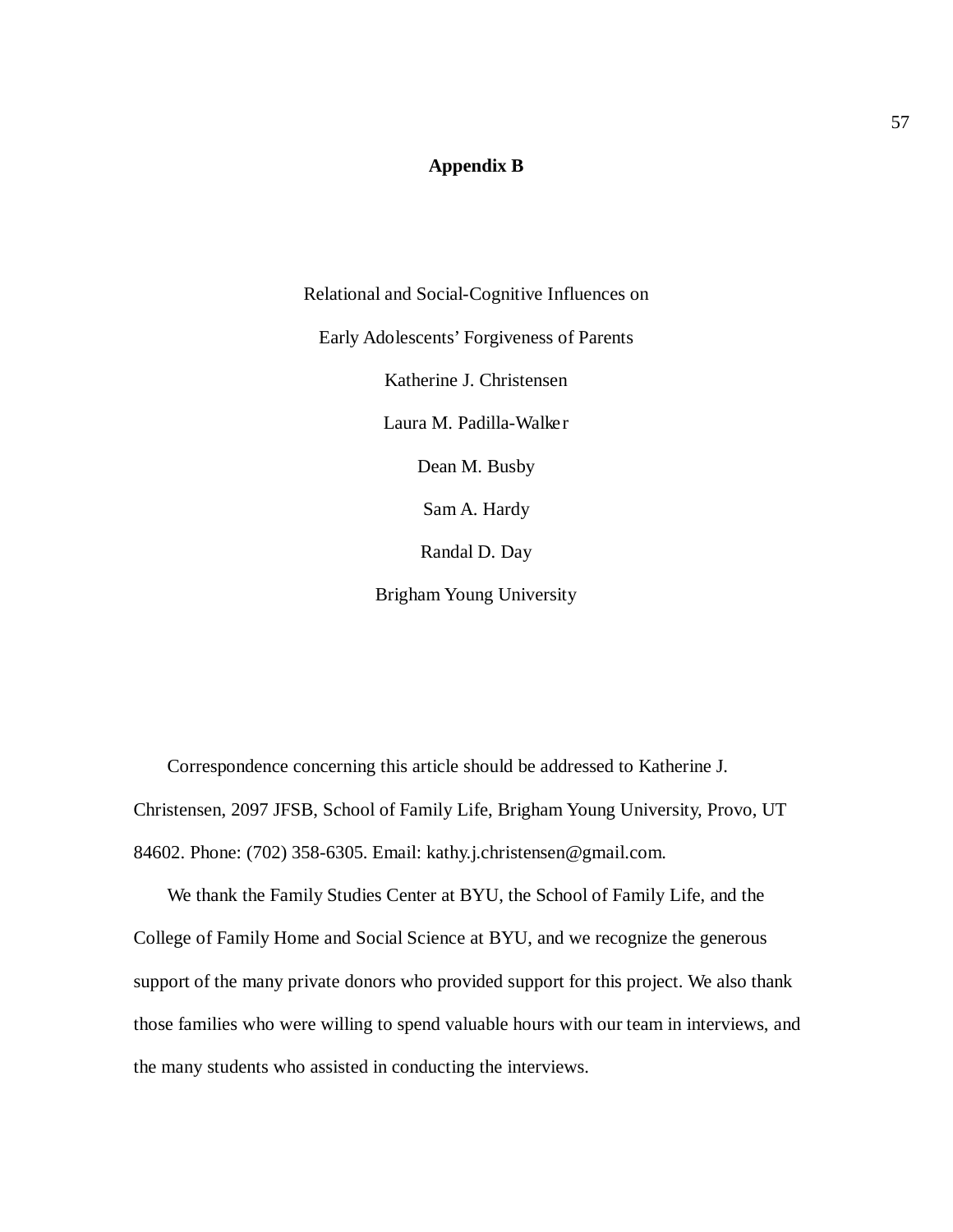#### **Abstract**

The current study examined the direct influences of the quality of mother- and father-child relationships (parent and observed reports) and modeled marital forgiveness on early adolescents' forgiveness toward both mothers and fathers; as well as the mediating role of parent forgiveness of the child and adolescent social-cognitive skills (empathy and emotional regulation). Mother, father, and child self-reported questionnaires and in-home observational data were taken from Time 1 and Time 3 (two years later) of the [project name masked for blind review]*,* and included reports from 334 two-parent families with an early adolescent child (*M* age of child at Time  $1 = 11.24$ ). The quality of the mother-child relationship was found to directly and indirectly influence adolescents' level of forgiveness toward parents. Further, salient direct correlates of adolescent forgiveness were the adolescent child's own social-cognitive skills (i.e., empathy and emotional regulation). The relevance of modeling for forgiveness research, unique contributions of mothers and fathers, differences by reporter, developmental aspects of forgiveness, and the importance of studying forgiveness within the parent-child relationship are discussed.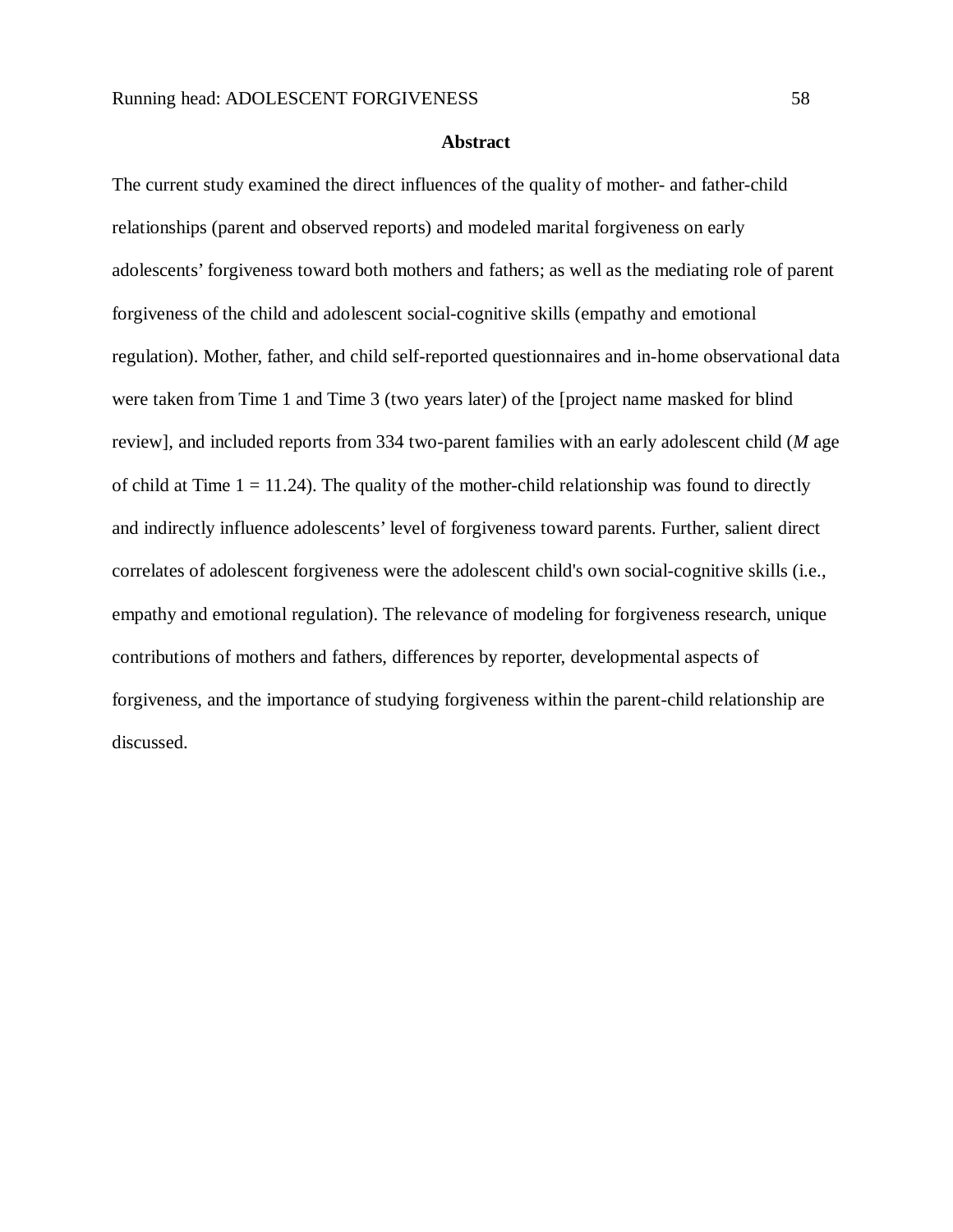#### **Relational and Social-Cognitive Influences on**

#### **Early Adolescents' Forgiveness of Parents**

The process of forgiveness may be defined as the ability to treat an offender with love and beneficence, willfully abandoning the resentment and pain from an offense (see Klatt  $\&$ Enright, 2009; McCullough & Witvliet, 2002). In this intra- and inter-individual process, the offended seeks to regulate personal emotions and thoughts and respond positively toward the offender (Rye & Pargament, 2002; Sastre, Vinsonneau, Neto, Girard, & Mullet, 2003). Although a complex construct in the empirical realm, forgiveness has been distinguished from similar constructs such as denial (being unwilling to perceive the offense), forgetting (removing the awareness of the offense), condoning (removing the offense and the need for forgiveness), and reconciliation (restoring the relationship regardless of forgiveness; Enright, Freedman, & Rique, 1998; Fow, 1996; Kachadourian, Fincham, & Davila, 2004; Sastre et al., 2003). The ability to forgive another and move from negative to positive thoughts, emotions, and behaviors is indeed a difficult process to not only accomplish, but also to study empirically. However, it does bring individual benefits ranging from cognitive to emotional to physiological (see Witvliet, Ludwig, & Vander Laan, 2001), as well as relational benefits such as restored relational harmony and healed emotional wounds (see McCullough & Worthington, 1994; Paleari, Regalia, & Fincham, 2003). Despite the complicated nature of forgiveness, most researchers agree that the primary influencing factors are cognitive, affective, and situational.

Relational context may also play a role in people's decisions to forgive, as closer relationships bring greater hurt from transgressions and more motivation to work to maintain the relationship (see Gold & Davis, 2005; McCullough et al., 1998). Close relationships will inherently include a shared history and emotional bonds that influence forgiving above and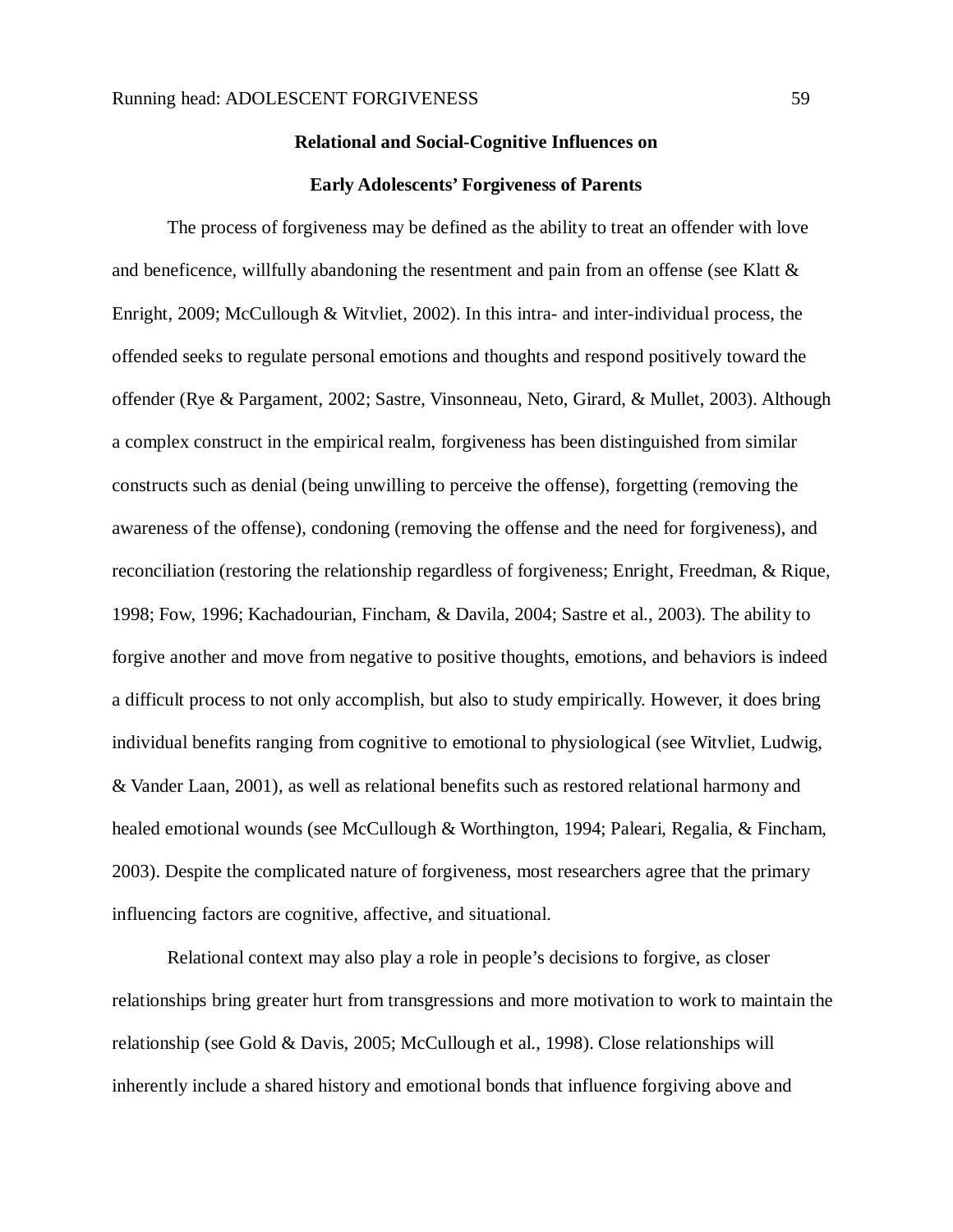beyond a tendency to forgive in other situations (Kachadourian et al., 2004). The majority of research testing these theories of interpersonal forgiveness has been done with dating and married couples (Gordon, Hughes, Tomcik, Dixon, & Litzinger, 2009; Kachadourian et al., 2004). However, the extant literature on forgiveness within close adult relationships may not be sufficient in understanding other types of relationships, particularly within other family relationships. Indeed, research suggests that forgiveness does function differently in marital dyads than in parent-child dyads (Hoyt, Fincham, McCullough, Maio, & Davila, 2005). To date, few studies have examined forgiveness within the parent-child relationship (see Maio et al., 2008; Paleari et al., 2003) during adolescence (see Klatt & Enright, 2009), a time of increased parent-child conflict (Sartor & Youniss, 2002) wherein forgiveness may be particularly poignant. Therefore, the purpose of this study was to examine what factors may influence adolescents' disposition to forgive within the parent-child relationship. Specifically, this two-year longitudinal study examined how both the mother- and father-child relationships, as well as marital forgiveness, influenced the development of adolescent forgiveness, and which parental modeling and adolescent social-cognitive skills acted as mediators between these variables.

## **Parent-Child Relationship Quality As a Predictor of Adolescent Forgiveness**

Studies on close adult relationships have indicated that the quality of the relationship is integral in determining forgiveness. For example, higher levels of couple attachment and commitment have been directly related to greater forgiveness within the relationship (Finkel, Rusbult, Kumashiro, & Hannon, 2002; Kachadourian et al., 2004), and forgiveness occurs more readily in satisfactory, committed relationships (McCullough, Worthington, & Rachal, 1997; McCullough et al., 1998). However, only one study has explored the link between closeness and forgiveness in parent-child dyads (Paleari et al., 2003), despite the call for researchers to examine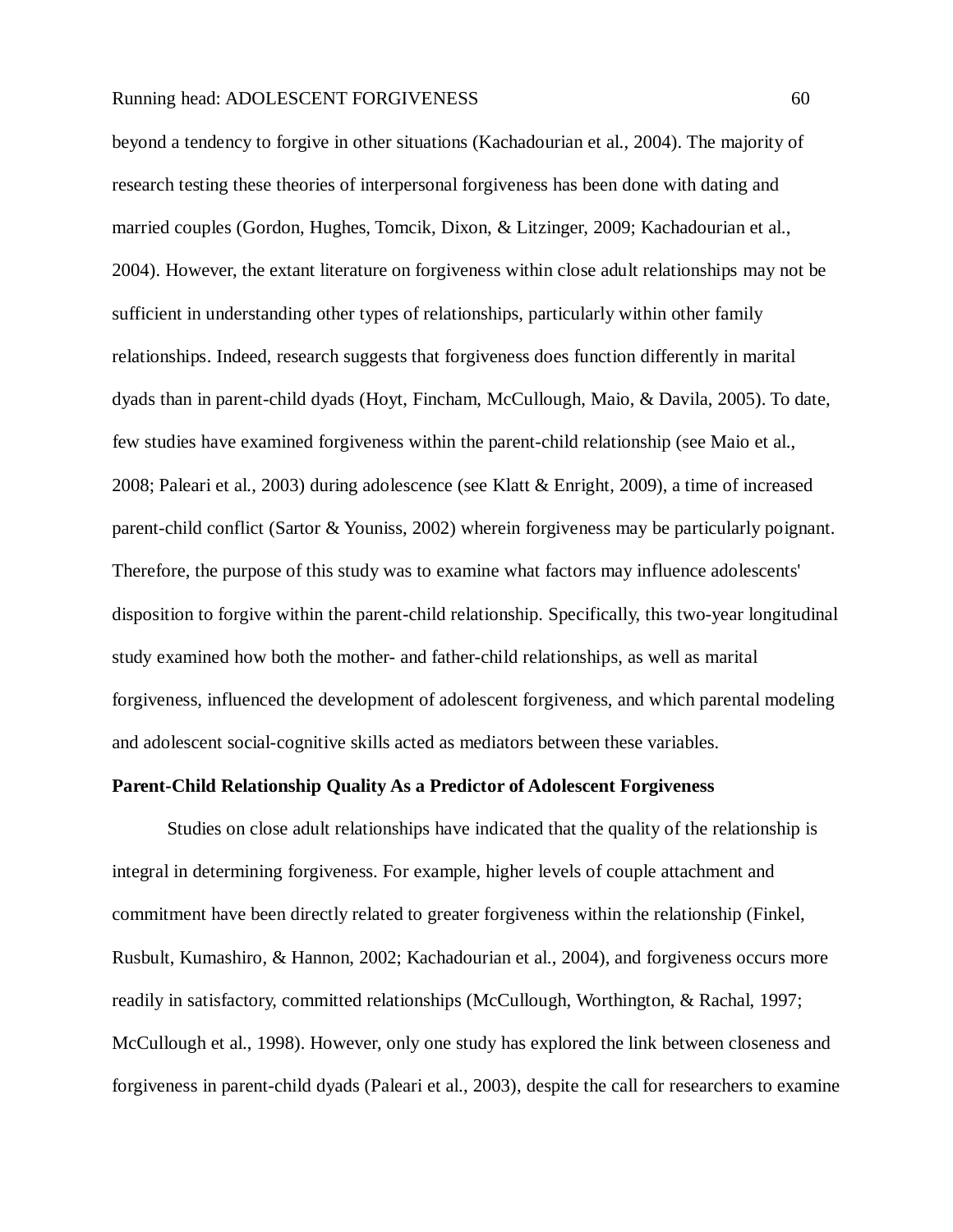findings from the adult relationship literature with children (Denham, Neal, Wilson, Pickering, & Boyatsis, 2005). While a small direct effect from parent-child relationship quality to child forgiveness was acknowledged in Paleari et al.'s study, results clearly pointed to a significant indirect effect of relational closeness through the child's social-cognitive traits. In order to better understand how parent-child relationship quality influences adolescent forgiveness, the current study will examine the direct longitudinal effects of relationship quality on adolescent forgiveness as well as indirect paths through modeling and social-cognitive mediators.

#### **Parental Modeling**

Just as children learn behaviors such as emotional regulation and aggression by observing their parents (Conger, Neppl, Kim, & Scaramella, 2003; Morris, Silk, Steinberg, Myers, & Robinson, 2007), parental modeling of forgiveness within the marriage and parent-child relationship may influence adolescent forgiveness. Previous work has indicated that parents and children have similar conceptualizations and levels of forgiveness (Mullet , Girard, & Bakhshi, 2004; Subkoviak et al., 1995). In addition, Maio and colleagues (2008) demonstrated how parents' forgiveness of each other led to greater perceptions of being forgiven by the child one year later. While current research has supported the idea that forgiveness in parents is passed on to children through modeling, little research has focused on forgiveness within the parent-child dyad specifically, or examined both parent forgiveness of spouse and child as indicators of childreported forgiveness. Thus, this study will look at both types of modeled forgiveness as direct predictors of child forgiveness.

**Marital forgiveness.** As marital forgiveness exists outside the parent-child dyad specifically, parents' forgiveness of their spouse was examined at the same time-point (Time 1) as quality of the parent-child relationship, with indirect paths through adolescents' social-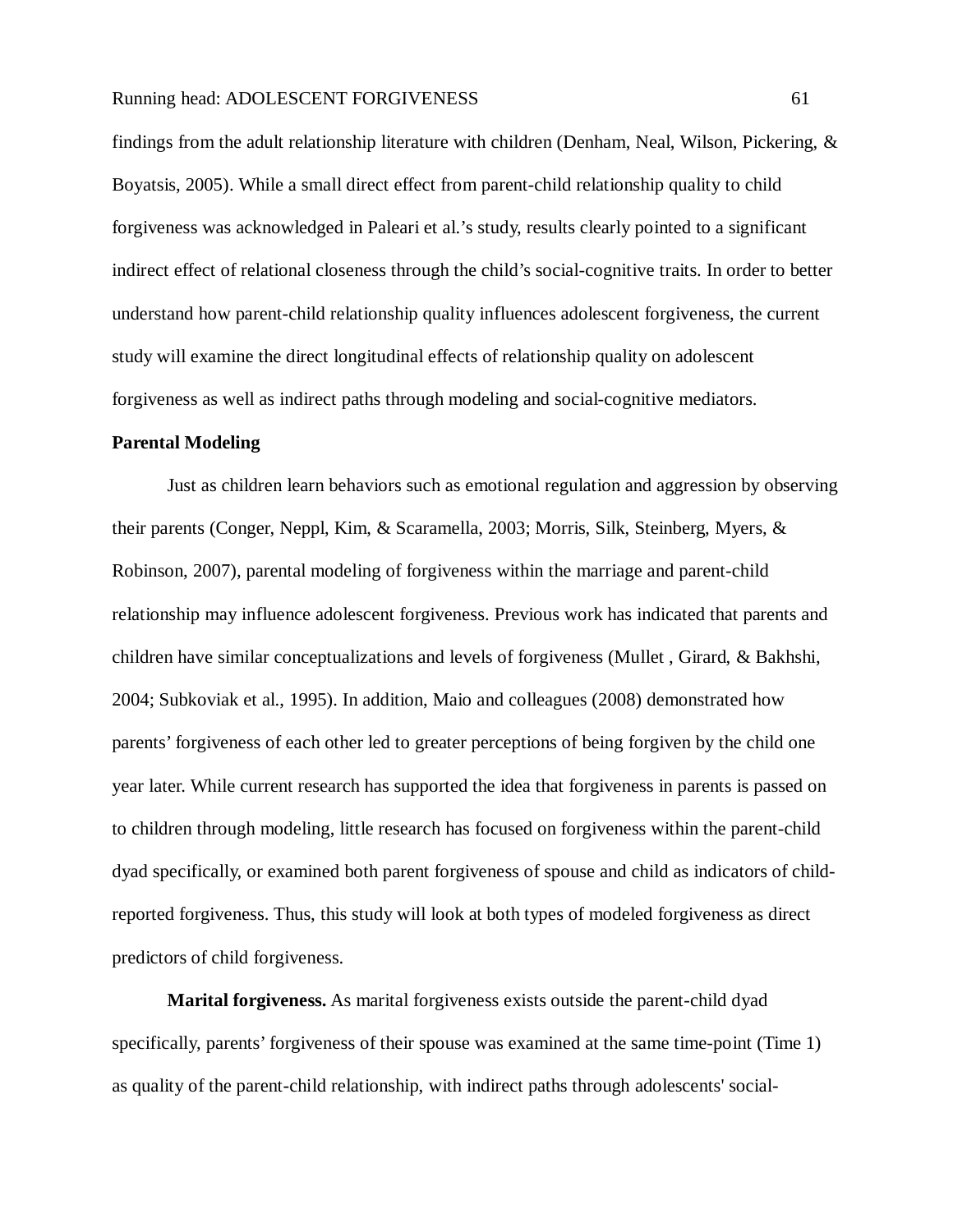cognitive skills and parent forgiveness of the child. Given research suggesting that modeling is critical for children to learn proper expression of anger and emotion in order to forgive (Murray, 2002), it is expected that marital forgiveness will influence the development of adolescent socialcognitive skills over time, which in turn will be positively related to adolescents' forgiveness of their parents. Also, given research indicating that stable personal characteristics account for a significant percent of variance in people's willingness to forgive others (McCullough and Hoyt, 2002) and that positive family functioning in one dyad tends to resonate into positive functioning in other family dyads (Bowen, 1978), those who are more forgiving of their spouse are expected to be more forgiving of their children as well.

**Parents' forgiveness of the child.** While parental forgiveness of the child appears to influence the adolescent child's development of forgiveness, current research has yet to consider how the quality of the parent-child relationship influences these processes. Within the parentchild dyad, closeness may facilitate a greater willingness of parents to forgive their child of transgressions. The child, after seeing and experiencing this forgiveness, may reciprocate by forgiving the parent. Given research classifying forgiveness as a prosocial behavior (McCullough et al., 1997) and research suggesting that children are more likely to emulate modeled behaviors from those with whom they have a close relationship (Bandura, 1986; Eisenberg & Fabes, 1998), parental modeling of forgiveness may increase forgiveness in their children if the parent-child relationship is positive. Thus, the current study will examine the direct and mediating role of mother and father forgiveness of the child on subsequent adolescent forgiveness of each parent.

# **Social-Cognitive Mediators**

In addition to modeling behaviors, parents may help promote forgiveness in their children by fostering, through a positive and close relationship, the acquisition of social-cognitive skills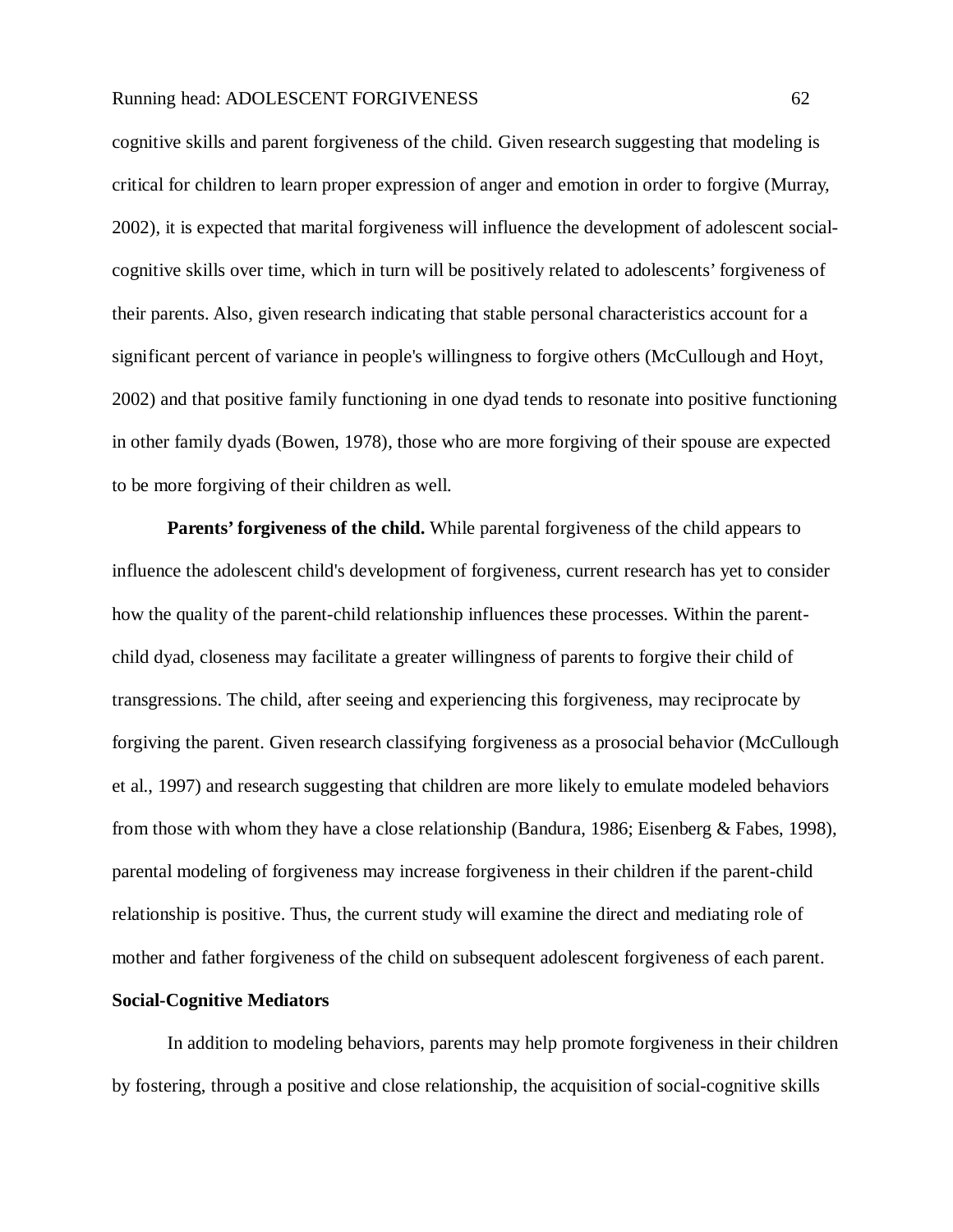required to forgive. According to the social-psychological framework presented by McCullough and colleagues (McCullough et al., 1998), relational variables (e.g., closeness) indirectly influence forgiveness in close relationships through social-cognitive traits (e.g., attributions, ruminations, empathic emotions). Despite the limited research on forgiveness within the parentchild relationship specifically, research on other close relationships has indicated that empathy and emotional regulation may be salient mediators explaining the link between relationship quality and forgiveness.

**Empathy.** Empathy, or the ability to experience the emotions or feelings of others (Hodgson & Wertheim, 2007), has been shown to be the most salient mediator between close adult relationship quality and forgiveness (Enright & Fitzgibbons, 2000; Malcolm & Greenburg, 2000). As explained by McCullough et al. (1997), empathy allows the victim to recognize the emotions such as distress, guilt, or loneliness experienced by the offender and motivates the victim to mend the estranged relationship through forgiveness. Research has also indicated that parents indirectly influence the development of prosocial behaviors through sympathy and empathy (see Eisenberg, Fabes, & Spinrad, 2006; Hoffman, 2001). If forgiveness functions similarly to other prosocial behaviors, a close parent-child relationship may indirectly influence forgiveness through the promotion of social-cognitive skills such as empathy in the child.

**Emotional regulation.** In addition to empathy, adolescents' abilities to regulate emotions may also promote forgiveness. According to Rizkalla, Wertheim, and Hodgson (2008), forgiveness requires the ability to first be aware of personal emotions (e.g., emotional intelligence see Mayer & Salovey, 1997) and then to regulate, manage, and repair those emotions to accomplish goals (e.g., emotional regulation; see Thompson, 1994). Due to the intense emotional experiences characteristic of adolescence, and adolescents' newly emerging emotional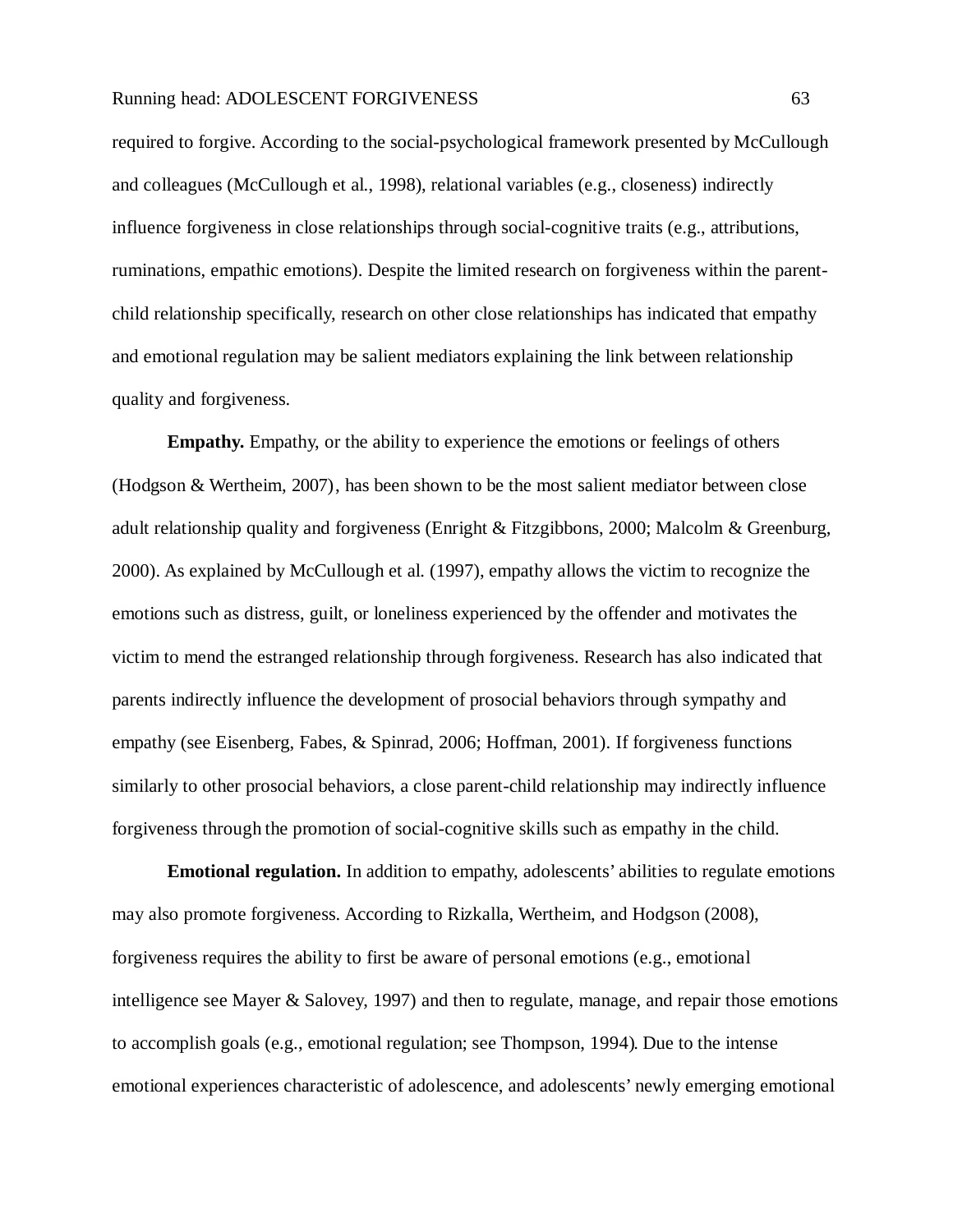management skills (Silk, Steinberg, & Morris, 2003; Spear, 2000), adolescents are likely just beginning to learn forgiveness through empathic and affective avenues. In addition, research has indicated the importance of a close parent-child bond in the development of adolescents' emotional regulation abilities (Morris et al., 2007) , so the parent-child relationship likely indirectly influences forgiveness through adolescents' abilities to regulate emotions. The current study will be the first to include adolescent emotional regulation as a direct predictor and mediator of adolescent forgiveness.

### **Mother-Father Differences**

Existing literature is inconsistent regarding differential influences on forgiveness as a function of the gender of the parent, thus, the present study will add significantly to the literature by analyzing differences within mother- and father-child dyads. For example, one study reported dyadic differences in forgiveness (Maio et al., 2008), but two studies by Hoyt et al. (2005) revealed mixed results on whether adolescent children differentiated forgiveness toward mothers and fathers. Despite the inconsistencies in forgiveness research, previous work on parenting has indicated that adolescents report different perceptions of their relationships with mothers and fathers and that mothers and fathers approach the parenting of adolescents differently (Steinberg & Silk, 2002). Thus, the current study will seek to determine how the mother- and father-child relationships differentially influence adolescent forgiveness.

# **Summary and Study Directions**

Taken together, the understanding of how forgiveness operates within the parentadolescent relationship is limited and inconsistent. Employing four reporters (mother, father, child, and in-home observations), this study will examine the direct and indirect influences of parent-child relationship quality and modeled forgiveness within the marital relationship on the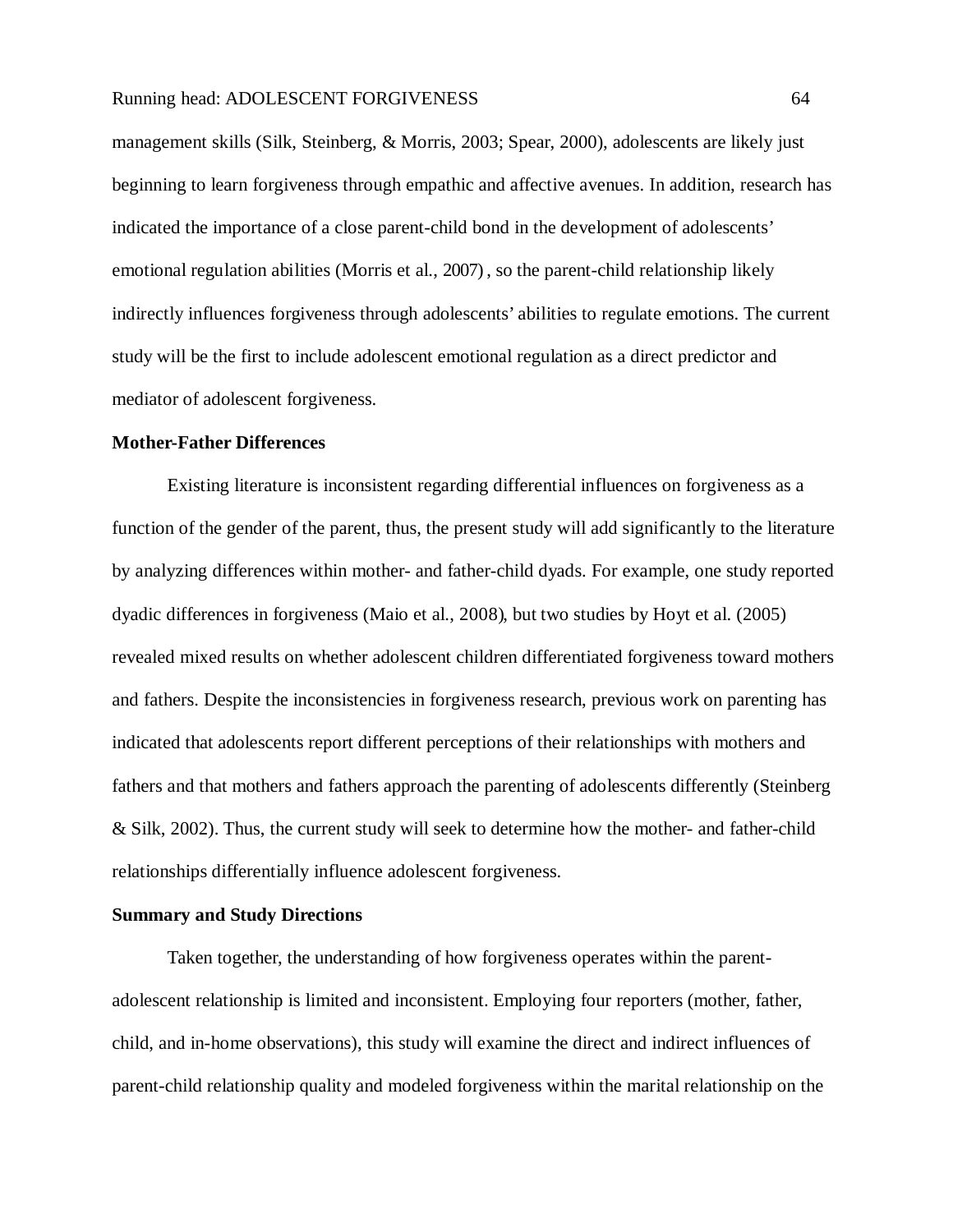adolescent's subsequent forgiveness of each parent. These variables are expected to positively and longitudinally influence mediating variables of modeling (parent forgiveness of the child) as well as the social-cognitive skills of empathy and emotional regulation in the adolescent (Maio et al., 2008; Paleari et al., 2003). Parent forgiveness of the child and adolescents' social-cognitive skills are then expected to be associated with adolescent forgiveness of mother and father. Direct effects of the parent-child relationship will also be tested, but it is difficult to make specific hypotheses given the dearth of research on this topic during adolescence (Paleari et al., 2003).

#### **Method**

## **Participants and Procedures**

Participants were selected from the [project name masked for blind review], an ongoing, longitudinal study of inner family life involving families with a child between the ages of 10 and 12 at Time 1 (*M* age of child = 11.24, 49% female). Participants were randomly selected from a large northwestern city (for more information on the participants and procedures, see [author citation]). Each in-home family interview consisted of a one-hour video and a one-and-one-halfhour self-administered questionnaire for mother, father, and child at Time 1 and two years later at Time 3 (for parsimony, time points will be referred to as Time 1 and Time 2 for this study). The current study employed both observational and questionnaire data. Longitudinal retention of participating families was high (92%), with only 40 of 500 families not participating at Time 2.

This study consisted of a subset of 334 two-parent (mother and father) families from the original 500 family sample. Ninety-five percent of mothers and 93% of fathers reported being biological parents, 3% of mothers and 4% of fathers reported being adoptive parents, and 1% of mothers and 3% of fathers reported being step-parents. Seventy-six percent of families reported that all members of the family were European-American, 4% were all African American, 1% all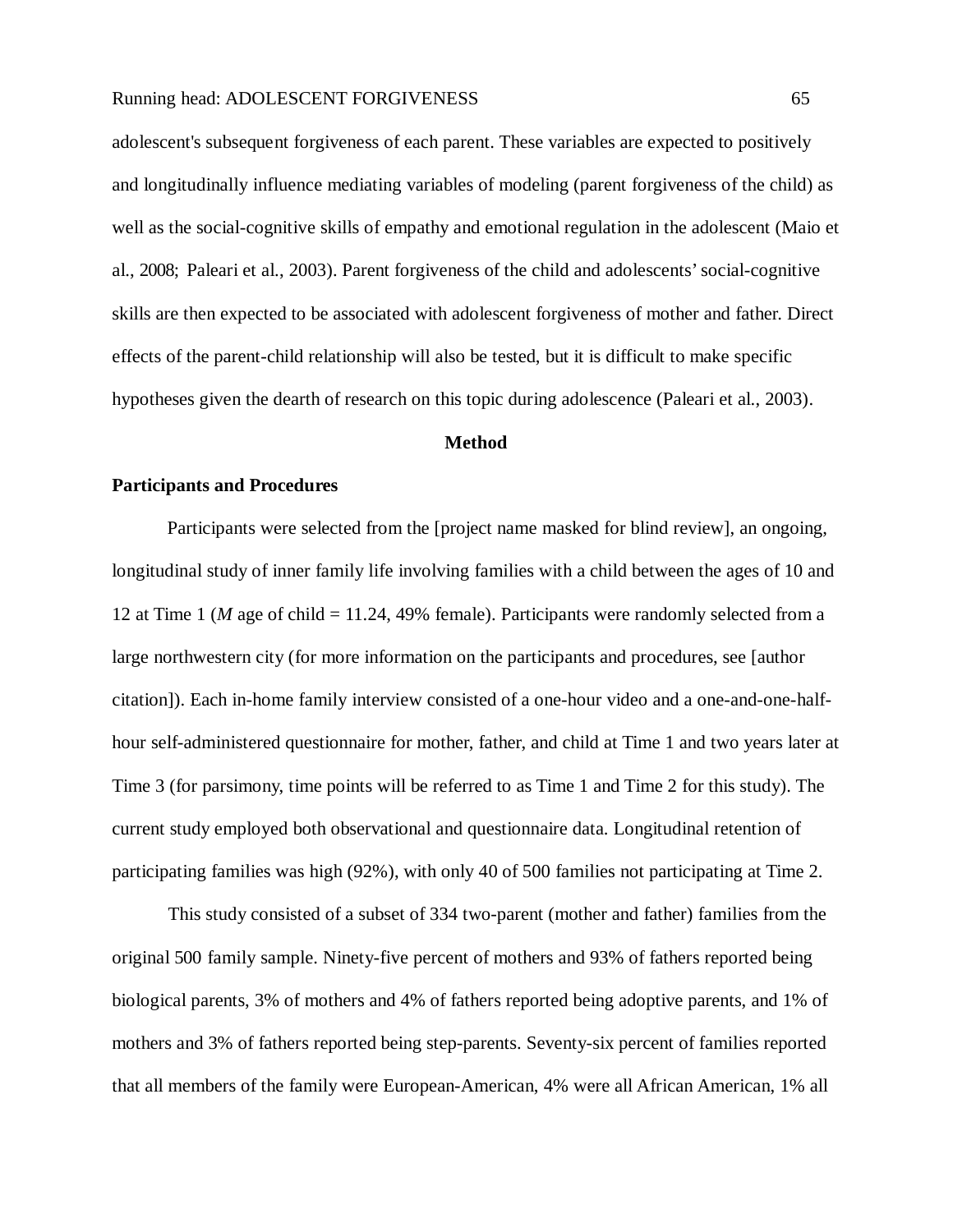Asian, and 19% of families reported that family members were multi-ethnic. Four percent of families reported an income less than \$25,000 per year, 20% between \$25,000 and \$50,000 per year, and 76% more than \$50,000 per year. In terms of education, 68% of mothers and 70% of fathers reported having a bachelor's degree or higher.

**Observational data.** At Time 1, in-home observations of the mother- and father-child relationships were videotaped as each dyad completed 25-minute interaction tasks, following the protocol established by the Iowa State Coding Lab. After the interview, trained coders watched video tapes of each parent-child dyad and coded interactions using The Iowa Family Interaction Rating Scales (Melby et al., 1998). Coders were extensively trained and were required to reach a minimum of 80% inter-rater agreement on a coded task by certified coders at the Iowa Behavioral and Social Science Research Institute. Reliability coding was blindly assigned to a second coder on 25% of coded tasks.

## **Measures**

**Parent-child relationship quality.** The quality of the parent-child relationship was assessed from two perspectives at Time 1: in-home video observations and parent-reported questionnaires. Two coded observational scales were used. Warmth/support measured the degree to which the focal (mother, father, or child) expressed care and support for the other during interaction; and the reciprocate warmth/support observation scale measured the degree to which the focal responded in like manner to the other's warm and supportive behaviors. Coders rated behaviors on a scale from 1 (*not at all characteristic*) to 9 (*mainly characteristic*). The four interaction scales for each dyad (observations of warmth/support and reciprocate warmth/support for parent and child) were combined into one composite scale indicative of the warmth in each relationship. Reliability (Cronbach's α) for these scales were .71 for the mother-child dyad and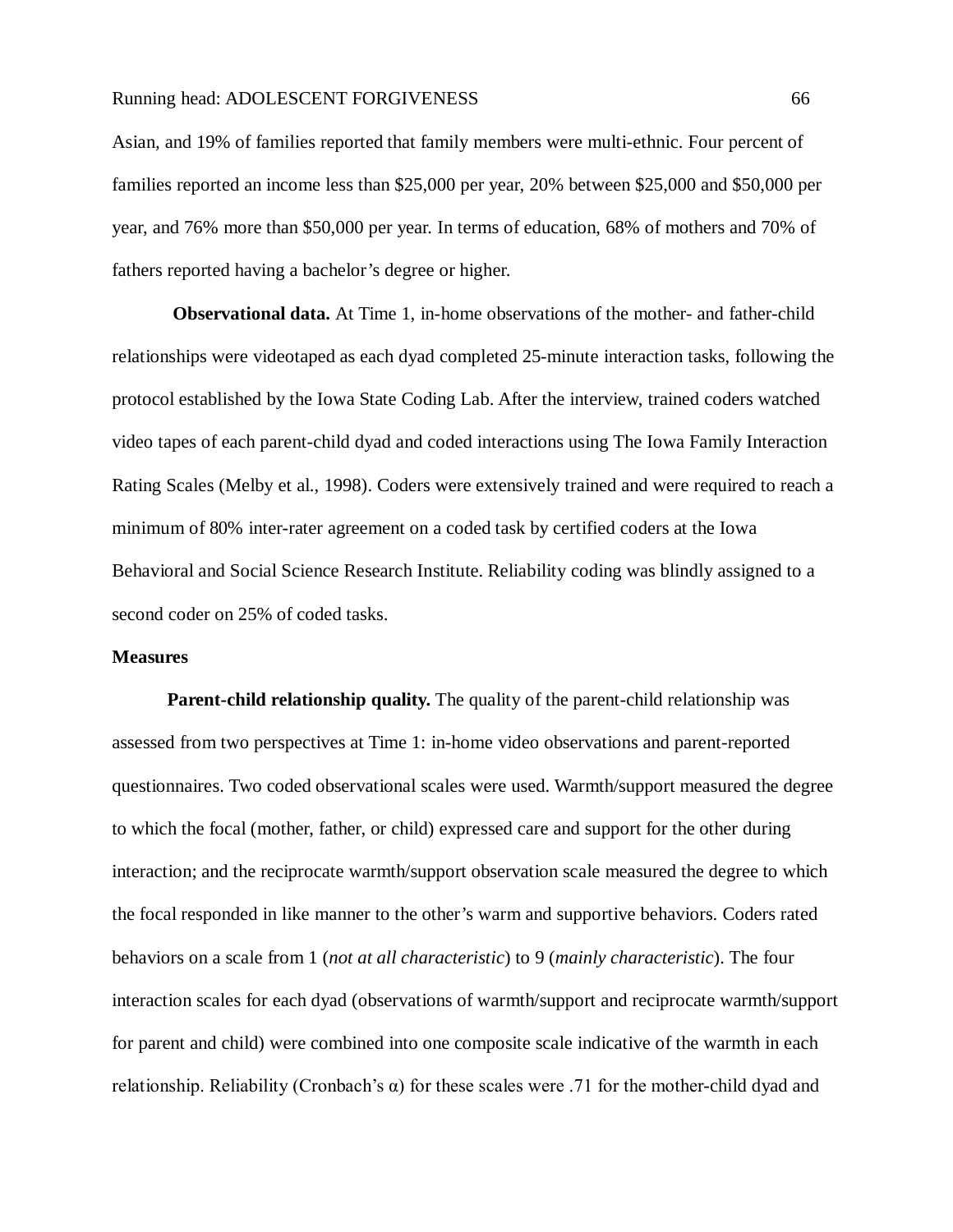.60 for the father-child dyad.

Mother and father self-reported connectedness to the child (quality of the parent-child relationship) at Time 1 were assessed using four items from the Social Connectedness Scale (Lee, Draper, & Lee, 2001). Items were reworded to focus on the parent-child relationship and parents responded on a Likert scale from 1 (*disagree*) to 6 (*agree*). Higher scores on items such as "I am able to relate to my child" represented greater perceived connection between the parent and child. For the entire scale, reliability (Cronbach's  $\alpha$ ) was found to be .94 (Lee et al., 2001), and for this sample and condensed scale it was found to be .78 (mothers) and .83 (fathers).

**Forgiveness.** To measure parent-modeled forgiveness, parents responded to 12 questions proposed by McCullough et al. (1998). The 7-point Likert response categories ranged from 1 (*not at all true*) to 7 (*very true*). Subscales were used to determine forgiveness within the marital dyad as well as forgiveness from parent to child. At Time 1, each parent responded to questions about their spouse such as, "He/she can give up the hurt and resentment toward me." Higher scores were indicative of greater perceived forgiveness from the spouse to the respondent. At Time 2, parents responded to the same questions about their child (e.g., "I can forgive him/her pretty easily"). Higher scores indicated greater forgiveness from parent to child. Previously, the reliability coefficient was found to be .88 (McCullough, et al, 1998). Reliability tests for this sample indicated a Cronbach's alpha of .92 (mother perception of forgiveness from spouse at Time 1), .89 (father perception of forgiveness from spouse at Time 1), .82 (mother-reported forgiveness of child at Time 2), and .83 (father-reported forgiveness of child at Time 2).

The adolescent's forgiveness of each parent was assessed at Time 2 using the same scale used to assess parental forgiveness, with adolescents responding to questions for mother and father separately, including, "I can forgive him/her pretty easily." Cronbach's alpha was .88 for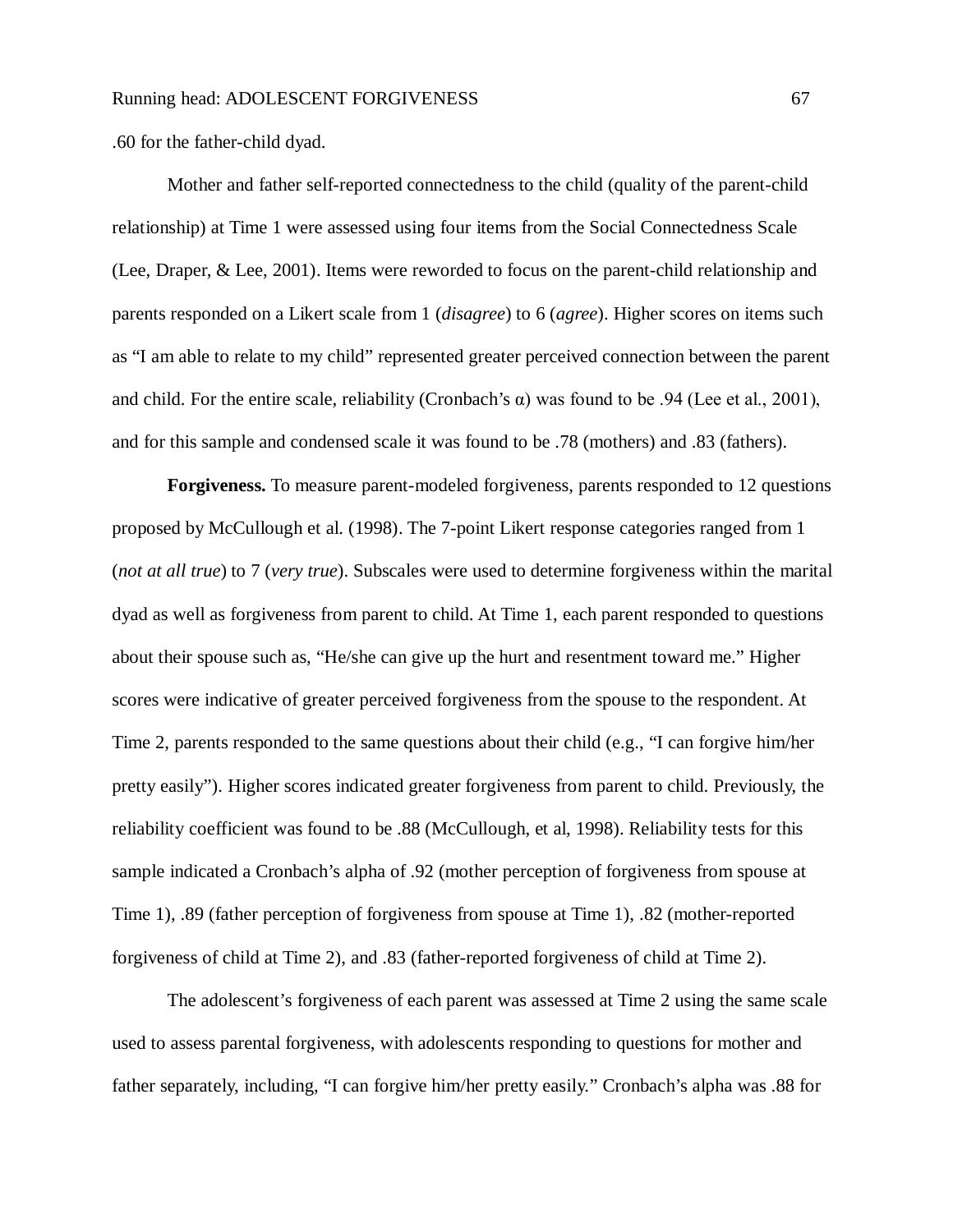mothers and .87 for fathers. As expected with an adolescent reporting on the same construct for mother and father, forgiveness toward mother and father were highly correlated (.71).

**Social-cognitive skills.** Two measures of social-cognitive functioning were examined at Time 2. The child's *empathy* was assessed via self-reports using a 7-item measure (Davis, 1983). Respondents answered how much they agreed or disagreed with statements, such as, "When I see someone being taken advantage of, I feel kind of protective toward them," on a scale from 1 (*strongly disagree*) to 5 (*strongly agree*). After reverse coding negatively worded items, higher scores indicated greater empathy. Previous reliability for this measure was found to be .72 (Davis, 1983) and was .80 for this research sample.

The adolescent's *emotion regulation* abilities were also assessed at Time 2 using the selfreport emotional regulation subscale of the Novak and Clayton (2001) self-regulation measure. Adolescents responded to how much they agreed with statements such as, "I have a hard time controlling my temper," and, "I get so frustrated I feel ready to explode," using a scale from 1 (*never true*) to 5 (*always true*). After reverse coding all five items, higher scores represented the child's ability to better regulate emotions. Cronbach's alpha for this sample was .82.

## **Results**

## **Descriptive Statistics and Correlations**

Means and standard deviations for all variables are reported in Table 1. A multivariate analysis of variance (MANOVA) indicated that no study variables significantly differed as a function of ethnicity. However, a MANOVA did indicate significant differences by child gender, Wilk's  $\Lambda = .84$ ;  $F(12, 252) = 4.14$ ,  $p = .000$ . As follow-up tests to the MANOVA, univariate analyses of variance (ANOVAs) were conducted (see Table 1). Girls reported higher levels of empathy,  $F(1, 252) = 34.95$ ,  $p = .000$ , whereas boys reported higher levels of emotional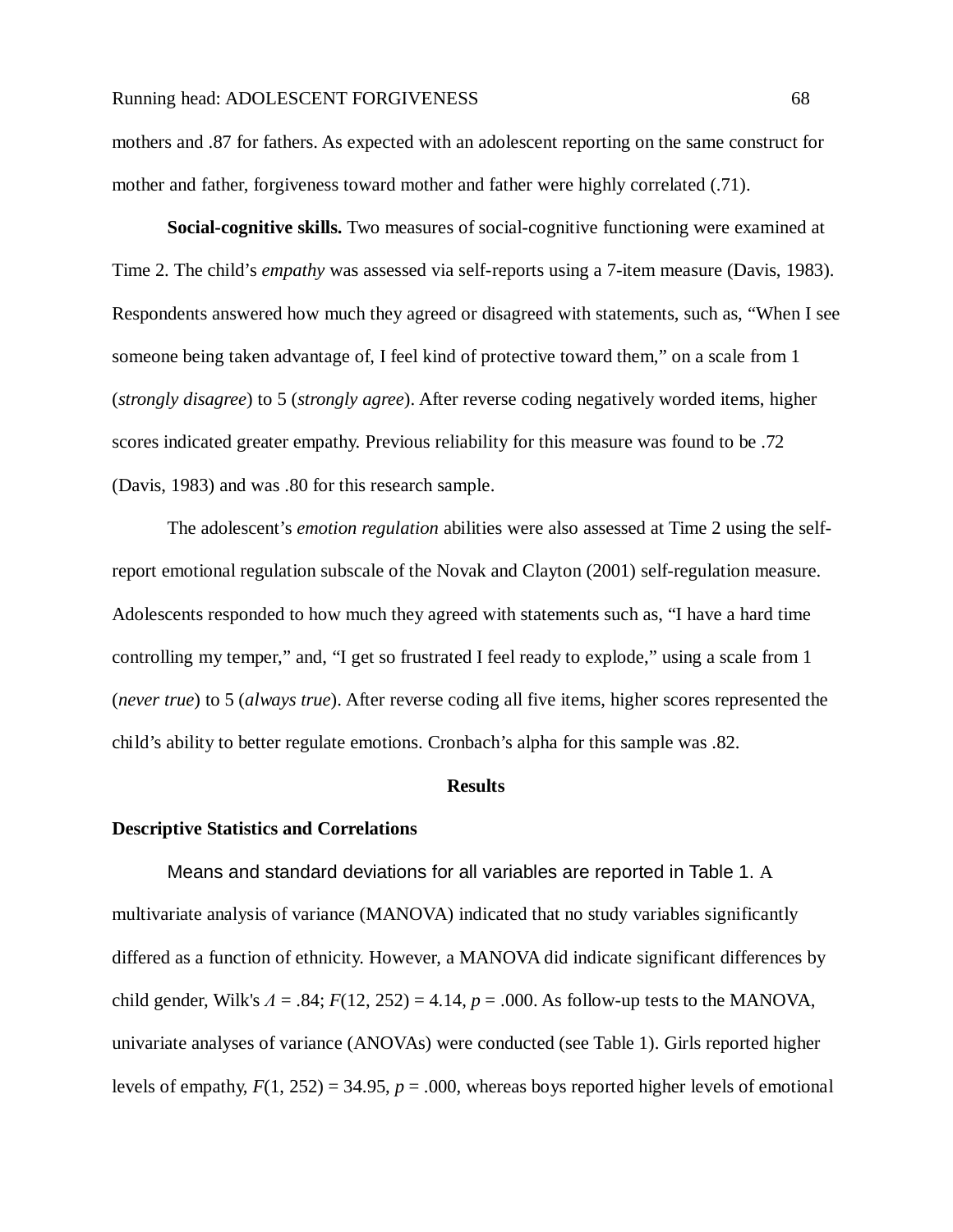regulation ,  $F(1, 252) = 4.68$ ,  $p = .031$ . Compared to boys, girls also reported more forgiveness toward their fathers,  $F(1, 252) = 5.20$ ,  $p = .023$ , and had higher mean scores of observed warmth in the mother-child relationship,  $F(1, 252) = 5.79$ ,  $p = .017$ . Differences by child gender in all other study variables were not significant. T-tests revealed that mothers reported higher levels of connectedness,  $M = 5.33$  vs. 5.11,  $t = 3.70$ ,  $p = .000$ , and greater levels of observed warmth with the adolescent child at Time 1,  $M = 3.02$  vs. 2.85,  $t = 3.05$ ,  $p = .002$ , as well as higher levels of forgiveness toward the child at Time 2,  $M = 6.33$  vs. 6.10,  $t = 3.58$ ,  $p = .000$ , than did fathers. Fathers were perceived by mothers as having higher levels of forgiveness within the marital relationship, *M* = 5.52 vs. 5.24, *t* = 3.09, *p* = .002.

Correlations were conducted to determine the bivariate relations between all variables in the model (see Table 2). Indicators of the parent-child relationship were significantly correlated with one another, with the highest correlation being between the observations of each parentchild dyad,  $r = .39$ ,  $p < .01$ . Perceptions of parental forgiveness within the marital dyad were also expectedly related,  $r = 0.25$ ,  $p < 0.01$ , as well as mother and father self-reports of connectedness to the child and forgiveness toward the child,  $r = .25$ ,  $p < .01$ ;  $r = .38$ ,  $p < .01$ . Nearly all study variables were significantly correlated with the outcome variables of adolescent forgiveness toward mother and father.

# **Model Analyses**

Evaluation of the path model was conducted in AMOS 17.0 (Arbuckle, 2008). The initial evaluation began with a saturated model linking the six predictor variables (parent and observational reports of the quality of the relationship for each dyad and parent perceptions of spousal forgiveness at Time 1) to the four mediators (parent-reported forgiveness of the child and child-reported empathy and emotional regulation at Time 2), and finally to the two outcome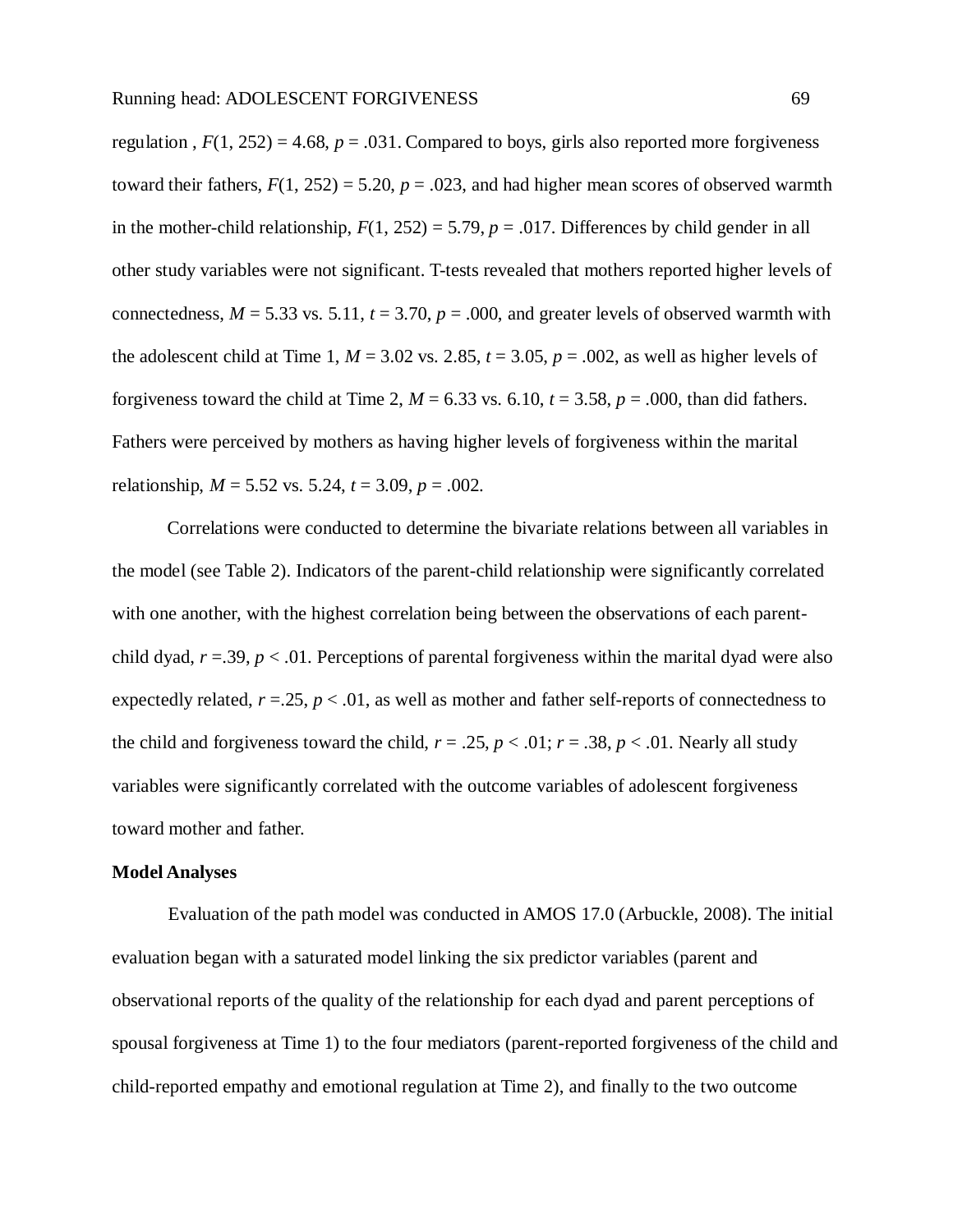variables (adolescent for giveness toward mother and father at Time 2). Parent forgiveness of the child and social-cognitive mediators were then linked to adolescent forgiveness. Theoretically relevant error terms were allowed to correlate, indicating that these variables were influenced by similar outside sources not accounted for within the model. Although error and latent variable covariances are not shown in Figure 1 for parsimony, parent reports of connectedness and observational reports of warmth in the mother-child relationship,  $r = .13$ ,  $p = .012$ , and fatherchild relationship,  $r = .12$ ,  $p = .019$ , were correlated with one another. Additionally, mother and father reports of connectedness,  $r = .17$ ,  $p = .002$ , observational reports of warmth in each parentchild dyad,  $r = .37$ ,  $p = .000$ , spouse reports of perceived forgiveness within the marital dyad,  $r =$ .25,  $p = .000$ , empathy and emotional regulation,  $r = .05$ , n.s., and adolescent forgiveness of mother and father,  $r = .65$ ,  $p = .000$ , were correlated. The model was an acceptable fit for the data, with a comparative fit index (CFI) of .96 and a root mean square error of approximation (RMSEA) of .07 ( $\chi^2$  = 34.90,  $p$  < .01,  $df$  = 14). The model accounted for 21% of the variance in adolescent forgiveness toward mothers and 24% toward fathers. Figure 1 presents standardized coefficients and significance levels for all significant paths; Table 3 presents all direct, indirect, and total effects.

As seen in Figure 1, direct significant paths were as follows. Mother-reported connectedness to her adolescent child at Time 1 was directly related to her self-reported forgiveness of the child, *β* = .20, and to the adolescent's self-reported forgiveness of the mother at Time 2,  $\beta$  = .12. Father-reported connectedness to his adolescent child at Time 1 was directly related to his forgiveness of the child,  $\beta = .34$ , and to adolescents' emotional regulation at Time 2,  $\beta$  = .16. Observed warmth in each parent-child dyad was directly related to that same parent's forgiveness of the child at Time 2 (mother,  $\beta = .13$ ; father,  $\beta = .12$ ). Observed warmth in the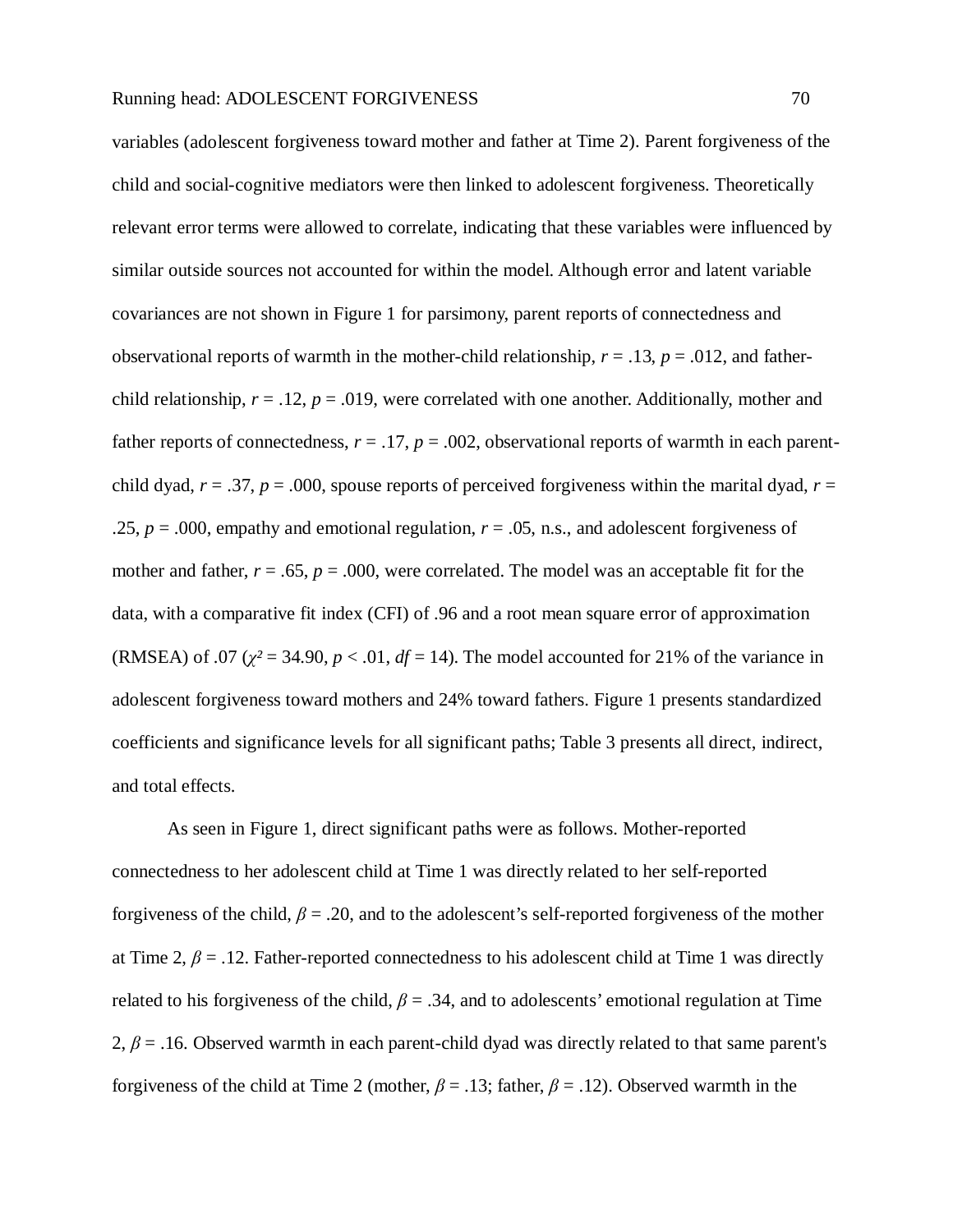mother-child dyad was also directly related to adolescent empathy at Time 2,  $\beta$  = .15, while observed warmth of father and child was related to adolescent forgiveness of mother at Time 2, *β* = .14. Perceptions of marital forgiveness at Time 1 were both related to father-reported forgiveness of the child at Time 2 (mother forgive father,  $\beta = .18$ ; father forgive mother,  $\beta = .17$ ). The father's forgiveness of mother (as perceived by mother) was also directly related to the adolescent child's forgiveness of the father at Time 2, *β* = .14. Mother forgiveness of the child, *β*  $=$  .12, adolescent empathy,  $\beta = 0.27$ , and adolescent emotional regulation,  $\beta = 0.16$ , were also related to adolescent forgiveness of mother, while empathy,  $\beta$  = .32, and emotional regulation,  $\beta$ = .24, were related to forgiveness of father.

As seen in Table 3 (representing direct, indirect, and total effects for each variable in the analyses), empathy appears to have the largest total effect upon forgiveness toward mother,  $\beta$  = .27, and father,  $\beta$  = .32. For adolescent forgiveness toward mother, the quality of the motherchild relationship appears to have the next largest total effect,  $\beta$  = .16, followed closely by emotional regulation,  $\beta$  = .16. Emotional regulation, however, appears to be the second largest total effect,  $\beta$  = .24, for forgiveness toward father, followed by the quality of the mother-child relationship,  $\beta = .10$ .

In order to assess indirect, or mediation, effects, Sobel tests were conducted, which provided a direct test of simple mediation by comparing the strength of the indirect effect to the null hypothesis (Preacher & Hayes, 2004). These tests indicated that observed warmth in the mother-child relationship at Time 1 had a significant indirect link to adolescent forgiveness of both parents at Time 2 via empathy (child forgive mother,  $\beta = .04$ , Sobel = 2.18,  $p = .029$ ; child forgive father,  $\beta = .05$ , Sobel = 2.24,  $p = .025$ ) and that father-reported connectedness to the child at Time 1 had a significant indirect link to adolescent forgiveness of both parents via emotional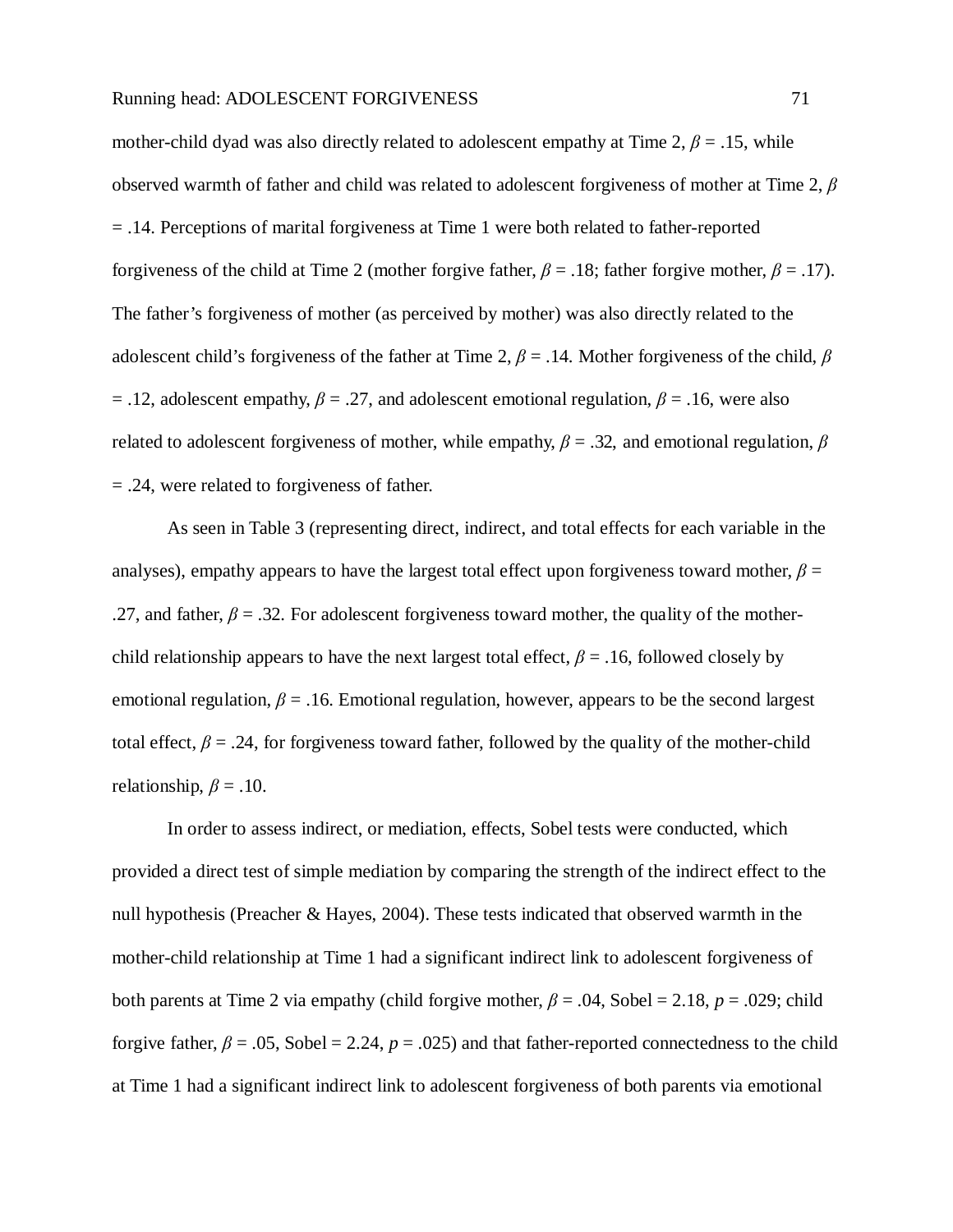regulation (child forgive mother,  $\beta = .03$ , Sobel = 2.04,  $p = .041$ ; child forgive father,  $\beta = .04$ , Sobel  $= 2.41$ ,  $p = .016$ ). The indirect paths from Time 1 mother-child relational predictors (connectedness,  $\beta$  = .02, Sobel = 1.83, n.s.; observed warmth,  $\beta$  = .02, Sobel = 1.53, n.s.) to adolescent forgiveness of the mother at Time 2 were insignificant.

## **Discussion**

This study provides important insight into which factors influence adolescents' forgiveness of their mothers and fathers over time. Results from multiple reporters (father, mother, child, and observational reports) indicated that the quality of the mother-child relationship influenced adolescents' level of forgiveness toward mother and father directly, as well as indirectly through the child's own social-cognitive skills (i.e., empathy and emotional regulation). Furthermore, modeling hypotheses were partially supported and interesting differences in mother- and father-child relationships were noted.

# **Parent-Child Relationship Quality As a Predictor of Adolescent Forgiveness**

Current researchers agree that the process and purpose of forgiveness are dependent upon the relational context in which they occur (see Maio et al., 2008; McCullough et al., 1997), although little work has examined the parent-child relationship as it relates to forgiveness. The current study adds to the existing literature by suggesting that forgiveness within the parent-child dyad may operate similarly to other dyadic relationships in that forgiveness is directly related to the quality of the relationship (see Kachadourian et al., 2004). However, the direct links from relational variables to adolescent forgiveness that were found were in contrast to the limited previous research examining forgiveness in the parent-child dyad, which found relatively few direct links (e.g. Paleari et al., 2003). The direct influence of the relationship on forgiveness may also be due to the particular aspects of the parent-child relationship that were tapped in the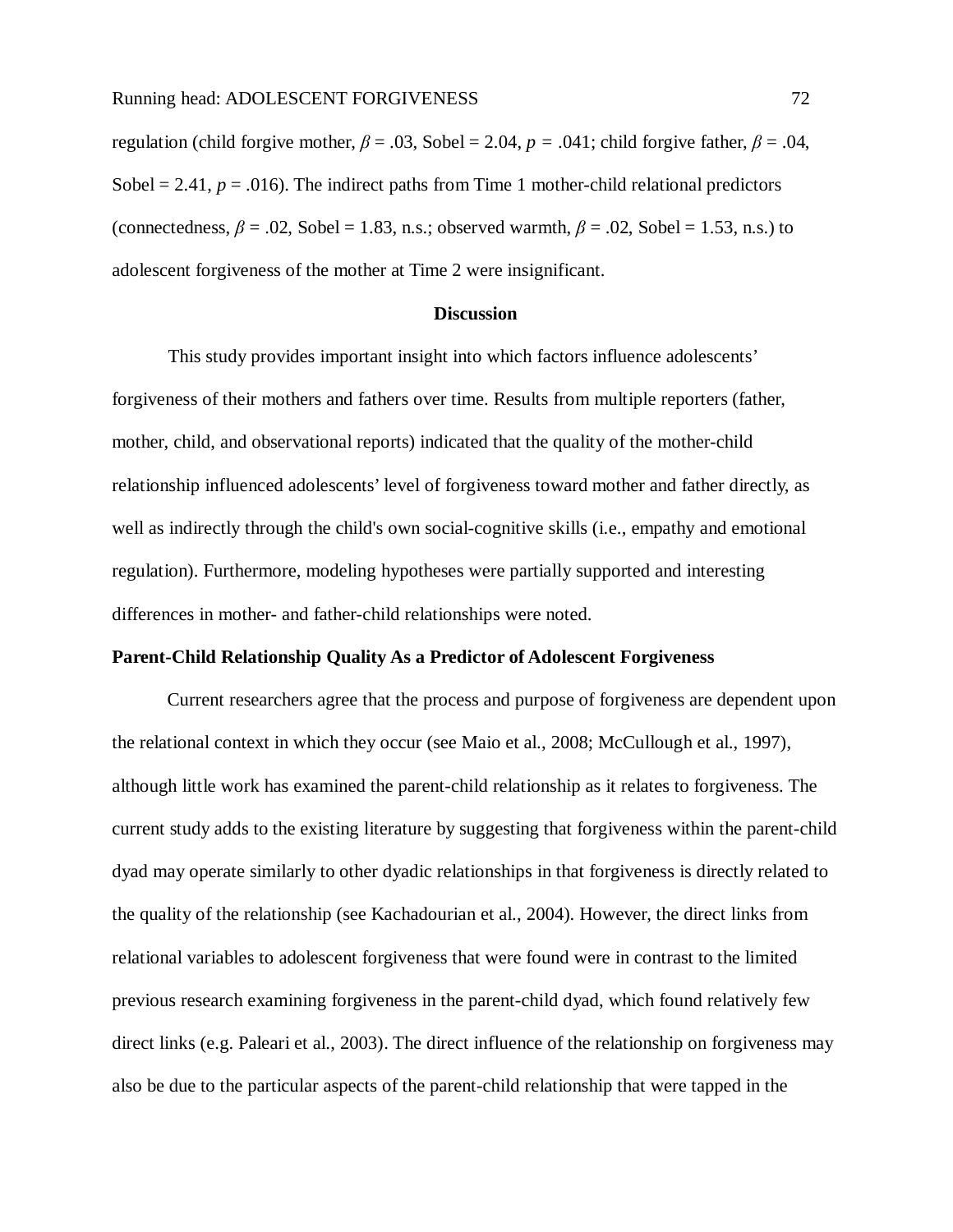current study. Indeed, Fincham (2000) theorized that it is not empirically justified to assume relationship quality functions the same in all relationships, and that more specific aspects of each relationship type ought to be examined. Connectedness to the child and observed warmth in dyadic interactions may be more strongly related to adolescent forgiveness than variables assessed in previous work, such as commitment, intimacy, trust, and positive relational affect (see Maio et al., 2008; Paleari et al., 2003). Future work should also strive to disentangle the particular aspects of the parent-adolescent relationship that may facilitate greater forgiveness. Given the changing dynamics in the parent-child relationship during adolescence (Steinberg  $\&$ Silk, 2002), warmth, autonomy granting, and communication may be particularly salient.

While the quality of the parent-child relationship appears to be directly relevant to adolescent forgiveness, the current study supported previous work indicating that relational variables are often manifest indirectly through more proximal social-cognitive traits (McCullough et al., 1998). As forgiveness is an internal process (Klatt & Enright, 2009), it is sensible that a close parent-child bond may be necessary, but not sufficient, to lead adolescents to forgive their parents. Rather, the current study suggests that the critical and proximal skills of empathy and emotional regulation must be present, and research has indicated that these are certainly fostered by a close parent-child relationship (Carlo, McGinley, Hayes, Batenhorst, & Wilkinson 2007; Morris et al., 2007). Indeed, the primary difference in the findings from the current study and work on other close relationships lies in the hierarchical nature of the parentchild relationship. As opposed to adult relationships, where social-cognitive skills are developed previous to the relationship, these skills are fostered in children, at least in part, within the context of the parent-child relationship (Bugental  $& Goodnow, 1998$ ). Thus, a positive parentchild bond may lead not only to increased forgiveness within that particular relationship, but also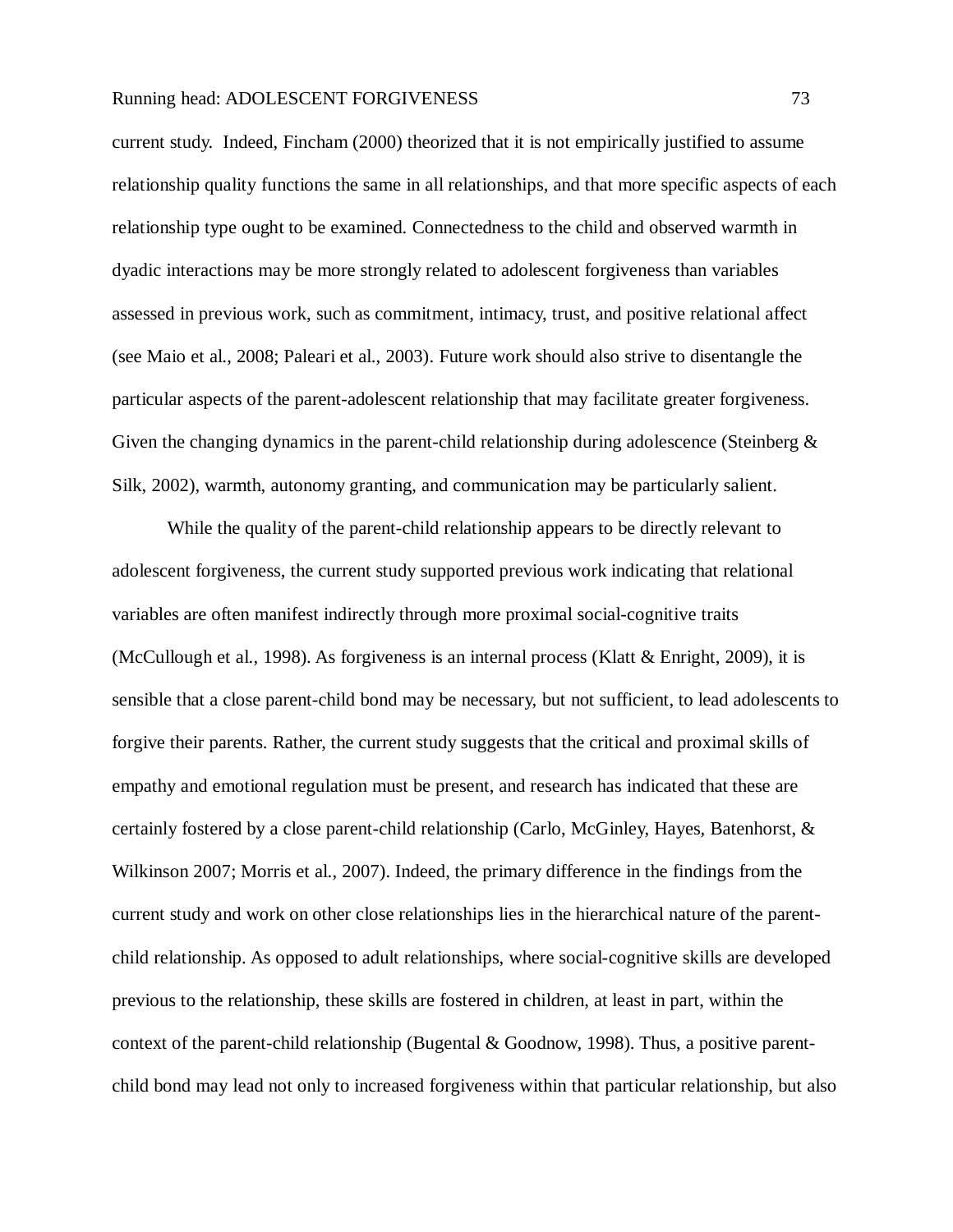extend to the child's future relationships because they have acquired the necessary socialcognitive skills in the home. This may be particularly important during adolescence as children seek greater autonomy from parents and more companionship with peers (Buhrmester, 1996; Steinberg & Silk, 2002).

The current study also provided added insight from observed reports of relationship quality, whereas previous studies examining forgiveness within the parent-adolescent relationship only employed questionnaire data (Maio et al., 2008; Paleari et al., 2003). Both parent-reported questionnaires and observational data were significantly associated with parent forgiveness of the child two years later, dispeling the idea that these variables may only be related due to shared method variance. In addition, the observational perspective of the parentchild relationship in this study offers a more complete picture of reality by demonstrating multiple perspectives (Cook  $&$  Goldstein, 1993), and it captures important paths to child forgiveness of the parents that may have been overlooked in previous studies. For example, observed warmth in the mother-child dyad at Time 1 was significantly related to adolescent empathy at Time 2, which in turn was a salient predictor of child forgiveness toward both mother and father. Additionally, observed warmth in the father-child dyad was directly related to child forgiveness of the mother two years later. Clearly, while questionnaire data offers a helpful starting point, future work needs to continue to employ observational methods to capture different aspects of the mother- and father-child relationships.

# **Parental Modeling**

The current study found partial support for the modeling hypotheses. Firstly, consistent with family systems theory (Bowen, 1978), marital forgiveness, by both mother and father, was related to father forgiveness of the child two years later. In this way, positive functioning in the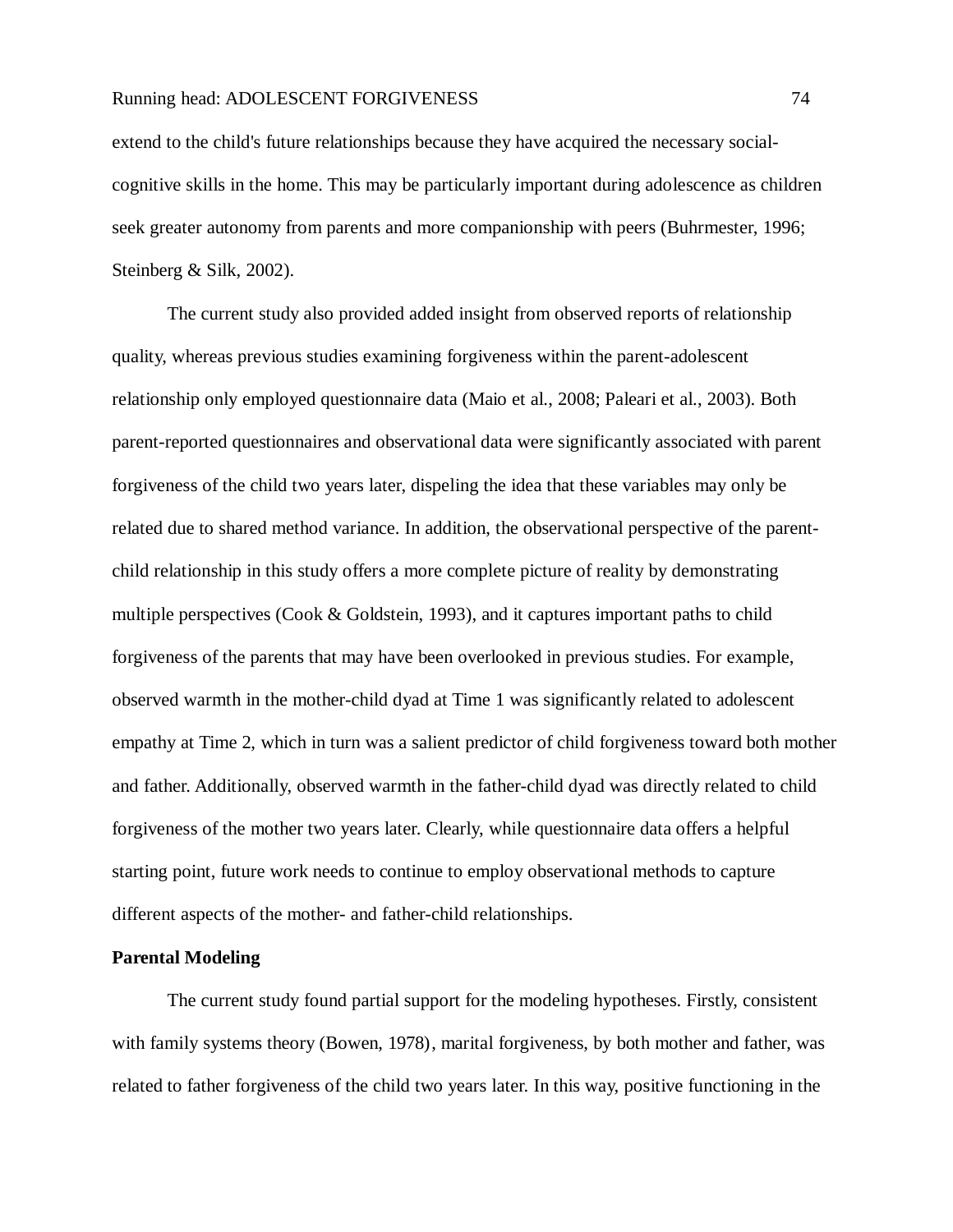marital dyad was found to resonate, perhaps influencing positive functioning within the fatherchild dyad. This longitudinal association between parental forgiveness toward different targets is more striking considering that marital forgiveness was perceived and reported by the spouse and parent forgiveness of the child was self-reported. Fathers' marital forgiveness was also directly related to child forgiveness of the father, suggesting that fathers may play a unique role in modeling forgiveness for their children. Additionally, mothers' forgiveness of the child was significantly related to adolescents' returned forgiveness. These findings indicate that both levels of modeling (marital and parent-to-child) may be salient to adolescent forgiveness of parents, suggesting that children may benefit from seeing parents forgive one another as well as from personally experiencing forgiveness from their parents.

However, despite these findings, modeling variables were not as strongly related to adolescent forgiveness as hypothesized, thus raising the question of whether modeling is truly the operative function, as others have claimed (Maio et al., 2008; Murray, 2002). Most of the work suggesting modeling as a determinant of forgiveness has not empirically tested the salience of modeling variables on subsequent child forgiveness or included relationship and socialcognitive indicators in the analysis. By examining modeled forgiveness with relationship and social-cognitive variables, the current study suggests that perhaps modeling is not as significant a determinant as previously thought and that other relationship and personal variables may be more relevant. Furthermore, modeling, as described in the literature, occurs when children model behaviors they see others do (Eisenberg & Valiente, 2002), yet forgiveness has been described as a slow process, which is difficult to observe in others (Mullet et al., 2004). Perhaps adolescents do not specifically recognize forgiveness in their parents' relationship, just the general positive quality of their relationship promoted by such forgiveness. Future work should examine the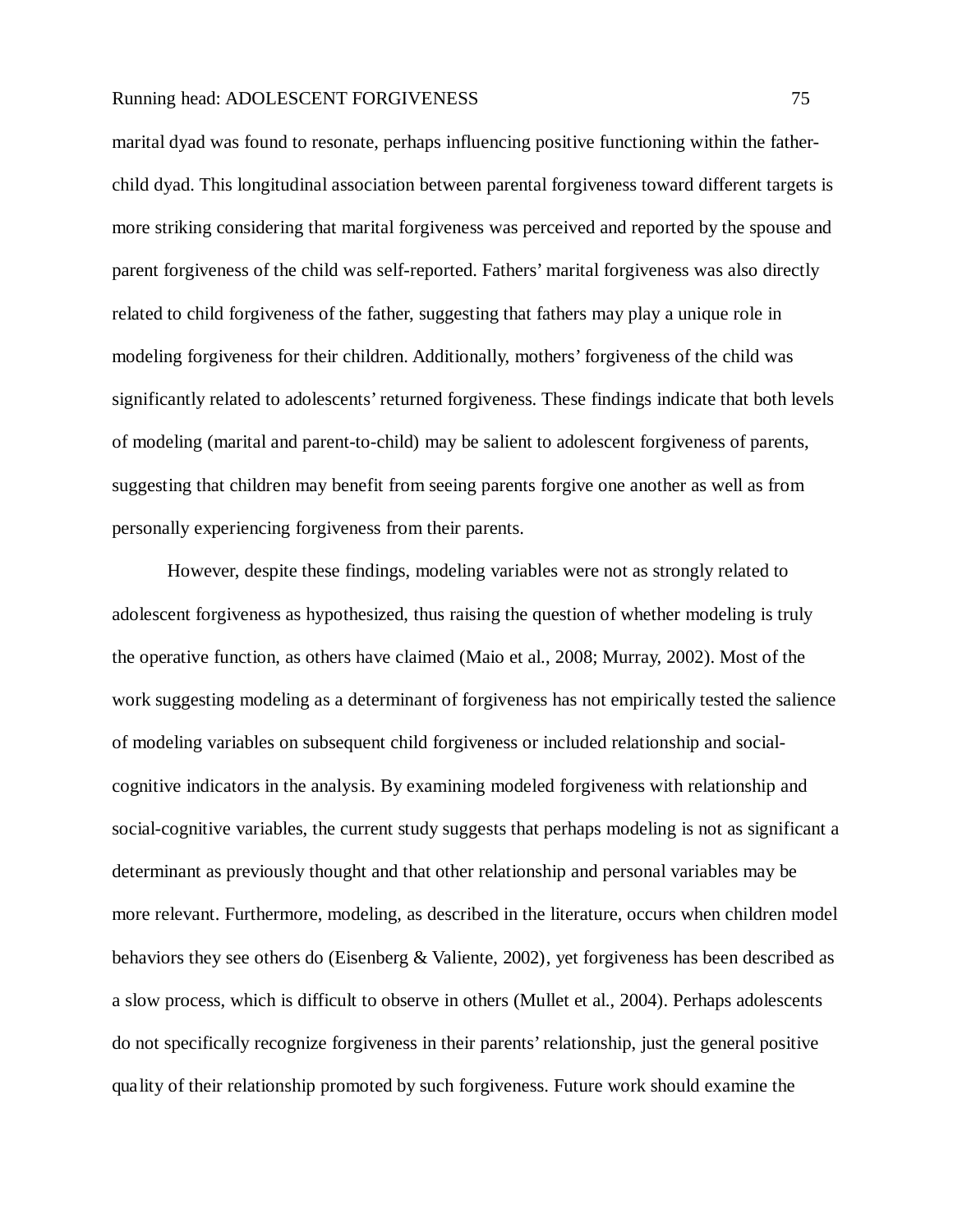influence of the quality of the marital relationship on adolescent forgiveness to determine if children are positively affected by a general positive atmosphere and if these effects nullify modeling effects. Also, Murray (2002) posited that modeled forgiveness taught the skills necessary to forgive, but the current model indicated no significant paths from parent-modeled forgiveness of each other to adolescent social-cognitive skills two years later. This may be a function of a two-year longitudinal design with parent and child reports, but future work does need to address the mechanisms of the modeling influences.

Additionally, only mother forgiveness of the child and mother relationship variables (vs. father) were significantly associated with adolescent forgiveness of mother, suggesting that the influence of modeled forgiveness from the mother may be more a function of relationship quality rather than modeling. Interestingly, father forgiveness of the mother was related to adolescent forgiveness of the father. This may also be an indication of the close bond between mother and child. Perhaps adolescents, who feel closely bonded to their mothers, are more willing to forgive those who forgive their mothers. This may demonstrate a more indirect influence of the motherchild relationship on adolescent forgiveness. Future work needs to carefully examine relationship and modeling variables together to help determine if and how modeling makes a unique contribution to adolescent forgiveness of parents.

# **Social-Cognitive Mediators**

Social-cognitive skills were found to be particularly salient predictors of adolescents' forgiveness of both mother and father, supporting previous research highlighting the importance of these skills in interpersonal forgiving (McCullough et al., 1998). As an internal process, it is reasonable that the most salient precursors to forgiveness would be those that occur immediately prior to decision and action. Other studies have hailed the importance of empathy in forgiveness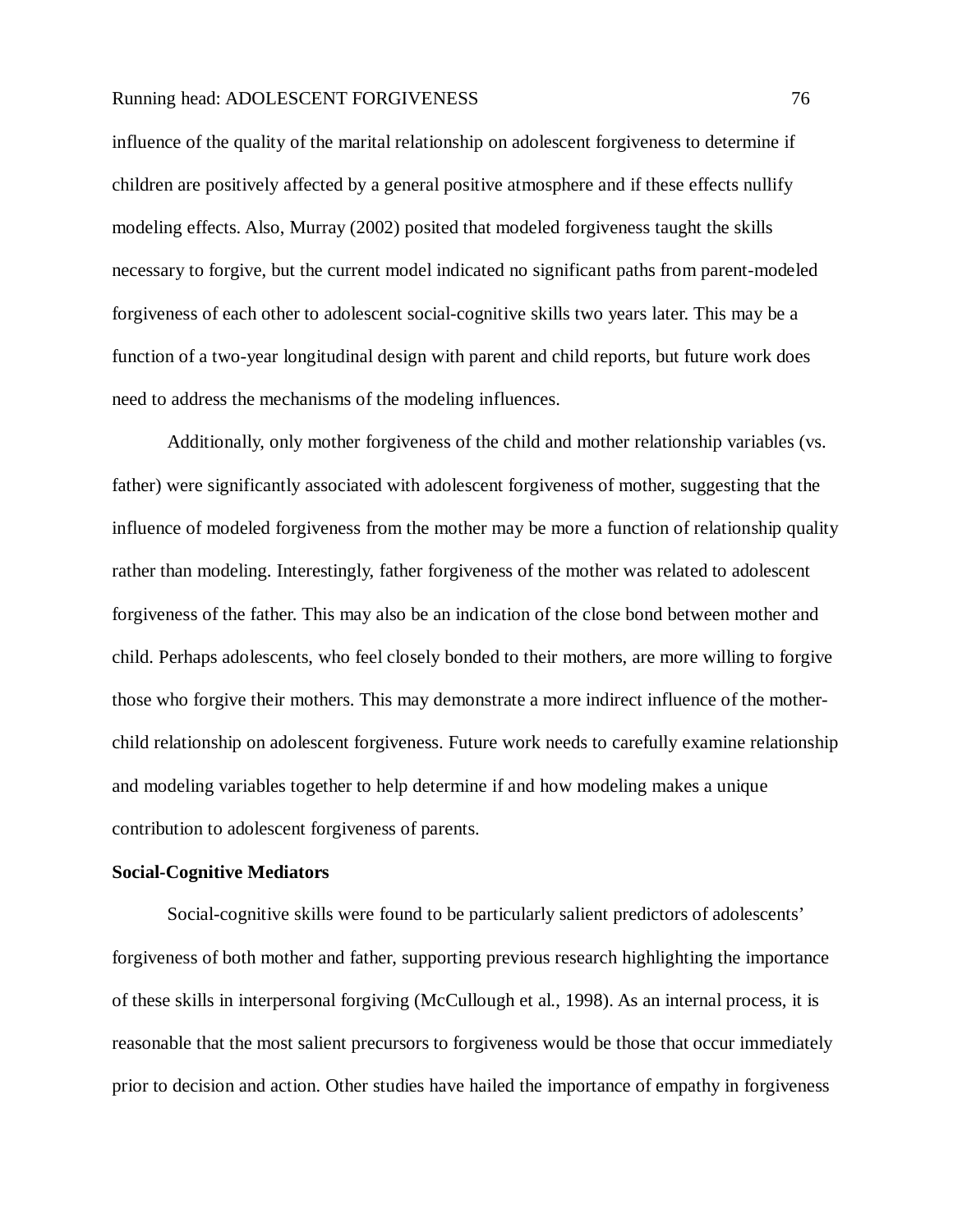(see Fincham, 2000; McCullough et al., 1997; Denham et al., 2005), which the current findings support, but, as illuminated by the current study, self-regulation plays a critical role for adolescents as well. As explained by Fincham (2000), the passage of time is not enough to constitute true forgiveness, but rather the individual must choose to let go of resentment and let positive emotions toward the offender take center stage. Additionally, forgiveness is not immediately achieved, but rather comes through a process involving concerted effort on behalf of the forgiver (Enright, Santos, & Al-Mabuk, 1989; Fincham, 2000). The ability to maintain the desire and work required to achieve true forgiveness of others will be aided if the individual is competent at regulating changes in emotions. Future work should include examination of emotional regulation as an important determinant of forgiveness during adolescence.

# **Gender of Parent**

Given the relative dearth of research on forgiveness within the parent-child relationship, this study benefitted from the inclusion of both mothers and fathers. The findings illustrate that, even in early adolescence, relational and dispositional factors are already functioning to influence the development of forgiveness toward mother and father, and that these influences persist over a two-year span. Thus, findings suggest that mothers and fathers are differentially influencing social-cognitive development in their adolescent children (mother was related to empathy, while father was related to self-regulation; Day & Padilla-Walker, 2009; Padilla-Walker & Christensen, in press), and mothers and fathers may play important and unique roles in fostering forgiveness within the adolescent relationship.

While both mothers and fathers are important for the development of forgiveness, the current model suggests that the mother-child relationship plays a central role in the adolescent forgiving both mother and father. As seen in Figure 1, social-cognitive skills are notably related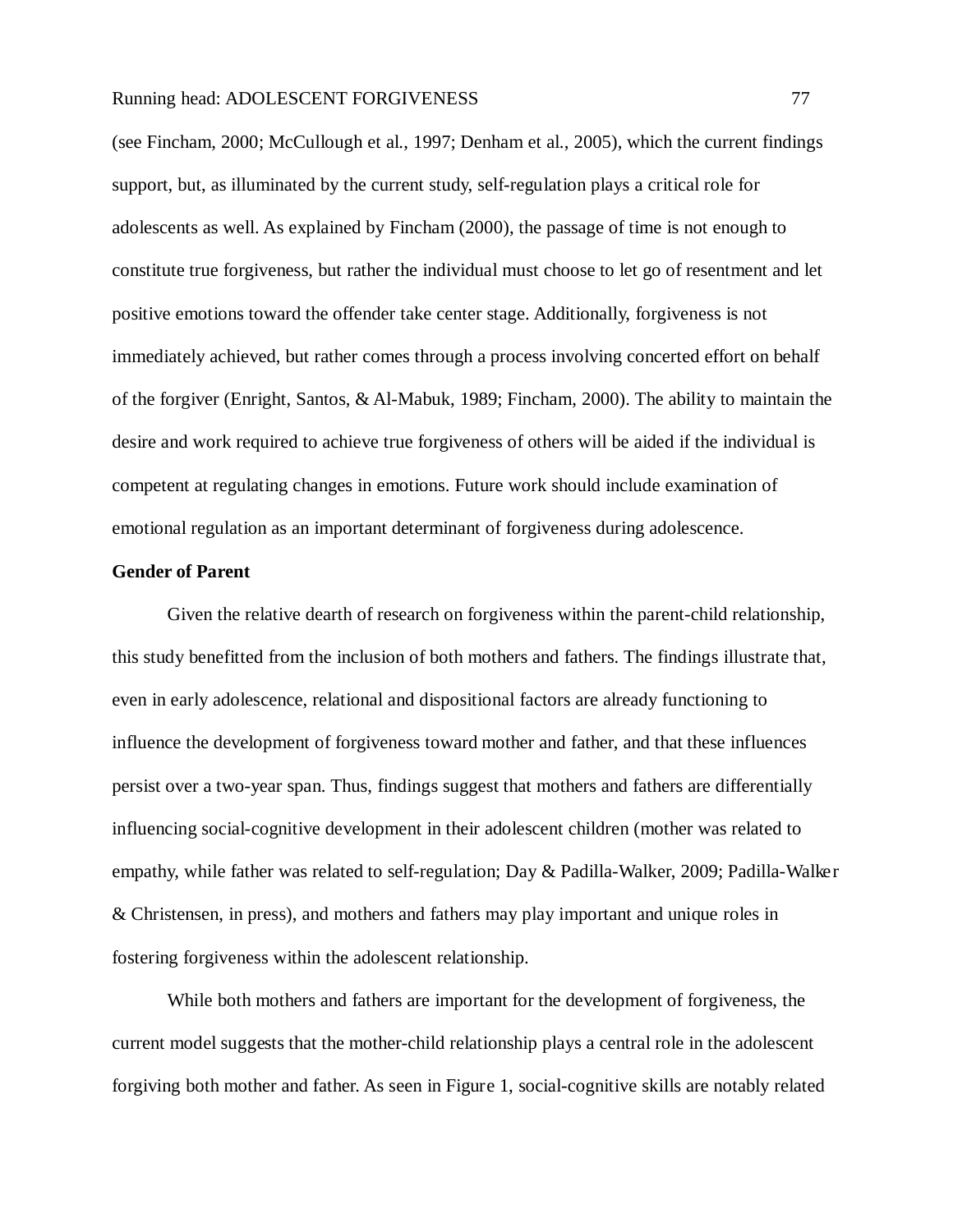to adolescent forgiveness toward both parents, but all other paths related to adolescent forgiveness encompass some aspect of the mother-child relationship. Previous work has indicated that adolescent motivations for forgiving each parent differ (Hoyt et al., 2005)—this study suggests that the personal relationship with the mother may be most critical for forgiveness of the mother, while social-cognitive skills and the father's forgiveness of mother may be most salient for forgiving the father. Future work should continue to examine both mother- and fatheradolescent relationships to determine how mothers and fathers matter uniquely for the development of forgiveness, as well as if adolescents truly forgive each parent differently and why.

# **Limitations**

Although the current study benefitted from the strength of a longitudinal design, as well as the inclusion of multiple reporters, including observational methods, it was not without limitations. Primarily, the current study only examined two-parent families, but adolescent forgiveness may develop and function differently in single-parent households. Further, this study employed a short and general assessment of forgiveness that may not accurately capture the complexity of forgiveness within these relationships. However, one-item forgiveness measures have been previously found to correlate highly with full and complex forgiveness measures (Subkoviak et al., 1995), and responses to the single item, "I forgive my partner," have been closely aligned with behavioral tendencies (Finkel et al., 2002).

## **Conclusions**

Despite these limitations, the two-year longitudinal design of the current study offers important insight into which relational and dispositional factors influence adolescents' forgiveness of their mothers and fathers over time. Similar to work on adult relationships, this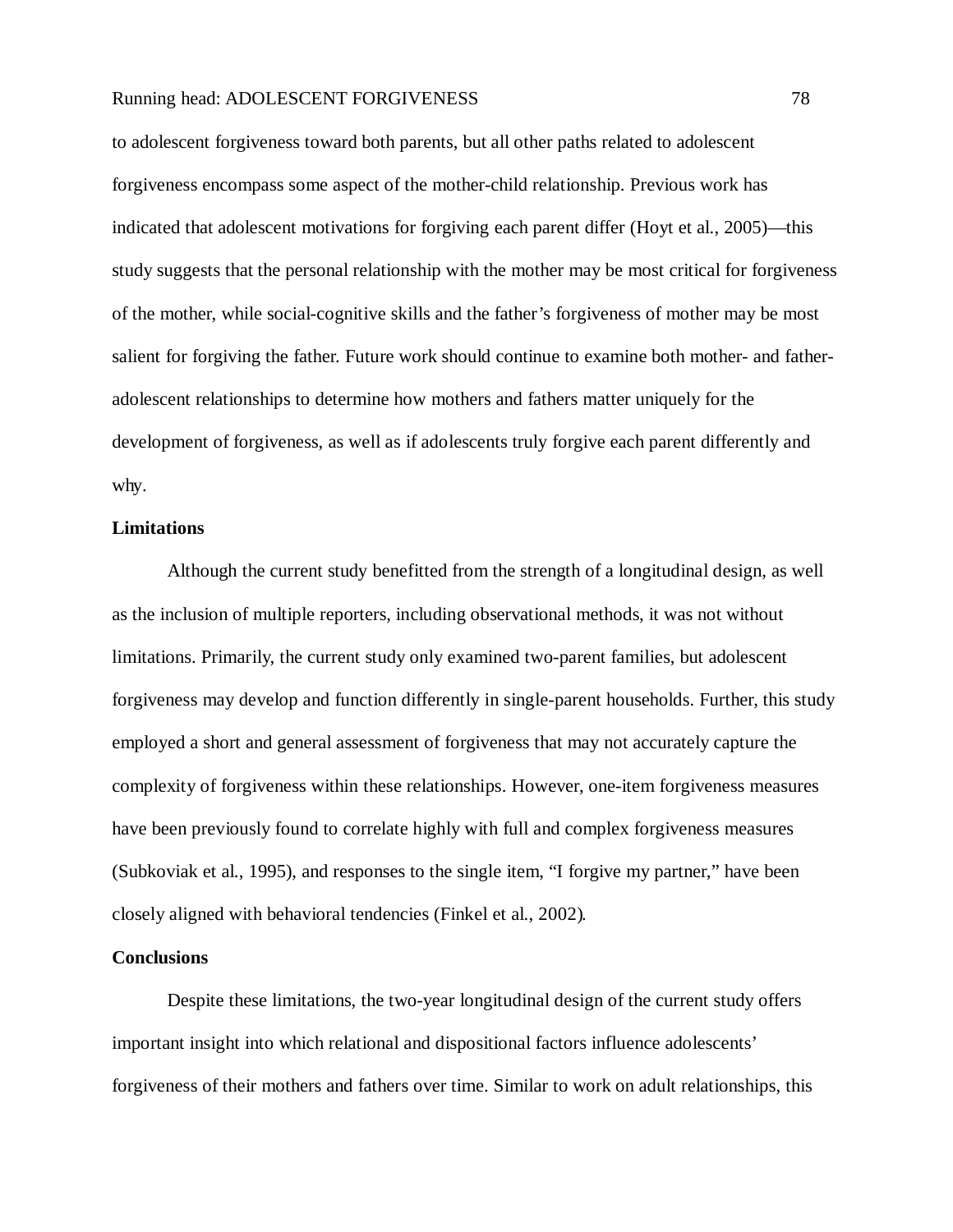study highlights the importance of social-cognitive skills in forgiveness within the parent-child dyad (McCullough et al., 1998) but is the first to demonstrate the salience of emotional regulation for adolescent forgiveness. In addition, the current study emphasizes the direct, as well as indirect, influence of the parent-child relationship, as assessed by multiple reporters. Further, results highlight the unique roles of mothers and fathers in socializing adolescent forgiveness and suggest that adolescents may be motivated to forgive each parent for different reasons. These findings are particularly salient in consideration of the sensitive developmental time frame of early adolescence. Researchers have also noted that during this critical time, adolescents need an atmosphere that consistently challenges them to use forgiveness to resolve hurts (Enright et al., 1989). As conflict and change increase in parent-adolescent relationships (Sartor & Youniss, 2002; Steinberg, 2001), these parent-child relationships may be the optimal place for adolescents to learn what forgiveness means and how to use the skills needed to forgive. Thus, it is critical to continue to examine how parents socialize and influence the development of forgiveness in their adolescent children.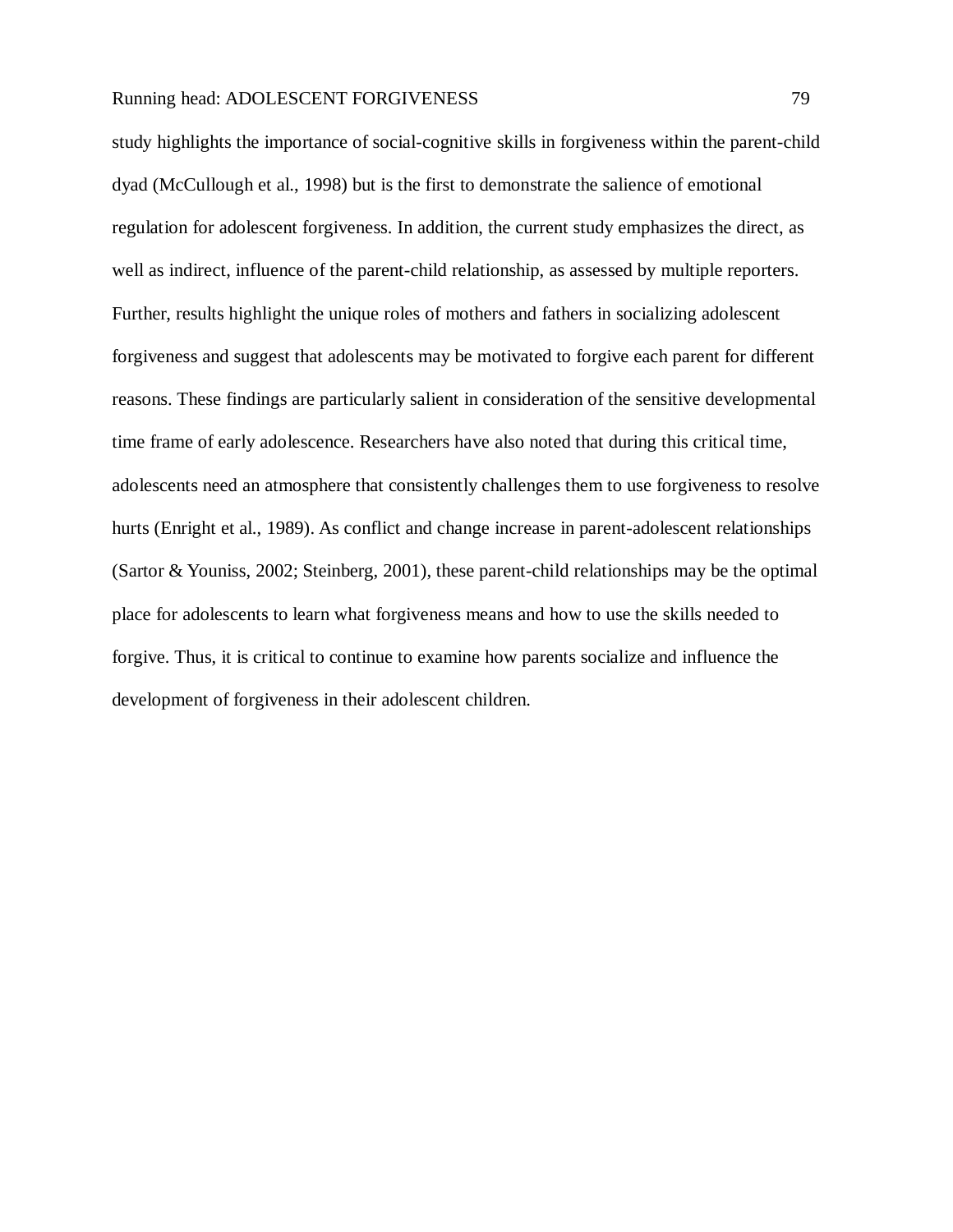#### **References**

- Arbuckle, J.L. (2008). *AMOS 17.0 user's guide.* Chicago: SPSS Inc.
- Bowen, M. (1978). *Family therapy in clinical practice*. New York: Jason Aronson.
- Bugental, D. B., & Goodnow, J. J. (1998). Socialization processes. In N. Eisenberg (Series Ed.), *Handbook of Child Psychology: Vol. 3. Social, emotional, and personality development* (3rd ed., pp. 389-462). Hoboken, NJ: John Wiley  $&$  Sons Inc.
- Buhrmester, D. (1996). Need fulfillment, interpersonal competence, and the developmental contexts of early adolescent friendship. In W. Bukowski, A. Newcomb, and W. Hartup (Eds.), *The company they keep* (pp. 158-185). New York: Cambridge University Press.
- Carlo, G., McGinley, M., Hayes, R., Batenhorst, C., & Wilkinson, J. (2007). Parenting styles or practices? Parenting, sympathy, and prosocial behaviors among adolescents. *Journal of Genetic Psychology, 168*, 147-176.
- Conger, R., Neppl, T., Kim, K., & Scaramella, L. (2003). Angry and aggressive behavior across three generations: A prospective, longitudinal study of parents and children. *Journal of Abnormal Child Psychology: An official publication of the International Society for Research in Child and Adolescent Psychopathology*, *31*, 143-160.
- Cook, W. L., & Goldstein, M. J. (1993). Multiple perspectives of family relationships: A latent variables model. *Child Development, 64*, 1377-1388.
- Davis, M. H. (1983). The effects of dispositional empathy on emotional reactions and helping: A multidimensional approach. *Journal of Personality, 51*, 167-184.
- Day, R. A., & Padilla-Walker, L. M. (2009). Mother and father connectedness and involvement during early adolescence. *Journal of Family Psychology, 23*, 900-904.
- Denham, S. A., Neal, K., Wilson, B. J., Pickering, S., and Boyatsis, C. J. (2005). Emotional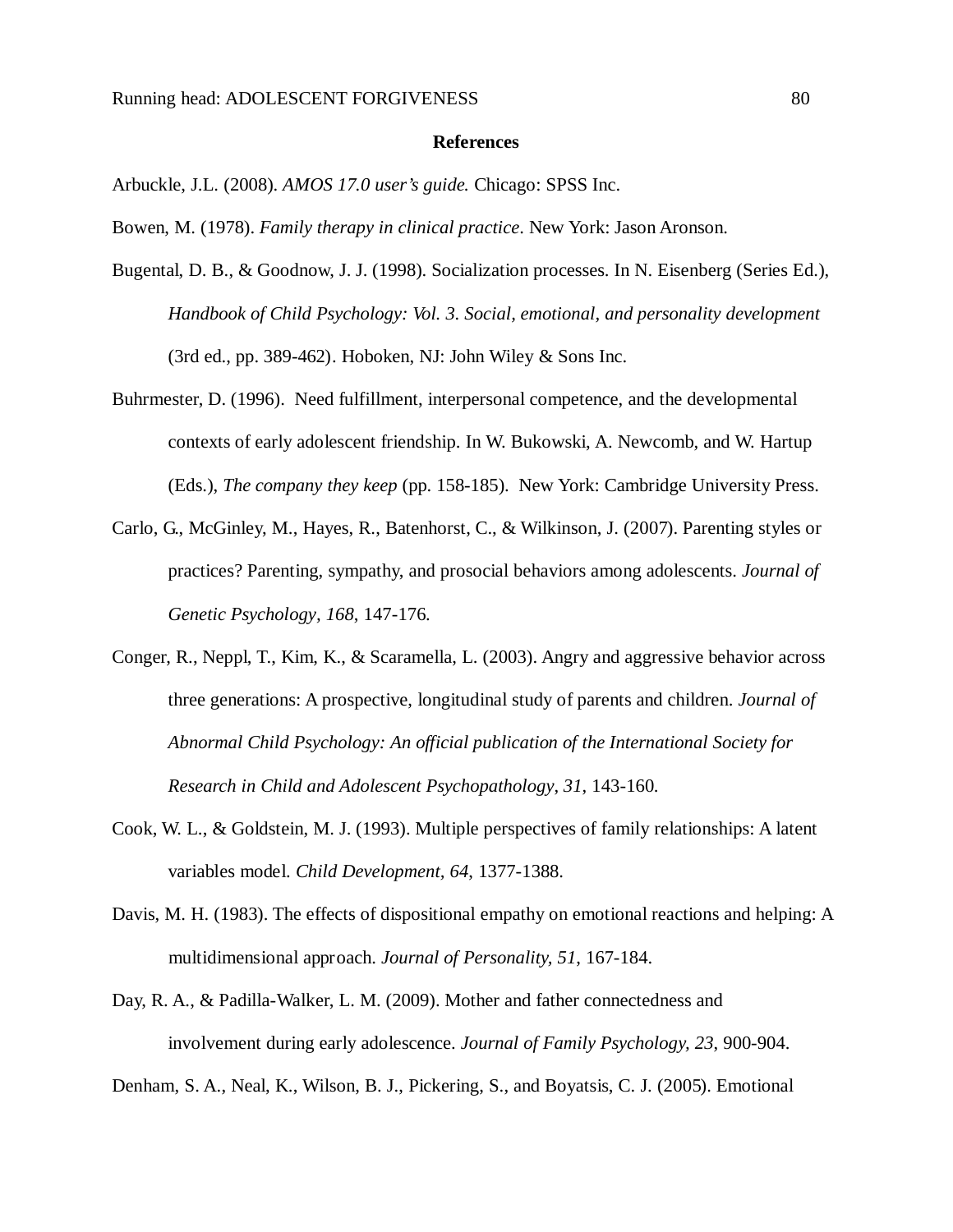development and forgiveness in children. In E. L. Worthington (ed.), *Handbook of Forgiveness* (pp. 127-142). New York: Routledge.

- Eisenberg, N., & Fabes, R. (1998). Prosocial development. *Handbook of child psychology, Vol 3. Social, emotional, and personality development* (5th ed., pp. 701-778). Hoboken, NJ: John Wiley & Sons Inc.
- Eisenberg, N., Fabes, R. A., & Spinrad, T. L. (2006). Prosocial development. In W. Damon & R. M. Lerner (Series Eds.), *Handbook of Child Psychology: Vol. 3. Social, emotional, and personality development* (6th ed., pp. 646–718). New York: Wiley.
- Eisenberg, N., & Valiente, C. (2002). Parenting and children's prosocial and moral development. In M. H. Bornstein (Ed.), *Handbook of Parenting: Vol. 5. Practical issues in parenting*  (2nd ed., pp. 111-142). Mahwah, NJ: Lawrence Erlbaum.
- Enright, R., & Fitzgibbons, R. (2000). *Helping clients forgive: An empirical guide for resolving anger and restoring hope*. Washington, D.C.: American Psychological Association.
- Enright, R., Freedman, S., & Rique, J. (1998). The psychology of interpersonal forgiveness. In R. D. Enright & J. North (Eds.), *Exploring forgiveness* (pp. 46-62). Madison, WI: University of Wisconsin Press.
- Enright, R., Santos, M., & Al-Mabuk, R. (1989). The adolescent as forgiver. *Journal of Adolescence, 12*, 95-110.
- Fincham, F. D. (2000). The kiss of the porcupines: From attributing responsibility to forgiving. *Personal Relationships, 7*, 1-23.
- Finkel, E., Rusbult, C., Kumashiro, M., & Hannon, P. (2002). Dealing with betrayal in close relationships: Does commitment promote forgiveness? *Journal of Personality and Social Psychology, 82*, 956-974.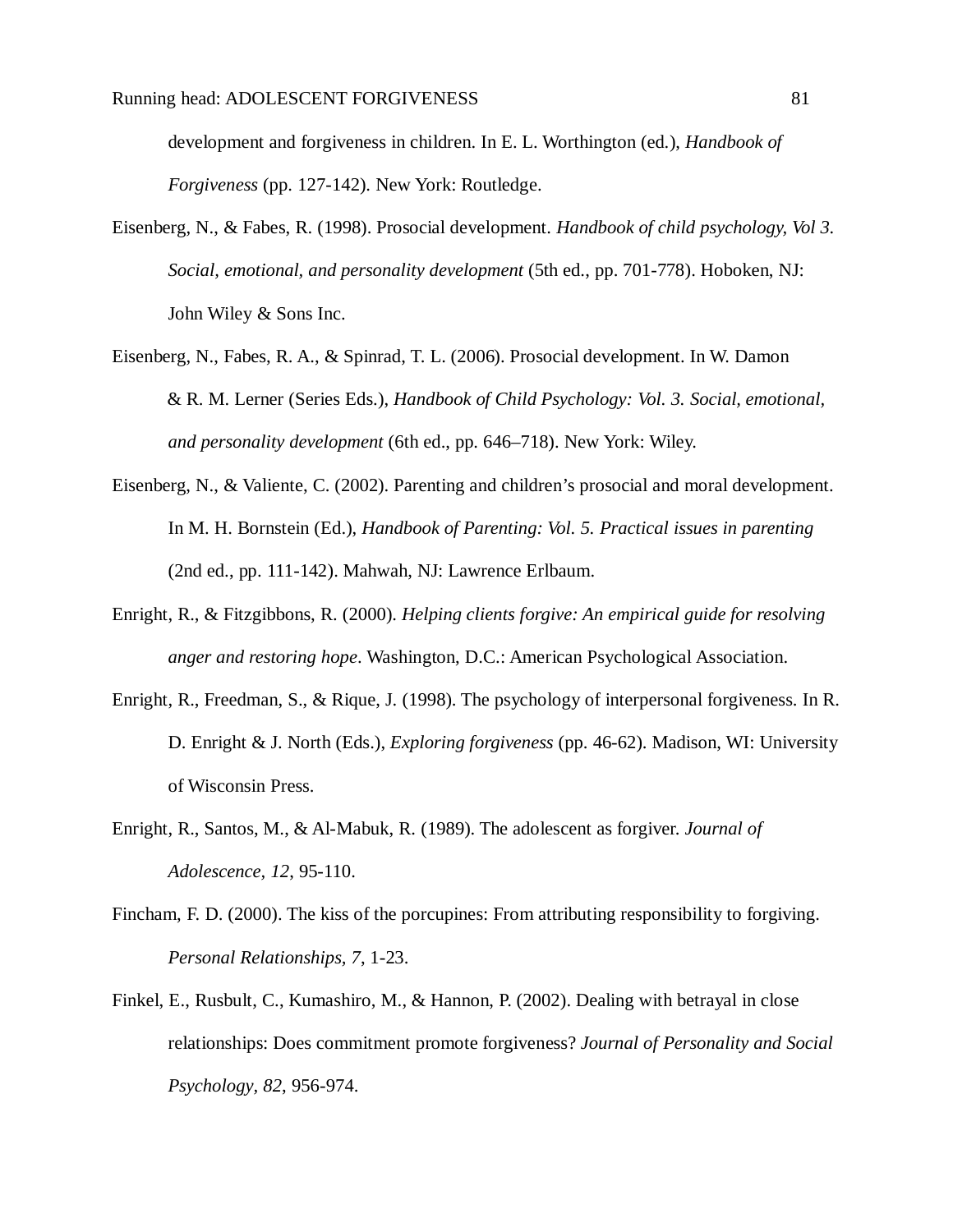- Fow, N. (1996). The phenomenology of forgiveness and reconciliation. *Journal of Phenomenological Psychology, 27*, 219-233.
- Gold, G., & Davis, J. (2005). Psychological determinants of forgiveness: An evolutionary perspective. *Humboldt Journal of Social Relations, 29*, 111-134.
- Gordon, K., Hughes, F., Tomcik, N., Dixon, L., & Litzinger, S. (2009). Widening spheres of impact: The role of forgiveness in marital and family functioning. *Journal of Family Psychology, 23*, 1-13.
- Hodgson, L., & Wertheim, E. (2007). Does good emotion management aid forgiving? Multiple dimensions of empathy, emotion management and forgiveness of self and others. *Journal of Social and Personal Relationships, 24*, 931-949.
- Hoffman, M. L. (2001). Toward a comprehensive empathy-based theory of prosocial moral development. In A. C. Bohart & D. J. Stipek (Eds.), *Constructive and destructive behavior: Implications for family, school, and society* (pp.61-86). Washington, DC: American Psychological Association.
- Hoyt, W., Fincham, F., McCullough, M., Maio, G., & Davila, J. (2005). Responses to interpersonal transgressions in families: Forgivingness, forgivability, and relationshipspecific effects. *Journal of Personality and Social Psychology, 89*, 375-394.
- Kachadourian, L., Fincham, F., & Davila, J. (2004). The tendency to forgive in dating and married couples: The role of attachment and relationship satisfaction. *Personal Relationships, 11*,373-393.
- Klatt, J., & Enright, R. (2009). Investigating the place of forgiveness within the Positive Youth Development paradigm. *Journal of Moral Education, 38*, 35-52.

Lee, R. M., Draper, M., & Lee, S. (2001). Social connectedness, dysfunctional interpersonal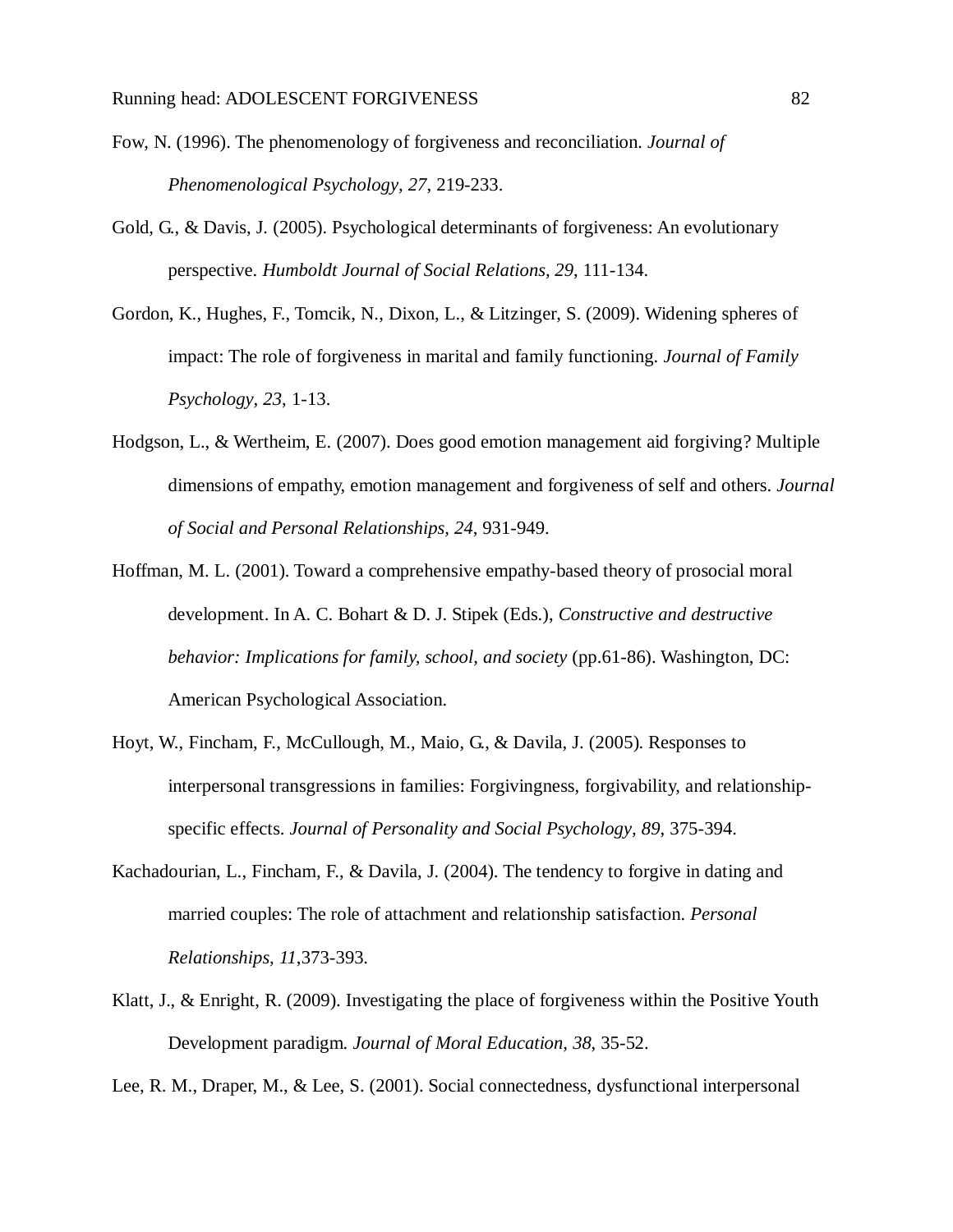behaviors, and psychological distress: Testing a mediator model. *Journal of Counseling Psychology, 48*, 310-318.

- Maio, G., Thomas, G., Fincham, F., & Carnelley, K. (2008). Unraveling the role of forgiveness in family relationships. *Journal of Personality and Social Psychology, 94*, 307-319.
- Malcolm, W. & Greenberg, L. (2000) Forgiveness as a process of change in individual psychotherapy. In: M.E. McCullough, K.I. Pargament, & C.E. Thoresen, (Eds.), *Forgiveness: Theory, research, and practice* (pp. 179–202). New York: Guilford.
- Mayer, J., & Salovey, P. (1997). What is emotional intelligence? In P. Salovey & D. J. Sluyter (Eds.), *Emotional development and emotional intelligence: Educational implications* (pp. 3-34). New York: Basic Books.
- Melby, J., Conger, R., Book, R., Rueter, M., Lucy, L., Repinski, D., Rogers, S., Rogers, B., & Scaramella, L. (1998). The Iowa family interaction rating scales. In P. Kerig & K. Lindahl (Eds.), *Family observational coding systems: Resources for systematic research*  (5<sup>th</sup> ed., pp. 1-351). Mahwah, NJ: Lawrence Erlbaum.
- McCullough, M. E., Sandage, S. J., Brown, S. W., Rachel, K. C., Worthington, E. L., & Hight, T. L. (1998). Interpersonal forgiving in close relationships II: Theoretical elaboration and measurement. *Journal of Personality and Social Psychology, 75*, 1586-1603.
- McCullough, M., & Witvliet, C. (2002). The psychology of forgiveness. In C. R. Snyder & S. J. Lopez (Eds.), *Handbook of positive psychology* (pp. 446-458). New York: Oxford University Press.
- McCullough, M., & Worthington, E. (1994). Models of interpersonal forgiveness and their applications to counseling: Review and critique. *Counseling and Values, 39*, 2-14.

McCullough, M., Worthington, E., & Rachal, K. (1997). Interpersonal forgiving in close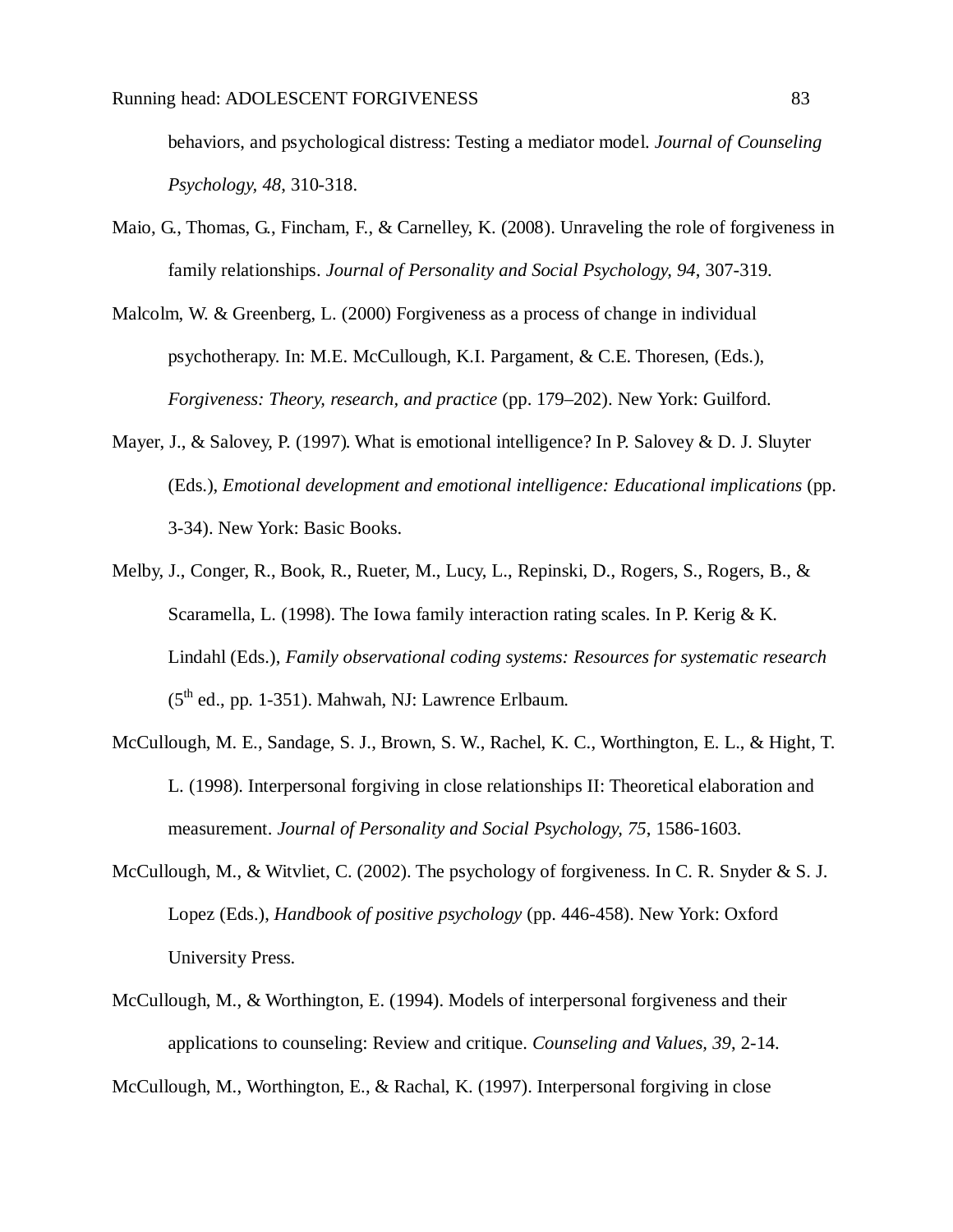relationships. *Journal of Personality and Social Psychology, 73*, 321-336.

- Morris, A., Silk, J., Steinberg, L., Myers, S., & Robinson, L. (2007). The role of the family context in the development of emotion regulation. *Social Development, 16*, 361-388.
- Mullet, E., Girard, M., & Bakhshi, P. (2004). Conceptualizations of forgiveness. *European Psychologist, 9*, 78-86.
- Murray, R. (2002). The therapeutic use of forgiveness in healing intergenerational pain. *Counseling and Values, 46*, 188-198.
- Novak, S. P., & Clayton, R. R. (2001). The influence of school environment and self-regulation on transitions between stages of cigarette smoking: A multilevel analysis. *Health Psychology, 20*, 196-207.
- Padilla-Walker, L. M**.,** & Christensen, K. J. (in press). Empathy and self-regulation as mediators between parenting and adolescents' prosocial behaviors toward strangers, friends, and family. *Journal of Research on Adolescence.*
- Paleari, F., Regalia, C., & Fincham, F. (2003). Adolescents' willingness to forgive their parents: An empirical model. *Parenting: Science and Practice, 3*, 155-174.
- Preacher, K. J., & Hayes, A. F. (2004). SPSS and SAS procedures for estimating indirect effects in simple mediation models. *Behavior Research Methods, Instruments, & Computers*, *36*, 717-731.
- Rizkalla, L., Wertheim, E., & Hodgson, L. (2008). The roles of emotion management and perspective taking in individuals' conflict management styles and disposition to forgive. *Journal of Research in Personality, 42*, 1594-1601.
- Rye, M., & Pargament, K. (2002). Forgiveness and romantic relationships in college: Can it heal the wounded heart? *Journal of Clinical Psychology, 58*, 419-441.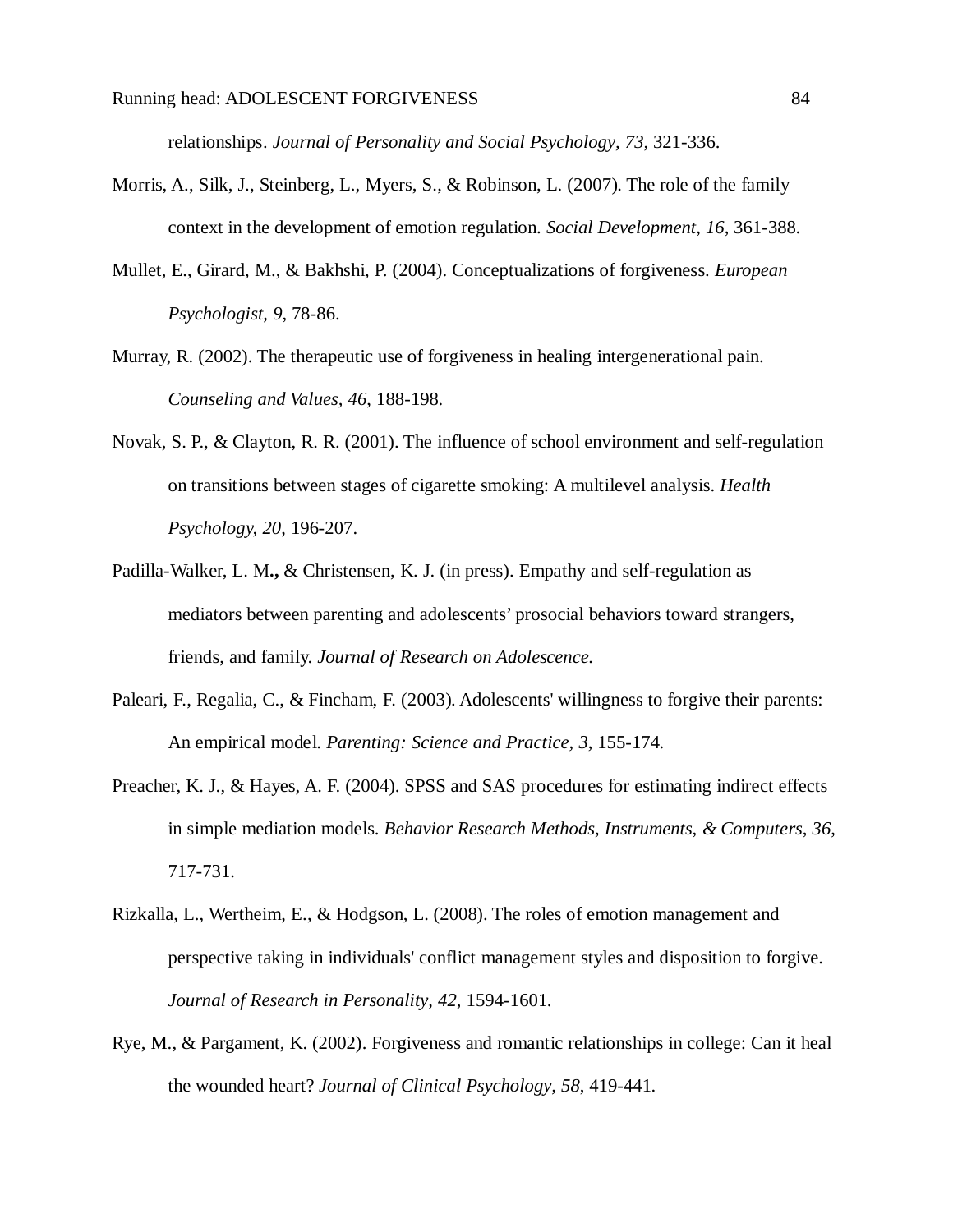- Sartor, C. E., & Youniss, J. (2002). The relationship between positive parental involvement and identity achievement during adolescence. *Adolescence, 37*, 221-234.
- Sastre, M., Vinsonneau, G., Neto, F., Girard, M., & Mullet, E. (2003). Forgivingness and satisfaction with life. *Journal of Happiness Studies, 4*, 323-335.
- Silk, J. S., Steinberg, L., & Morris, A. S. (2003). Adolescents' emotion regulation in daily life: Links to depressive symptoms and problem behavior. *Child Development, 74*, 1869-1880.
- Spear, L. P. (2000). The adolescent brain and age-related behavioral manifestations. *Neuroscience and Biobehavioral Reviews, 24*, 417-463.
- Steinberg, L. (2001). We know some things: Parent-adolescent relationships in retrospect and prospect. *Journal of Research on Adolescence, 11*, 1-19.
- Steinberg, L., & Silk, J. (2002). Parenting adolescents. In M. H. Bornstein (Ed.), *Handbook of Parenting: Vol. 1. Children and parenting* (2nd ed., pp. 103-133). Mahwah, NJ: Lawrence Erlbaum.
- Subkoviak, M., Enright, R., Wu, C-R., Gassin, E., Freedman, S., Olson, L., et al. (1995). Measuring interpersonal forgiveness in late adolescence and middle adulthood. *Journal of Adolescence, 18*, 641–655.
- Thompson, R. A. (1994). Emotion regulation: A theme in search of definition. *Monographs of the Society for Research in Child Development, 59*, 25-52.
- Witvliet, C., Ludwig, T., & Vander Laan, K. (2001). Granting forgiveness or harboring grudges: Implications for emotion, physiology, and health. *Psychological Science, 12*, 117-123.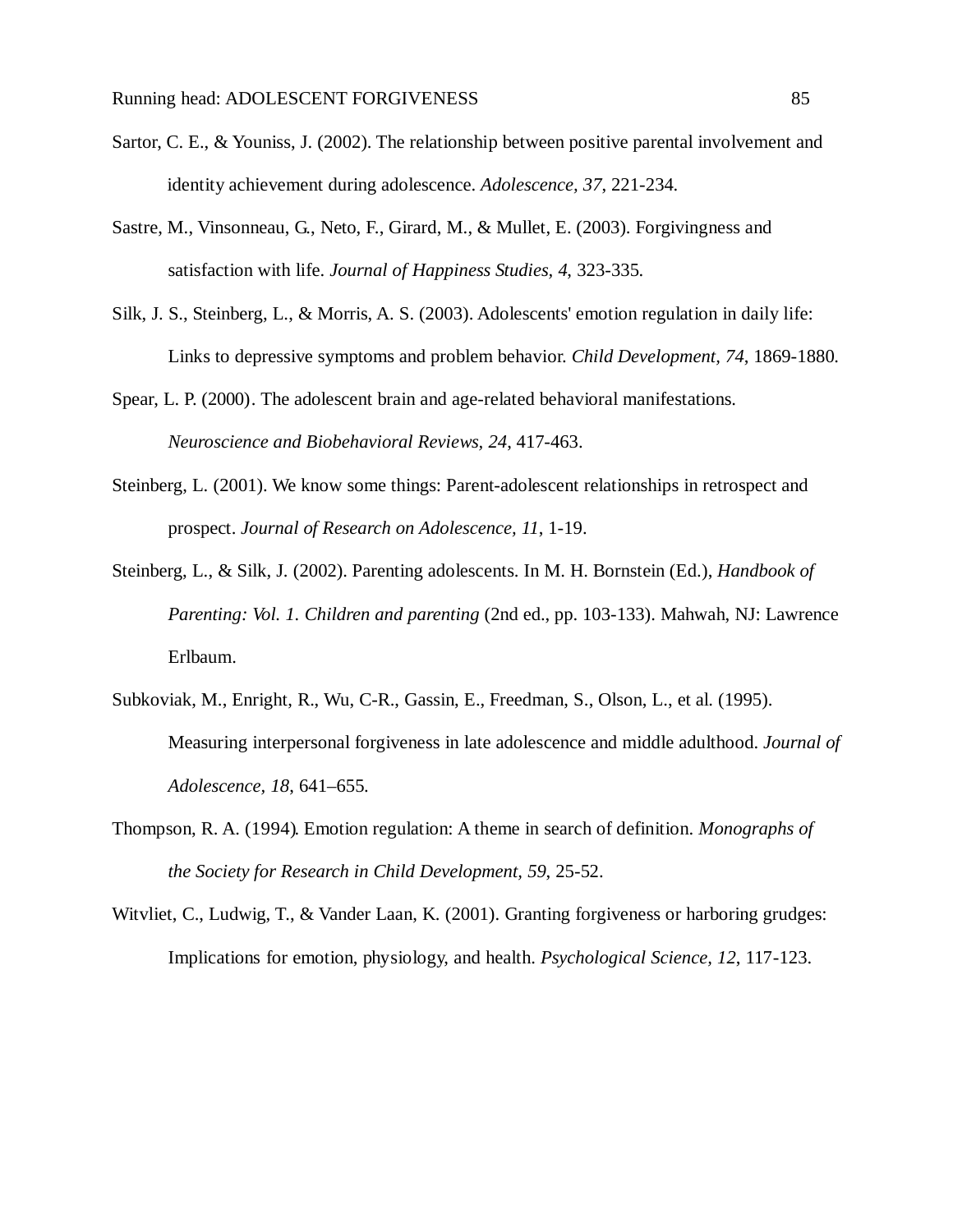# Table 1

|                                  | <b>Total Sample</b> | Males      | Females    |          |
|----------------------------------|---------------------|------------|------------|----------|
| Variable:                        | M(SD)               | M(SD)      | M(SD)      | F-value  |
| M-C Connectedness (MR)           | 5.33(.78)           | 5.30(.71)  | 5.36(.85)  | .380     |
| F-C Connectedness (FR)           | 5.11 (.89)          | 5.05(.89)  | 5.18(.88)  | 1.54     |
| M-C Warmth (OR)                  | 3.03(.86)           | 2.90(.71)  | 3.15(.98)  | 5.79*    |
| F-C Warmth (OR)                  | 2.85(.79)           | 2.76(.72)  | 2.94(.85)  | 3.79     |
| M Forgiveness of $F$ (FR)        | 5.28(1.30)          | 5.23(1.30) | 5.32(1.31) | .316     |
| F Forgiveness of M (MR)          | 5.51(1.36)          | 5.42(1.38) | 5.60(1.33) | 1.27     |
| M Forgiveness of $C(MR)$         | 6.33(.76)           | 6.30(.79)  | 6.37(0.73) | .694     |
| F Forgiveness of C (FR)          | 6.09(.91)           | 6.01(0.93) | 6.18(.90)  | 2.28     |
| Empathy (CR)                     | 3.71(.63)           | 3.50(.60)  | 3.93(.57)  | 34.95*** |
| <b>Emotional Regulation (CR)</b> | 3.97(0.67)          | 4.06(.63)  | 3.88(.70)  | $4.68*$  |
| C Forgiveness of M (CR)          | 5.43(1.31)          | 5.28(1.30) | 5.57(1.32) | 3.25     |
| C Forgiveness of $F(CR)$         | 5.49(1.23)          | 5.32(1.17) | 5.66(1.26) | $5.20*$  |

*Mean Differences in Study Variables as a Function of Gender of Child (N = 334)*

*Note*. MR = mother report, FR = father report, OR= observational report, CR = child-report. \**p* < .05, \*\**p* < .01, \*\*\**p* < .001.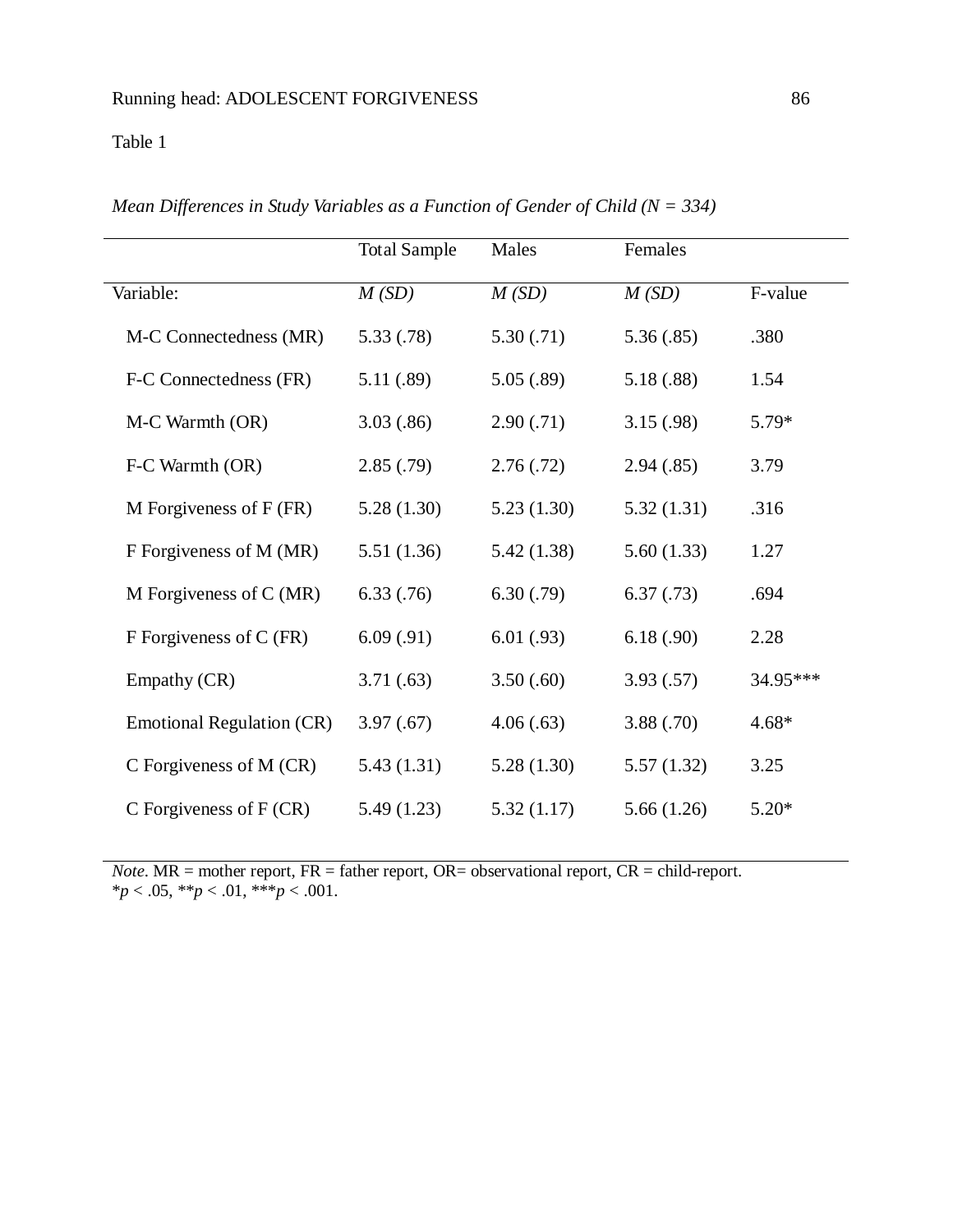# Table 2

# *Correlations Between all Study Variables (N = 334)*

|                               | $\perp$        | $\mathbf{2}$             | 3              | $\overline{4}$ | 5              | 6       | 7       | 8                        | 9                        | 10                       | 11             | 12 |
|-------------------------------|----------------|--------------------------|----------------|----------------|----------------|---------|---------|--------------------------|--------------------------|--------------------------|----------------|----|
| 1. M-C Connectedness (MR)     | $\blacksquare$ |                          |                |                |                |         |         |                          |                          |                          |                |    |
| 2. F-C Connectedness (FR)     | $.20*$         | $\overline{\phantom{a}}$ |                |                |                |         |         |                          |                          |                          |                |    |
| 3. M-C Warmth (OR)            | $.19**$        | $.17**$                  | $\blacksquare$ |                |                |         |         |                          |                          |                          |                |    |
| 4. F-C Warmth (OR)            | $.11*$         | $.19**$                  | $.39**$        |                |                |         |         |                          |                          |                          |                |    |
| 5. M Forgiveness of F (FR)    | .10            | $.19**$                  | .01            | .02            | $\blacksquare$ |         |         |                          |                          |                          |                |    |
| 6. F Forgiveness of M (MR)    | .10            | .06                      | $-.01$         | $-.09$         | $.25**$        |         |         |                          |                          |                          |                |    |
| 7. M Forgiveness of C (MR)    | $.25**$        | $.18**$                  | $.16**$        | .02            | $.16**$        | $.14*$  |         |                          |                          |                          |                |    |
| 8. F Forgiveness of C (FR)    | .10            | $.38**$                  | .05            | $.15*$         | $.28**$        | $.22**$ | $.18**$ | $\overline{\phantom{a}}$ |                          |                          |                |    |
| 9. Empathy (CR)               | .11            | .03                      | $.16**$        | .07            | $.12*$         | .09     | $.14*$  | $.08\,$                  | $\overline{\phantom{a}}$ |                          |                |    |
| 10. Emotional regulation (CR) | .03            | $.17**$                  | .02            | .00.           | .09            | .06     | .05     | .10                      | .06                      | $\overline{\phantom{a}}$ |                |    |
| 11. C Forgiveness of M (CR)   | $.23**$        | $.18**$                  | $.17**$        | $.18**$        | $.18**$        | $.14*$  | $.22**$ | .11                      | $.34**$                  | $.20**$                  | $\blacksquare$ |    |
| 12. C Forgiveness of F (CR)   | $.15**$        | $.14*$                   | $.14*$         | $.13*$         | .09            | $.20**$ | $.14*$  | $.13*$                   | $.38**$                  | $.28**$                  | $.71**$        |    |

*Note*. MR = mother report, FR = father report, OR = observational report, CR = child-report. \**p* < .05, \*\**p* < .01, \*\*\**p* < .001.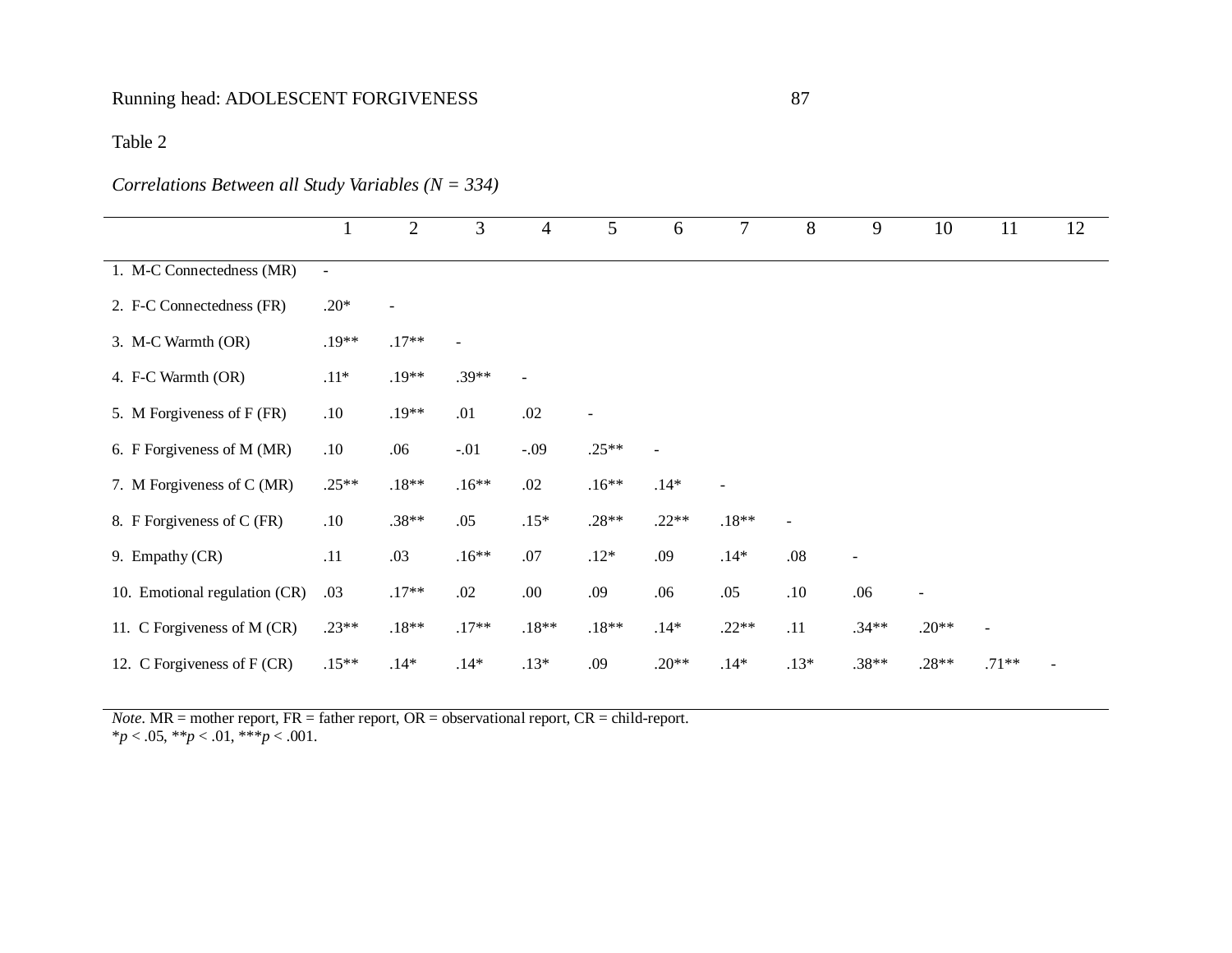# Table 3

| Decomposition of Effects on Adolescent Forgiveness of Mother (and Father) ( $N = 334$ ) |  |  |  |  |  |  |  |
|-----------------------------------------------------------------------------------------|--|--|--|--|--|--|--|
|-----------------------------------------------------------------------------------------|--|--|--|--|--|--|--|

| Source                           | Direct      | <i>Indirect</i> | <b>Total</b> |
|----------------------------------|-------------|-----------------|--------------|
| M-C Connectedness (MR)           | .12(07)     | .04(.03)        | .16(.10)     |
| F-C Connectedness (FR)           | .08(.04)    | .01(.04)        | .09(.09)     |
| M-C Warmth (OR)                  | .02(.03)    | .06(.05)        | .08(.08)     |
| F-C Warmth (OR)                  | .14(0.08)   | $-.01(.00)$     | .13(0.08)    |
| M Forgiveness of $F$ (FR)        | $.08(-.04)$ | .03(.05)        | .11(0.01)    |
| F Forgiveness of M (MR)          | .08(.14)    | .02(.04)        | .10(0.18)    |
| M Forgiveness of $C(MR)$         | .12(.02)    |                 | .12(0.02)    |
| F Forgiveness of C (FR)          | $-.06(.03)$ |                 | $-.06(.03)$  |
| Empathy (CR)                     | .27(.32)    |                 | .27(.32)     |
| <b>Emotional Regulation (CR)</b> | .16(.24)    |                 | .16(.24)     |

*Note*. MR = mother report, FR = father report, OR= observational report, CR = child-report.